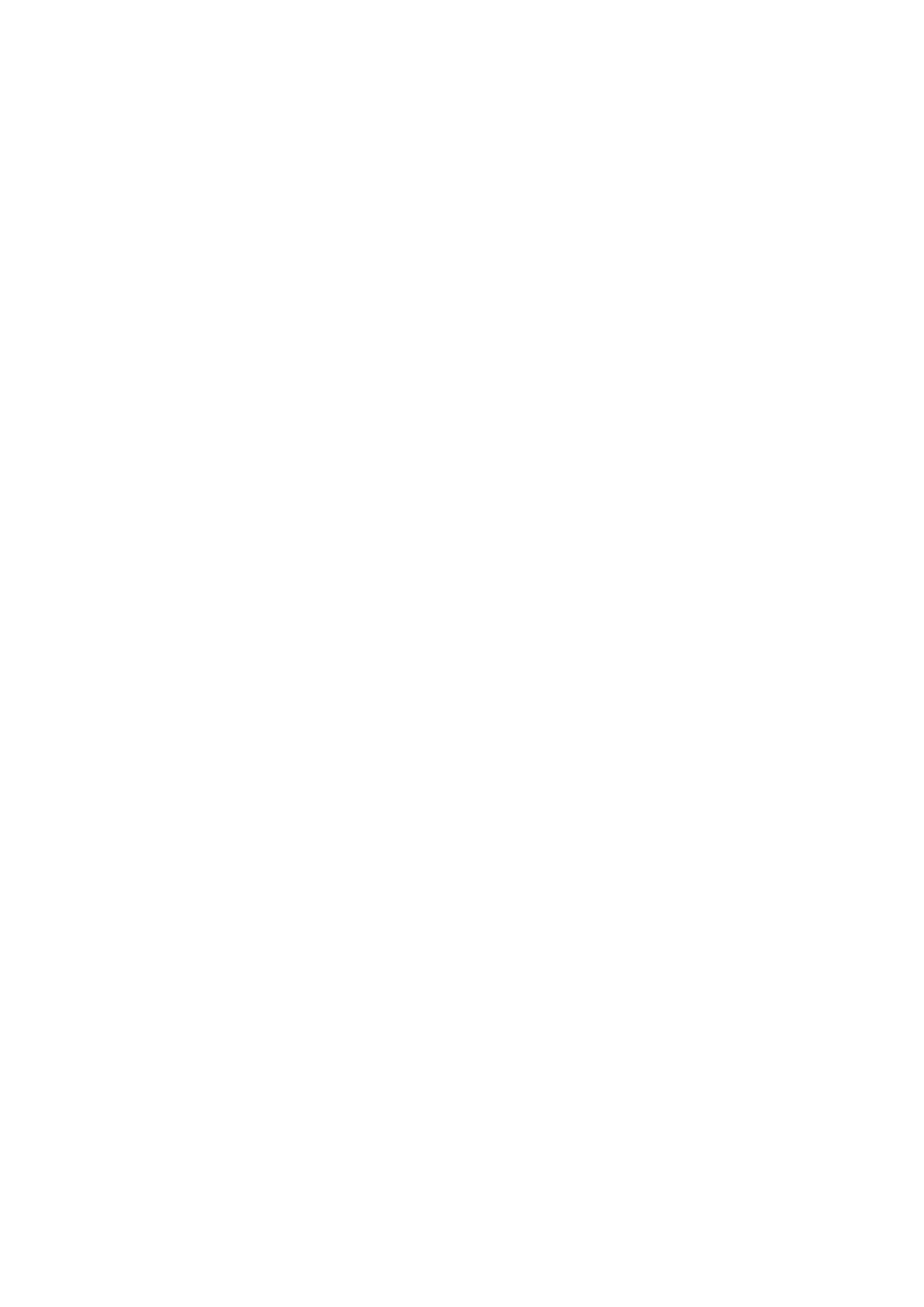Tag der mündlichen Prüfung 21. Oktober 2013

Erstgutachter Prof. Dr. Wolfram Koepf Universität Kassel

Zweitgutachter Prof. Dr. Mama Foupouagnigni University of Yaounde I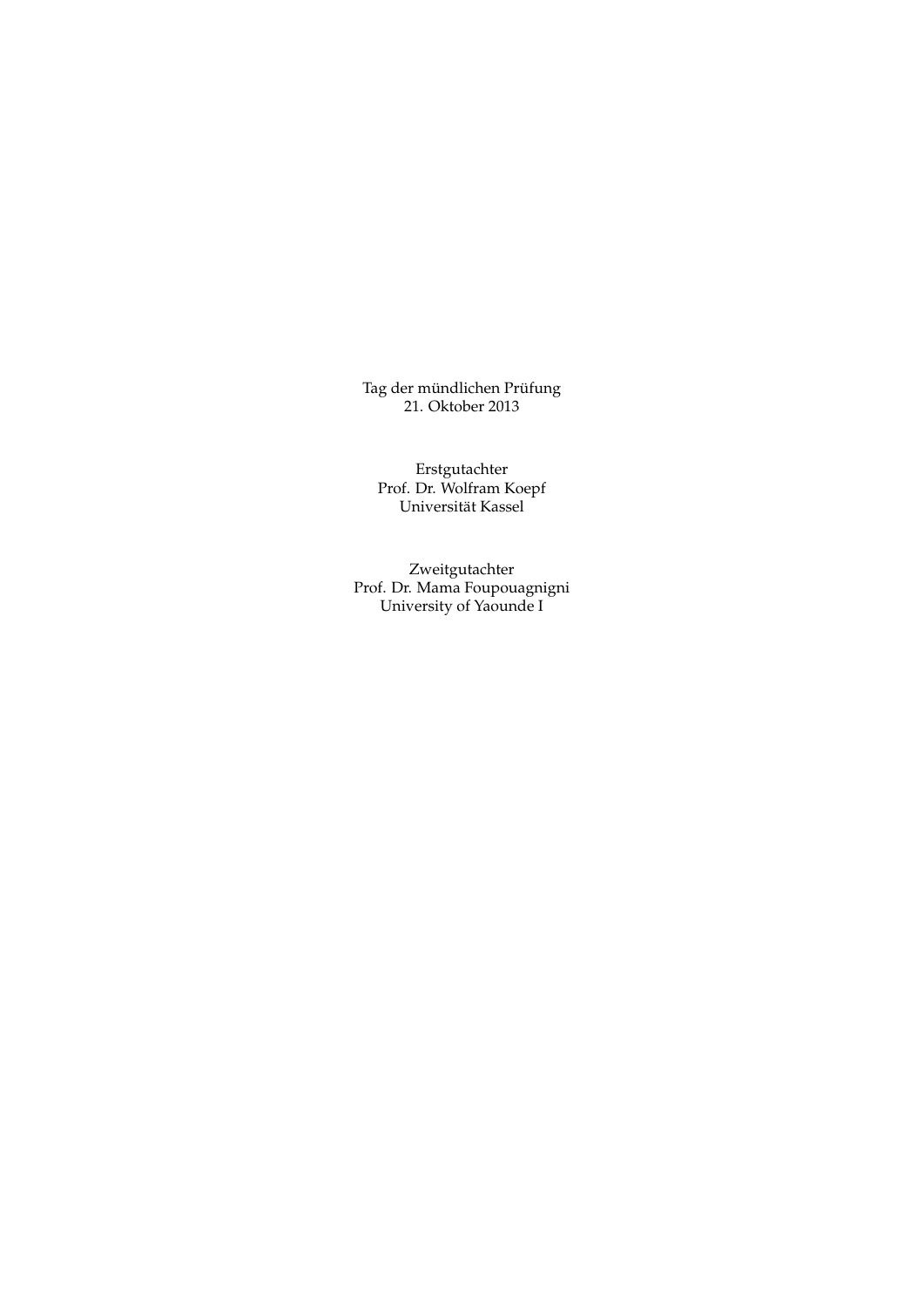## **Abstract**

The aim of this work is to find simple formulas for the moments  $\mu_n$  for all families of classical orthogonal polynomials listed in the book by Koekoek, Lesky and Swarttouw [\[30\]](#page-104-0). The generating functions or exponential generating functions for those moments are given.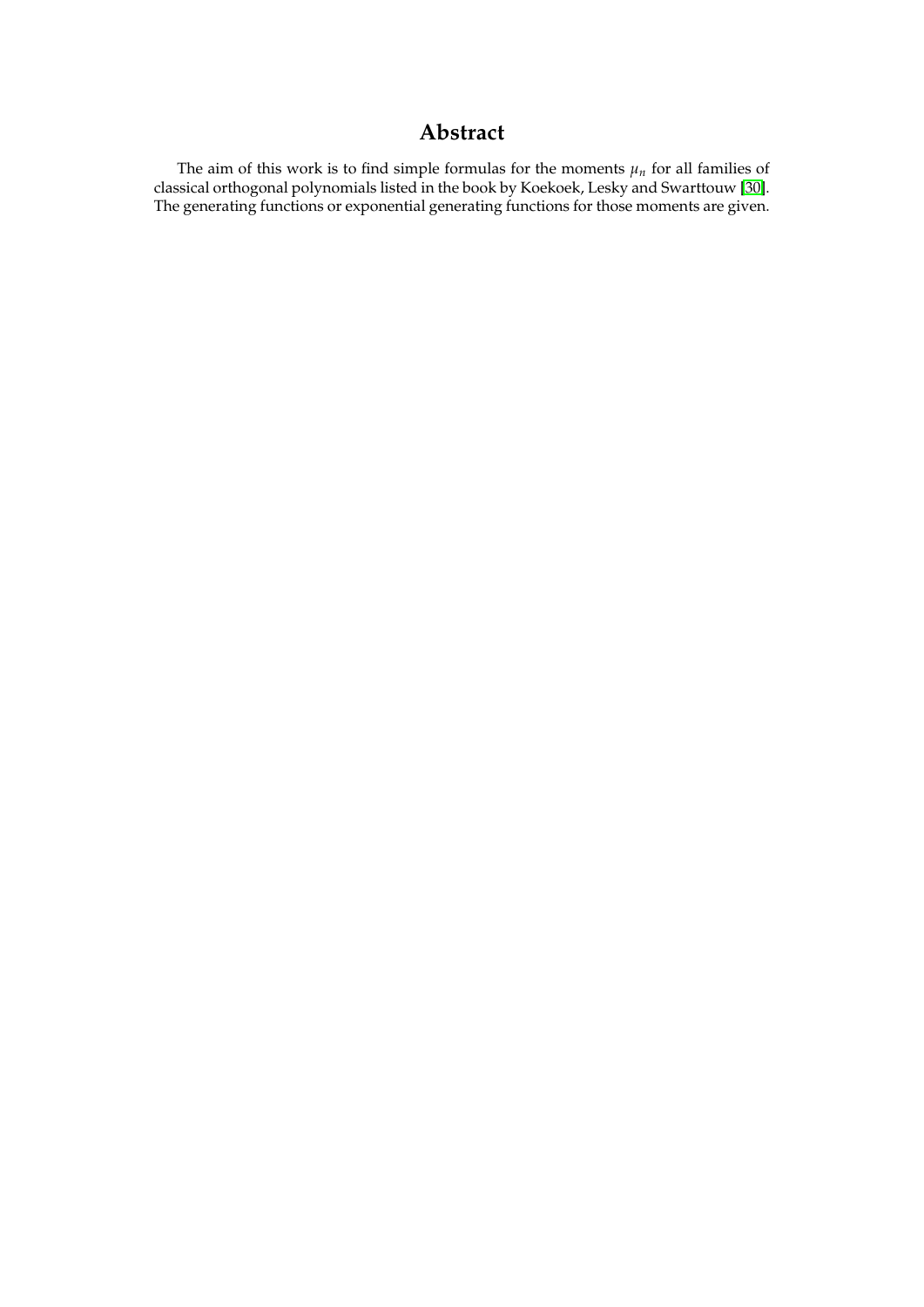*To my dear parents*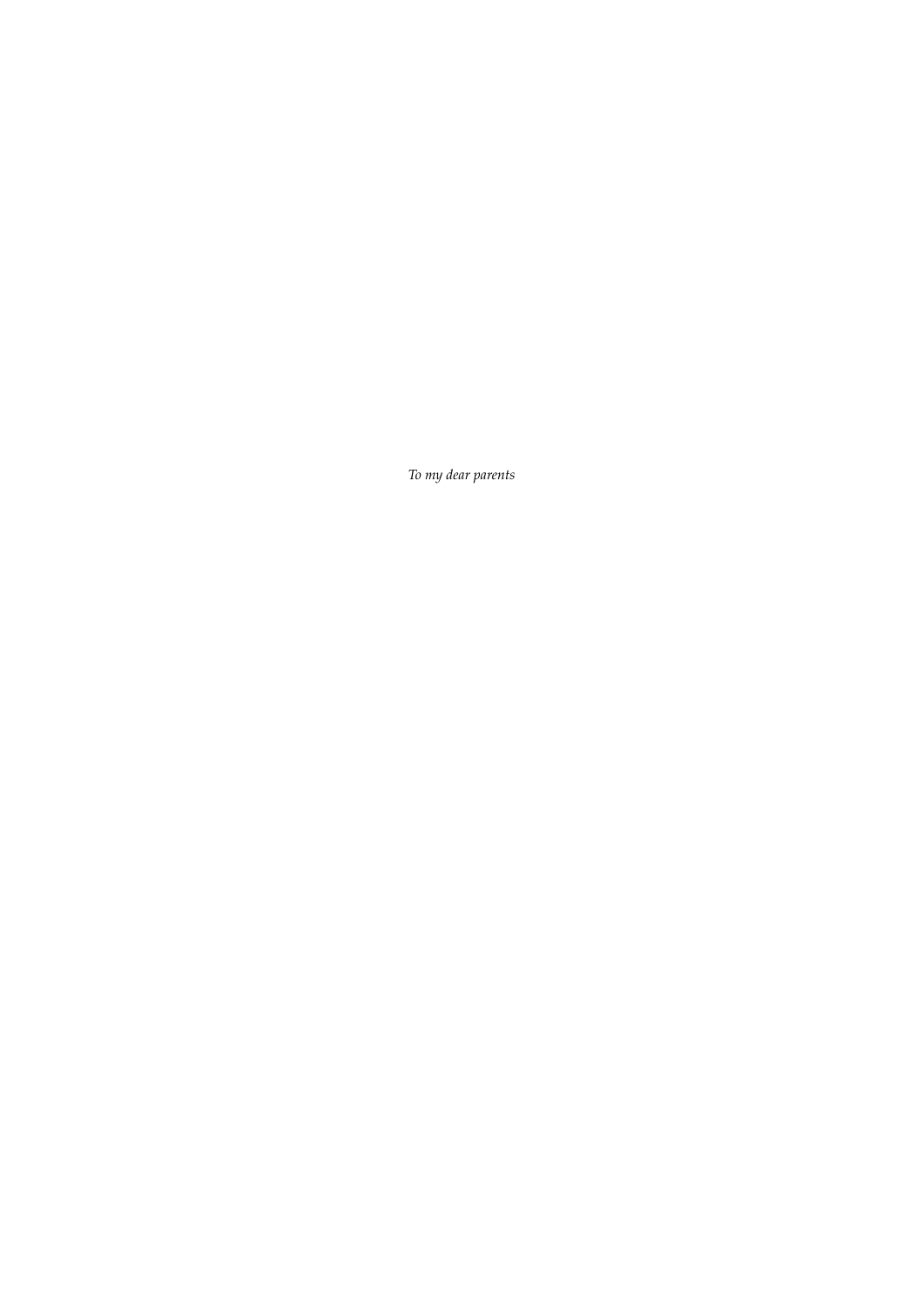## **Acknowledgments**

Foremost, I would like to express my sincere gratitude to my advisors Prof. Dr. Wolfram Koepf and Prof. Dr. Mama Foupouagnigni for the continuous support of my Ph.D study and research, for their patience, motivation, enthusiasm, and immense knowledge. Their guidance helped me in all the time of research and writing of this thesis. I could not have imagined having better advisors and mentors for my Ph.D study.

I am grateful to Prof. Dr. Mama Foupouagnigni for enlightening me the first glance of research.

My sincere thanks also go to Prof. Dr. Wolfram Koepf for offering me the opportunity to visit the University of Kassel where part of this work has been written.

I acknowledge the financial supports of the DAAD via the STIBET fellowship which enabled me to visit the Institute of Mathematics of the University of Kassel. I also acknowledge the financial support from the Alexander von Humboldt Foundation via the Research-Group Linkage Programme 2009-2012 between the University of Kassel (Germany) and the University of Yaounde I (Cameroon).

I thank my colleagues of the Alexander von Humboldt Laboratory of Computational and Educational Mathematics (University of Yaounde I, Cameroon): Daniel D. Tcheutia, Maurice Kenfack, Salifou Mboutngam, for the stimulating discussions, and for all the fun we have had in the last four years.

Thanks also to my former professors of the University of Yaounde I and the Higher Teachers' Training College of Yaounde, particularly Prof. Dr. Nicolas Gabriel Andjiga, Prof. Dr. Gabriel Nguetseng, Prof. Dr. Norbert Noutchegueme, Prof. Dr. Mama Foupouagnigni, Prof. Dr. Bertrand Tchantcho.

My sincere thanks go to Dr. Etienne Le Grand Nana Chiadjeu, for having taken very good care of me during my stay in Germany in 2012.

I would also like to thank my family: my parents Sadjang and Noupa Claudine, for giving birth to me at the first place and supporting me spiritually throughout my life.

Last but not least, my thanks go to all those who directly or indirectly contributed in any form whatsoever to the realization of this work.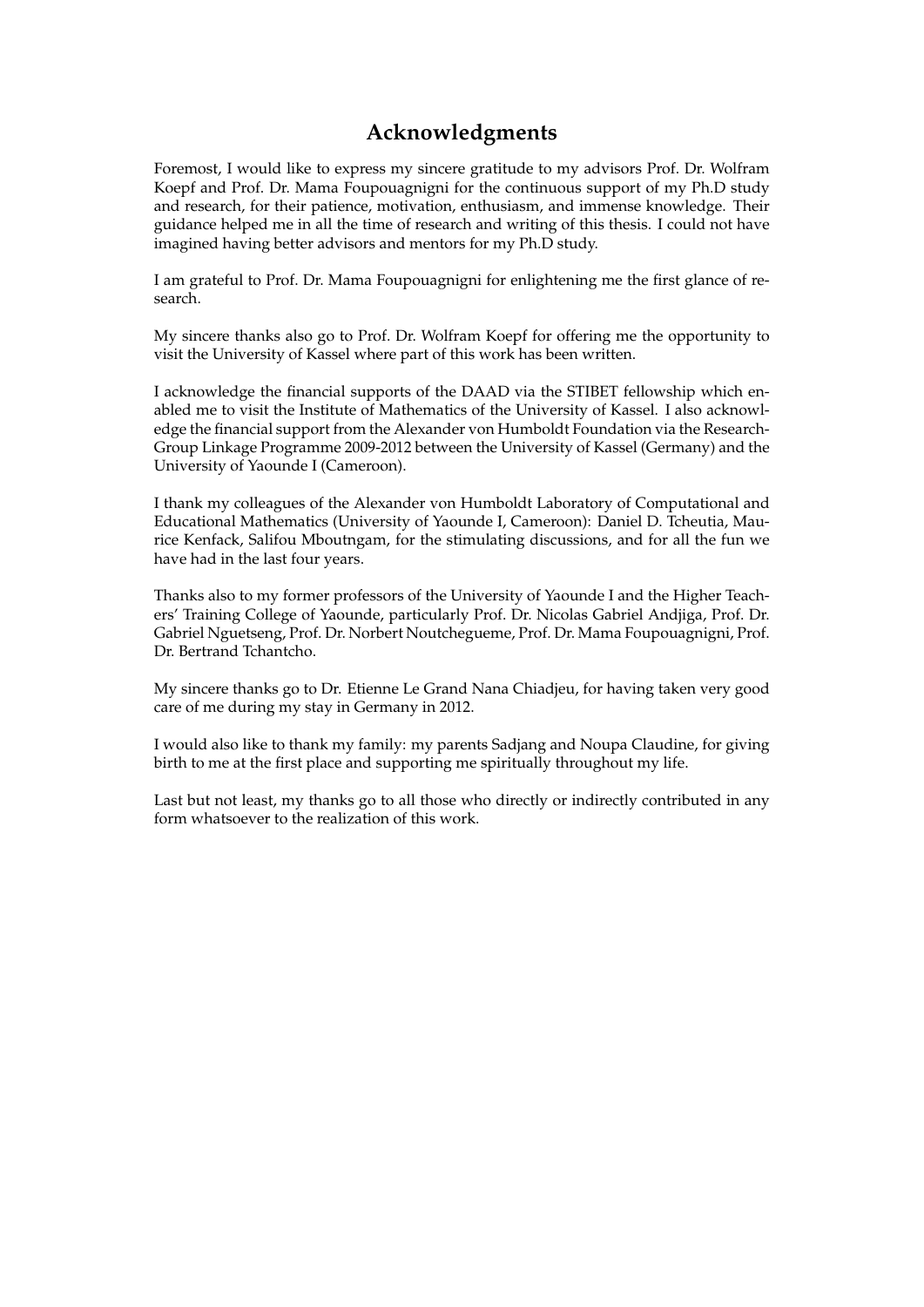## **Contents**

|                | Abstract                                       | ii                                                                                                      |  |  |  |  |  |
|----------------|------------------------------------------------|---------------------------------------------------------------------------------------------------------|--|--|--|--|--|
|                | Acknowledgments<br>iv                          |                                                                                                         |  |  |  |  |  |
| 1              | Introduction                                   |                                                                                                         |  |  |  |  |  |
| $\overline{2}$ | <b>Definitions and Miscellaneous Relations</b> |                                                                                                         |  |  |  |  |  |
|                | 2.1                                            | 6                                                                                                       |  |  |  |  |  |
|                |                                                | 6<br>2.1.1                                                                                              |  |  |  |  |  |
|                |                                                | 2.1.2<br>6                                                                                              |  |  |  |  |  |
|                |                                                | $\overline{7}$<br>2.1.3                                                                                 |  |  |  |  |  |
|                |                                                | $\,8\,$<br>2.1.4                                                                                        |  |  |  |  |  |
|                | 2.2                                            | $\,8\,$                                                                                                 |  |  |  |  |  |
|                |                                                | $\,8\,$<br>2.2.1                                                                                        |  |  |  |  |  |
|                |                                                | 9<br>2.2.2                                                                                              |  |  |  |  |  |
|                |                                                | 9<br>2.2.3                                                                                              |  |  |  |  |  |
|                |                                                | 2.2.4<br>10                                                                                             |  |  |  |  |  |
|                |                                                | 2.2.5<br>10                                                                                             |  |  |  |  |  |
|                |                                                | 2.2.6<br>10                                                                                             |  |  |  |  |  |
|                | 2.3                                            | $10\,$                                                                                                  |  |  |  |  |  |
|                |                                                | The <i>q</i> -integration in the interval $(0; a)$ , $a > 0$<br>10<br>2.3.1                             |  |  |  |  |  |
|                |                                                | The <i>q</i> -integration in the interval $(a, 0)$ , $a < 0$<br>11<br>2.3.2                             |  |  |  |  |  |
|                |                                                | 11<br>2.3.3                                                                                             |  |  |  |  |  |
|                |                                                | The <i>q</i> -integration in the interval $(-\infty; a)$ , $a < 0$<br>11<br>2.3.4                       |  |  |  |  |  |
|                | 2.4                                            | 12                                                                                                      |  |  |  |  |  |
|                |                                                | Classical continuous orthogonal polynomials<br>13<br>2.4.1                                              |  |  |  |  |  |
|                |                                                | 15<br>2.4.2                                                                                             |  |  |  |  |  |
|                |                                                | Classical $q$ -discrete orthogonal polynomials $\ldots \ldots \ldots \ldots$<br>16<br>2.4.3             |  |  |  |  |  |
|                |                                                | Classical orthogonal polynomials on a quadratic lattice<br>18<br>2.4.4                                  |  |  |  |  |  |
|                |                                                | Classical orthogonal polynomials on a $q$ -quadratic lattice $\dots \dots$<br>19<br>2.4.5               |  |  |  |  |  |
|                | 2.5                                            | 21                                                                                                      |  |  |  |  |  |
|                |                                                |                                                                                                         |  |  |  |  |  |
| 3              |                                                | <b>Moments of Orthogonal Polynomials: Easy Cases</b><br>23                                              |  |  |  |  |  |
|                | 3.1                                            | 23                                                                                                      |  |  |  |  |  |
|                |                                                | 23<br>3.1.1                                                                                             |  |  |  |  |  |
|                |                                                | 26<br>3.1.2                                                                                             |  |  |  |  |  |
|                |                                                | 27<br>3.1.3                                                                                             |  |  |  |  |  |
|                |                                                | 3.1.4                                                                                                   |  |  |  |  |  |
|                | 3.2                                            |                                                                                                         |  |  |  |  |  |
|                |                                                | 3.2.1<br>Little $q$ -Jacobi polynomials $\ldots \ldots \ldots \ldots \ldots \ldots \ldots \ldots$<br>29 |  |  |  |  |  |
|                |                                                | 3.2.2<br>30                                                                                             |  |  |  |  |  |
|                |                                                | 3.2.3<br>30                                                                                             |  |  |  |  |  |
|                |                                                | 3.2.4<br>31                                                                                             |  |  |  |  |  |
|                |                                                | 3.2.5<br>32                                                                                             |  |  |  |  |  |
|                |                                                | 3.2.6<br>33                                                                                             |  |  |  |  |  |
|                |                                                | 3.2.7<br>33                                                                                             |  |  |  |  |  |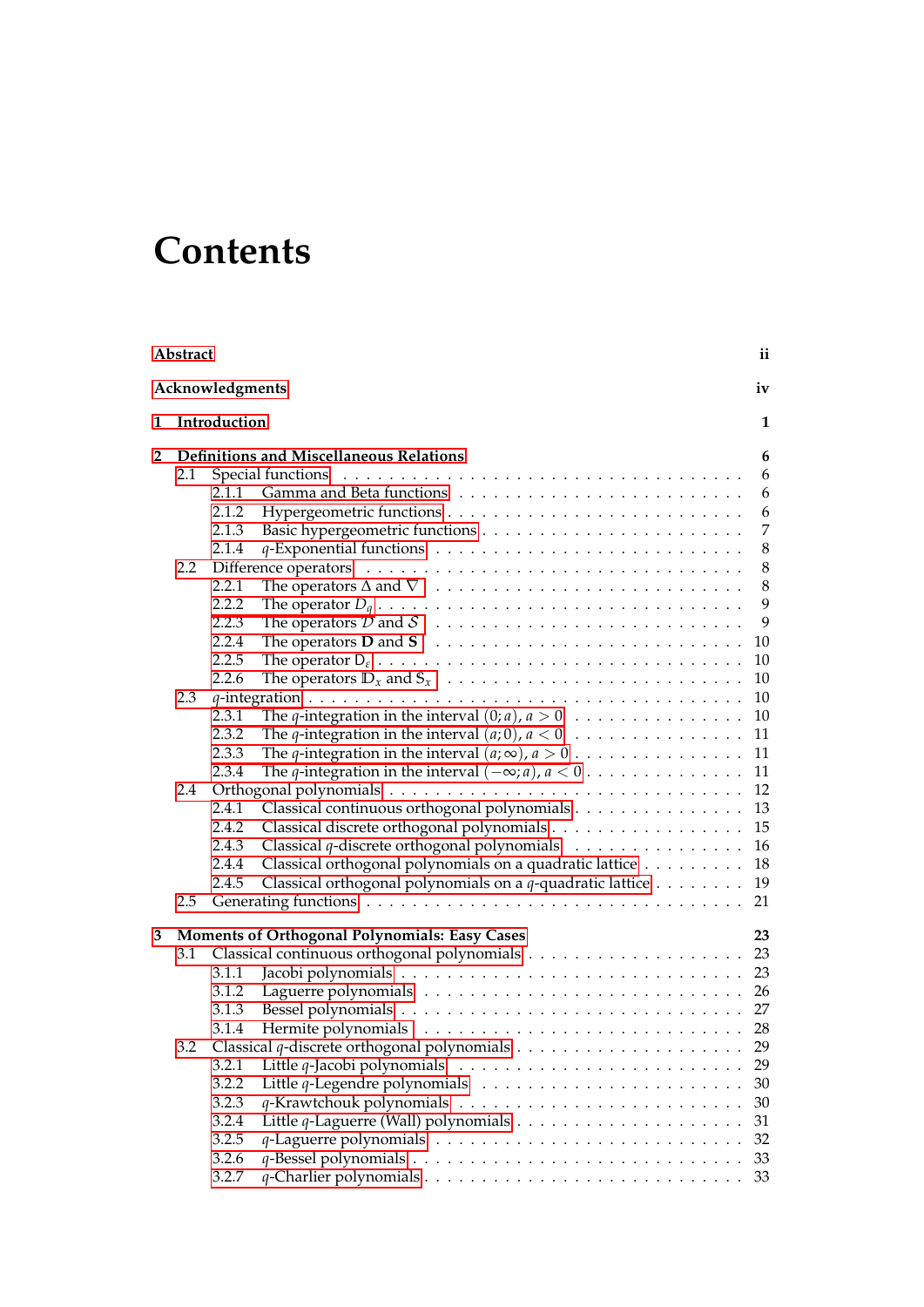| 4 | <b>Inversion Formulas</b><br>35 |       |                                                                                                        |    |  |  |
|---|---------------------------------|-------|--------------------------------------------------------------------------------------------------------|----|--|--|
|   | 4.1                             |       |                                                                                                        |    |  |  |
|   |                                 | 4.1.1 |                                                                                                        |    |  |  |
|   |                                 | 4.1.2 | Inversion results from Verma's bibasic formula 36                                                      |    |  |  |
|   | 4.2                             |       | Explicit representations of the inversion coefficients 37                                              |    |  |  |
|   |                                 | 4.2.1 |                                                                                                        |    |  |  |
|   |                                 | 4.2.2 |                                                                                                        |    |  |  |
|   |                                 | 4.2.3 | The classical $q$ -discrete case $\ldots \ldots \ldots \ldots \ldots \ldots \ldots \ldots \ldots 38$   |    |  |  |
|   |                                 | 4.2.4 |                                                                                                        | 41 |  |  |
|   |                                 | 4.2.5 | The classical $q$ -quadratic case $\dots \dots \dots \dots \dots \dots \dots \dots \dots$              | 42 |  |  |
| 5 |                                 |       | Moments of Orthogonal Polynomials: Complicated Cases                                                   | 45 |  |  |
|   | 5.1                             |       |                                                                                                        |    |  |  |
|   | 5.2                             |       | Inversion formula and moments of orthogonal polynomials 45                                             |    |  |  |
|   | 5.3                             |       |                                                                                                        | 46 |  |  |
|   |                                 | 5.3.1 |                                                                                                        | 46 |  |  |
|   |                                 | 5.3.2 |                                                                                                        | 47 |  |  |
|   |                                 | 5.3.3 | Connection between $x^n$ and $(x;q)_n \ldots \ldots \ldots \ldots \ldots \ldots \ldots$                | 48 |  |  |
|   |                                 | 5.3.4 | Connection formula between $x^n$ and $(x \ominus 1)_q^n$                                               | 49 |  |  |
|   |                                 | 5.3.5 | Connections between $(x \ominus y)_{q}^{n}$ and $(x;q)_{n} \dots \dots \dots \dots \dots \dots$        | 50 |  |  |
|   |                                 | 5.3.6 |                                                                                                        |    |  |  |
|   |                                 | 5.3.7 | Connection between $(x(x+\varepsilon))^n$ and $(-x)_n(x+\varepsilon)_n$                                | 51 |  |  |
|   |                                 | 5.3.8 |                                                                                                        | 52 |  |  |
|   |                                 | 5.3.9 | Connection between $\cos^n \theta$ and $(a e^{i\theta}, a e^{-i\theta}; q)_n$ .                        | 54 |  |  |
|   | 5.4                             |       |                                                                                                        |    |  |  |
|   |                                 | 5.4.1 | The continuous case $\dots \dots \dots \dots \dots \dots \dots \dots \dots \dots \dots \dots \dots$ 55 |    |  |  |
|   |                                 | 5.4.2 | The discrete case $\ldots \ldots \ldots \ldots \ldots \ldots \ldots \ldots \ldots \ldots \ldots$       | 57 |  |  |
|   |                                 | 5.4.3 | The $q$ -discrete case $\dots \dots \dots \dots \dots \dots \dots \dots \dots \dots \dots \dots$       | 61 |  |  |
|   |                                 | 5.4.4 | The quadratic case $\ldots \ldots \ldots \ldots \ldots \ldots \ldots \ldots \ldots \ldots \ldots$      |    |  |  |
|   |                                 | 5.4.5 | The q-quadratic case $\ldots \ldots \ldots \ldots \ldots \ldots \ldots \ldots \ldots \ldots \ldots 80$ |    |  |  |
|   |                                 |       |                                                                                                        |    |  |  |

**[Conclusion and Perspectives](#page-102-0) 95**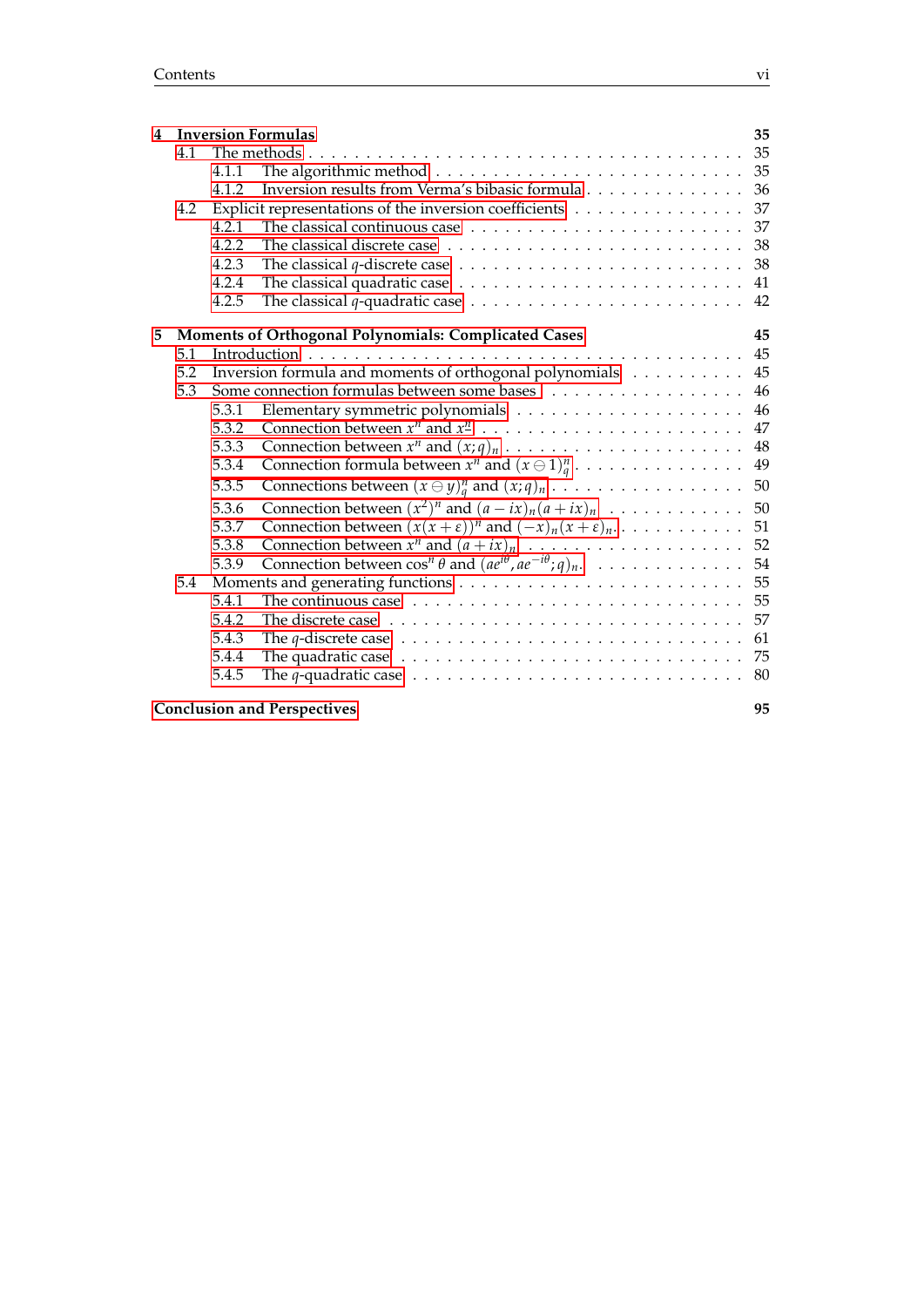# <span id="page-8-0"></span>**Chapter 1 Introduction**

The *xyz*-axes of three-dimensional space are pairwise orthogonal with each other. This is very convenient since for that reason many formulas are extremely simple. Every point of three-dimensional space is written as linear combination of such orthogonal coordinates. In a similar fashion, many functions can be written as linear combinations of orthogonal polynomials which play the role of the coordinates. For this reason orthogonal polynomials play a very prominent role in applications.

Monic polynomial families orthogonal with respect to the measure  $d\alpha(x)$ 

$$
\int_a^b P_n(x) P_m(x) d\alpha(x) = k_n \delta_{mn}, \ k_n \neq 0, \ \delta_{mn} = \begin{cases} 1 \text{ if } n = m \\ 0 \text{ if } n \neq m \end{cases}; n, m \in \mathbb{N},
$$

are given explicitly in terms of the moments  $\mu_n = \int^b$  $\int_a^b x^n d\alpha(x)$ ,  $n \ge 0$ , by [\[49\]](#page-105-0)

$$
P_n(x) = \frac{1}{d_{n-1}} \begin{vmatrix} \mu_0 & \mu_1 & \cdots & \mu_n \\ \mu_1 & \mu_2 & \cdots & \mu_{n+1} \\ \vdots & \vdots & \vdots & \vdots \\ \mu_{n-1} & \mu_{n+1} & \cdots & \mu_{2n-1} \\ 1 & x & \cdots & x^n \end{vmatrix},
$$

where

$$
d_n = \begin{vmatrix} \mu_0 & \mu_1 & \cdots & \mu_n \\ \mu_1 & \mu_2 & \cdots & \mu_{n+1} \\ \vdots & \vdots & \vdots & \vdots \\ \mu_{n-1} & \mu_n & \cdots & \mu_{2n-1} \\ \mu_n & \mu_{n+1} & \cdots & \mu_{2n} \end{vmatrix} \neq 0, \ n \geq 0.
$$

The previous representation shows that the moments characterize fully the orthogonal family  $(P_n)_n$ .

Also, the moments are involved in the representation of the Stieltjes series

$$
S(x) = \sum_{n=0}^{\infty} \frac{\mu_n}{x^{n+1}},
$$

which is useful for the characterization of families of orthogonal polynomials via the Riccati equation and also for the determination of the measure  $d\alpha(x)$  by means of the Stieltjes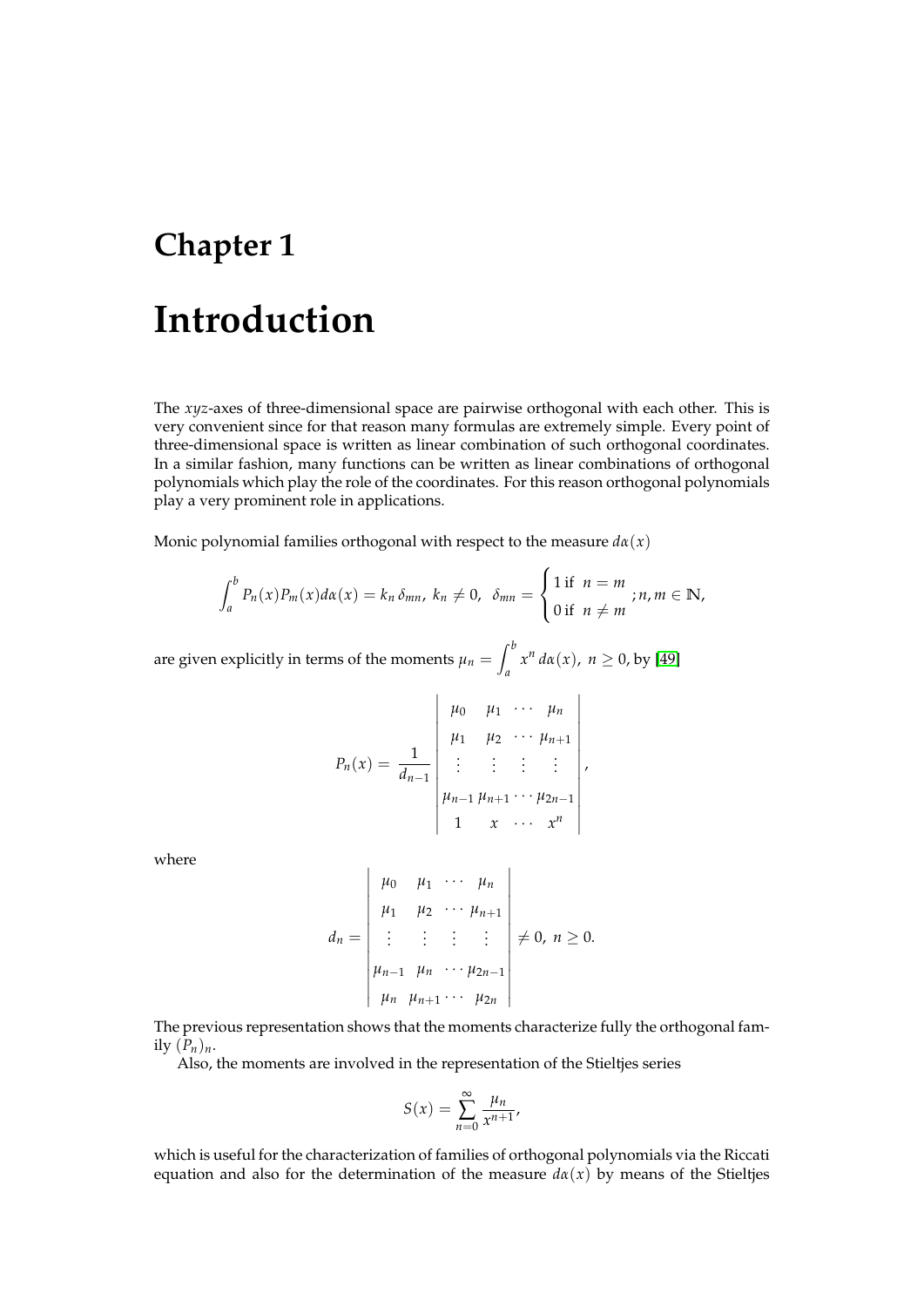inverse formula [\[48\]](#page-105-1)

$$
\alpha(t) - \alpha(s) = -\frac{1}{\pi} \lim_{y \to 0^+} \int_s^t \operatorname{Im}(S(x + iy)) dx.
$$

For the moments  $(\mu_n)_{n\in\mathbb{N}}$  of an orthogonal family, the generating function is defined by

$$
G_0(z)=\sum_{n=0}^\infty \mu_n z^n,
$$

while the exponential generating function is defined by

$$
G_1(z) = \sum_{n=0}^{\infty} \mu_n \frac{z^n}{n!},
$$

and the *q*-exponential generating functions are defined by

$$
G_2(z) = \sum_{n=0}^{\infty} \mu_n \frac{z^n}{(q;q)_n},
$$
  

$$
G_3(z) = \sum_{n=0}^{\infty} \mu_n \frac{z^n}{[n]_q!}.
$$

Generating functions, exponential generating functions and *q*-exponential generating functions contain the information of all moments of the orthogonal polynomial family at the same time.

Despite the important role that the moments play in various topics of orthogonal polynomials and applications to other domains such as statistics and probability theory, no exhaustive repository of moments for the well-known classical orthogonal polynomials can be found in the literature. The book by Koekoek, Lesky and Swarttouw [\[30\]](#page-104-0) which is one of the best and most famous documents containing almost all kinds of formulas and relations for various classical orthogonal polynomials does not provide information about the moments. It becomes therefore imperative to investigate this topic in order to complete such missing important information.

Classical orthogonal polynomials of a continuous, discrete and *q*-discrete variable are known to be orthogonal with respect to a weight function *ρ* satisfying respectively the Pearson, the discrete Pearson and the *q*-discrete Pearson equation

$$
(\sigma(x)\rho(x))' = \tau(x)\rho(x),\tag{1.1}
$$

$$
\Delta\left(\sigma(x)\rho(x)\right) = \tau(x)\rho(x),\tag{1.2}
$$

$$
D_q(\sigma(x)\rho(x)) = \tau(x)\rho(x),\tag{1.3}
$$

where  $\sigma(x) = ax^2 + bx + c$  is a non-zero polynomial of degree at most two,  $\tau(x) = dx + e$ is a first degree polynomial,  $D_q$  is the Hahn operator  $D_qf(x)=\frac{f(qx)-f(x)}{(q-1)x}$ ,  $q\neq 1$ , and  $\Delta$  is the forward difference operator  $\Delta f(x) = f(x+1) - f(x)$ .

In addition, classical orthogonal polynomials of a continuous, discrete and *q*-discrete variable satisfy the following second-order hypergeometric differential, difference or *q*difference equations, respectively,

$$
\sigma(x)y''(x) + \tau(x)y'(x) + \lambda_n y(x) = 0,
$$
\n(1.4)

$$
\sigma(x)\Delta\nabla y(x) + \tau(x)\Delta y(x) + \lambda_n y(x) = 0,
$$
\n(1.5)

$$
\sigma(x)D_q D_{\frac{1}{q}} y(x) + \tau(x)D_q y(x) + \lambda_{n,q} y(x) = 0,
$$
\n(1.6)

where  $\lambda_n$  and  $\lambda_{n,q}$  are constants given by

$$
\lambda_n = -n((n-1)a + d), \quad \lambda_{n,q} = -a[n]_{1/q}[n-1]_q - d[n]_q,
$$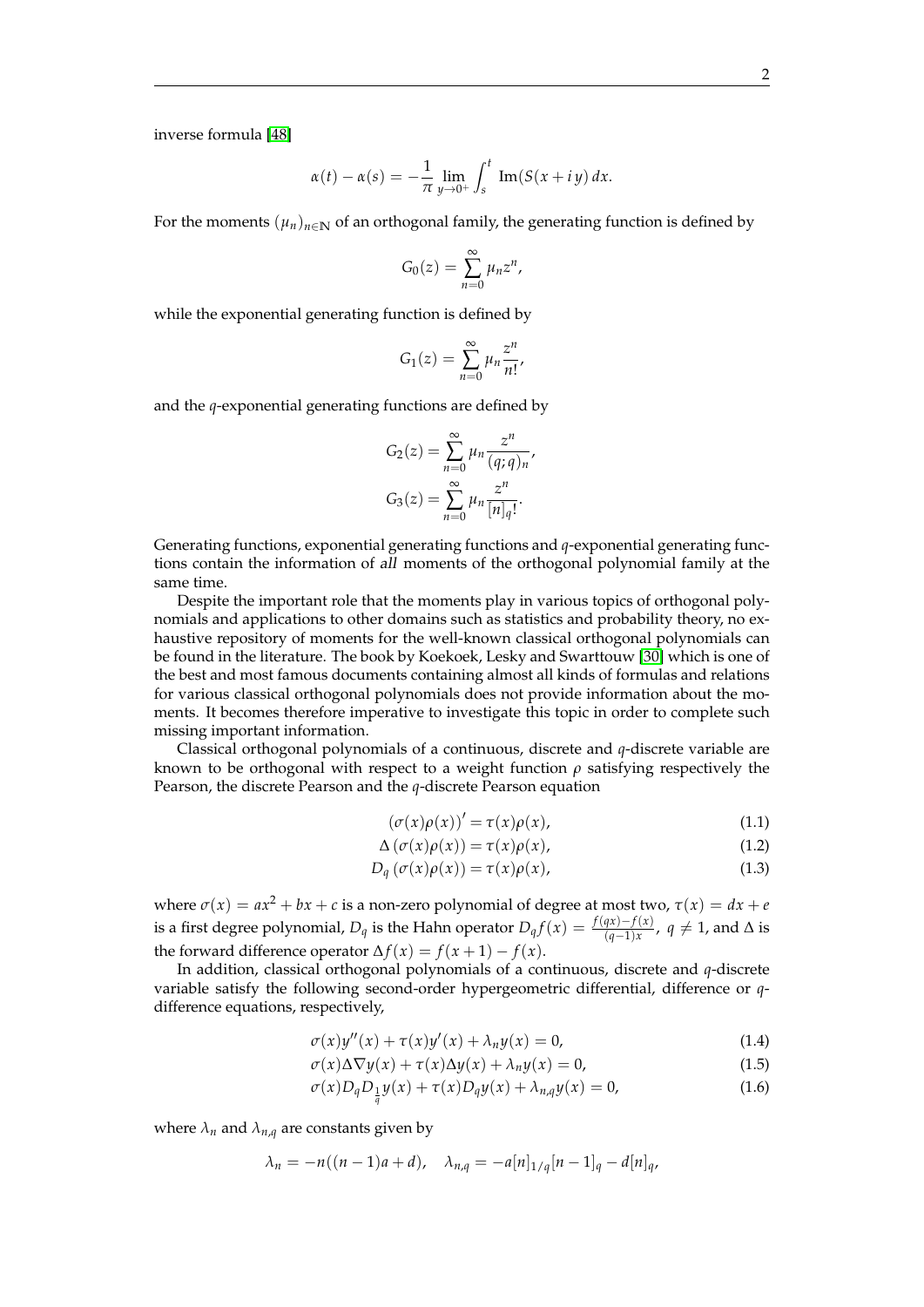with  $[n]_q = \frac{1 - q^n}{1 - q}$ 1−*q* , and ∇ is the backward difference operator

$$
\nabla f(x) = f(x) - f(x - 1).
$$

The corresponding moments of these three classical families (called here "very classical orthogonal polynomials") satisfy a second-order recurrence relation of the form

$$
\mu_{n+1} = a(n)\mu_n + b(n)\mu_{n-1},
$$

where  $a(n)$  and  $b(n)$  are rational functions of *n* or  $q^n$ .

There are other classes of classical orthogonal polynomials whose variable  $x(s)$  is a quadratic or *q*-quadratic lattice of the form

<span id="page-10-0"></span>
$$
x(s) = c_1 q^{-s} + c_2 q^s + c_3,
$$
\n(1.7)

<span id="page-10-1"></span>or

$$
x(s) = c_4 s^2 + c_5 s + c_6 \tag{1.8}
$$

These polynomials are known to satisfy a second-order divided-difference equation [\[8,](#page-103-0) [17\]](#page-104-1)

$$
\phi(x(s)) \mathbb{D}_x^2 P_n(x(s)) + \psi(x(s)) \mathbb{S}_x \mathbb{D}_x P_n(x(s)) + \lambda_n P_n(x(s)) = 0, \tag{1.9}
$$

where  $\lambda_n$  is a constant term,  $\phi$  and  $\psi$  are polynomials of degree at most two and of degree one, respectively, and the divided-difference operators  $\mathbb{D}_x$  and  $\mathbb{S}_x$  are defined by [\[17\]](#page-104-1)

$$
\mathbb{D}_{x} f(x(s)) = \frac{f(x(s+\frac{1}{2})) - f(x(s-\frac{1}{2}))}{x(s+\frac{1}{2}) - x(s-\frac{1}{2})}, \ \ S_{x} f(x(s)) = \frac{f(x(s+\frac{1}{2})) + f(x(s-\frac{1}{2}))}{2}.
$$
\n(1.10)

Combining all the previous orthogonal families leads to the families of the so-called Askey-Wilson scheme, defined explicitly in [\[30\]](#page-104-0).

The work is presented in five chapters.

Chapter 1 is the introduction.

In Chapter 2, we give many definitions and recall known and useful results concerning special functions and orthogonal polynomials. Some useful difference operators are introduced and some of their properties are proved.

In Chapter 3, using some classical well known formulas, we compute canonical moments of some orthogonal polynomials, next, interesting generating functions for some of these moments are provided. It is seen for example that the function

$$
\sqrt{\pi}e^{z^2/4} = \sum_{n=0}^{\infty} \mu_n \frac{z^n}{n!}
$$

generates the Hermite moments that are

$$
\mu_n = \frac{1 + (-1)^n}{2} \Gamma(\frac{n+1}{2}),
$$

or the function

$$
\frac{\Gamma(\alpha+1)}{(1-z)^{\alpha+1}} = \sum_{n=0}^{\infty} \mu_n \frac{z^n}{n!}
$$

generates the canonical Laguerre moments that are

$$
\mu_n=\Gamma(n+\alpha+1).
$$

It is not always easy to get those canonical moments by direct computations.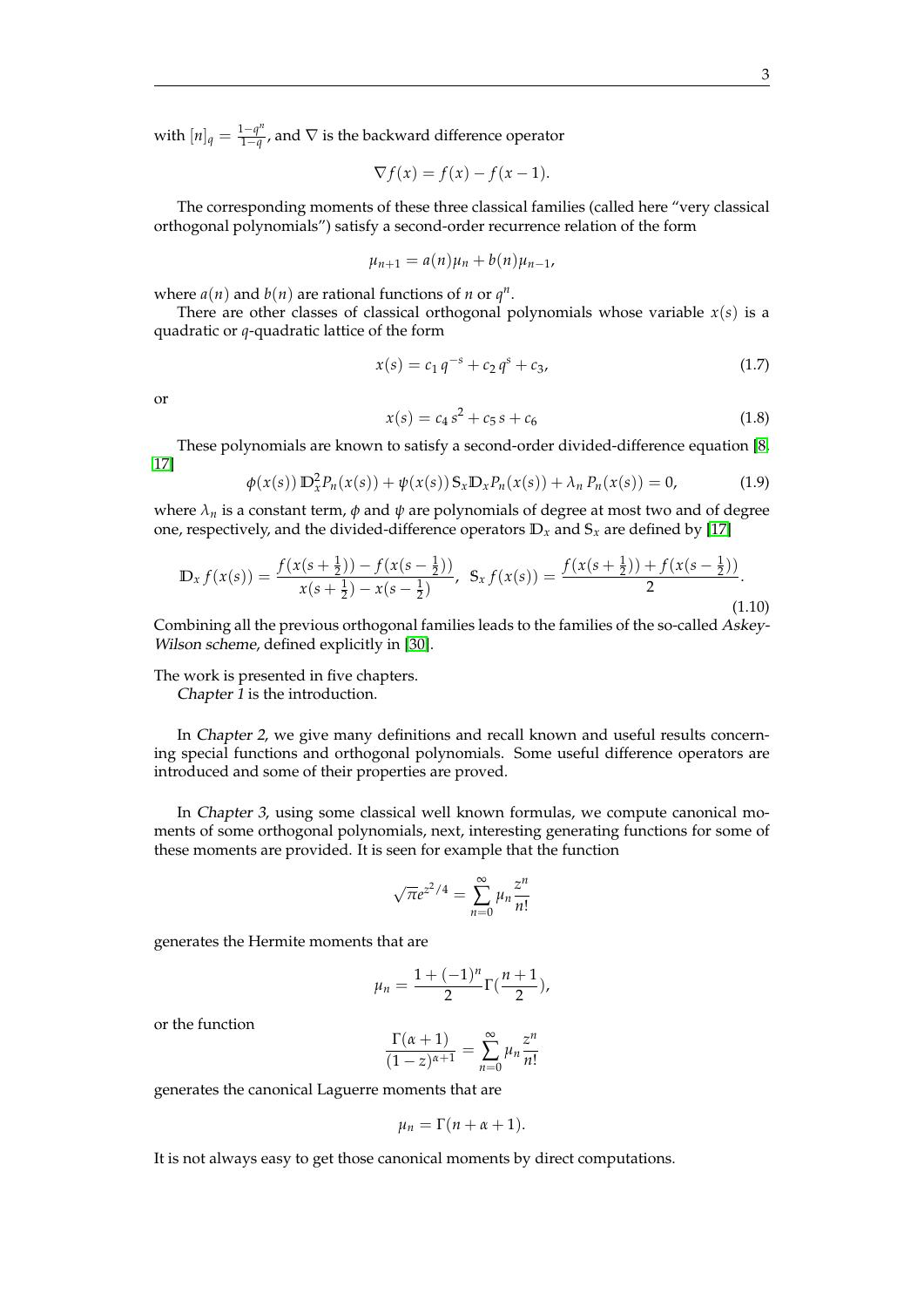In Chapter 4, we provide results for the inversion problem for all the polynomials in the Askey scheme. These inversion formulas will enable in Chapter 5 to get explicit representations of generalized moments.

In Chapter 5, we compute explicitly canonical moments for all the fifty one polynomials listed in [\[30\]](#page-104-0). The fundamental idea here is to use Theorem [50,](#page-52-3) which gives a link between the inversion coefficients and the generalized moments combined with the obvious links (see pages [13](#page-20-1) and [13\)](#page-20-2) between canonical and generalized moments to get the canonical moments.

In order to get those links, we have proved Taylor formulas with respect to particular bases, for example:

$$
f(x) = \sum_{k=0}^{n} \frac{(D_{\varepsilon}^{k} f)(0)}{k!} \xi_{k}(x, \varepsilon), \text{ see page 52,}
$$

$$
f(x) = \sum_{k=0}^{n} \frac{(-1)^{k}}{k!} \mathcal{D}^{k} f\left(i\left(a + \frac{k}{2}\right)\right) \eta_{k}(a, x), \text{ see page 53,}
$$

where

$$
D_{\varepsilon}f(x)=\frac{\Delta f(u(x))}{\Delta u(x)}, \quad u(x)=-x(x+\varepsilon),
$$

and

$$
\mathcal{D}f(x) = f\left(x + \frac{i}{2}\right) - \left(x - \frac{i}{2}\right), \quad \text{with} \quad i^2 = -1.
$$

Combining these results we get for example the following explicit formulas for the canonical moments:

• canonical Wilson moments (see page [76\)](#page-83-0)

$$
\mu_n = 2\pi \frac{\Gamma(a+b)\Gamma(a+c)\Gamma(b+c)\Gamma(b+d)\Gamma(c+d)}{\Gamma(a+b+c+d)} \times \sum_{k=0}^n \sum_{l=0}^k \frac{(-k)_l}{k!l!} \frac{(a+b)_k(a+c)_k(a+d)_k}{(a+b+c+d)_k} \frac{(-2a-2k+2l)}{(-2a-2k+l)_{k+1}} (a+k-l)^{2n}.
$$

• canonical Racah moments (see page [76\)](#page-83-1)

$$
\mu_n = \mu_0 \sum_{k=0}^n \frac{D_{\varepsilon}^k [x(x+\varepsilon)]_{|x=0}^n}{k!} \frac{(\alpha+1)_k (\beta+\delta+1)_k (\gamma+1)_k}{(\alpha+\beta+2)_k},
$$

where

$$
\mu_0 = \begin{cases}\n\frac{(-\beta)_N(\gamma + \delta + 2)_N}{(-\beta + \gamma + 1)_N(\delta + 1)_N} & \text{if } \alpha + 1 = -N \\
\frac{(-\alpha + \delta)_N(\gamma + \delta + 2)_N}{(-\alpha + \gamma + \delta + 1)_N(\delta + 1)_N} & \text{if } \beta + \delta + 1 = -N \\
\frac{(\alpha + \beta + 2)_N(-\delta)_N}{(\alpha - \delta + 1)_N(\beta + 1)_N} & \text{if } \gamma + 1 = -N.\n\end{cases}
$$

The contribution of this work can be seen at three levels:

- the work is a good database for the inversion formula of all the orthogonal families listed in [\[30\]](#page-104-0); the inversion formulas
	- **–** for the quadratic case (the Wilson polynomials, the Continuous Dual Hahn polynomials, the Racah polynomials, the Continuous Hahn polynomials, the Dual Hahn polynomials and the Meixner Pollaczek polynomials),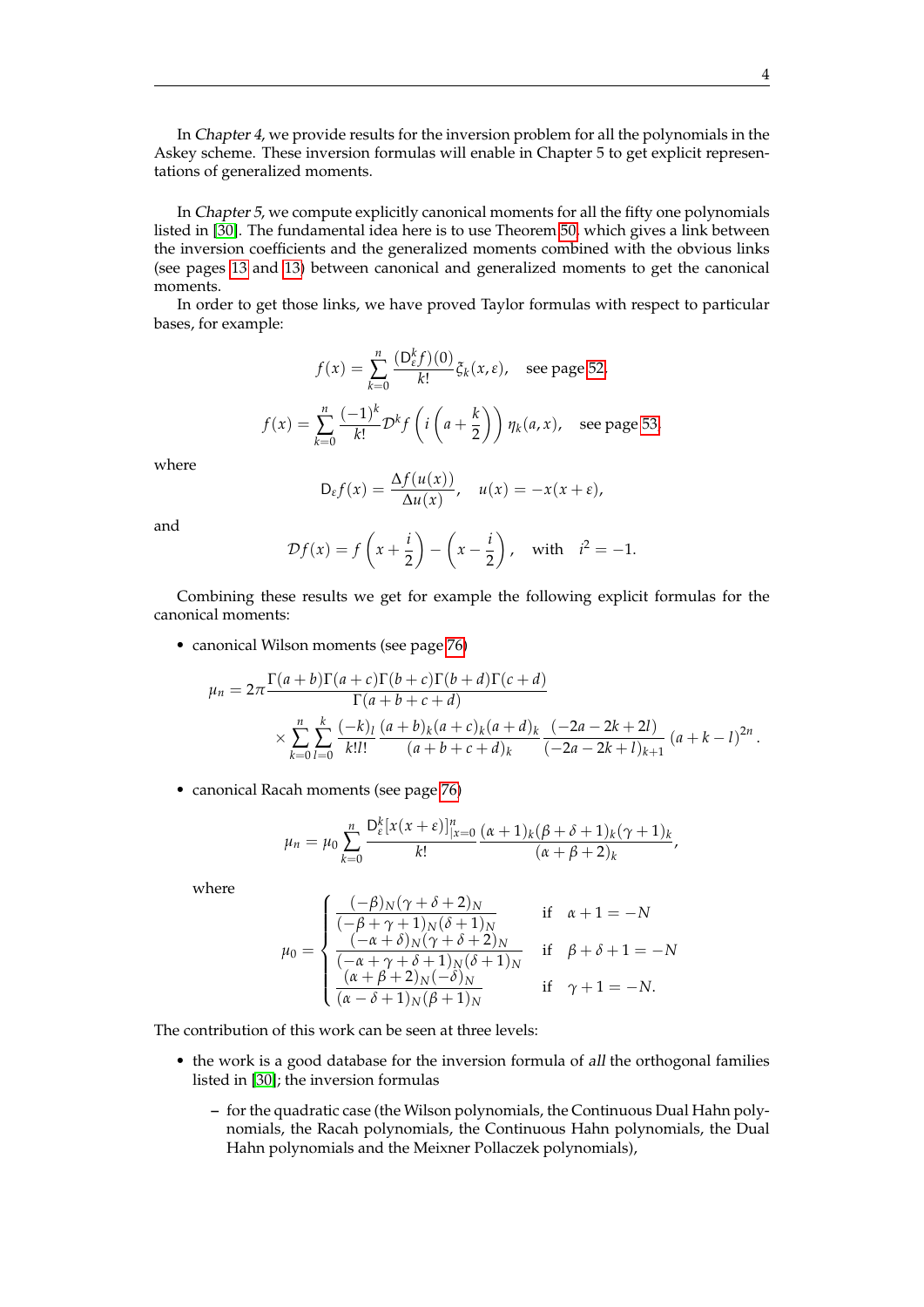**–** for the *q*-quadratic case (the Continuous *q*-Hahn polynomials, the Dual *q*-Hahn polynomials, the Al-Salam-Chihara polynomials, the *q*-Meixner-Pollaczek polynomials, the Continuous *q*-Jacobi polynomials, the continuous *q*-Ultraspherical polynomials, the Continuous *q*-Legendre polynomials, the Dual *q*-Krawtchouk polynomials, the Continuous big *q*-Hermite polynomials and the Continuous *q*-Laguerre polynomials)

are new;

- the work is a good database for all the moments of all the orthogonal families listed in [\[30\]](#page-104-0); as far as we know, all the generalized moments given in Chapter 5 are new. Concerning the canonical moments
	- **for the classical continuous orthogonal polynomials**, two new representations for the Jacobi canonical moments are given;
	- **for the classical discrete orthogonal polynomials**, the representations of the canonical Hahn moments and the canonical Krawtchouk moments we have given are new;
	- **for the classical** *q***-discrete orthogonal polynomials**, the representations of the canonical Big *q*-Jacobi moments, the canonical *q*-Hahn moments, the canonical Big *q*-Laguerre moments, the canonical *q*-Meixner moments, the canonical Quantum *q*-Krawtchouk moments, the canonical *q*-Krawtchouk moments and the canonical Affine *q*-Krawtchouk moments we have given are new.
	- **for the classical quadratic orthogonal polynomials**, the representations of the canonical Wilson moments, the canonical Racah moments, the canonical Continuous Dual Hahn moments, the canonical Continuous Hahn moments, the canonical Dual Hahn moments, the canonical Meixner-Pollaczek moments are new.
	- **for the classical** *q***-quadratic orthogonal polynomials**, as far as we know, we have encountered only the canonical Askey-Wilson moments in the literature, the rest seems to be new;
- important generating functions for those moments are provided.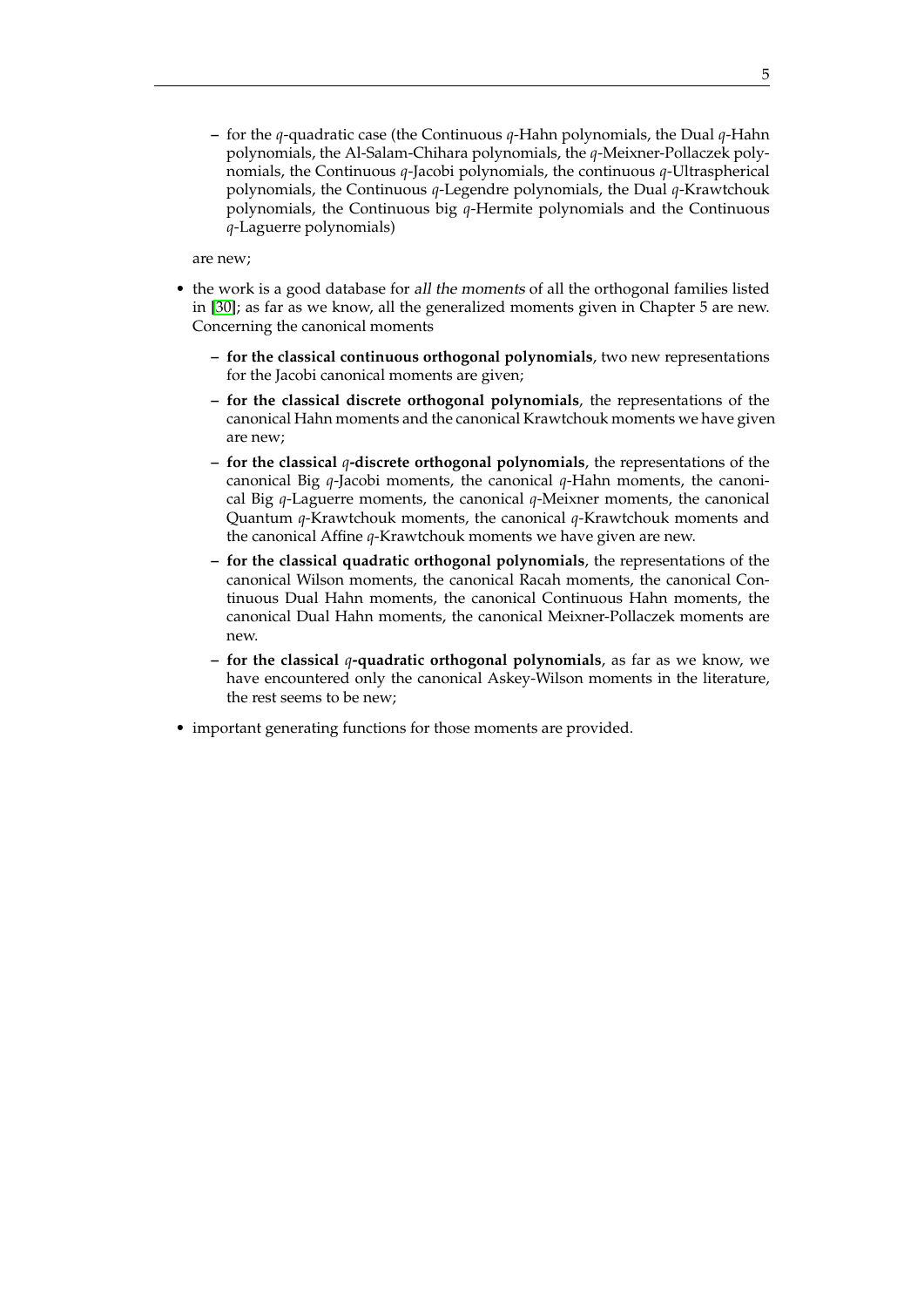## <span id="page-13-0"></span>**Chapter 2**

# **Definitions and Miscellaneous Relations**

### <span id="page-13-1"></span>**2.1 Special functions**

#### <span id="page-13-2"></span>**2.1.1 Gamma and Beta functions**

**Definition 1.** [\[30,](#page-104-0) P. 3] *The Gamma function is defined by*

$$
\Gamma(z) = \int_0^\infty t^{z-1} e^{-t} dt, \quad z \in \mathbb{C}, \, \text{Re}(z) > 0. \tag{2.1}
$$

Note that for a complex number *z* such that  $Re(z) > 0$ ,

<span id="page-13-5"></span><span id="page-13-4"></span>
$$
\Gamma(z+1) = z\Gamma(z) \tag{2.2}
$$

and particularly, for a nonnegative integer *n*, the following relation is valid

$$
\Gamma(n+1)=n!.
$$

Note that formula [\(2.2\)](#page-13-4) is used to extend progressively the validity of the Gamma function to any complex number which is not a negative integer by writing

$$
\Gamma(z)=\frac{\Gamma(z+1)}{z},\ \cdots.
$$

**Definition 2.** [\[30,](#page-104-0) P. 3] *The Beta function is defined by*

$$
B(z, w) = \int_0^1 t^{z-1} (1-t)^{w-1} dt \quad z, w \in \mathbb{C}, \text{Re}(z) > 0, \text{Re}(w) > 0.
$$

The connection between the Beta function and the Gamma function is given by the relation

$$
B(x,y) = \frac{\Gamma(x)\Gamma(y)}{\Gamma(x+y)}, \quad \text{Re}(x) > 0, \quad \text{Re}(y) > 0.
$$

#### <span id="page-13-3"></span>**2.1.2 Hypergeometric functions**

**Definition 3.** [\[30,](#page-104-0) P. 4] *The Pochhammer symbol or shifted factorial is defined by*

$$
(a)_0 := 1 \quad \text{and} \quad (a)_n = a(a+1)(a+2)\cdots(a+n-1), \quad a \neq 0 \quad n = 1, 2, 3, \ldots.
$$

The following notation (falling factorial) will also be used:

$$
a^{\underline{0}} := 1
$$
 and  $a^{\underline{n}} = a(a-1)(a-2)\cdots(a-n+1)$ ,  $n = 1, 2, 3, \ldots$ 

It should be noted that the Pochhammer symbol and the falling factorial are linked as follows:

$$
(-a)_n = (-1)^n a^n.
$$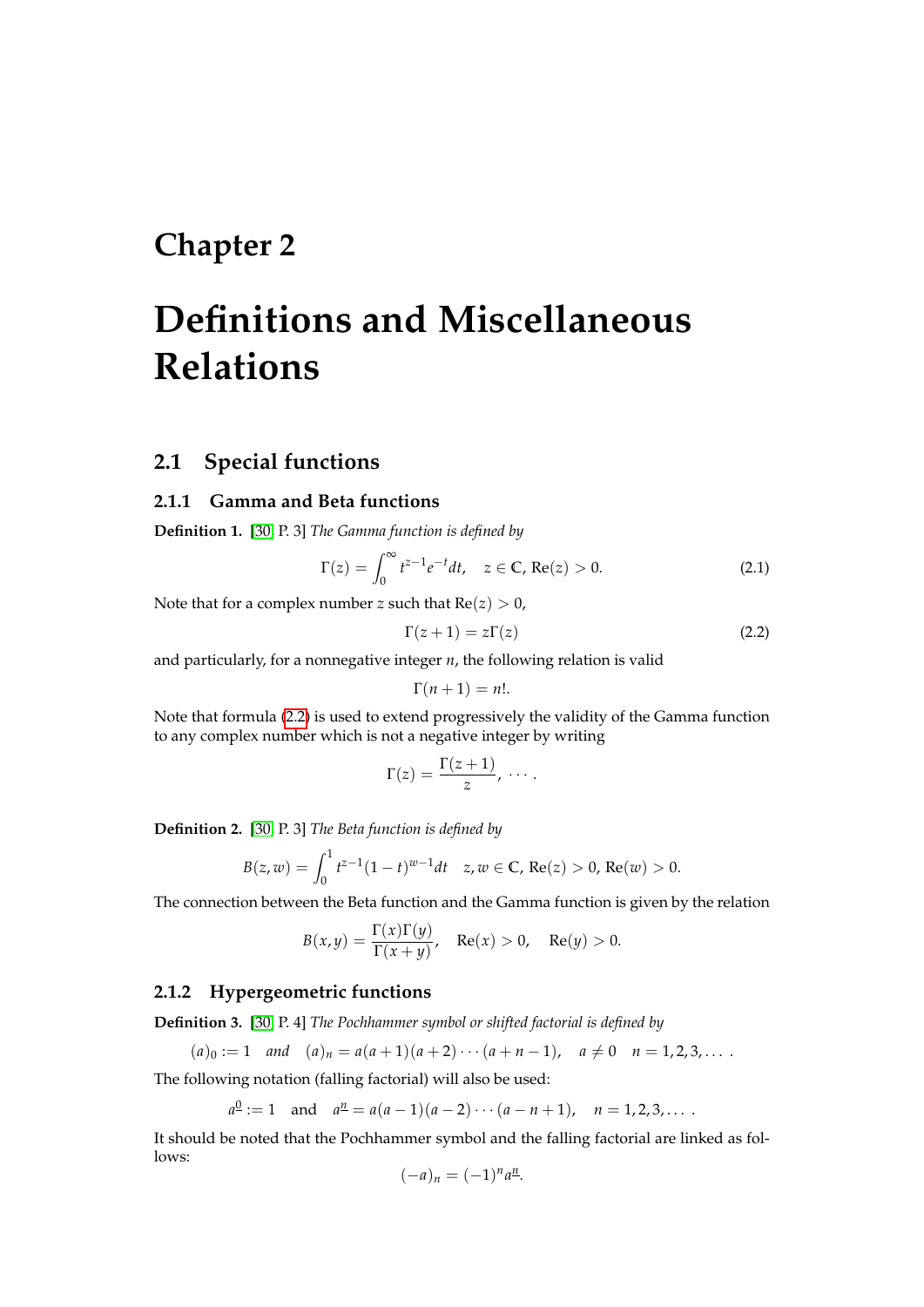**Definition 4.** [\[30,](#page-104-0) P. 5] *The hypergeometric series <sup>r</sup>F<sup>s</sup> is defined by*

$$
{}_{r}F_{s}\left(\begin{array}{c} a_1,\cdots,a_r\\b_1,\cdots,b_s\end{array}\bigg|z\right):=\sum_{n=0}^{\infty}\frac{(a_1,\cdots,a_r)_n}{(b_1,\cdots,b_s)_n}\frac{z^n}{n!},
$$

*where*

$$
(a_1,\ldots,a_r)_n=(a_1)_n\cdots(a_r)_n.
$$

An example of a summation formula for the hypergeometric series is given by the binomial theorem ([\[30,](#page-104-0) P. 7])

<span id="page-14-1"></span>
$$
{}_1F_0\left(\begin{array}{c}a\\-\end{array}\bigg| -z\right) = \sum_{n=0}^{\infty} {a \choose n} z^n = (1+z)^a, \quad |z| < 1,\tag{2.3}
$$

where

$$
\binom{a}{n} = \frac{(-1)^n}{n!}(-a)_n.
$$

#### <span id="page-14-0"></span>**2.1.3 Basic hypergeometric functions**

An important extension of the hypergeometric function is the *q*-hypergeometric function (general references for *q*-hypergeometric functions are [\[19\]](#page-104-2), [\[3\]](#page-103-1) or [\[50\]](#page-105-2), [\[46\]](#page-105-3)).

**Definition 5.** [\[30,](#page-104-0) P. 11] *The q-variant of the shifted factorial is defined by*

$$
(a;q)_0 = 1,
$$
  
\n
$$
(a;q)_n = (1-a)(1-aq) \cdots (1-aq^{n-1}), \ \ n = 1,2,...
$$

*When*  $n = \infty$ *, we set* 

$$
(a;q)_{\infty} = \prod_{n=0}^{\infty} (1 - aq^n), \ |q| < 1.
$$

**Definition 6.** [\[30,](#page-104-0) P. 15] *The q-hypergeometric function denoted by <sup>r</sup>φ<sup>s</sup> is defined by*

$$
{}_{r}\phi_{s}\left(\begin{matrix} a_{1}, a_{2}, \cdots, a_{r} \\ b_{1}, b_{2}, \cdots, b_{s} \end{matrix}\bigg| q; z\right) = \sum_{n=0}^{\infty} \frac{(a_{1}, \cdots, a_{r}; q)_{n}}{(b_{1}, \cdots, b_{s}; q)_{n}} \left[ (-1)^{n} q^{\binom{n}{2}} \right]^{1+s-r} \frac{z^{n}}{(q, q)_{n}},
$$

*where*

$$
(a_1,a_2,\cdots,a_m;q)_n=(a_1;q)_n(a_2,q)_n\cdots(a_m;q)_n.
$$

We will also use the following common notations

$$
[a]_q = \frac{1 - q^a}{1 - q}, \quad a \in \mathbb{C}, \quad q \neq 1,
$$
 (2.4)

$$
\begin{bmatrix} n \\ m \end{bmatrix}_q = \frac{(q;q)_n}{(q;q)_m (q;q)_{n-m}}, \quad 0 \le m \le n,
$$
\n(2.5)

called the *q*-bracket and the *q*-binomial coefficient, respectively.

A *q*-analogue of the binomial theorem [\(2.3\)](#page-14-1) is called the *q*-binomial theorem [\[30,](#page-104-0) P. 16]:

$$
\sum_{n=0}^{\infty} \frac{(a;q)_n}{(q;q)_n} x^n = \frac{(ax;q)_{\infty}}{(x;q)_{\infty}}, \quad |x| < 1, \ 0 < |q| < 1. \tag{2.6}
$$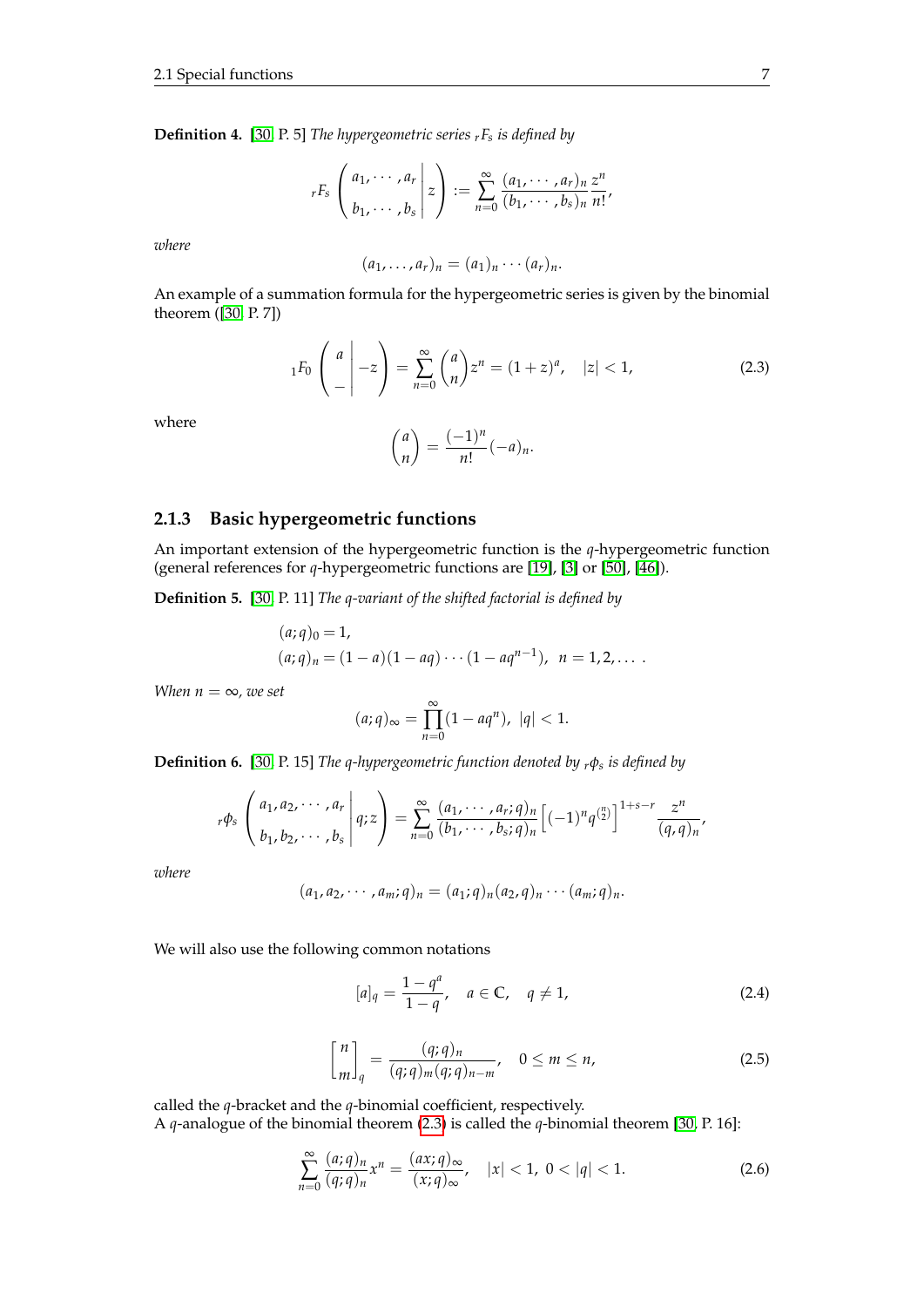Some consequences of the *q*-binomial theorem are the Euler formulas:

<span id="page-15-3"></span>
$$
\sum_{n=0}^{\infty} \frac{x^n}{(q;q)_n} = \frac{1}{(x;q)_{\infty}}, \quad |x| < 1, \quad |q| < 1,\tag{2.7}
$$

$$
\sum_{n=0}^{\infty} \frac{(-1)^n q^{n \choose 2} x^n}{(q;q)_n} = (x;q)_{\infty}, \quad |q| < 1. \tag{2.8}
$$

The Ramanujan summation formula [\[3,](#page-103-1) P. 502] is also valid for  $|q| < 1$  and  $|ba^{-1}| < |x| < 1$ ,

$$
\sum_{n=-\infty}^{\infty} \frac{(a;q)_n}{(b;q)_n} x^n = \frac{(ax;q)_{\infty}(q/ax;q)_{\infty}(q;q)_{\infty}(b/a;q)_{\infty}}{(x;q)_{\infty}(b/ax;q)_{\infty}(b;q)_{\infty}(q/a;q)_{\infty}}.
$$
\n(2.9)

Another important formula is the Jacobi triple product identity [\[3,](#page-103-1) P. 497]

$$
\sum_{k=-\infty}^{\infty} (-1)^k q^{k \choose 2} x^k = (x;q)_{\infty} (q/x;q)_{\infty} (q;q)_{\infty}, \ |q| < 1, \ x \in \mathbb{C} - \{0\}. \tag{2.10}
$$

In order to deal with some families of orthogonal polynomials and other basic hypergeometric functions, the following notation (see [\[28\]](#page-104-3))

$$
(x \ominus y)_q^n = (x - y)(x - qy) \cdots (x - q^{n-1}y),
$$
 (2.11)

which is the so-called *q*-power basis, will be used.

#### <span id="page-15-0"></span>**2.1.4** *q***-Exponential functions**

For the exponential function, we have two different natural *q*-extensions, denoted by  $e_q(z)$ and  $E_q(z)$  which can be defined by [\[30,](#page-104-0) P. 22]

$$
e_q(z) := 1\phi_0\begin{pmatrix} 0 \\ -1 \end{pmatrix} q, \tilde{q} = \sum_{n=0}^{\infty} \frac{z^n}{(q;q)_n}, \quad 0 < |q| < 1, \quad |z| < 1,\tag{2.12}
$$

and

$$
\mathcal{E}_q(z) := {}_0\phi_0 \left( - \left| q, -z \right| \right) = \sum_{n=0}^{\infty} \frac{q^{\binom{n}{2}}}{(q;q)_n} z^n, \quad 0 < |q| < 1. \tag{2.13}
$$

Note that by Euler's formulas [\(2.7\)](#page-15-3) and [\(2.8\)](#page-15-3), we have

$$
e_q(x) = \frac{1}{(z;q)_{\infty}},
$$
 and  $E_q(x) = (-z;q)_{\infty}.$ 

These *q*-analogues of the exponential function are therefore related by

$$
e_q(z)\mathcal{E}_q(-z)=1.
$$

### <span id="page-15-1"></span>**2.2 Difference operators**

#### <span id="page-15-2"></span>**2.2.1 The operators** ∆ **and** ∇

**Definition 7.** *Let f be a function of the variable x. The forward and the backward operators* ∆ *and* ∇ *are, respectively, defined by:*

$$
\Delta f(x) = f(x+1) - f(x), \qquad \nabla f(x) = f(x) - f(x-1).
$$

*For*  $m \in \mathbb{N}^* = \{1, 2, 3, ...\}$ *, one sets* 

$$
\Delta^{m+1} f(x) = \Delta(\Delta^m f(x)).
$$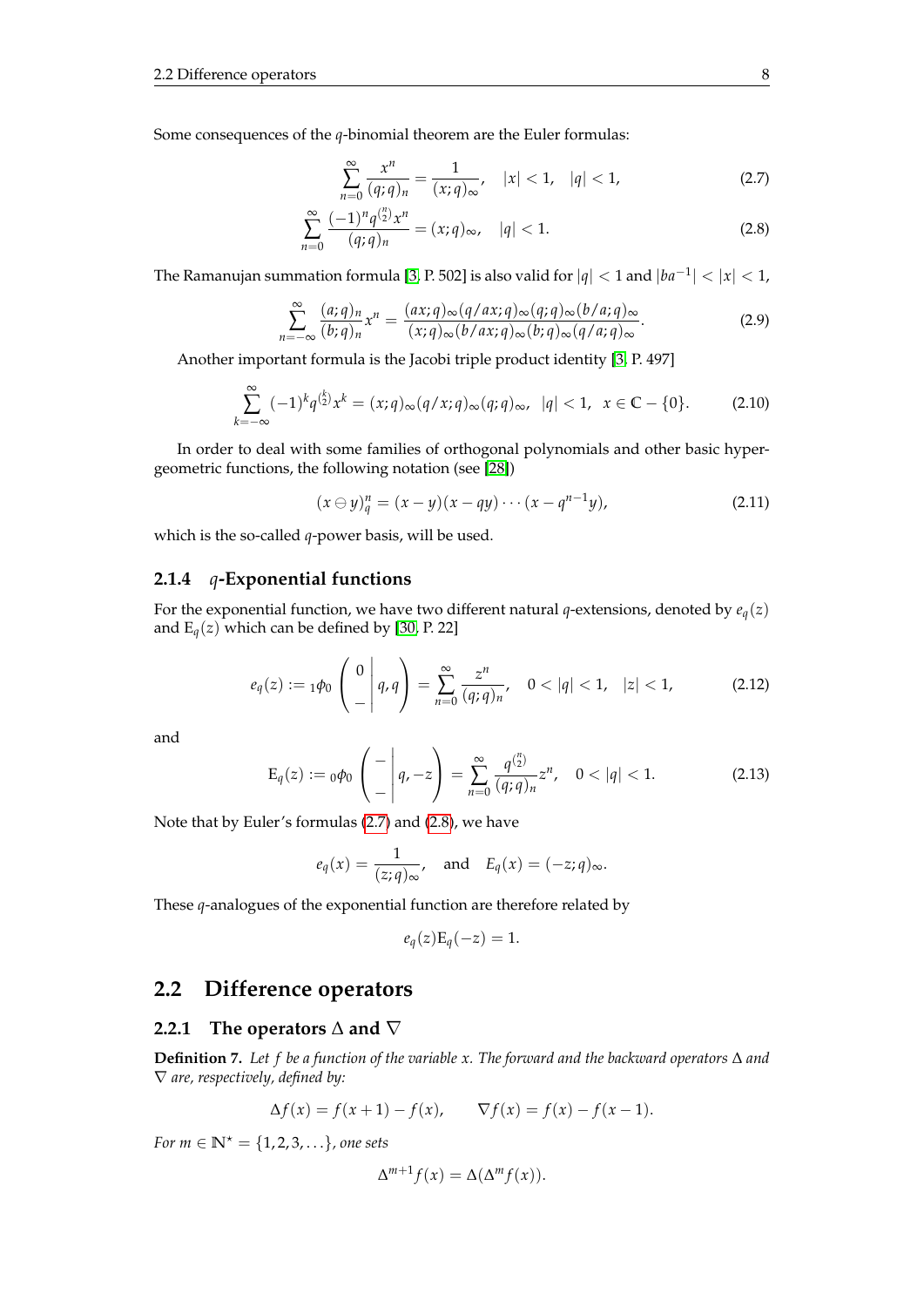It should be noted that  $\Delta$  and  $\nabla$  transform a polynomial of degree *n* (*n*  $\geq$  1) in *x* into a polynomial of degree *n* − 1 in *x* and a polynomial of degree 0 into the zero polynomial.

The operator ∆ fulfils the following properties

**Proposition 8.** *Let f and g be two functions in the variable x, a and b be two complex numbers. The following properties are valid.*

1. 
$$
\Delta(af(x) + bg(x)) = a\Delta f(x) + b\Delta g(x)
$$
 (linearity);  
\n2. 
$$
\Delta[f(x)g(x)] = f(x+1)\Delta g(x) + g(x)\Delta f(x) = f(x)\Delta g(x) + g(x+1)\Delta f(x)
$$
, (product rule);  
\n3. 
$$
\Delta[f(x)] = g(x)\Delta f(x) - f(x)\Delta g(x)
$$
 (sufficient rule).

3. 
$$
\Delta \left[ \frac{f(x)}{g(x)} \right] = \frac{g(x)\Delta f(x) - f(x)\Delta g(x)}{g(x)g(x+1)}
$$
 (quotient rule).

Note that these operators play an essential role for orthogonal polynomials of a discrete variable.

#### <span id="page-16-0"></span>**2.2.2 The operator** *D<sup>q</sup>*

**Definition 9.** *Let f be a function of the variable x. The q-difference operator D<sup>q</sup> is defined as:*

$$
D_q f(x) := \frac{f(x) - f(qx)}{(1 - q)x} \, \text{if} \, \, x \neq 0,
$$

*and*  $D_q f(0) = f'(0)$  provided that f is differentiable at  $x = 0$ . *If m is a nonnegative integer, we have*

$$
D_q^{m+1}f = D_q\left(D_q^m f\right); \qquad D_q^0 f = f.
$$

The operator  $D_q$  fulfils the following properties

**Proposition 10.** *Let f and g be two functions in x, a and b be two complex numbers. The qdifference operator D<sup>q</sup> fulfil the following rules.*

- 1.  $D_q(a f(x) + b g(x)) = a D_q f(x) + b D_q g(x)$  *(linearity);*
- 2.  $D_q(f(x)g(x)) = f(qx)D_qg(x) + g(x)D_qf(x) = g(qx)D_qf(x) + g(x)D_qf(x)$  (product *rule);*

3. 
$$
D_q\left(\frac{f(x)}{g(x)}\right) = \frac{g(x)D_qf(x) - f(x)D_qg(x)}{g(x)g(qx)} = \frac{g(qx)D_qf(x) - f(qx)D_qg(x)}{g(x)g(qx)}
$$
 (quotient rule).

One should note that the operator  $D_q$  plays an important role for the polynomials of a *q*-discrete variable.

#### <span id="page-16-1"></span>**2.2.3** The operators  $D$  and  $S$

**Definition 11.** *Let f be a function of the variable x. The difference operator* D *and its companion operator* S *are defined as follows:*

$$
\mathcal{D}f(x) = f\left(x + \frac{i}{2}\right) - f\left(x - \frac{i}{2}\right) \qquad \mathcal{S}f(x) = \frac{f(x + \frac{i}{2}) + f(x - \frac{i}{2})}{2},
$$

*where*  $i^2 = -1$ *.* 

The operator D transforms a polynomial of degree  $n (n \geq 1)$  in x into a polynomial of degree  $n-1$  in *x*, and a polynomial of degree 0 into the zero polynomial. The operator S transforms a polynomial of degree *n* in *x* into a polynomial of degree *n* in *x*.

Note that the operators  $D$  and  $S$  play an important role for the Continuous Hahn and the Meixner-Pollaczek polynomials.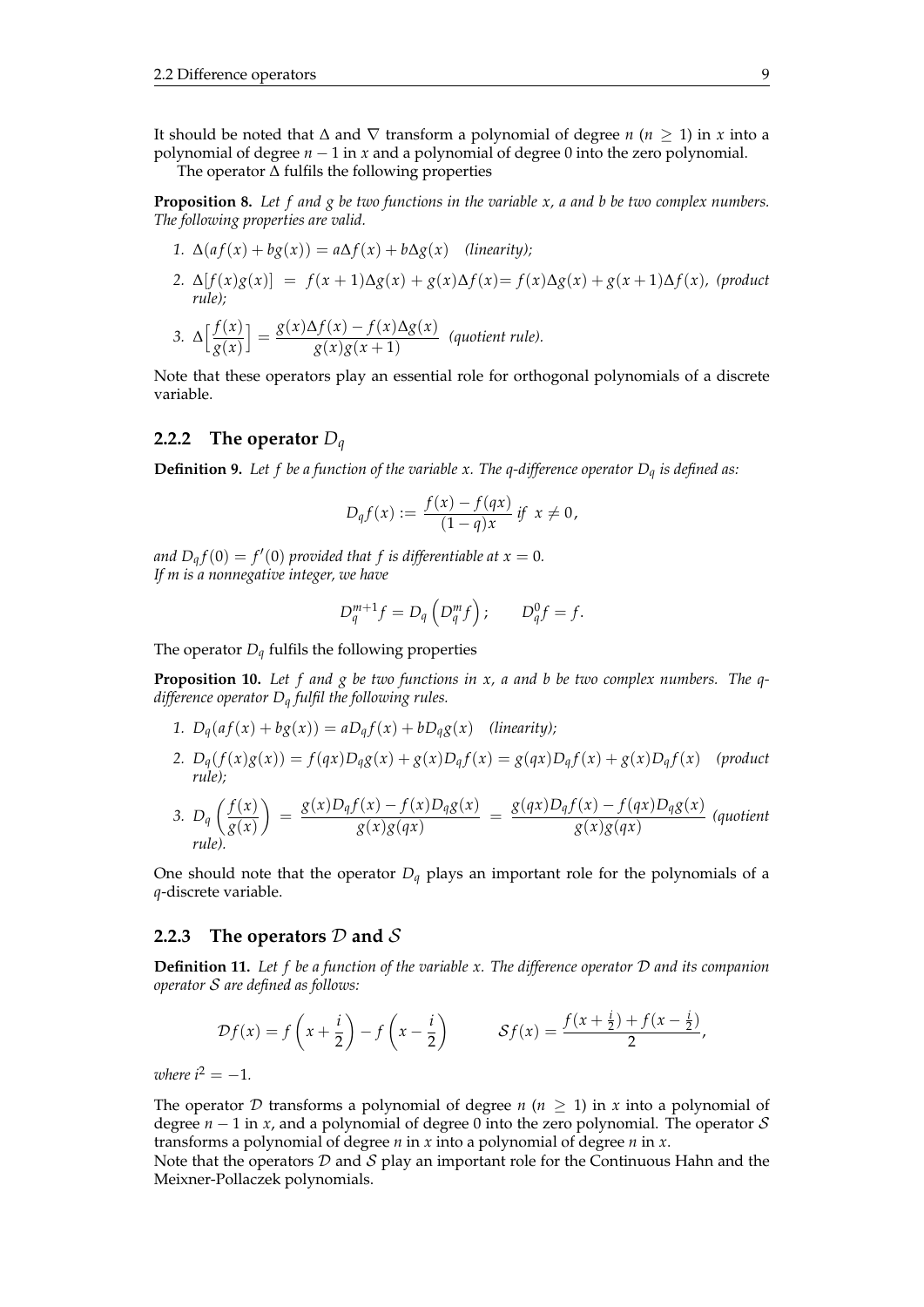#### <span id="page-17-0"></span>**2.2.4 The operators D and S**

**Definition 12.** *Let f be a function of the variable x. The difference operator* **D** *and its companion operator* **S** *are defined as follows:*

$$
\mathbf{D}f(x^2) = \frac{f((x+\frac{i}{2})^2) - f((x-\frac{i}{2})^2)}{2ix} \qquad \mathbf{S}f(x^2) = \frac{f((x+\frac{i}{2})^2) + f((x-\frac{i}{2})^2)}{2},
$$

*where*  $i^2 = -1$ *.* 

The operator **D** transforms a polynomial of degree *n* ( $n \geq 1$ ) in  $x^2$  into a polynomial of degree *n* − 1 in *x* 2 , and a polynomial of degree 0 into the zero polynomial. The operator **S** transforms a polynomial of degree *n* in  $x^2$  into a polynomial of degree *n* in  $x^2$ . Note that the operators **D** and **S** play an important role for the Wilson polynomials and the Continuous Dual Hahn polynomials.

#### <span id="page-17-1"></span>**2.2.5 The operator** D*<sup>ε</sup>*

**Definition 13.** Let  $\varepsilon$  be a complex number, u be the polynomial of the variable x defined by  $u(x) =$ −*x*(*x* + *ε*)*. Let f be a function of the variable x. We define the difference operator* D*<sup>ε</sup> as follows:*

$$
D_{\varepsilon} f(u(x)) = \frac{\Delta f(u(x))}{\Delta u(x)} = \frac{f(u(x)) - f(u(x+1))}{2x + 1 + \varepsilon}.
$$

The operator  $D_{\varepsilon}$  transforms a polynomial of degree *n* (*n*  $\geq$  1) in  $-x(x+\varepsilon)$  into a polynomial of degree  $n - 1$  in  $-x(x + \varepsilon)$  and a polynomial of degree 0 into the zero polynomial. Note that the operators D*<sup>ε</sup>* plays an important role for the Racah and the Dual Hahn polynomials.

#### <span id="page-17-2"></span>**2.2.6** The operators  $\mathbb{D}_x$  and  $\mathbb{S}_x$

**Definition 14.** Let f be a function of the variable  $x(s)$ . The difference operator  $\mathbb{D}_x$  and its com*panion operator* **S***<sup>x</sup> are defined as follows:*

$$
\mathbb{D}_x f(x(s)) = \frac{f(x(s+\frac{1}{2}))-f(x(s-\frac{1}{2}))}{x(s+\frac{1}{2})-x(s-\frac{1}{2})}, \quad \mathbb{S}_x f(x(s)) = \frac{f(x(s+\frac{1}{2}))+f(x(s-\frac{1}{2}))}{2},
$$

*where*  $x(s)$  *is a lattice defined by [\(1.7\)](#page-10-0) or [\(1.8\)](#page-10-1).* 

The operators  $\mathbb{D}_x$  and  $\mathbb{S}_x$  play an important role for the polynomials of quadratic and *q*quadratic lattices.

#### <span id="page-17-3"></span>**2.3** *q***-integration**

In this section, we recall the definition of the concept of the *q*-integration with the assumption 0 < *q* < 1 and give some properties. More details can be found in [\[27\]](#page-104-4), [\[19\]](#page-104-2), [\[28\]](#page-104-3) and [\[43\]](#page-105-4).

#### <span id="page-17-4"></span>**2.3.1 The** *q***-integration in the interval**  $(0; a)$ ,  $a > 0$

Let *f* be a real function defined in the interval  $(0; a)$  and  $\mathcal{P}_q((0; a))$  the *q*-partition of the interval (0; *a*) defined by

$$
\mathcal{P}_q((0;a)) = \{\cdots < aq^{n+1} < aq^n < \cdots < aq < a\}.
$$

For any integer *N*, consider the Riemann type sum

$$
A_N(f) = \sum_{n=0}^N (aq^n - aq^{n+1}) f(aq^n) = a(1-q) \sum_{n=0}^N q^n f(aq^n).
$$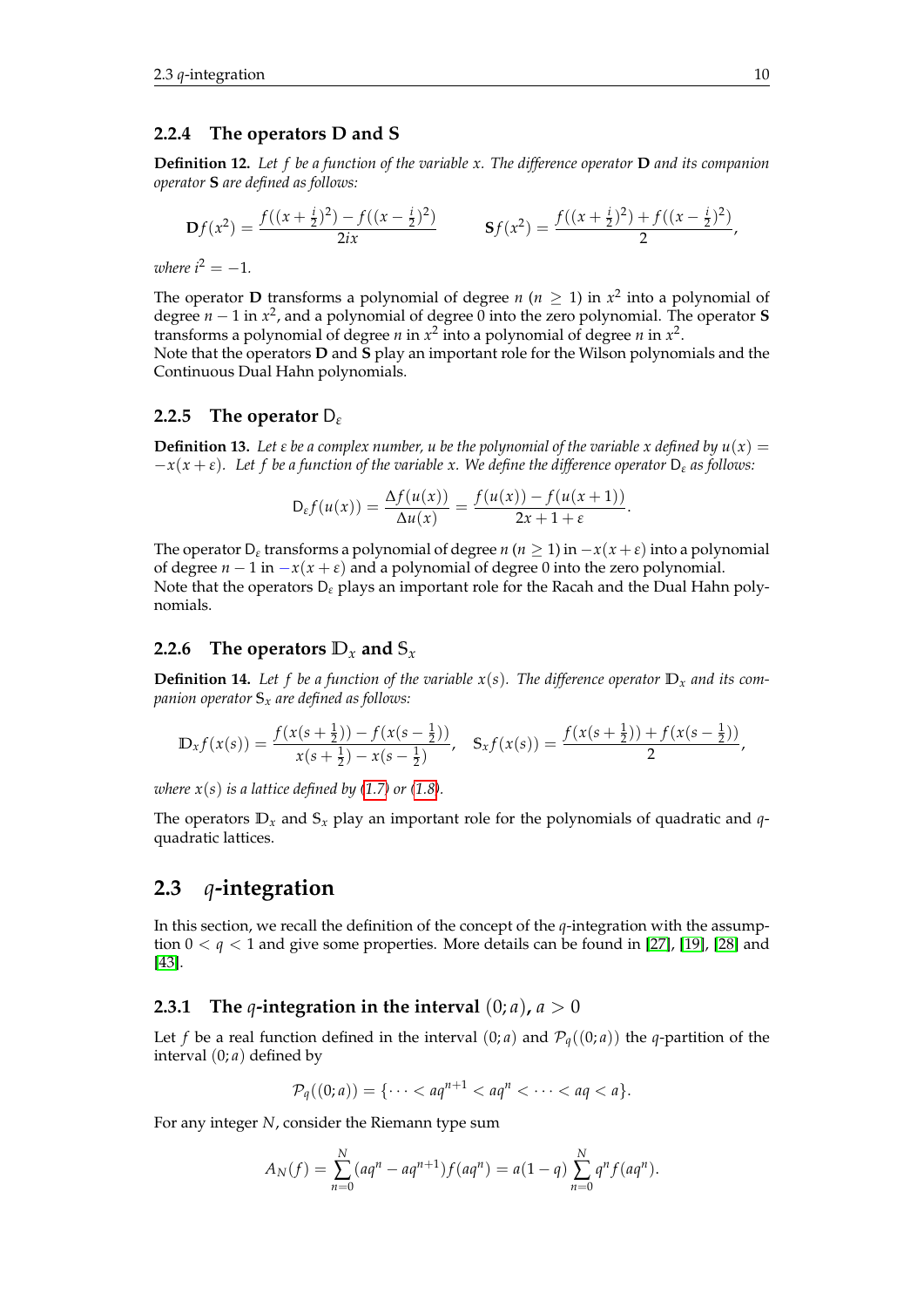If the limit of  $A_N(f)$  when  $N \to \infty$  is finite, then f is said to be q-integrable and the qintegral of *f* in the interval  $(0; a)$ , denoted  $\int_0^a f(s) d_q s$ , is given by

<span id="page-18-3"></span>
$$
\int_0^a f(s)d_q s = \lim_{N \to \infty} A_N(f) = a(1-q) \sum_{n=0}^\infty q^n f(aq^n).
$$
 (2.14)

#### <span id="page-18-0"></span>**2.3.2** The *q*-integration in the interval  $(a, 0)$ ,  $a < 0$

Let *f* be a real function defined in the interval  $(a, 0)$  and  $P_q((a, 0))$  the *q*-partition of the interval (0; *a*) defined by

$$
\mathcal{P}_q((a;0)) = \{a < aq < \cdots < aq^n < aq^{n+1} < \cdots \} = \{aq^n, n \in \mathbb{N}\}.
$$

For any integer *N*, consider the Riemann type sum

$$
A_N(f) = \sum_{n=0}^N (aq^{n+1} - aq^n) f(aq^n) = -a(1-q) \sum_{n=0}^N q^n f(aq^n).
$$

If the limit of  $A_N(f)$  when  $N \to \infty$  is finite, then f is said to be q-integrable and the qintegral of *f* in the interval  $(a, 0)$ , denoted  $\int_a^0 f(s) d_q s$ , is given by

$$
\int_{a}^{0} f(s)d_{q}s = \lim_{N \to \infty} A_{N}(f) = -a(1-q) \sum_{n=0}^{\infty} q^{n} f(aq^{n}).
$$
\n(2.15)

#### <span id="page-18-1"></span>**2.3.3** The *q*-integration in the interval  $(a; \infty)$ ,  $a > 0$

Let *f* be a real function defined in the interval  $(a, \infty)$  and  $\mathcal{P}_a((a, \infty))$  the *q*-partition of the interval  $(a; \infty)$  defined by

$$
\mathcal{P}_q((a;\infty)) = \{a < aq^{-1} < \cdots < aq^{-n-1} < \ldots\} = \{aq^{-n}, n \in \mathbb{N}\}.
$$

For any integer *N*, consider the Riemann type sum

$$
A_N(f) = \sum_{n=0}^N (aq^{-n-1} - aq^{-n}) f(aq^{-n-1}) = a(q^{-1} - 1) \sum_{n=0}^N q^{-n} f(aq^{-n-1}).
$$

If the limit of  $A_N(f)$  when  $N \to \infty$  is finite, then f is said to be q-integrable and the qintegral of *f* in the interval  $(a; \infty)$ , denoted  $\int_{a}^{\infty} f(s) d_{q}s$ , is given by

$$
\int_{a}^{\infty} f(s)d_{q}s = \lim_{N \to \infty} A_{N}(f) = a(q^{-1} - 1) \sum_{n=0}^{\infty} q^{-n} f(aq^{-n-1}).
$$
 (2.16)

#### <span id="page-18-2"></span>**2.3.4** The *q*-integration in the interval  $(-\infty; a)$ ,  $a < 0$

Let *f* be a real function defined in the interval  $(-\infty; a)$  and  $\mathcal{P}_q((-\infty; a))$  the *q*-partition of the interval (−∞; *a*) defined by

$$
\mathcal{P}_q((-\infty; a)) = \{a > aq^{-1} > \cdots > aq^{-n-1} > \ldots\} = \{aq^{-n}, n \in \mathbb{N}\}.
$$

For any integer *N*, consider the Riemann type sum

$$
A_N(f) = \sum_{n=0}^{N} (aq^{-n} - aq^{-n-1}) f(aq^{-n-1}) = -a(q^{-1} - 1) \sum_{n=0}^{N} q^{-n} f(aq^{-n-1}).
$$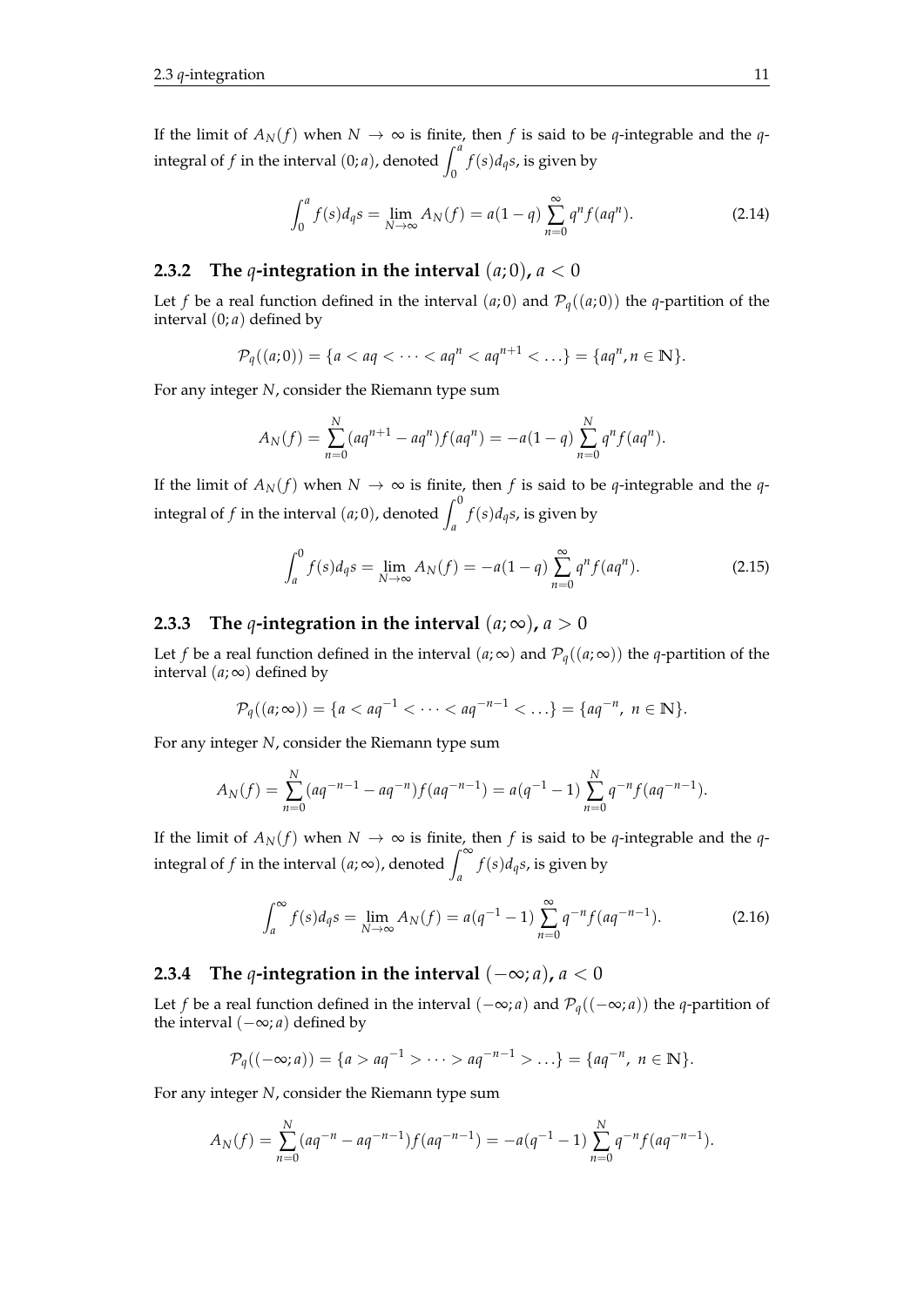If the limit of  $A_N(f)$  when  $N \to \infty$  is finite, then f is said to be q-integrable and the qintegral of *f* in the interval  $(-∞; a)$ , denoted  $\int_{-\infty}^{a} f(s) d<sub>q</sub> s$ , is given by

<span id="page-19-1"></span>
$$
\int_{-\infty}^{a} f(s)d_{q}s = \lim_{N \to \infty} A_{N}(f) = -a(q^{-1} - 1) \sum_{n=0}^{\infty} q^{-n} f(aq^{-n-1}).
$$
 (2.17)

**Remark 15.** *The q-integration is extended to the whole real line by using relations [\(2.14\)](#page-18-3)-[\(2.17\)](#page-19-1) and the following rules*

$$
\int_{a}^{b} f(s) d_{q} s = \int_{a}^{0} f(s) d_{q} s + \int_{0}^{b} f(s) d_{q} s \quad \forall a, b \in \mathbb{R}
$$
  

$$
\int_{a}^{\infty} f(s) d_{q} s = \int_{a}^{b} f(s) d_{q} s + \int_{b}^{\infty} f(s) d_{q} s \quad \forall a, b \in \mathbb{R}, a < 0, b > 0
$$
  

$$
\int_{-\infty}^{b} f(s) d_{q} s = \int_{-\infty}^{a} f(s) d_{q} s + \int_{a}^{b} f(s) d_{q} s \quad \forall a, b \in \mathbb{R}, a < 0, b > 0
$$
  

$$
\int_{-\infty}^{\infty} f(s) d_{q} s = \int_{-\infty}^{a} f(s) d_{q} s + \int_{a}^{b} f(s) d_{q} s + \int_{b}^{\infty} f(s) d_{q} s \quad \forall a, b \in \mathbb{R}.
$$

Like the usual integration, the *q*-integration enjoys several important properties. We give some of them in the following proposition.

#### **Proposition 16.** [\[28\]](#page-104-3)

*1. If f is a real function continuous at* 0*, then we have*

$$
\int_0^x D_q f(s) d_q s = f(x) - f(0).
$$

*2. For any function f q-integrable in* (0; *x*)*, we have*

$$
D_q \int_0^x f(s) \, dq = f(x),
$$

*assuming that the operator D<sup>q</sup> acts on the variable x.*

*3. If f is a real function continuous in the interval* (0; *a*)*, then f is q-integrable on* (0; *a*) *and obeys*

$$
\lim_{q \to 1} \int_0^a f(s) d_q s = \int_0^a f(s) ds.
$$

*4. If f and g are two real functions, q-integrable in the interval* (0; *a*)*, then we have*

$$
\int_0^a f(s)D_q g(s) d_q s = f g \Big|_0^a - \int_0^a D_q f(s) g(q s) d_q s = f(s/q) g(s) \Big|_0^a - \frac{1}{q} \int_0^a g(s) D_{\frac{1}{q}} f(s) d_q s,
$$
  
with  $f g \Big|_0^a = f(a) g(a) - f(0) g(0).$ 

### <span id="page-19-0"></span>**2.4 Orthogonal polynomials**

Let  $P$  be the linear space of polynomials with complex coefficients. A polynomial sequence  ${P_n}_n \geq 0$  in P is called a polynomial set if and only if deg  $P_n = n$  for all nonnegative integers *n*.

<span id="page-19-2"></span>Let  $\alpha$  denote a nondecreasing function with a finite or an infinite number of points of increase in the interval (*a*; *b*). The latter interval may be infinite. We assume that the numbers  $\mu_n$  defined by

$$
\mu_n = \int_a^b x^n d\alpha(x) \tag{2.18}
$$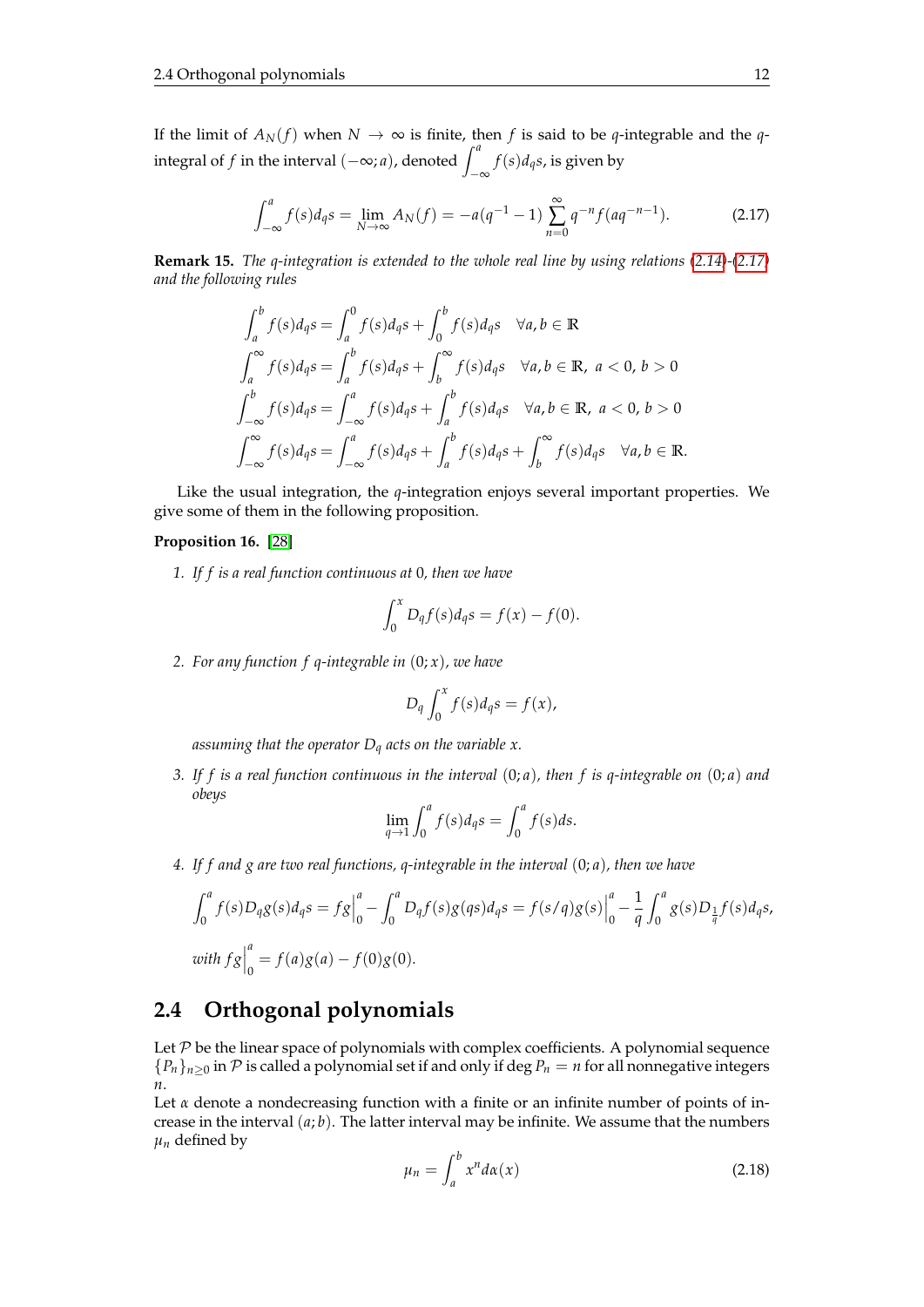exist for  $n = 0, 1, 2, \ldots$ . These numbers are called *canonical moments of the measure*  $d\alpha(x)$ *.* The integral [\(2.18\)](#page-19-2) can be considered as a Riemann-Stieltjes integral (with nondecreasing  $\alpha(x)$ ) or equivalently as measure integral with measure  $d\alpha(x)$ . In the continuous case,  $d\alpha(x) = \alpha(\bar{x}) dx$ . In the discrete case, the measure  $d\alpha(x)$  is a weighted sum of Dirac measures (point measures)  $\epsilon_x$  at the points of increase  $x_k$  of  $\alpha(x)$ ,

$$
d\alpha(x) = \sum_{k=0}^{N} \alpha_k \epsilon_{x_k}
$$

where  $\alpha_k$  denotes the increment of  $\alpha(x)$  at  $x_k$ ,  $N \in \mathbb{N}$  or  $N = \infty$ . In this case, the integral can be computed as the sum

$$
\int_a^b x^n d\alpha(x) = \sum_{k=0}^N \alpha_k x_k^n.
$$

Note that the Dirac measure  $\epsilon_x$  at the point *y* is defined by

$$
\epsilon_x(y) = \begin{cases} 1 \text{ if } y = x \\ 0 \text{ if } y \neq x. \end{cases}
$$

**Definition 17.** [\[3,](#page-103-1) P. 244, Def. 5.2.1] *We say that a polynomial set*  $\{p_n(x)\}_0^\infty$  *is orthogonal with respect to the measure*  $d\alpha(x)$  *<i>if*  $\forall n, m \in \mathbb{N}$ 

$$
\int_{a}^{b} p_n(x) p_m(x) d\alpha(x) = h_n \delta_{mn}, \quad h_n \neq 0.
$$
 (2.19)

**Definition 18.** *Let*  $\theta_n(x)$  *be a polynomial set. The numbers* 

$$
\mu_n(\theta_k(x)) = \int_a^b \theta_n(x) d\alpha(x), \quad n = 0, 1, 2, \dots
$$
\n(2.20)

are the moments with respect to  $\theta_n(x)$  of the family  $\{p_n(x)\}_0^\infty$ , they are called generalized moments.

Note that it is possible to obtain the canonical moments from the generalized moments if one can find explicit representations for  $C_m(n)$  and  $D_m(n)$  in the expansions

<span id="page-20-1"></span>
$$
x^n = \sum_{m=0}^n C_m(n)\theta_m(x), \qquad (2.21)
$$

and

<span id="page-20-2"></span>
$$
\theta_n(x) = \sum_{m=0}^n D_m(n) x^n.
$$
\n(2.22)

In these cases, we have the obvious relations

$$
\mu_n = \sum_{m=0}^n C_m(n) \mu_m(\theta_k(x)),
$$
\n(2.23)

and

$$
\mu_n(\theta_k(x)) = \sum_{m=0}^n D_m(n)\mu_m.
$$
\n(2.24)

#### <span id="page-20-0"></span>**2.4.1 Classical continuous orthogonal polynomials**

A polynomial set

$$
y(x) = p_n(x) = k_n x^n + \dots \quad (n \in \mathbb{N}_0 = \{0, 1, 2, \dots\}, \ k_n \neq 0)
$$
 (2.25)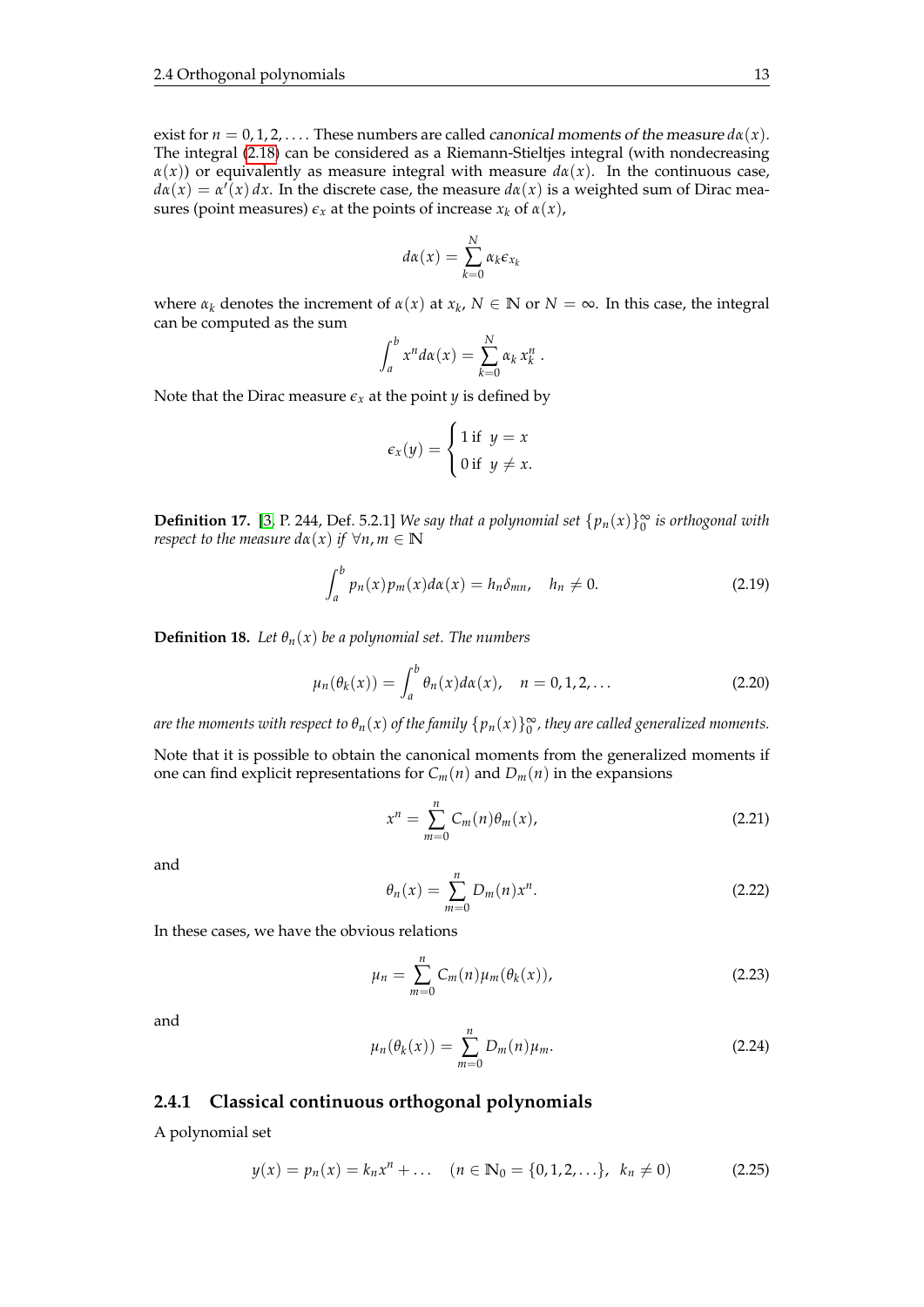is a family of classical continuous orthogonal polynomials if it is the solution of a differential equation of the type

$$
\sigma(x)y''(x) + \tau(x)y'(x) + \lambda_n y(x) = 0,
$$
\n(2.26)

where  $\sigma(x) = ax^2 + bx + c$  is a polynomial of at most second order and  $\tau(x) = dx + e$  is a polynomial of first order. Here, the measure  $d\alpha(x)$  takes the form

$$
d\alpha(x) = \rho(x)dx,
$$

where  $\rho$  is the non-negative solution on  $(a, b)$  of the Pearson equation

$$
\frac{d}{dx}(\sigma(x)\rho(x)) = \tau(x)\rho(x).
$$

The function  $\rho(x)$  is called weight function. Up to a linear change of variable, these polynomials can be classified as (see e.g. [\[30\]](#page-104-0), [\[33\]](#page-104-5)):

**(a)** The Jacobi polynomials [\[30,](#page-104-0) P. 216]

$$
P_n^{(\alpha,\beta)}(x) = \frac{(\alpha+1)_n}{n!} {}_2F_1\left(\begin{array}{c} -n, n+\alpha+\beta+1 \\ \alpha+1 \end{array} \middle| \frac{1-x}{2}\right).
$$

Special cases are:

**(a-1)** The Gegenbauer / Ultraspherical polynomials [\[30,](#page-104-0) P. 222] They are Jacobi polynomials for  $\alpha = \beta = \lambda - \frac{1}{2}$ .

$$
C_n^{(\lambda)} = \frac{(2\lambda)_n}{\left(\lambda + \frac{1}{2}\right)_n} P_n^{\left(\lambda - \frac{1}{2}, \lambda - \frac{1}{2}\right)}(x)
$$
  
= 
$$
\frac{(2\lambda)_n}{n!} {}_2F_1 \left( \frac{-n, n + 2\lambda}{\lambda + \frac{1}{2}} \middle| \frac{1 - x}{2} \right), \quad \lambda \neq 0.
$$

**(a-2)** The Chebyshev polynomials [\[30,](#page-104-0) P. 225]

The Chebyshev polynomials of the first kind can be obtained from the Jacobi polynomials by taking  $\alpha = \beta = -\frac{1}{2}$ :

$$
T_n(x) = \frac{P_n^{(-\frac{1}{2},-\frac{1}{2})}(x)}{P_n^{(-\frac{1}{2},-\frac{1}{2})}(1)} = {}_2F_1\left(\begin{array}{c} -n,n\\ \frac{1}{2} \end{array} \middle| \frac{1-x}{2}\right),
$$

and the Chebyshev polynomials of the second kind can be obtained from the Jacobi polynomials by taking  $\alpha = \beta = \frac{1}{2}$ :

$$
U_n(x)=(n+1)\frac{P_n^{\left(\frac{1}{2},\frac{1}{2}\right)}(x)}{P_n^{\left(\frac{1}{2},\frac{1}{2}\right)}(1)}=(n+1)_2F_1\left(\begin{array}{c}-n,n+2\\ \frac{3}{2}\end{array}\bigg|\frac{1-x}{2}\right).
$$

**(a-3)** The Legendre polynomials

They are Jacobi polynomials with  $\alpha = \beta = 0$ :

$$
P_n(x) = P_n^{(0,0)}(x) = {}_2F_1\left(\begin{array}{c} -n, n+1\\ 1 \end{array} \middle| \frac{1-x}{2}\right).
$$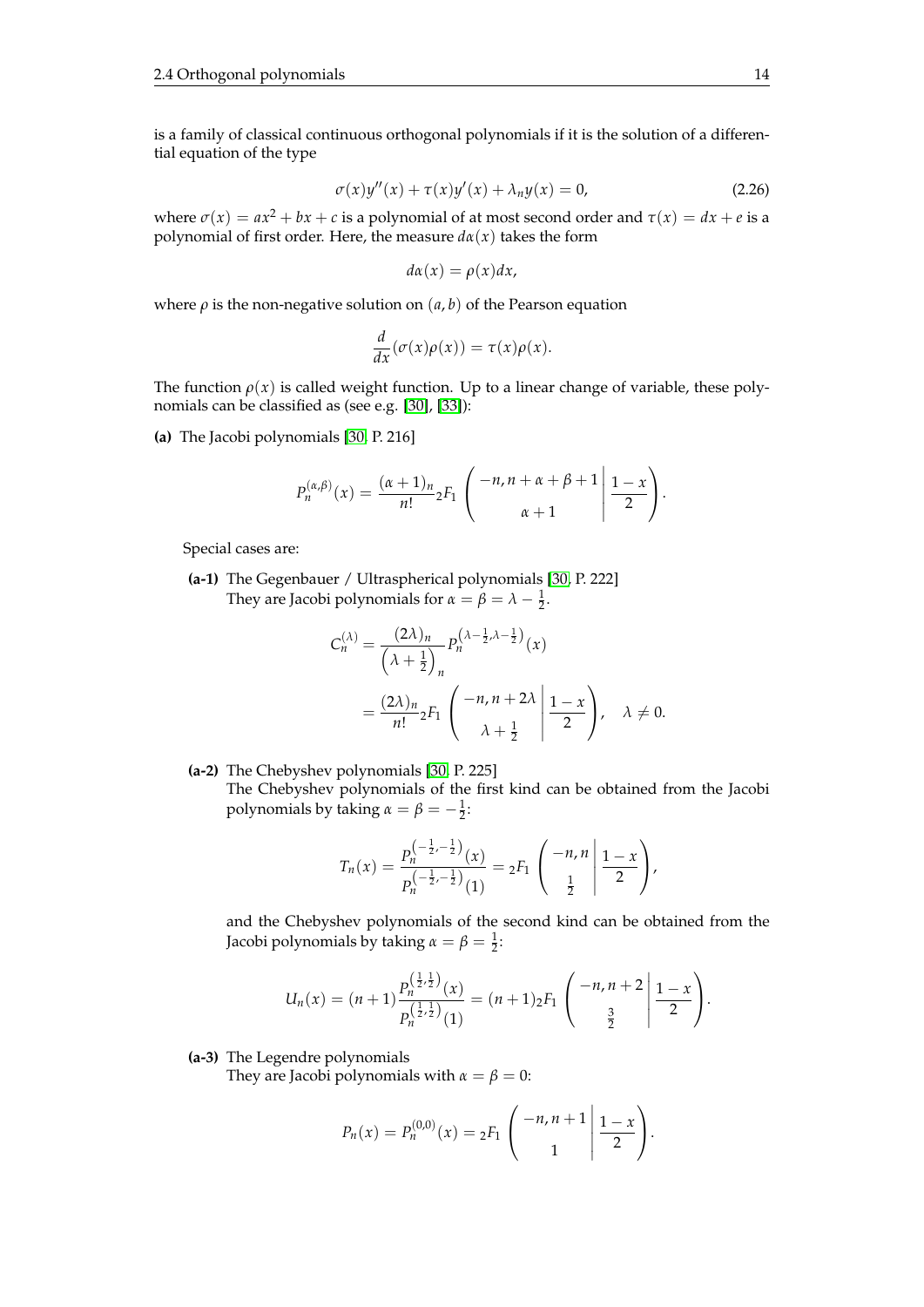**(b)** The Laguerre polynomials [\[30,](#page-104-0) P. 241]

$$
L_n^{(\alpha)}(x) = \frac{(\alpha+1)_n}{n!} {}_1F_1\left(\begin{array}{c} -n \\ \alpha+1 \end{array}\bigg|x\right).
$$

**(c)** The Hermite polynomials [\[30,](#page-104-0) P. 250]

$$
H_n(x) = (2x)^n {}_2F_0 \left( \begin{array}{c} -\frac{n}{2}, -\frac{n-1}{2} \\ - \end{array} \bigg| -\frac{1}{x^2} \right).
$$

**(d)** The Bessel polynomials [\[30,](#page-104-0) P. 244]

$$
B_n^{(\alpha)}(x) = {}_2F_0 \left( \begin{array}{c} -n, n+\alpha+1 \\ - \end{array} \bigg| -\frac{x}{2} \right).
$$

Usually, Bessel polynomials fulfil an orthogonality relation on a unit circle. However, it should be mentioned that they also fulfil a real orthogonality. In this case, the family obtained is finite. In this work, we consider the real orthogonality provided by Lesky and Masjed-Jamei [\[39,](#page-104-6) [40,](#page-105-5) [41,](#page-105-6) [42\]](#page-105-7).

#### <span id="page-22-0"></span>**2.4.2 Classical discrete orthogonal polynomials**

A polynomial set  $p_n(x)$ , given by [\(5.27\)](#page-58-2), is a family of discrete classical orthogonal polynomials (also known as the Hahn class) if it is the solution of a difference equation of the type

$$
\sigma(x)\Delta\nabla y(x) + \tau(x)\Delta y(x) + \lambda_n y(x) = 0.
$$
\n(2.27)

Here the measure  $d\alpha(x)$  takes the form

$$
d\alpha(x) = \sum_{k=0}^{N} \rho(k)\epsilon_k, \quad N \in \mathbb{N} \quad \text{or} \quad N = \infty,
$$

where  $\rho$  is the non-negative solution of the Pearson type equation

$$
\Delta(\sigma(x)\rho(x)) = \tau(x)\rho(x).
$$

The function  $\rho(x)$  is again called weight function.

These polynomials can be classified as (see e.g. [\[30\]](#page-104-0), [\[33\]](#page-104-5)):

**(a)** The Hahn polynomials [\[30,](#page-104-0) P. 204]

$$
Q_n(x; \alpha, \beta, N) = {}_3F_2\left(\begin{array}{c} -n, n+\alpha+\beta+1, -x \\ \alpha+1, -N \end{array} \middle| 1\right).
$$

**(b)** The Krawtchouk polynomials [\[30,](#page-104-0) P. 237]

$$
K_n(x; p, N) = {}_2F_1\left(\begin{array}{c} -n, -x \\ -N \end{array} \middle| \frac{1}{p}\right).
$$

**(c)** The Meixner polynomials [\[30,](#page-104-0) P. 234]

$$
M_n(x; \beta, c) = {}_2F_1\left(\begin{array}{c} -n, -x \\ \beta \end{array}\bigg| 1 - \frac{1}{c}\right).
$$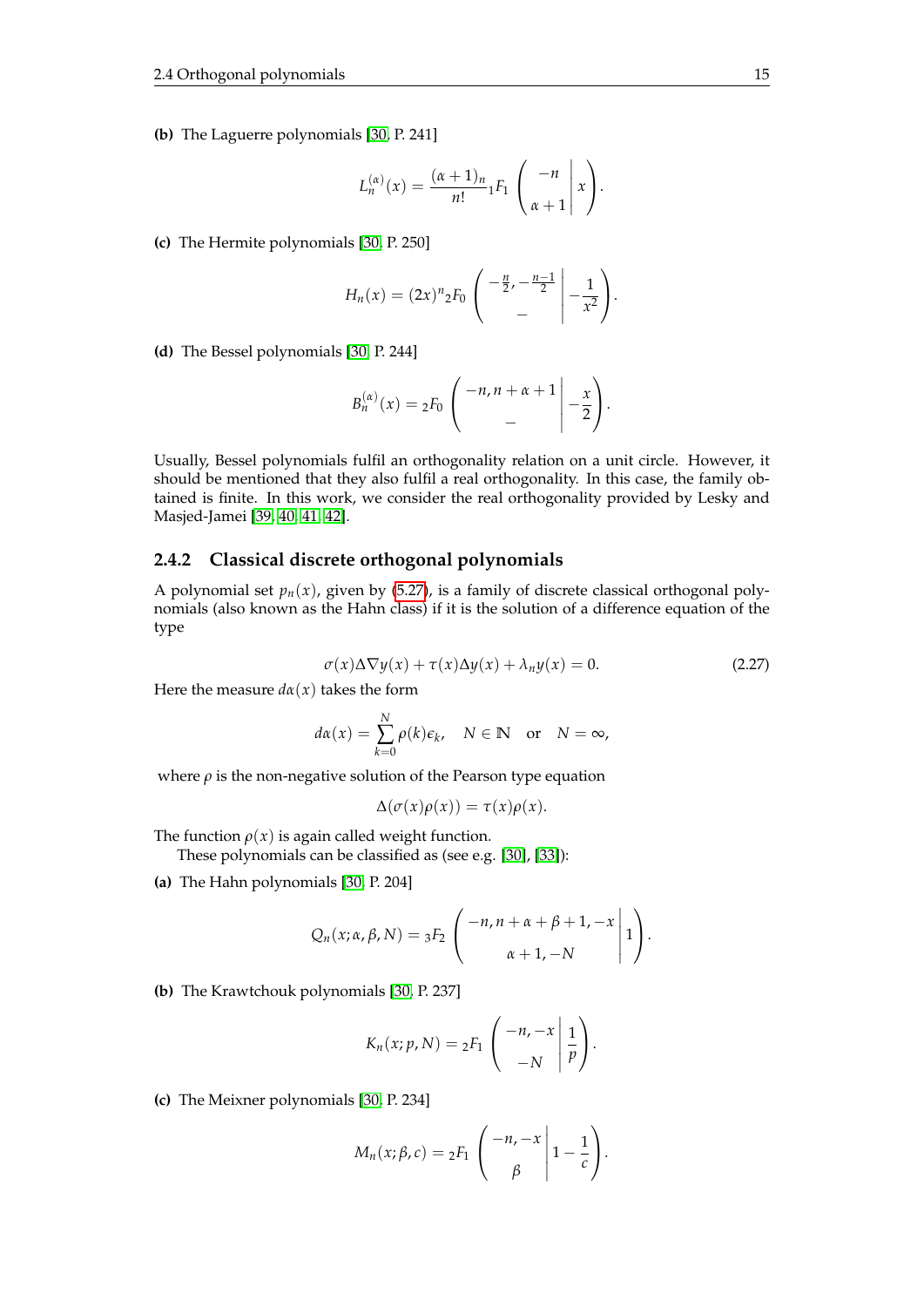**(d)** The Charlier polynomials [\[30,](#page-104-0) P. 247]

$$
C_n(x;a)=2F_0\left(\begin{array}{c}-n,-x\\-\end{array}\bigg|\begin{array}{c}-1\\-\frac{1}{a}\end{array}\right).
$$

#### <span id="page-23-0"></span>**2.4.3 Classical** *q***-discrete orthogonal polynomials**

A polynomial set  $p_n(x)$  given by [\(5.27\)](#page-58-2), is a family of classical  $q$ -discrete orthogonal polynomials (also known as the polynomials of the *q*-Hahn tableau) if it is the solution of a *q*-difference equation of the type

$$
\sigma(x)D_q D_{q^{-1}} y(x) + \tau(x)D_q y(x) + \lambda_n y(x) = 0.
$$
 (2.28)

Here the polynomials  $\sigma(x)$  and  $\tau(x)$  are known to satisfy a Pearson type equation

$$
D_q(\sigma(x)\rho(x)) = \tau(x)\rho(x),
$$

where the function  $\rho(x)$  is the *q*-discrete weight function associated to the family. Here, once more, the measure  $d\alpha(x)$  takes the form

$$
d\alpha(x) = \sum_{k \in \mathbb{Z}} \left( \rho(q^k) \epsilon_{q^k} + \rho(-q^k) \epsilon_{-q^k} \right).
$$

These polynomials can be classified as (see e.g. [\[18\]](#page-104-7), [\[30\]](#page-104-0)):

**(a)** The Big *q*-Jacobi polynomials [\[30,](#page-104-0) P. 438]

$$
p_n(x;a,b,c;q) = 3\phi_2 \left( \begin{array}{c} q^{-n}, abq^{n+1},x \\ aq, cq \end{array} \middle| q; q \right)
$$

A special case when  $a = b = 1$  are the Big *q*-Legendre polynomials

$$
P_n(x;c;q) = 3\phi_2 \left( \begin{array}{c} q^{-n}, q^{n+1}, x \\ q, cq \end{array} \middle| q; q \right).
$$

**(b)** The *q*-Hahn polynomials [\[30,](#page-104-0) P. 445]

$$
Q_n(q^{-x}; \alpha, \beta, N; q) = 3\phi_2 \left( \begin{array}{c} q^{-n}, \alpha \beta q^{n+1}, q^{-x} \\ \alpha q, q^{-N} \end{array} \middle| q; q \right)
$$

**(c)** The Big *q*-Laguerre polynomials [\[30,](#page-104-0) P. 478]

$$
P_n(x, a, b; q) = 3\phi_2 \left( \begin{array}{c} q^{-n}, 0, x \\ aq, bq \end{array} \middle| q; q \right) = \frac{1}{(b^{-1}q^{-n}; q)_n} 2\phi_1 \left( \begin{array}{c} q^{-n}, aqx^{-1} \\ aq \end{array} \middle| q; \frac{x}{b} \right).
$$

**(d)** The Little *q*-Jacobi polynomials [\[30,](#page-104-0) P. 482]

$$
p_n(x;a,b|q) = 2\phi_1 \left( \begin{array}{c} q^{-n}, abq^{n+1} \\ aq \end{array} \middle| q; qx \right).
$$

A special case when  $a = b = 1$  are the little *q*-Legendre polynomials given by

$$
p_n(x;q) = 2\phi_1 \left( \begin{array}{c} q^{-n}, q^{n+1} \\ q \end{array} \middle| q; qx \right).
$$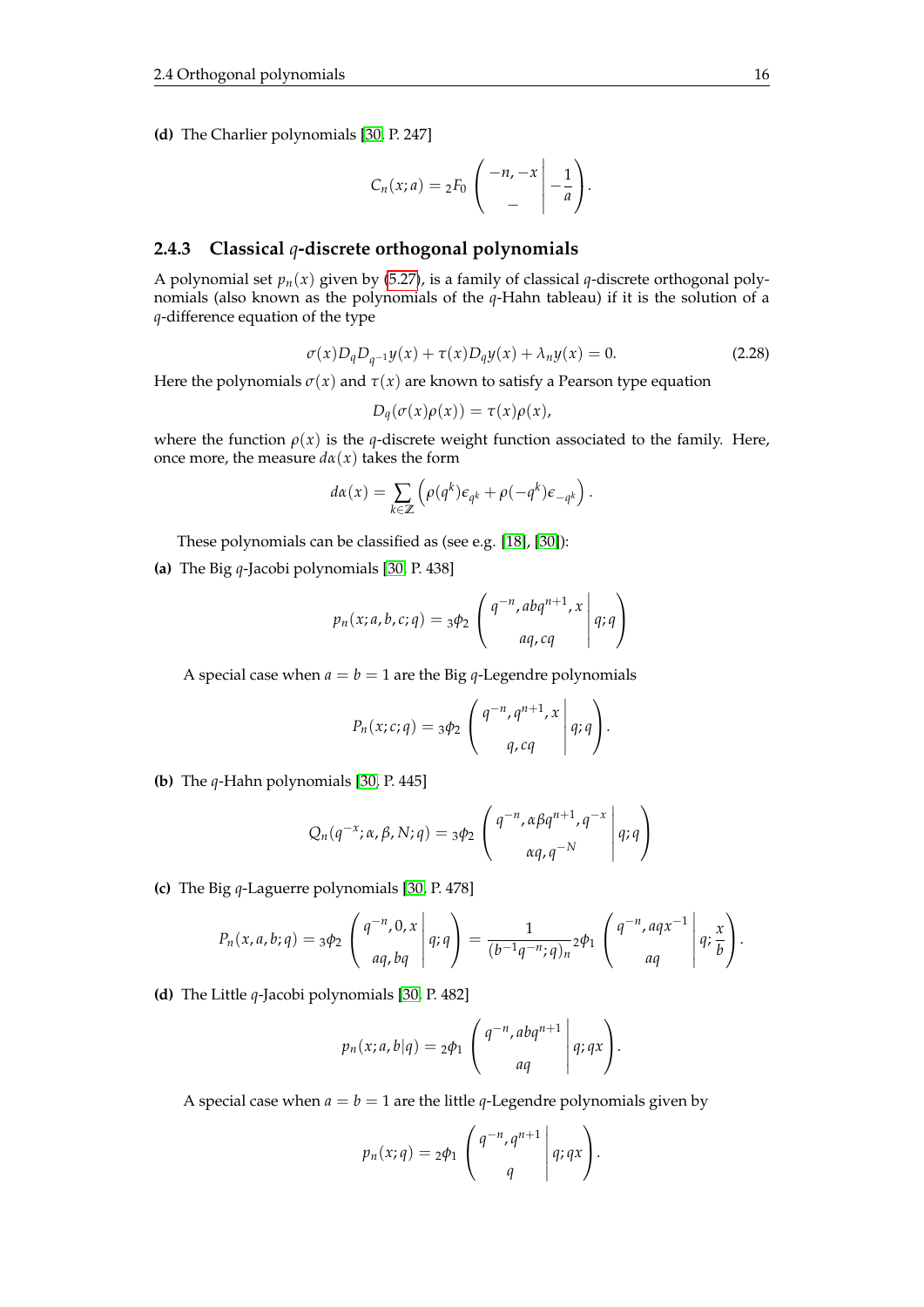**(e)** The *q*-Meixner polynomials [\[30,](#page-104-0) P. 488]

$$
M_n(q^{-x};b,c;q)=2\phi_1\left(\begin{array}{c}q^{-n},q^{-x}\\bq\end{array}\bigg|\,q;-\frac{q^{n+1}}{c}\right).
$$

**(f)** The Quantum *q*-Krawtchouk polynomials [\[30,](#page-104-0) P. 493]

$$
K_n^{qtm}(q^{-x};p,N;q)=2\phi_1\left(\begin{array}{c}q^{-n},q^{-x}\\q^{-N}\end{array}\bigg|q;pq^{n+1}\right).
$$

**(h)** The *q*-Krawtchouk polynomials [\[30,](#page-104-0) P. 496]

$$
K_n(q^{-x}; p, N; q) = 3\phi_2 \begin{pmatrix} q^{-n}, q^{-x}, -pq^n \\ q^{-N}, 0 \end{pmatrix} q; q
$$
  
= 
$$
\frac{(q^{x-N}; q)_n}{(q^{-N}; q)_n q^{nx}} 2\phi_1 \begin{pmatrix} q^{-n}, q^{-x} \\ q^{N-x-n+1} \end{pmatrix} q; -pq^{n+N+1}
$$
,  $n = 0, 1, 2, ..., N$ .

**(g)** The Affine *q*-Krawtchouk polynomials [\[30,](#page-104-0) P. 501]

$$
K_n^{Aff}(q^{-x}; p, N; q) = {}_3\phi_2 \left( \begin{array}{c} q^{-n}, 0, q^{-x} \\ p q, q^{-N} \end{array} \middle| q; q \right)
$$
  
= 
$$
\frac{(-pq)^n q^{n \choose 2}}{(pq; q)_n} {}_2\phi_1 \left( \begin{array}{c} q^{-n}, q^{x-N} \\ q^{-N} \end{array} \middle| q; \frac{q^{-x}}{p} \right), \quad n = 0, 1, 2, ..., N.
$$

**(i)** The Little *q*-Laguerre polynomials [\[30,](#page-104-0) P. 518]

$$
p_n(x,a|q) = 2\phi_1\left(\begin{array}{c}q^{-n},0\\aq\end{array}\middle|q;qx\right) = \frac{1}{(a^{-1}q^{-n};q)_n}2\phi_0\left(\begin{array}{c}q^{-n},x^{-1}\\0\end{array}\middle|q;\frac{x}{a}\right).
$$

**(j)** The *q*-Laguerre polynomials [\[30,](#page-104-0) P. 522]

$$
L_n^{(\alpha)}(x) = \frac{(q^{\alpha+1};q)_n}{(q;q)_n} 1 \phi_1 \begin{pmatrix} q^{-n} \\ q^{\alpha+1} \end{pmatrix} q; -q^{n+\alpha+1}x \begin{pmatrix} 1 & 0 \end{pmatrix} = \frac{1}{(q;q)_n} 2 \phi_1 \begin{pmatrix} q^{-n}, -x \\ 0 \end{pmatrix} q; q^{n+\alpha+1}.
$$

**(k)** The Alternative *q*-Charlier (also called *q*-Bessel) polynomials [\[30,](#page-104-0) P. 526]

$$
K_n(x;a;q) = 2\phi_1 \begin{pmatrix} q^{-n}, -aq^{-n} \\ 0 \end{pmatrix} q; qx
$$
  
=  $(q^{-n+1}x;q)_{n1}\phi_1 \begin{pmatrix} q^{-n} \\ q^{-n+1}x \end{pmatrix} q; -aq^{n+1}x$   
=  $(-aqx)^n 2\phi_1 \begin{pmatrix} q^{-n}, x^{-1} \\ 0 \end{pmatrix} q; -\frac{q^{-n+1}}{a}.$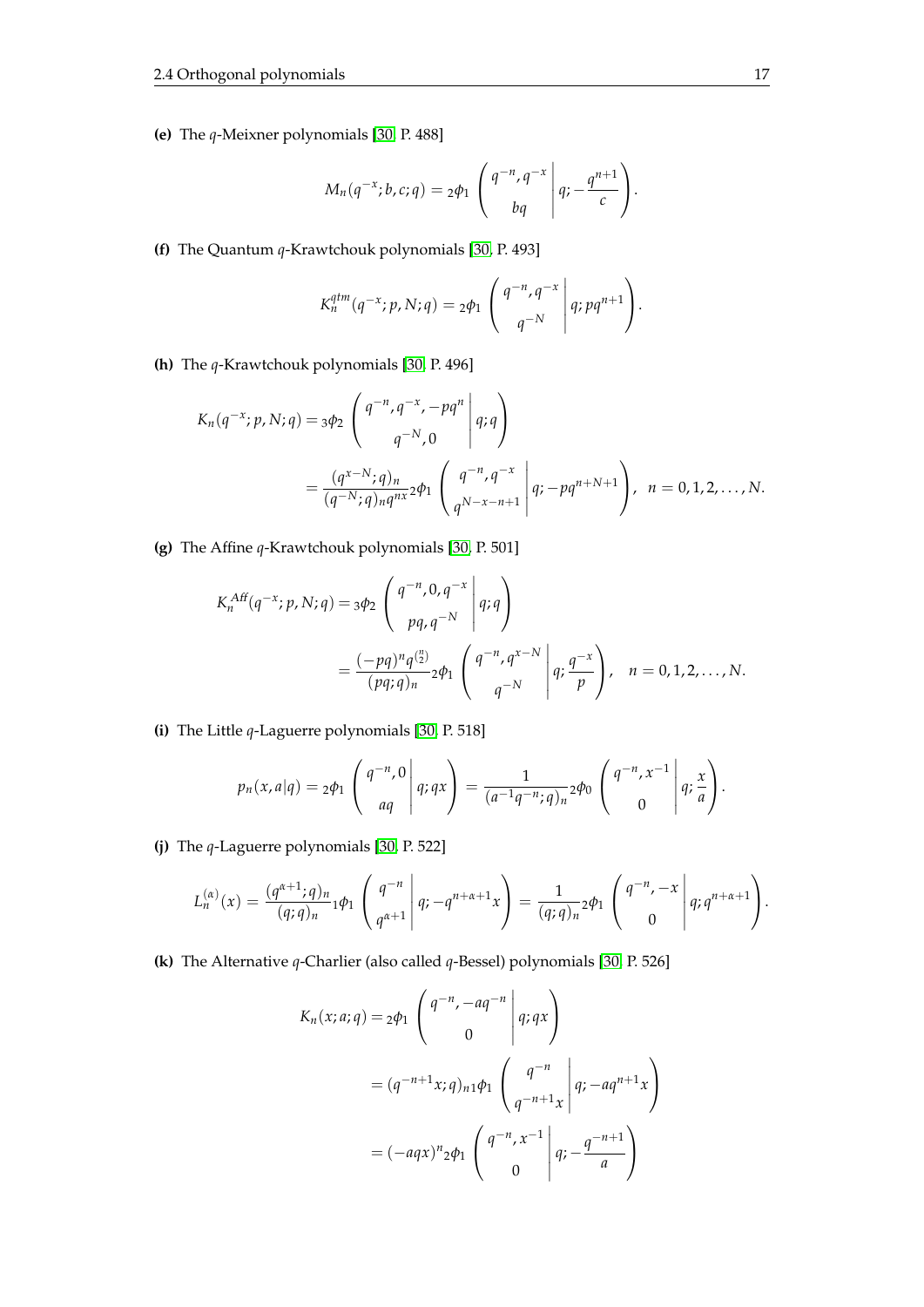**(l)** The *q*-Charlier polynomials [\[30,](#page-104-0) P. 530]

$$
C_n(q^{-x};a;q) = {}_2\phi_1\left(\begin{array}{c}q^{-n},q^{-x} \\ 0\end{array}\bigg|q;-\frac{q^{n+1}}{a}\right) = (-a^{-1}q;q)_{n1}\phi_1\left(\begin{array}{c}q^{-n} \\ -a^{-1}q\end{array}\bigg|q;-\frac{q^{n+1-x}}{a}\right).
$$

**(m)** The Al Salam-Carlitz I polynomials [\[30,](#page-104-0) P. 534]

$$
U_n^{(a)}(x;q) = (-a)^n q^{(\frac{n}{2})} 2\phi_1 \begin{pmatrix} q^{-n}, x^{-1} \\ 0 \end{pmatrix} q; \frac{qx}{a}.
$$

**(n)** The Al Salam-Carlitz II polynomials [\[30,](#page-104-0) P. 537]

$$
V_n^{(a)}(x;q) = (-a)^n q^{-\binom{n}{2}} 2\phi_0 \left( \begin{array}{c} q^{-n}, x \\ 0 \end{array} \middle| q; \frac{q^n}{a} \right).
$$

**(o)** The Stieltjes-Wigert polynomials [\[30,](#page-104-0) P. 544]

$$
S_n(x;q) = \frac{1}{(q;q)_n} \phi_1 \begin{pmatrix} q^{-n} \\ 0 \end{pmatrix} q; -q^{n+1}x.
$$

**(p)** The Discrete *q*-Hermite I polynomials [\[30,](#page-104-0) P. 547]

$$
h_n(x;q) = q^{\binom{n}{2}} 2\phi_1 \begin{pmatrix} q^{-n}; & x^{-1} \\ 0 \end{pmatrix} |q; -qx \right) = x^n 2\phi_0 \begin{pmatrix} q^{-n}; & q^{-n+1} \\ - \end{pmatrix} |q^2; \frac{q^{2n-1}}{x^2} \right).
$$

**(q)** The Discrete *q*-Hermite II polynomials [\[30,](#page-104-0) P. 550]

$$
\tilde{h}_n(x;q) = i^{-n}q^{-\binom{n}{2}}2\phi_0\begin{pmatrix}q^{-n};&ix\\&-\\&&-\\&&-\\&&-\\&&\end{pmatrix} = x^n 2\phi_1\begin{pmatrix}q^{-n};&q^{-n+1}\\&0\end{pmatrix} |q^2;-\frac{q^2}{x^2}\begin{pmatrix}q^{-n};&x\\&0\end{pmatrix}.
$$

#### <span id="page-25-0"></span>**2.4.4 Classical orthogonal polynomials on a quadratic lattice**

A family  $p_n(x)$  of polynomials of degree *n*, given by [\(5.27\)](#page-58-2), is a family of classical quadratic orthogonal polynomials (also known as orthogonal polynomials on non-uniform lattices) if it is the solution of a divided difference equation of the type [\[8,](#page-103-0) [16,](#page-103-2) [17\]](#page-104-1)

$$
\phi(x^2) \mathbf{D}^2 y(x^2) + \psi(x^2) \mathbf{S} \mathbf{D} y(x^2) + \lambda_n y(x^2) = 0.
$$
 (2.29)

These polynomials can be classified as:

**(a)** The Wilson polynomials [\[30,](#page-104-0) P. 185]

$$
\frac{W_n(x^2;a,b,c,d)}{(a+b)_n(a+c)_n(a+d)_n} = {}_4F_3\left(\begin{array}{c} -n, n+a+b+c+d-1, a+ix, a-ix \ a+b, a+c, a+d \end{array}\bigg| 1\right).
$$

**(b)** The Racah polynomials [\[30,](#page-104-0) P. 190]

$$
R_n(\lambda(x); \alpha, \beta, \gamma, \delta) = {}_4F_3\left(\begin{array}{c} -n, n+\alpha+\beta+1, -x, x+\gamma+\delta+1\\ \alpha+1, \beta+\delta+1, \gamma+1 \end{array}\bigg|1\right), \quad n = 0, 1, 2, \ldots, N,
$$
\n(2.30)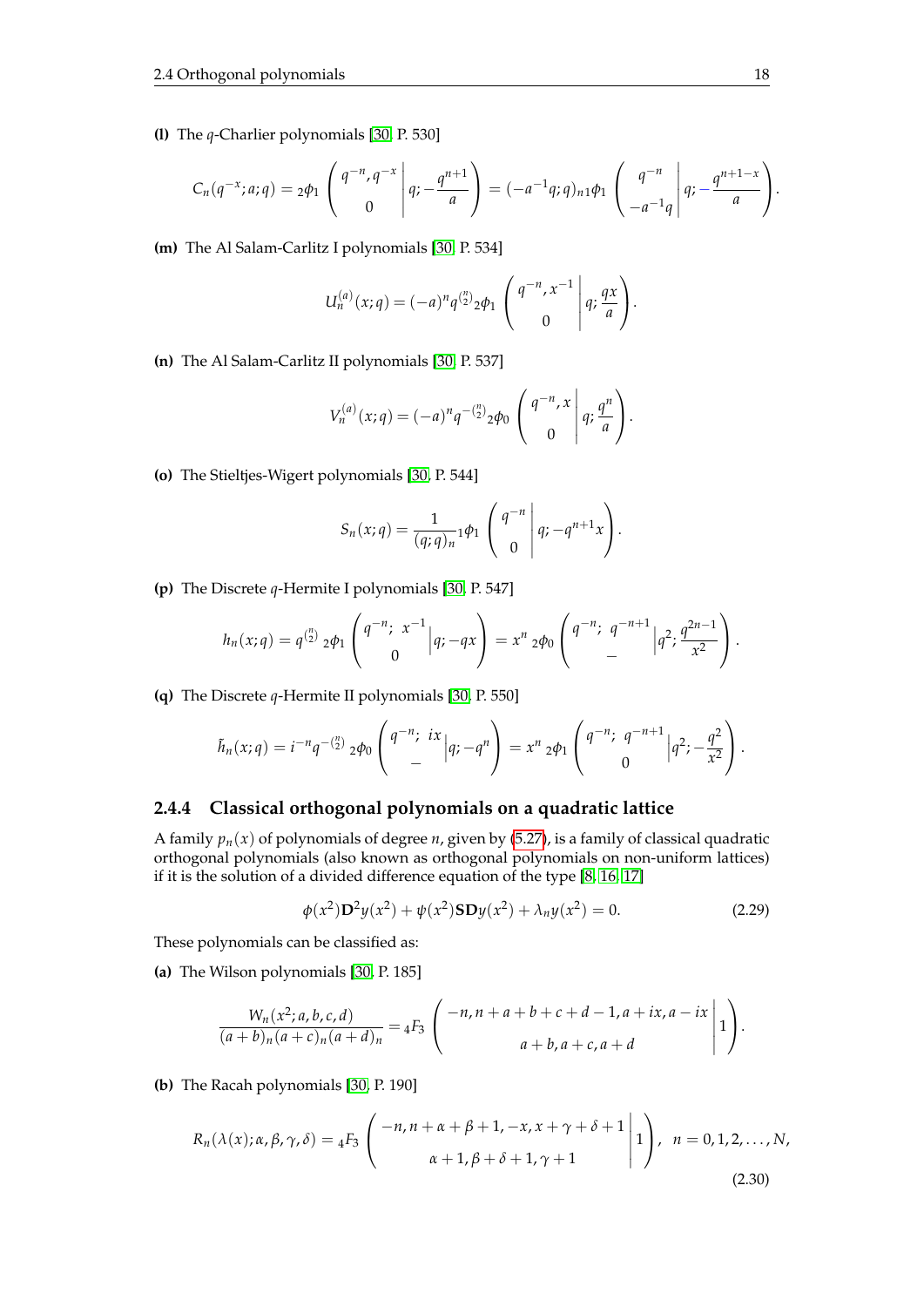where

and

$$
\alpha + 1 = -N
$$
, or  $\beta + \delta + 1 = -N$  or  $\gamma + 1 = -N$ 

 $\lambda(x) = x(x + \gamma + \delta + 1)$ 

with *N* a non-negative integer.

**(c)** The Continuous Dual Hahn polynomials [\[30,](#page-104-0) P. 196]

$$
\frac{S_n(x^2;a,b,c)}{(a+b)_n(a+c)_n}= {}_3F_2\left(\begin{array}{c} -n,a-ix,a+ix\\ a+b,a+c \end{array}\bigg|1\right).
$$

**(d)** The Continuous Hahn polynomials [\[30,](#page-104-0) P. 200]

$$
p_n(x;a,b,c,d) = i^n \frac{(a+c)_n(a+d)_n}{n!} {}_3F_2 \left( \begin{array}{c} -n, n+a+b+c+d-1, a+ix \ a+c, a+d \end{array} \middle| 1 \right). \tag{2.31}
$$

**(e)** The Dual Hahn polynomials [\[30,](#page-104-0) P. 208]

$$
R_n(\lambda(x); \gamma, \delta, N) = {}_3F_2\left( \begin{array}{c} -n, -x, x + \gamma + \delta + 1 \\ \gamma + 1, -N \end{array} \middle| 1 \right), \ \ n = 0, 1, 2, \dots, N, \tag{2.32}
$$

where

$$
\lambda(x) = x(x + \gamma + \delta + 1).
$$

**(f)** The Meixner-Pollaczek polynomials [\[30,](#page-104-0) P. 209]

$$
P_n^{(\lambda)}(x;\phi) = \frac{(2\lambda)_n}{n!} e^{in\phi} {}_2F_1\left(\begin{array}{c} -n,\lambda+ix\\ 2\lambda \end{array}\bigg| 1 - e^{-2i\phi} \right).
$$
 (2.33)

#### <span id="page-26-0"></span>**2.4.5 Classical orthogonal polynomials on a** *q***-quadratic lattice**

A family  $p_n(x)$  of polynomials of degree *n*, given by [\(5.27\)](#page-58-2), is a family of classical *q*quadratic orthogonal polynomials (also known as orthogonal polynomials on non uniform lattices) if it is the solution of a divided difference equation of the type

$$
\phi(x(s))\mathbb{D}_x^2 y(x(s)) + \psi(x(s))S_x \mathbb{D}_x y(x(s)) + \lambda_n y(x(s)) = 0,
$$
\n(2.34)

where *φ* is a polynomial of maximal degree two and *ψ* is a polynomial of exact degree one, *λ*<sub>*n*</sub> is a constant depending on the integer *n* and the leading coefficients  $φ$ <sub>2</sub> and  $ψ$ <sub>1</sub> of  $φ$  and *ψ*:

$$
\lambda_n=-\gamma_n(\gamma_{n-1}\phi_2+\alpha_n\phi_1)
$$

and  $x(s)$  is a non uniform lattice defined by

$$
x(s) = \begin{cases} c_1 q^s + c_2 q^{-s} + c_3 \\ c_4 s^2 + c_5 s + c_6 \end{cases}
$$
 (2.35)

These polynomials can be classified as:

**(a)** The Askey-Wilson polynomials [\[30,](#page-104-0) P. 415]

$$
\frac{a^n p_n(x;a,b,c,d|q)}{(ab,ac,ad;q)_n} = 4\phi_3 \left( \begin{array}{c} q^{-n}, abcdq^{n-1}, ae^{i\theta}, ae^{-i\theta} \\ ab, ac, ad \end{array} \middle| q; q \right), \quad x = \cos \theta.
$$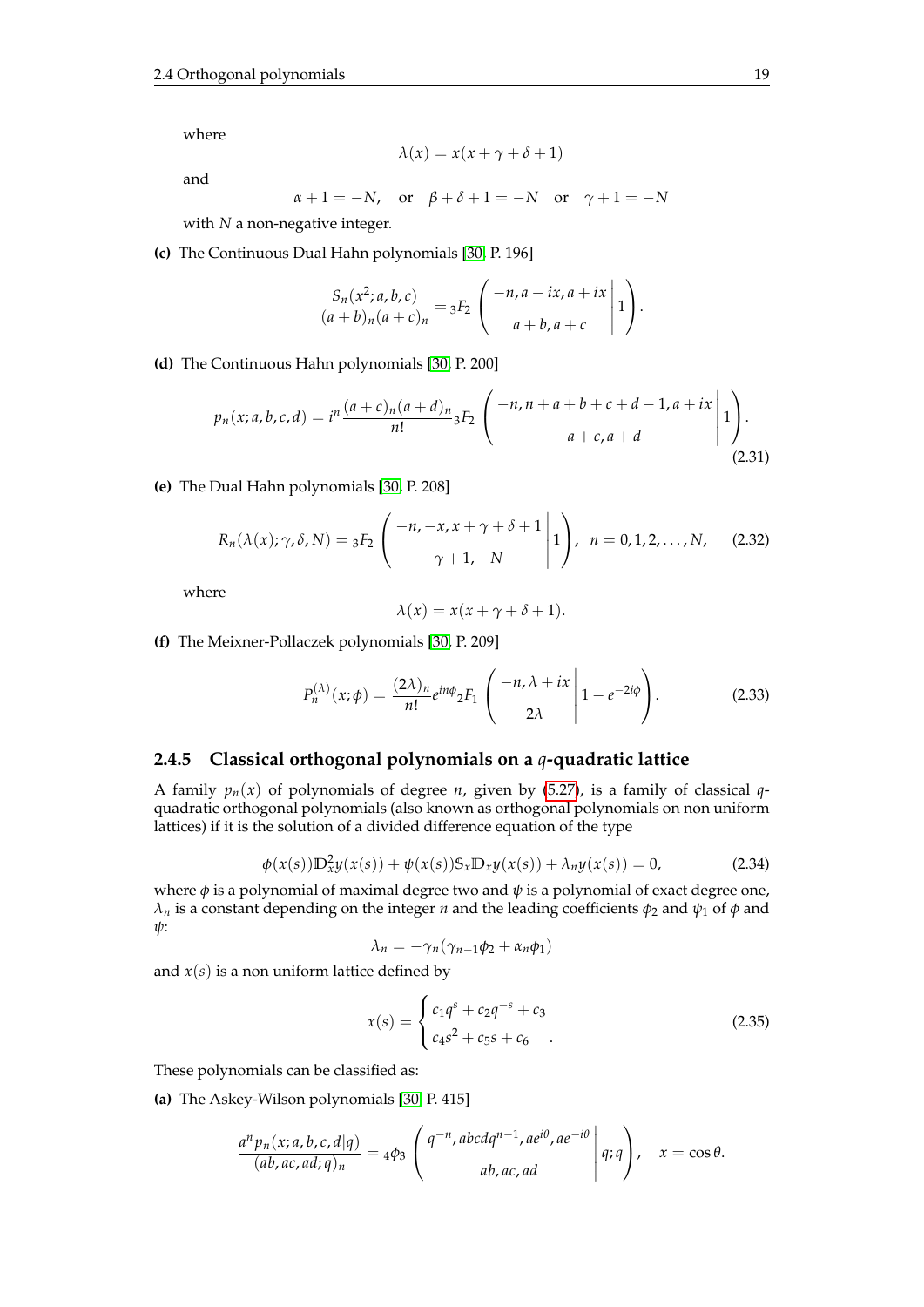**(b)** The *q*-Racah polynomials [\[30,](#page-104-0) P. 422]

$$
R_n(\mu(x); \alpha, \beta, \gamma, \delta | q) = 4\phi_3 \left( \begin{array}{c} q^{-n}, \alpha \beta q^{n+1}, q^{-x}, \delta \gamma q^{x+1} \\ \alpha q, \beta \delta q, \gamma q \end{array} \middle| q; q \right), \quad n = 0, 1, 2, \ldots, N
$$

where

$$
\mu(x) := q^{-x} + \delta \gamma q^{x+1}
$$

and

$$
\alpha q = q^{-N} \quad \text{or} \quad \beta \delta q = q^{-N} \quad \text{or} \quad \gamma q = q^{-N},
$$

with *N* a non-negative integer.

**(c)** The Continuous Dual *q*-Hahn polynomials [\[30,](#page-104-0) P. 429]

$$
\frac{a^n p_n(x;a,b,c|q)}{(ab,ac;q)_n} = 3\phi_2 \left( \begin{array}{c} q^{-n},ae^{i\theta},ae^{-i\theta} \\ ab,ac \end{array} \middle| q,q \right), \quad x = \cos \theta.
$$

**(d)** The Continuous *q*-Hahn polynomials [\[30,](#page-104-0) P. 434]

$$
\frac{(ae^{i\phi})^n p_n(x;a,b,c,d|q)}{(abe^{2i\theta},ac,ad;q)_n} = 4\phi_3 \left( \begin{array}{c} q^{-n}, abcdq^{n-1}, ae^{i(\theta+2\phi)}, ae^{-i\theta} \\ abe^{2i\phi}, ac, ad \end{array} \middle| q, q \right), \quad x = \cos(\theta + \phi).
$$

**(e)** The dual *q*-Hahn polynomials [\[30,](#page-104-0) P. 450]

$$
R_n(\mu(x), \gamma, \delta, N | q) = 3\phi_2 \left( \frac{q^{-n}, q^{-x}, \gamma \delta q^{x+1}}{\gamma q, q^{-N}} \middle| q, q \right), \quad n = 0, 1, 2, \dots, N
$$

where

$$
\mu(x) = q^{-x} + \gamma \delta q^{x+1}
$$

**(f)** The Al-Salam-Chihara polynomials [\[30,](#page-104-0) P. 455]

$$
Q_n(x;a,b|q) = \frac{(ab;q)_n}{a^n} \cdot 3\phi_2 \left( \begin{array}{c} q^{-n}, a e^{i\theta}, a e^{-i\theta} \\ ab, 0 \end{array} \middle| q, q \right), \quad x = \cos \theta.
$$

**(h)** The *q*-Meixner-Pollaczek polynomials [\[30,](#page-104-0) P. 460]

$$
P_n(x;a|q) = a^{-n}e^{-in\phi}\frac{(a^2;q)_n}{(q;q)_n}3\phi_2\left(\begin{array}{c}q^{-n},ae^{i(\theta+2\phi)},ae^{-i\theta}\\a^2,0\end{array}\bigg|q,q\right), \quad x = \cos(\theta+\phi).
$$

**(g)** The continuous *q*-Jacobi polynomials [\[30,](#page-104-0) P. 463]

$$
P_n^{(\alpha,\beta)}(x|q) = \frac{(q^{\alpha+1};q)_n}{(q;q)_n} 4\phi_3 \left( \begin{array}{c} q^{-n}, q^{n+\alpha+\beta+1}, q^{\frac{1}{2}\alpha+\frac{1}{4}} e^{i\theta}, q^{\frac{1}{2}\alpha+\frac{1}{4}} e^{-i\theta} \\ q^{\alpha+1}, -q^{\frac{1}{2}(\alpha+\beta+1)}, -q^{\frac{1}{2}(\alpha+\beta+2)} \end{array} \middle| q; q \right), \quad x = \cos \theta.
$$

As special cases there are: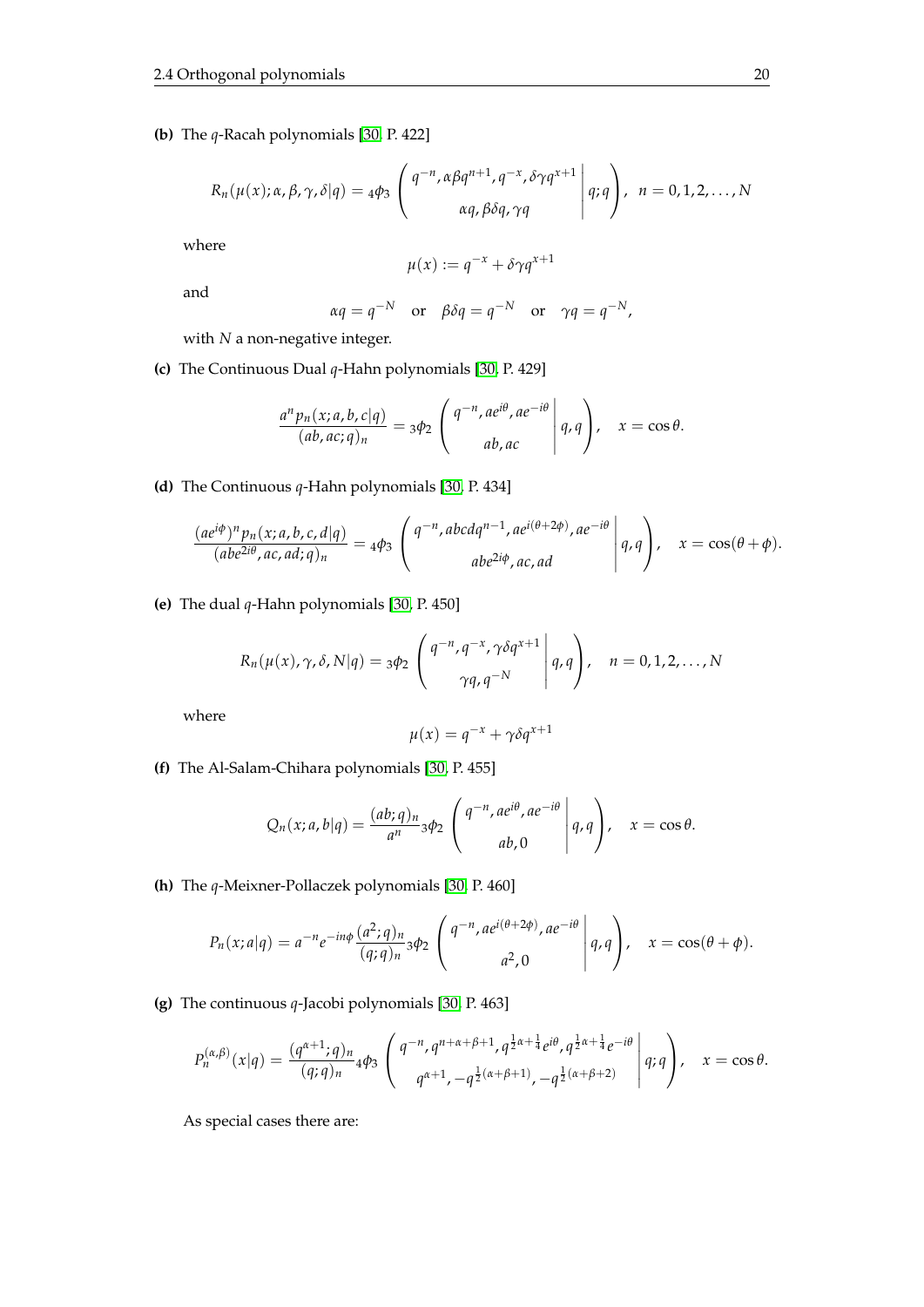**(g-1)** The Continuous *q*-Ultraspherical (Rogers) polynomials [\[30,](#page-104-0) P. 469]

$$
C_n(x;\beta|q) = \frac{(\beta^2;q)_n}{(q;q)_n} \beta^{-\frac{1}{2}n} 4\phi_3 \left( \frac{q^{-n}, \beta^2 q^n, \beta^{\frac{1}{2}} e^{i\theta}, \beta^{\frac{1}{2}} e^{-i\theta}}{\beta q^{\frac{1}{2}}, -\beta, -\beta q^{\frac{1}{2}}} \right) q; q \right), \quad x = \cos \theta.
$$

**(g-2)** The Continuous *q*-Legendre polynomials  $\alpha = \beta = 0$  [\[30,](#page-104-0) P. 475]

$$
P_n(x|q) = 4\phi_3 \left( \frac{q^{-n}, q^{n+1}, q^{\frac{1}{4}} e^{i\theta}, q^{\frac{1}{4}} e^{-i\theta}}{q, -q^{-\frac{1}{2}}, -q} \middle| q; q \right), \quad x = \cos \theta.
$$

**(h)** The dual *q*-Krawtchouk polynomials [\[30,](#page-104-0) P. 505]

$$
K_n(\lambda(x); c, N|q) = 3\phi_2 \begin{pmatrix} q^{-n}, q^{-x}, cq^{x-N} \\ q^{-N}, 0 \end{pmatrix} q, q
$$
,  $n = 0, 1, 2, ..., N$ ,

where

$$
\lambda(x) = q^{-x} + cq^{x-N}.
$$

**(i)** The continuous big *q*-Hermite polynomials [\[30,](#page-104-0) P. 509]

$$
H_n(x;a,|q) = a^{-n} \cdot 3\phi_2 \begin{pmatrix} q^{-n}, a e^{i\theta}, a e^{-i\theta} \\ 0, 0 \end{pmatrix}, \quad x = \cos \theta.
$$

**(j)** The continuous *q*-Laguerre polynomials [\[30,](#page-104-0) P. 514]

$$
P_n^{(\alpha)}(x|q) = \frac{(q^{\alpha+1};q)_n}{(q;q)_n} 3\phi_2 \left( \begin{array}{c} q^{-n}, q^{\frac{1}{2}\alpha+\frac{1}{4}}e^{i\theta}, q^{\frac{1}{2}\alpha+\frac{1}{4}}e^{-i\theta} \\ q^{\alpha+1}, 0 \end{array} \middle| q, q \right), \quad x = \cos \theta.
$$

**(k)** The continuous *q*-Hermite polynomials [\[30,](#page-104-0) P. 540]

$$
H_n(x|q) = e^{in\theta} \cdot 2\phi_0 \begin{pmatrix} q^{-n}, 0 \\ - \end{pmatrix} q, q^n e^{-2i\theta} \begin{pmatrix} 0 & x = \cos \theta. \end{pmatrix}
$$

## <span id="page-28-0"></span>**2.5 Generating functions**

Let  $(a_n)_{n \in \mathbb{N}}$  be a sequence of complex numbers.

1. The generating function of the sequence  $(a_n)_n$  is the function

$$
F(z) = \sum_{n=0}^{\infty} a_n z^n.
$$

2. The exponential generating function of the sequence  $(a_n)_n$  is the function

$$
G(z) = \sum_{n=0}^{\infty} \frac{a_n}{n!} z^n.
$$

3. The *q*-exponential generating function (of first kind) of the sequence  $(a_n)_n$  is the function

$$
H_1(z) = \sum_{n=0}^{\infty} \frac{a_n}{(q;q)_n} z^n.
$$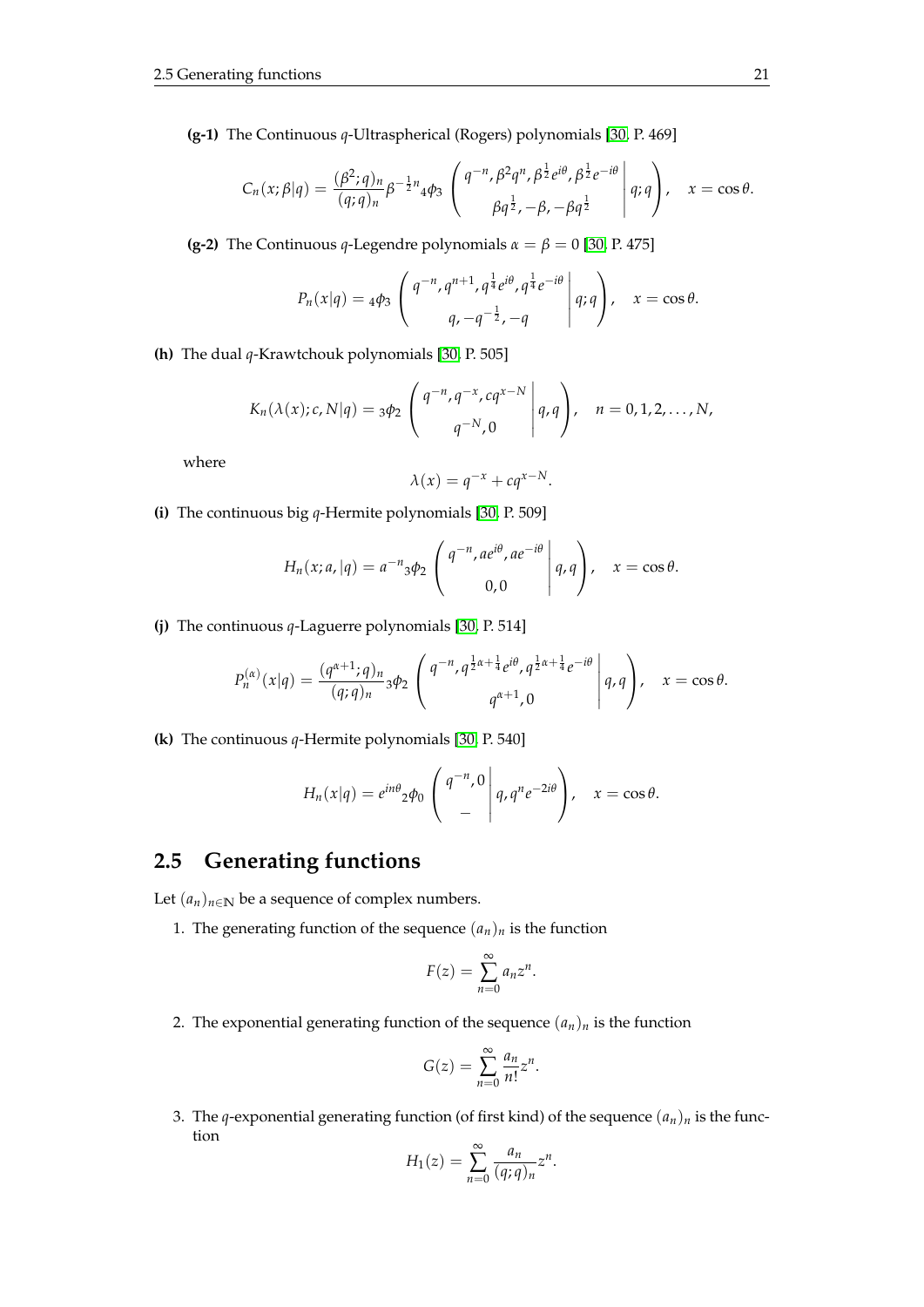4. The *q*-exponential generating function (of second kind) of the sequence  $(a_n)_n$  is the function

$$
H_2(z) = \sum_{n=0}^{\infty} a_n \frac{q^{\binom{n}{2}}}{(q;q)_n} z^n.
$$

Note that the convergence of the right-hand sides of the above sums is required. Throughout this text, both *q*-exponential generating functions of first kind and of second kind will be called for short *q*-exponential generating function.

More details on generating functions are available in [\[52\]](#page-105-8).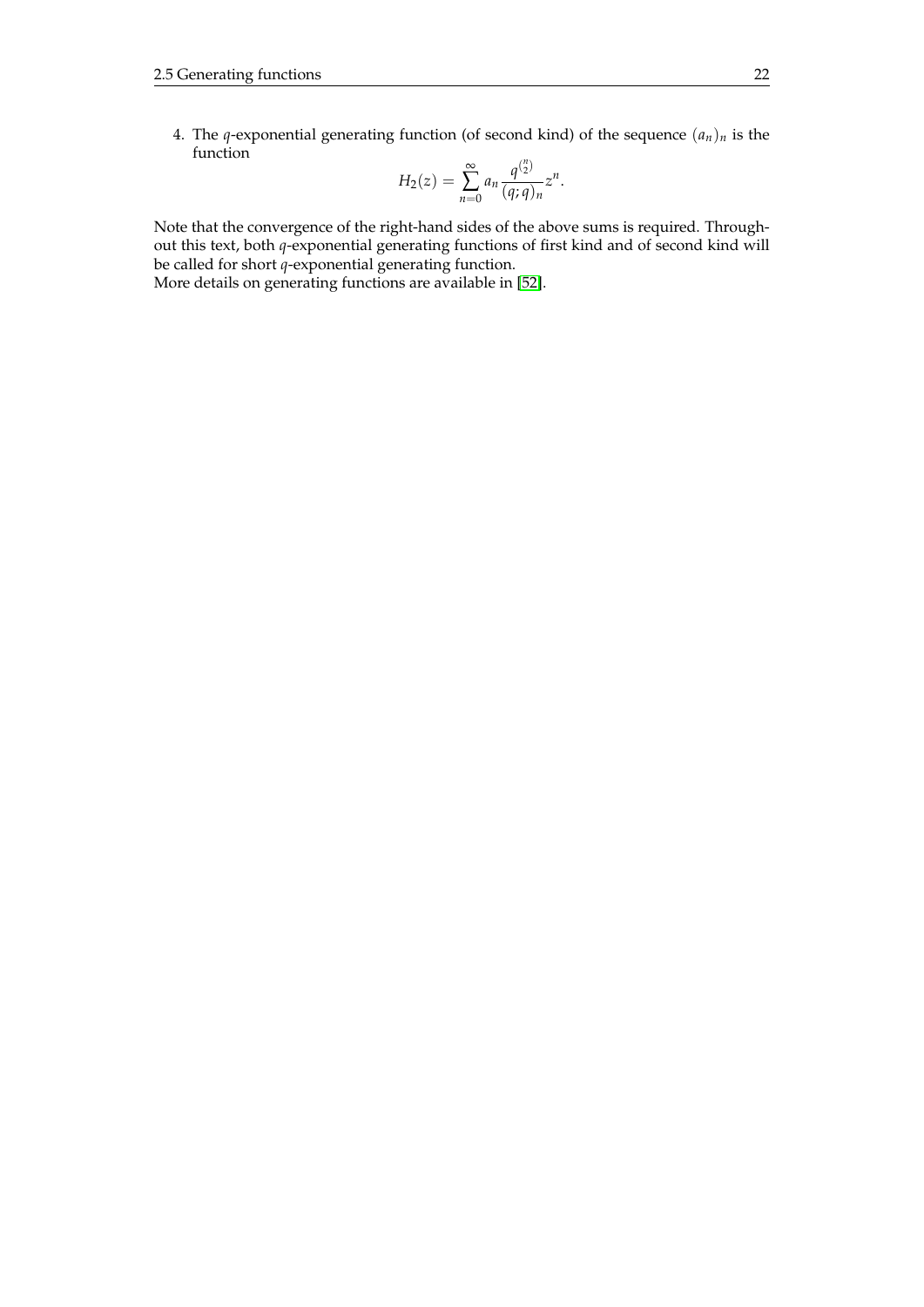## <span id="page-30-0"></span>**Chapter 3**

# **Moments of Orthogonal Polynomials: Easy Cases**

In this chapter, using various computational methods, and various well-known summation formulas, we give the canonical moments of some orthogonal polynomial families.

### <span id="page-30-1"></span>**3.1 Classical continuous orthogonal polynomials**

#### <span id="page-30-2"></span>**3.1.1 Jacobi polynomials**

For  $\alpha > -1$  and  $\beta > -1$ , the Jacobi polynomials  $P_n^{(\alpha,\beta)}(x)$  are orthogonal in the interval  $(-1, 1)$  and fulfil the orthogonality relation [\[30,](#page-104-0) P. 217]

$$
\int_{-1}^{1} (1-x)^{\alpha} (1+x)^{\beta} P_n^{(\alpha,\beta)}(x) P_m^{(\alpha,\beta)}(x) dx = \frac{2^{\alpha+\beta+1}}{2n+\alpha+\beta+1} \frac{\Gamma(n+\alpha+1)\Gamma(n+\beta+1)}{\Gamma(n+\alpha+\beta+1)n!} \delta_{mn}.
$$
\n(3.1)

The canonical Jacobi moments are therefore defined by

$$
\mu_n = \int_{-1}^1 x^n (1-x)^{\alpha} (1+x)^{\beta} dx.
$$

**Proposition 19.** *The canonical Jacobi moments have the representation*

$$
\mu_n = \frac{\Gamma(\alpha+1)n!}{\Gamma(\alpha+n+2)}{}_2F_1\left(\begin{array}{c} -\beta, n+1 \\ \alpha+n+2 \end{array}\bigg| -1 \right) + (-1)^n \frac{\Gamma(\beta+1)n!}{\Gamma(\beta+n+2)}{}_2F_1\left(\begin{array}{c} -\alpha, n+1 \\ \beta+n+2 \end{array}\bigg| -1 \right), \quad n = 0, 1, 2, \ldots
$$
\n(3.2)

*Proof.* We first write

and the state

$$
\mu_n = \int_0^1 x^n (1-x)^{\alpha} (1+x)^{\beta} dx + (-1)^n \int_0^1 x^n (1+x)^{\alpha} (1-x)^{\beta} dx.
$$

Next, the use of the integral representation for the Gauss hypergeometric function [\[30,](#page-104-0) P. 8]

$$
{}_2F_1\left(\begin{array}{c}a,b\\c\end{array}\bigg|z\right)=\frac{\Gamma(c)}{\Gamma(b)\Gamma(c-b)}\int_0^1x^{b-1}(1-x)^{c-b-1}(1-zx)^{-a}dx,\ \text{Re}(c)>\text{Re}(b)>0,\ \ |\arg(1-z)|<\pi,
$$

with  $z = -1$  gives the desired result. In fact, for the first integral  $\int_1^1 x^n (1-x)^{\alpha} (1+x)^{\beta} dx$ , using the integral representation of the Gauss hypergeometric function with  $b = n + 1$ ,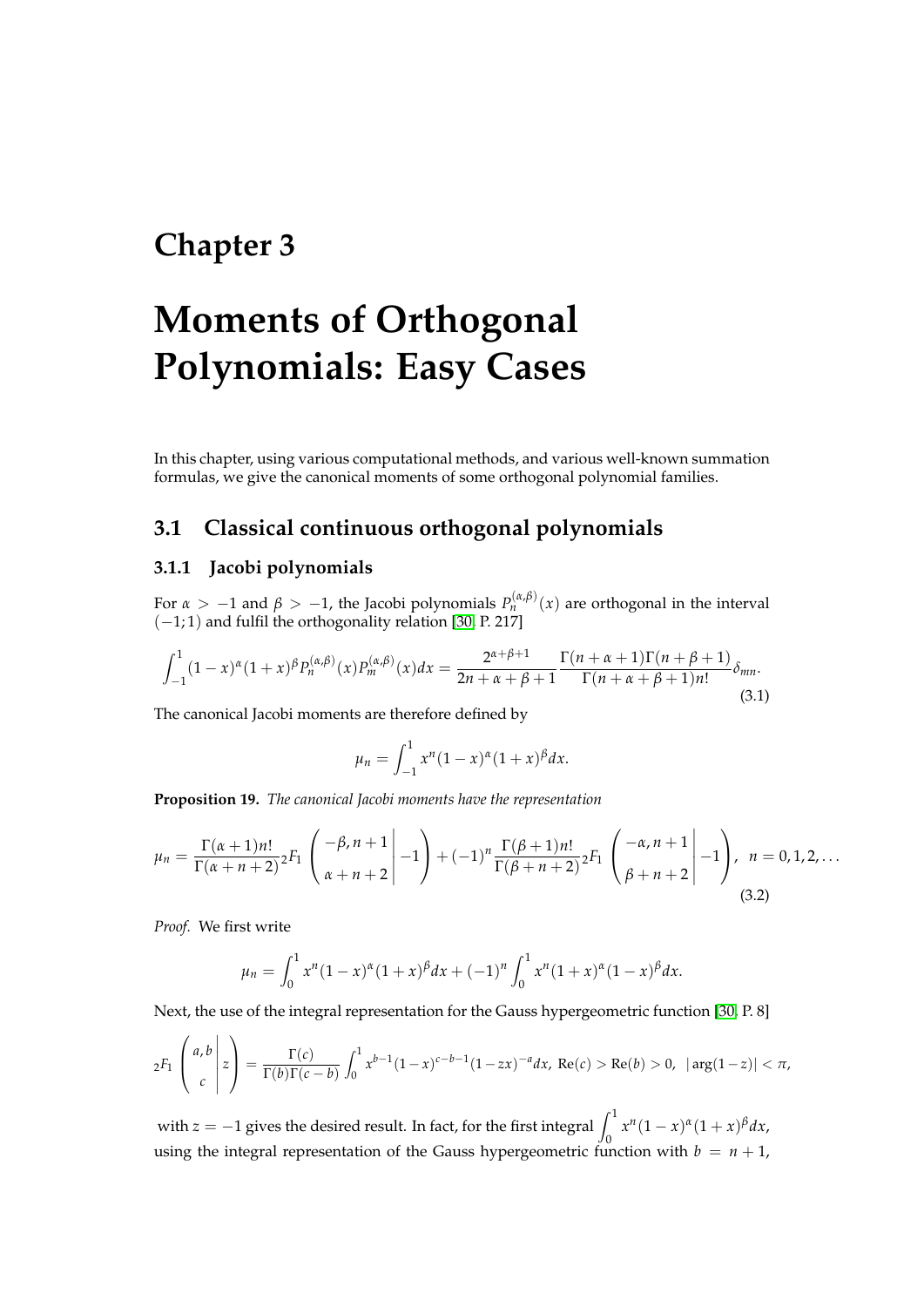$c = \alpha + n + 2$  and  $a = -\beta$ , it follows that

$$
\int_0^1 x^n (1-x)^{\alpha} (1+x)^{\beta} dx = \frac{\Gamma(\alpha+1)\Gamma(n+1)}{\Gamma(\alpha+n+2)} {}_2F_1 \left( \left. \begin{array}{c} -\beta, n+1 \\ \alpha+\beta+2 \end{array} \right| -1 \right).
$$

The second integral is computed in the same manner.

Another form of these moments will be given in Chapter 5 [\(5.48\)](#page-63-0)-[\(5.49\)](#page-63-0). For special cases of Jacobi polynomials, those moments can be further simplified.

#### **(a) Gegenbauer polynomials**

**Proposition 20.** *The canonical Gegenbauer moments have the representation*

$$
\mu_n = \begin{cases} \sqrt{\pi} \frac{\Gamma(\lambda + \frac{1}{2})}{\Gamma(\lambda + 1)} \frac{(2p)!}{2^{2p} p! (\lambda + 1)_p}, & \text{if } n = 2p. \\ 0 & \text{if } n = 2p + 1. \end{cases} \tag{3.3}
$$

*Proof.* By definition one has

$$
\mu_n = \int_{-1}^1 x^n (1 - x^2)^{\lambda - \frac{1}{2}} dx.
$$

It is straightforward to see that if *n* is odd, then  $\mu_n = 0$ . We assume that *n* is even and write  $n = 2p$ .  $\mu_n$  can be rewritten as

$$
\mu_{2p} = \int_{-1}^{1} (x^2)^p (1 - x^2)^{\lambda - \frac{1}{2}} dx.
$$

Now, we make the change of variable  $X = x^2$  and it follows that:

$$
\mu_{2p} = \int_0^1 X^{p-\frac{1}{2}} (1 - X)^{\lambda - \frac{1}{2}} dx
$$

$$
= B\left(p + \frac{1}{2}, \lambda + \frac{1}{2}\right)
$$

$$
= \frac{\Gamma\left(p + \frac{1}{2}\right) \Gamma\left(\lambda + \frac{1}{2}\right)}{\Gamma(p + \lambda + 1)}.
$$

The desired results follows by simplification.

**Proposition 21.** *The canonical Gegenbauer moments have the following exponential generating function*

$$
\sqrt{\pi}\Gamma\left(\lambda+\frac{1}{2}\right)\left(\frac{2}{z}\right)^{\lambda}I_{\lambda}(z)=\sum_{n=0}^{\infty}\frac{\mu_{n}}{n!}z^{n}.
$$
 (3.4)

*where*  $I_{\lambda}(z)$  *is the modified Bessel function of first kind (see [\[1\]](#page-103-3), Chapter 9).* 

*Proof.* Using Algorithm 2.2 from [\[32,](#page-104-8) P. 20] for the conversion of sums into hypergeometric notation (command Sumtohyper of the hsum package), we get the result. This result can also be obtained by direct computation.  $\Box$ 

#### **(b) Chebyshev polynomials of first kind**

**Proposition 22.** *The canonical moments of the Chebyshev polynomials of the first kind have the representation:*

$$
\mu_n = \begin{cases} \frac{\pi(2p)!}{2^{2p}p!} & \text{if } n = 2p, \\ 0 & \text{if } n = 2p + 1. \end{cases}
$$
 (3.5)

 $\Box$ 

 $\Box$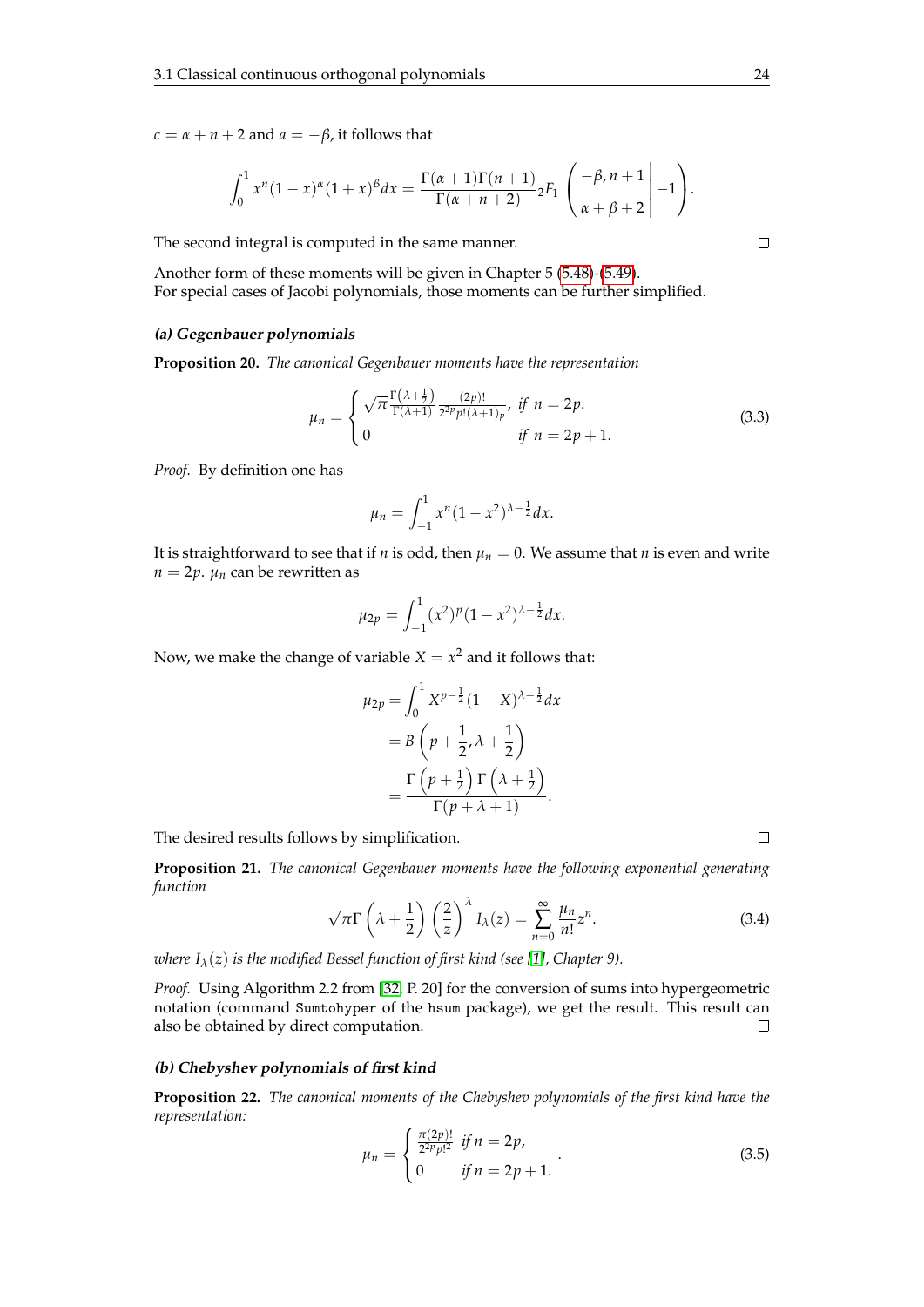*Proof.* If we take  $\lambda = 0$  in the Gegenbauer polynomials, we get the Chebyshev polynomials of the first kind. Therefore, the canonical moments of the Chebyshev polynomials of the first kind are  $\overline{1}$ 

$$
\mu_n = \begin{cases} \frac{\Gamma(p + \frac{1}{2})\Gamma(\frac{1}{2})}{\Gamma(p + 1)}, & \text{if } n = 2p, \\ 0 & \text{if } n = 2p + 1. \end{cases}
$$

Now, using the Legendre duplication formula [\[3,](#page-103-1) P. 22]

$$
\Gamma(2a)\Gamma\left(\frac{1}{2}\right) = 2^{2a-1}\Gamma(a)\Gamma\left(a+\frac{1}{2}\right),\,
$$

and the relations

$$
\Gamma(p+1) = p!, \quad \Gamma\left(\frac{1}{2}\right) = \sqrt{\pi},
$$

the desired result follows.

**Proposition 23.** *The canonical moments of the Chebyshev polynomials of the first kind have the following generating function:*

$$
\frac{\pi}{\sqrt{1-z^2}} = \sum_{n=0}^{\infty} \mu_n z^n, \quad |z| < 1. \tag{3.6}
$$

*Proof.* Using Algorithm 2.2 from [\[32,](#page-104-8) P. 20] for the conversion of sums into hypergeometric notation (command Sumtohyper of the hsum package), we get

$$
\sum_{n=0}^{\infty} \mu_n x^n = \pi_1 F_0 \left( \frac{\frac{1}{2}}{-} \middle| z^2 \right).
$$

Taking  $a = \frac{1}{2}$  and  $z = -z^2$  in the binomial theorem [\(2.3\)](#page-14-1), we get:

$$
\pi_1 F_0 \begin{pmatrix} \frac{1}{2} \\ - \end{pmatrix} z^2 = \frac{\pi}{\sqrt{1 - z^2}}.
$$

 $\Box$ 

 $\Box$ 

#### **(c) Chebyshev polynomials of second kind**

**Proposition 24.** *The canonical moments of the Chebyshev polynomials of the second kind have the representation:*

$$
\mu_n = \begin{cases} \frac{\pi(2p)!}{2^{2p}p!(p+1)!} & \text{if } n = 2p, \\ 0 & \text{if } n = 2p+1. \end{cases} \tag{3.7}
$$

*Proof.* Take  $\lambda = 1$  in the canonical Gegenbauer moments.

**Proposition 25.** *The canonical moments of the Chebyshev polynomials of the second kind have the following generating function:*

$$
\frac{2\pi}{1+\sqrt{1-z^2}} = \sum_{n=0}^{\infty} \mu_n z^n, \quad |z| < 1. \tag{3.8}
$$

*Proof.* We set

$$
F(z) = \frac{1}{\mu_0} \sum_{n=0}^{\infty} \mu_n z^n = \frac{1}{\pi} \sum_{p=0}^{\infty} \mu_{2p} z^{2p} = \sum_{p=0}^{\infty} \frac{\left(\frac{1}{2}\right)_p}{(p+1)!} z^{2p}.
$$

 $\Box$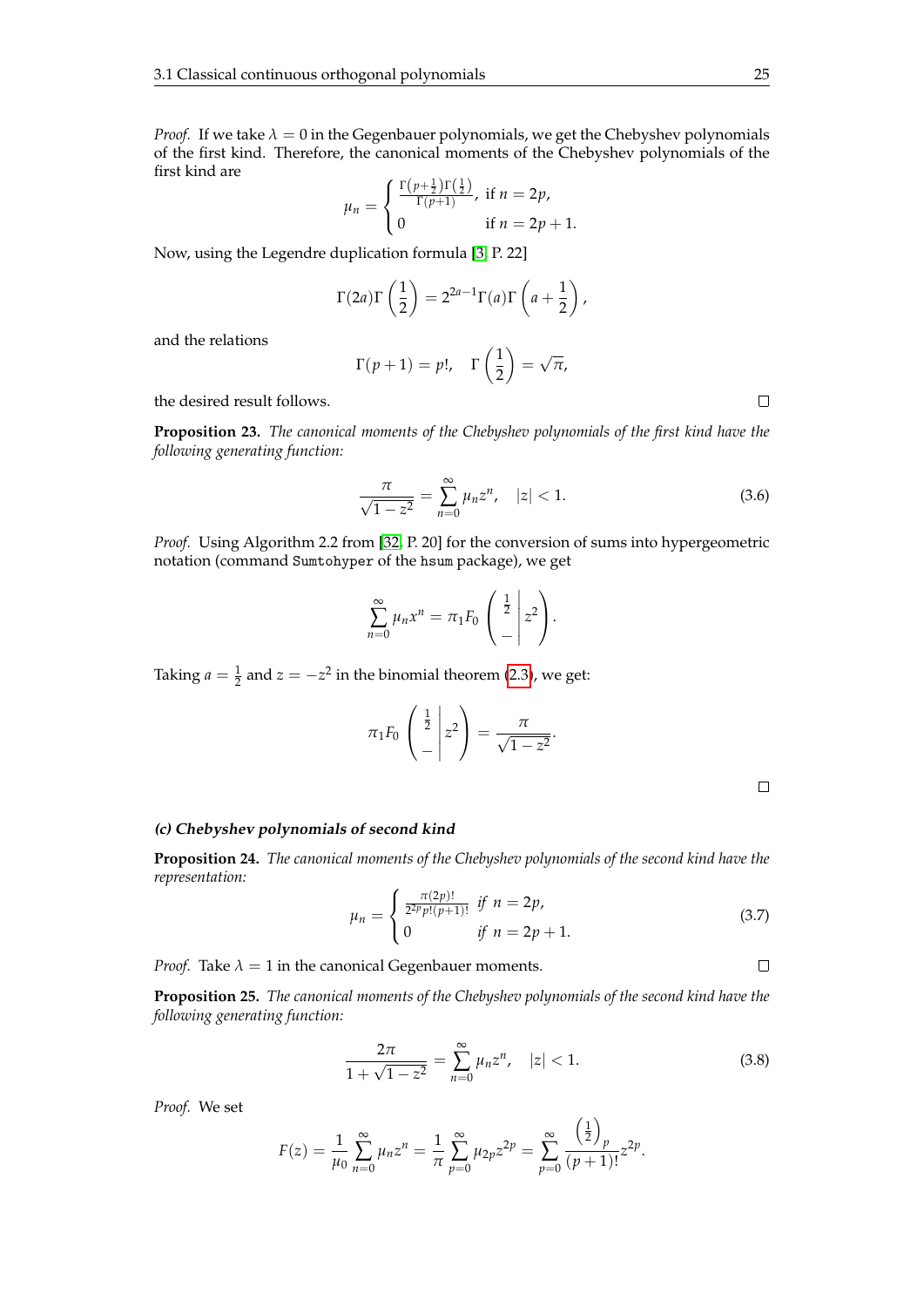Then it follows that

$$
\frac{d}{dz}(z^2F(z)) = \frac{2z}{\sqrt{1-z^2}},
$$

hence

$$
z^2 F(z) = -2\sqrt{1 - z^2} + C,
$$

where *C* is the integration constant. Taking  $z = 0$  on both sides, it happens that  $C = 2$  and therefore √

$$
F(z) = \frac{2(1 - \sqrt{1 - z^2})}{z^2} = \frac{2}{1 + \sqrt{1 - z^2}}.
$$

 $\Box$ 

#### **(d) Legendre polynomials**

**Proposition 26.** *The canonical Legendre moments have the representation:*

$$
\mu_n = \begin{cases} \frac{2}{2p+1} & \text{if } n = 2p \\ 0 & \text{if } n = 2p+1. \end{cases}
$$
 (3.9)

*Proof.* By definition, we have

$$
\mu_n = \int_{-1}^1 x^n dx = \frac{1 + (-1)^n}{n+1} = \begin{cases} \frac{2}{2p+1} & \text{if } n = 2p \\ 0 & \text{if } n = 2p+1. \end{cases}
$$

An immediate consequence is

**Proposition 27.** *The canonical Legendre moments have the following generating function:*

$$
\frac{1}{z}\ln\left(\frac{1+z}{1-z}\right) = \sum_{n=0}^{\infty} \mu_n z^n, \quad |z| < 1. \tag{3.10}
$$

#### <span id="page-33-0"></span>**3.1.2 Laguerre polynomials**

The Laguerre polynomials  $L_n^{(\alpha)}(x)$  are orthogonal on the interval  $(0,\infty)$  with respect to the weight function  $\rho(x) = x^{\alpha}e^{-x}$  and fulfil the following orthogonality relation [\[30,](#page-104-0) P. 241]

$$
\int_0^\infty x^{\alpha} e^{-x} L_n^{(\alpha)}(x) L_m^{(\alpha)}(x) dx = \frac{\Gamma(n + \alpha + 1)}{n!} \delta_{nm}, \quad \alpha > -1.
$$
 (3.11)

The canonical moments are

$$
\mu_n = \int_0^\infty \rho(x) x^n dx = \int_0^\infty x^{n+\alpha} e^{-x} dx.
$$

**Proposition 28.** *The canonical Laguerre moments have the representation*

$$
\mu_n = \Gamma(n + \alpha + 1), \quad n = 0, 1, 2, ... \tag{3.12}
$$

*Proof.* By the definition of the canonical moments, and the use of the Gamma function [\(2.1\)](#page-13-5), we have

$$
\mu_n = \int_0^\infty x^{n+\alpha} e^{-x} dx = \int_0^\infty x^{(n+\alpha+1)-1} e^{-x} dx = \Gamma(n+\alpha+1).
$$

Note that the canonical Laguerre moments appeared in [\[13\]](#page-103-4) and [\[26\]](#page-104-9).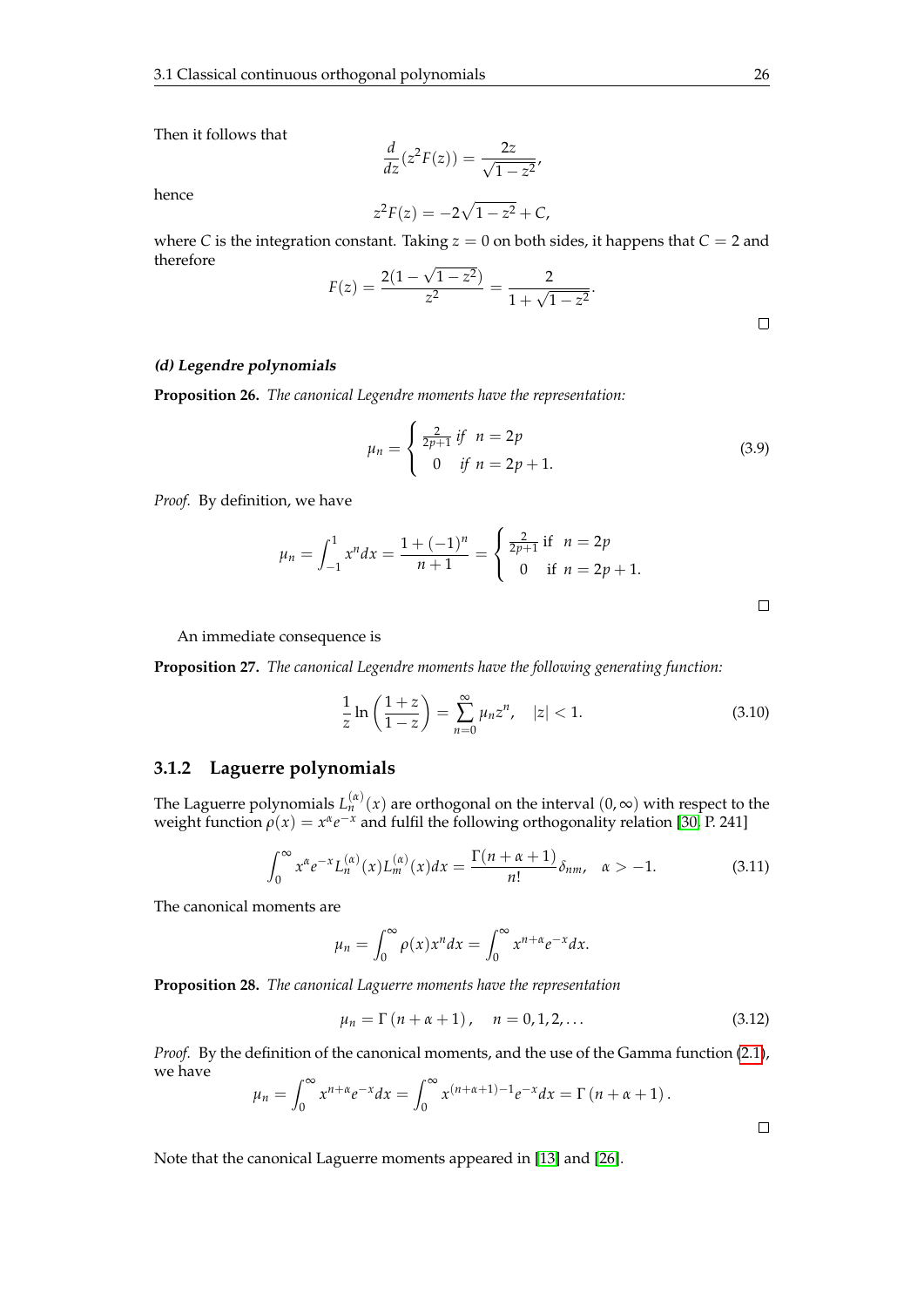**Proposition 29** (Exponential generating function)**.** *The canonical Laguerre moments have the following exponential generating function*

$$
\frac{\Gamma(\alpha+1)}{(1-z)^{\alpha+1}} = \sum_{n=0}^{\infty} \mu_n \frac{z^n}{n!}.
$$
\n(3.13)

*Proof.* We have, by the use of the binomial theorem [\(2.3\)](#page-14-1):

$$
\sum_{n=0}^{\infty} \frac{\Gamma(n+\alpha+1)}{n!} z^n = \Gamma(\alpha+1) \sum_{n=0}^{\infty} \frac{(\alpha+1)_n}{n!} z^n = \Gamma(\alpha+1)_1 F_0 \begin{pmatrix} \alpha+1 \\ - \end{pmatrix} z = \frac{\Gamma(\alpha+1)}{(1-z)^{\alpha+1}}.
$$

Another generating function for the canonical Laguerre moments appears in [\[13\]](#page-103-4) in the form:

$$
\phi(x) = \sum_{n=0}^{\infty} \frac{(-1)^n}{2^{\alpha+2n+1} \Gamma(n+\alpha+1) \Gamma(\alpha+1) n!} \mu_n x^n = \frac{1}{2^{\alpha+1} \Gamma(\alpha+1)} e^{-x/4}.
$$

#### <span id="page-34-0"></span>**3.1.3 Bessel polynomials**

Let  $N > 0$  be an integer. The Bessel polynomials  $B_n^{(\alpha)}(x)$ ,  $0 \le n \le N$ , fulfil the following orthogonality relation [\[30,](#page-104-0) P. 245]

$$
\int_0^\infty x^{\alpha} e^{-\frac{2}{x}} B_n^{(\alpha)}(x) B_m^{(\alpha)}(x) dx = -\frac{2^{\alpha+1}}{2n+\alpha+1} \Gamma(-n-\alpha) n! \delta_{mn}, \ \alpha < -2N-1, \ 0 \le m, n \le N. \tag{3.14}
$$

Note that, since  $B_n^{(\alpha)}(x)B_m^{(\alpha)}(x)$  is a polynomial of degree  $n+m$ , it is enough that the integral

$$
\int_0^\infty x^{\alpha+m+n} e^{-\frac{2}{x}} dx
$$

converges.

A problem could appear in the neighbourhood of 0. For this integral to converge, it is necessary that  $\lim_{n \to \infty} x^{\alpha+m+n} e^{-\frac{2}{x}} = 0$ , this implies that  $m+n+\alpha < -1$  for all  $0 \leq m, n \leq N$ . *x*→0<sup>+</sup> The last inequality will be satisfied if  $2N + \alpha < -1$ , that is  $\alpha < -2N - 1$ .

**Proposition 30.** *The canonical moments of the Bessel polynomials have the representation:*

$$
\mu_n = 2^{n+\alpha+1} \Gamma(-n-\alpha-1); \ \ n=0,1,2,\ldots,N, \ \ \alpha < -2N-1. \tag{3.15}
$$

*Proof.* By taking  $n = m = 0$  in the orthogonality relation, we get

$$
\int_0^{\infty} x^{\alpha} e^{-\frac{2}{x}} dx = -\frac{2^{\alpha+1}}{\alpha+1} \Gamma(-\alpha) = 2^{\alpha+1} \Gamma(-\alpha-1),
$$

and this makes sense since  $\alpha < -2N - 1$  reads  $-\alpha - 1 > 2N$ . Now replacing  $\alpha$  by  $\alpha + n$  it follows that

$$
\mu_n = \int_0^\infty x^{\alpha+n} e^{-\frac{2}{x}} dx = 2^{n+\alpha+1} \Gamma(-n-\alpha-1),
$$

and this makes sense since

$$
(\alpha < -2N - 1 \text{ and } 0 \le n \le N) \Rightarrow -n - \alpha - 1 > N.
$$

 $\Box$ 

**Proposition 31.** *The canonical Bessel moments have the following generating function*

$$
\frac{\pi}{\sin\left(\pi\,\left(\alpha+2\right)\right)}\frac{2^{\alpha+1}}{\left(-2\,z\right)^{\frac{\alpha+1}{2}}}I_{\alpha+1}\left(2\,\sqrt{-2\,z}\right)=\sum_{n=0}^{\infty}\mu_n\frac{z^n}{n!}.\tag{3.16}
$$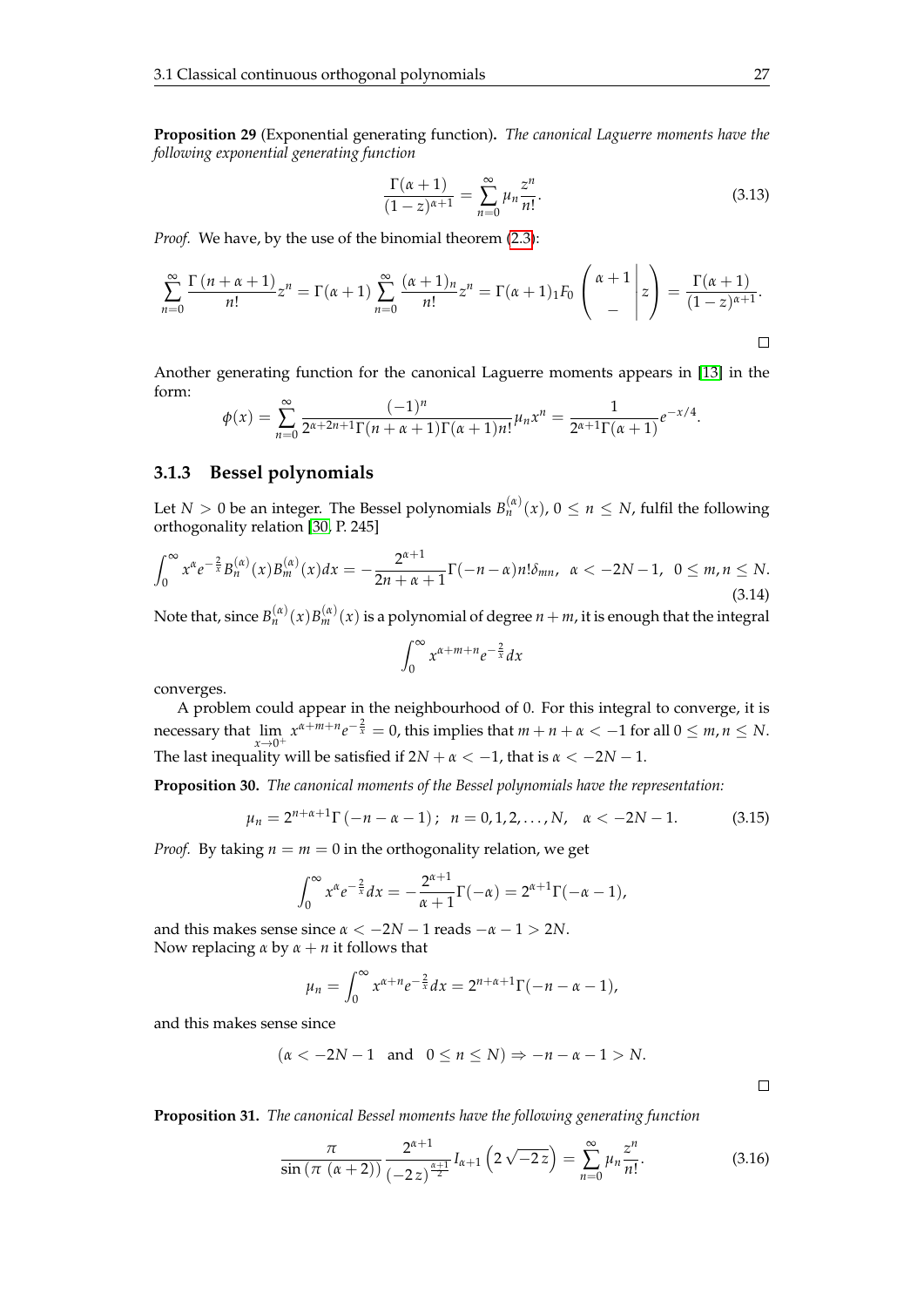*Proof.* Using Algorithm 2.2 from [\[32,](#page-104-8) P. 20] for the conversion of sums into hypergeometric notation (command Sumtohyper of the hsum package), we get

$$
\sum_{n=0}^{\infty} \mu_n \frac{z^n}{n!} = 2^{\alpha+1} \Gamma(-\alpha-1)_1 F_1 \left( \begin{array}{c} - \\ \\ \alpha+2 \end{array} \bigg| -2z \right).
$$

Next, using the relations (see [\[32,](#page-104-8) Eq (1.5),(1.9)])

$$
(z)_k = \frac{\Gamma(z+k)}{\Gamma(z)}, \quad \Gamma(z)\Gamma(1-z) = \frac{\pi}{\sin(\pi z)}
$$

we write

$$
2^{\alpha+1}\Gamma(-\alpha-1)_{1}F_{1}\begin{pmatrix} - \\ \alpha+2 \end{pmatrix} = 2^{\alpha+1}\Gamma(-\alpha-1)\sum_{k=0}^{\infty}\frac{(-2z)^{k}}{k!(\alpha+2)_{k}}
$$
  
\n
$$
= 2^{\alpha+1}\Gamma(-\alpha-1)\Gamma(\alpha+2)\sum_{k=0}^{\infty}\frac{(-2z)^{k}}{k!\Gamma(\alpha+k+2)}
$$
  
\n
$$
= \frac{2^{\alpha+1}\pi}{\sin(\pi(\alpha+2))}\sum_{k=0}^{\infty}\frac{[\frac{1}{4}(2\sqrt{-2z})^{2}]^{k}}{k!\Gamma((\alpha+1)+k+1)}
$$
  
\n
$$
= \frac{\pi}{\sin(\pi(\alpha+2))}\frac{2^{\alpha+1}}{(\frac{1}{2}(2\sqrt{-2z}))^{\alpha+1}}
$$
  
\n
$$
\times \left(\frac{1}{2}(2\sqrt{-2z})\right)^{\alpha+1}\sum_{k=0}^{\infty}\frac{[\frac{1}{4}(2\sqrt{-2z})^{2}]^{k}}{k!\Gamma((\alpha+1)+k+1)}
$$
  
\n
$$
= \frac{\pi}{\sin(\pi(\alpha+2))}\frac{2^{\alpha+1}}{(-2z)^{\frac{\alpha+1}{2}}}I_{\alpha+1}\left(2\sqrt{-2z}\right).
$$

#### <span id="page-35-0"></span>**3.1.4 Hermite polynomials**

The Hermite polynomials  $H_n(x)$  are orthogonal in the interval  $(-\infty, +\infty)$  with respect to the weight function  $\rho(x) = e^{-x^2}$  and fulfil the following orthogonality relation [\[30,](#page-104-0) P. 250]

$$
\int_{-\infty}^{\infty} e^{-x^2} H_n(x) H_m(x) dx = \sqrt{\pi} 2^n n! \delta_{mn}.
$$
 (3.17)

**Proposition 32.** *The canonical moments of the Hermite polynomials have the representation:*

$$
\mu_n = \frac{1 + (-1)^n}{2} \Gamma\left(\frac{n+1}{2}\right) = \begin{cases} \sqrt{\pi} \frac{(2p)!}{2^{2p} p!} \text{ if } n = 2p \\ 0 \text{ if } n = 2p+1 \end{cases}, \quad n = 0, 1, 2, \dots \tag{3.18}
$$

*Proof.* By the definition of the moments, we have  $\mu_n = \int_{-\infty}^{\infty}$  $\int_{-\infty}^{\infty} x^n e^{-x^2} dx$ . By the change of variable  $t = x^2$ , and the use of the Gamma function [\(2.1\)](#page-13-5),  $\mu_n$  reads:

$$
\mu_n = \int_0^\infty x^n e^{-x^2} dx + \int_{-\infty}^0 x^n e^{-x^2} dx
$$
  
= 
$$
\int_0^\infty x^n e^{-x^2} dx + (-1)^n \int_0^\infty x^n e^{-x^2} dx
$$
  
= 
$$
\frac{1 + (-1)^n}{2} \int_0^\infty t^{\frac{n+1}{2} - 1} e^{-t} dt
$$
  
= 
$$
\frac{1 + (-1)^n}{2} \Gamma\left(\frac{n+1}{2}\right).
$$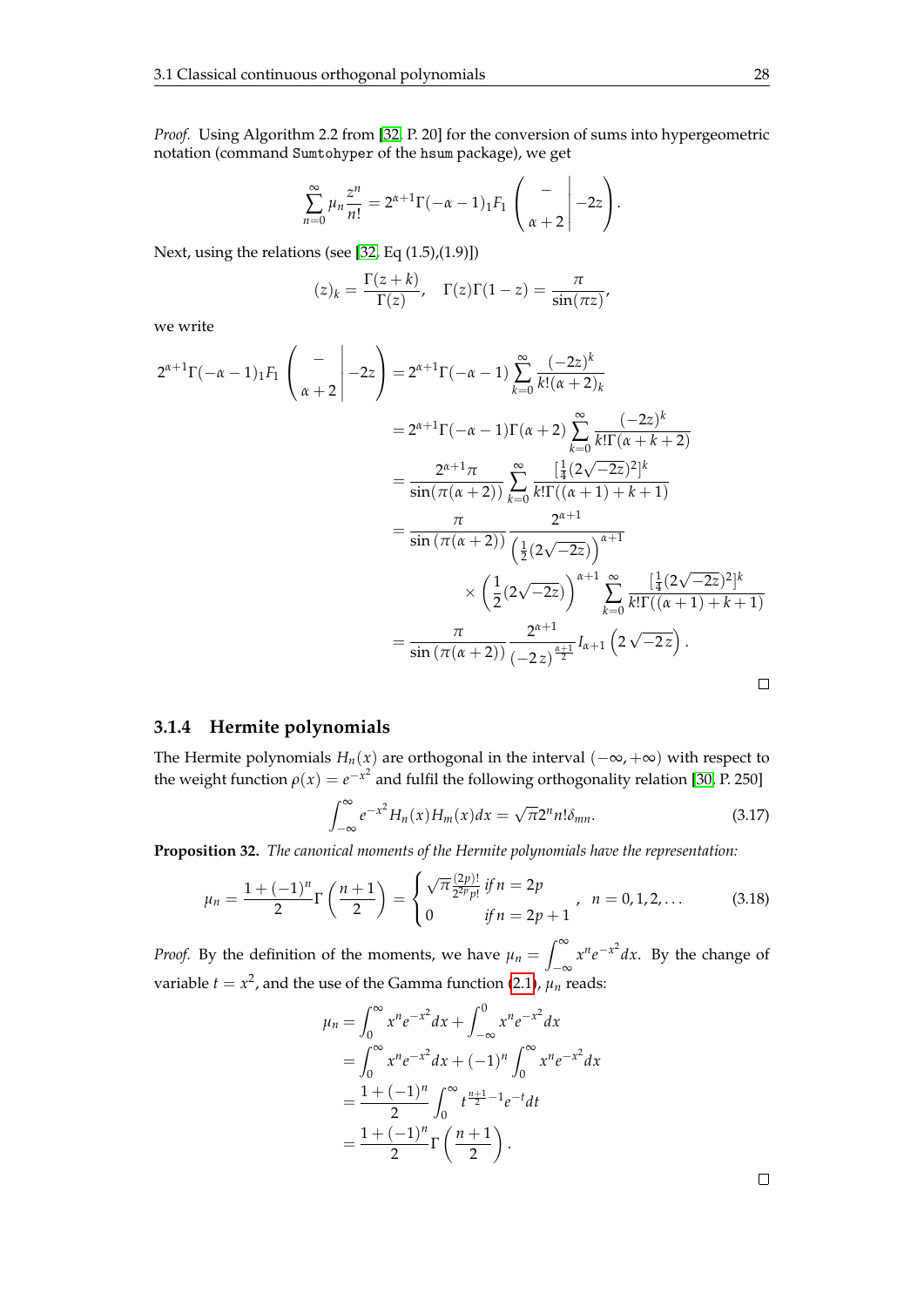The canonical moments of the Hermite polynomials were given in [\[13\]](#page-103-0) (see also [\[26\]](#page-104-0)).

**Proposition 33** (Exponential generating function)**.** *The canonical Hermite moments have the following exponential generating function*

> √  $\overline{\pi}e^{z^2/4} = \sum_{n=0}^{\infty}$  $\mu_n \frac{z^n}{n!}$ *n*!  $(3.19)$

*Proof.*

$$
\sum_{n=0}^{\infty} \frac{\mu_n}{n!} z^n = \sum_{n=0}^{\infty} \frac{\frac{1+(-1)^n}{2} \Gamma\left(\frac{n+1}{2}\right)}{n!} z^n
$$

$$
= \sum_{n=0}^{\infty} \frac{\Gamma\left(\frac{2n+1}{2}\right)}{(2n)!} z^{2n}
$$

$$
= \Gamma\left(\frac{1}{2}\right) \sum_{n=0}^{\infty} \frac{\left(\frac{1}{2}\right)_n}{(2n)!} z^{2n}.
$$

Since

$$
\left(\frac{1}{2}\right)_n = \frac{(2n)!}{2^{2n}n!},
$$

we finally have

$$
\sum_{n=0}^{\infty} \frac{\mu_n}{n!} z^n = \sqrt{\pi} \sum_{n=0}^{\infty} \frac{1}{n!} \left(\frac{z^2}{4}\right)^n = \sqrt{\pi} e^{z^2/4}.
$$

# **3.2 Classical** *q***-discrete orthogonal polynomials**

#### **3.2.1 Little** *q***-Jacobi polynomials**

For  $0 < aq < 1$  and  $bq < 1$ , the Little *q*-Jacobi polynomials  $p_n(x, a, b|q)$  fulfil the following orthogonality relation [\[30,](#page-104-1) P. 482]

$$
\sum_{k=0}^{\infty} \frac{(bq;q)_k}{(q;q)_k} (aq)^k p_m(q^k;a,b|q) p_n(q^k;a,b|q)
$$
  
= 
$$
\frac{(abq^2;q)_{\infty}}{(aq;q)_{\infty}} \frac{(1-abq)(aq)^n}{(1-abq^{2n+1})} \frac{(q,bq;q)_n}{(aq,abq;q)_n} \delta_{mn}.
$$

Therefore, the canonical Little *q*-Jacobi moments are:

$$
\mu_n = \sum_{k=0}^{\infty} \frac{(bq;q)_k}{(q;q)_k} (aq)^k q^{nk}.
$$

**Proposition 34.** *The canonical Little q-Jacobi moments have the representation*

$$
\mu_n = \frac{(abq^{n+2};q)_{\infty}}{(aq^{n+1};q)_{\infty}} = \frac{(abq^2;q)_{\infty}}{(aq;q)_{\infty}} \frac{(aq;q)_n}{(abq^2;q)_n}.
$$
\n(3.20)

*Proof.* The proof follows by taking  $a = bq$  and  $z = aq^{n+1}$  in the *q*-binomial theorem [\(2.6\)](#page-14-0).  $\Box$ 

**Proposition 35.** *The canonical moments of the Little q-Jacobi polynomials have the following generating function:*

$$
\frac{(ab^2, aqz;q)_{\infty}}{(aq,z;q)_{\infty}} = \sum_{n=0}^{\infty} \mu_n(abq^2;q)_n \frac{z^n}{(q;q)_n}.
$$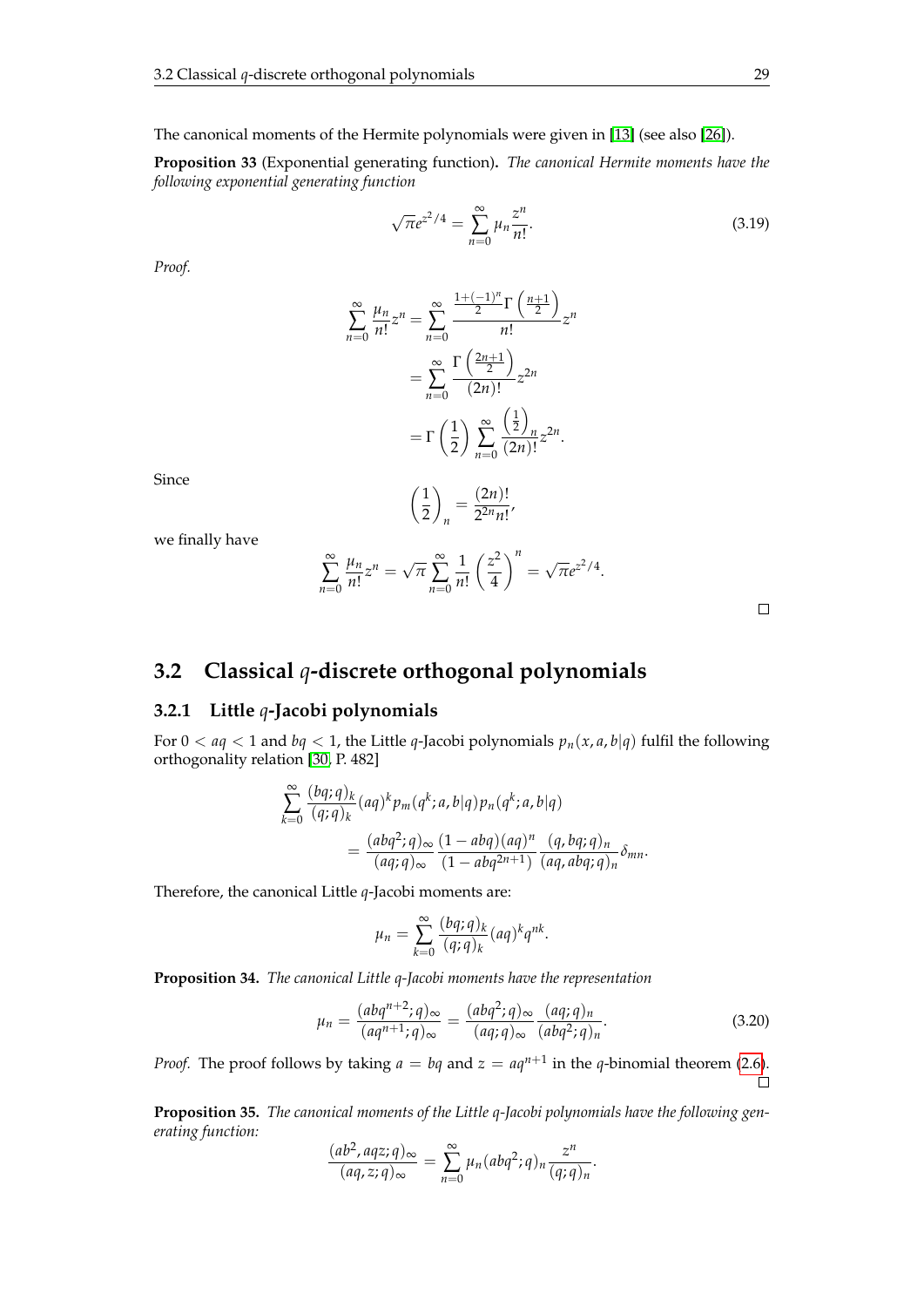*Proof.* We have

$$
\sum_{n=0}^{\infty} \mu_n(abq^2;q)_n \frac{z^n}{(q;q)_n} = \frac{(abq^2;q)_{\infty}}{(aq;q)_{\infty}} \sum_{n=0}^{\infty} \frac{(aq;q)_n}{(q;q)_n} z^n.
$$

By the *q*-binomial theorem [\(2.6\)](#page-14-0), the results follows.

#### **3.2.2 Little** *q***-Legendre polynomials**

The Little *q*-Legendre polynomials  $p_n(x|q)$  are special cases of the Little *q*-Jacobi polynomials with  $a = b = 1$ . They fulfil the orthogonality relation [\[30,](#page-104-1) P. 487]

$$
\int_0^1 p_m(x|q) p_n(x|q) d_q x = (1-q) \sum_{k=0}^\infty q^k p_m(q^k|q) p_n(q^k|q) = \frac{(1-q)q^n}{(1-q^{2n+1})} \delta_{mn}.
$$

Therefore, the canonical *q*-Legendre moments are

$$
\mu_n = \sum_{k=0}^{\infty} q^k q^{nk}.
$$

**Proposition 36.** *The canonical Little q-Legendre moments have the representation:*

$$
\mu_n = \frac{1}{1 - q^{n+1}}, \, n = 0, 1, 2, \dots \tag{3.21}
$$

*Proof.* Since  $|q| < 1$ , we have

$$
\mu_n = \sum_{k=0}^{\infty} q^k q^{nk} = \lim_{k \to \infty} \frac{1 - (q^{n+1})^k}{1 - q^{n+1}} = \frac{1}{1 - q^{n+1}}.
$$

Note that these moments could be deduced from the canonical Little *q*-Jacobi moments by setting  $a = b = 1$ .

**Proposition 37.** *The canonical Little q-Legendre moments have the following q-exponential generating function*

$$
\frac{e_q(z) - 1}{z} = \sum_{n=0}^{\infty} \mu_n \frac{z^n}{(q; q)_n}.
$$
 (3.22)

*where e<sup>q</sup> is the q-exponential function defined by [\(2.12\)](#page-15-0). Proof.*

$$
\sum_{n=0}^{\infty} \mu_n \frac{z^n}{(q;q)_n} = \sum_{n=0}^{\infty} \frac{z^n}{(q;q)_{n+1}}
$$

$$
= \frac{1}{z} \left[ \sum_{n=0}^{\infty} \frac{z^n}{(q;q)_n} - 1 \right]
$$

$$
= \frac{e_q(z) - 1}{z}.
$$

 $\Box$ 

#### **3.2.3** *q***-Krawtchouk polynomials**

The *q*-Krawtchouk polynomials *Kn*(*q* −*x* ; *p*, *N*; *q*) fulfil the following orthogonality relation [\[30,](#page-104-1) P. 497]

<span id="page-37-0"></span>
$$
\sum_{x=0}^{N} \frac{(q^{-N};q)_x}{(q;q)_x} (-p)^{-x} K_m(q^{-x};p,N;q) K_n(q^{-x};p,N;q)
$$
  
= 
$$
\frac{(q,-pq^{N+1};q)_n}{(-p,q^{-N};q)_n} \frac{1+p}{1+pq^{2n}}
$$
  

$$
\times (-pq;q)_N p^{-N} q^{-(\frac{N+1}{2})} q^{n^2} \delta_{mn}, \quad p > 0.
$$
 (3.23)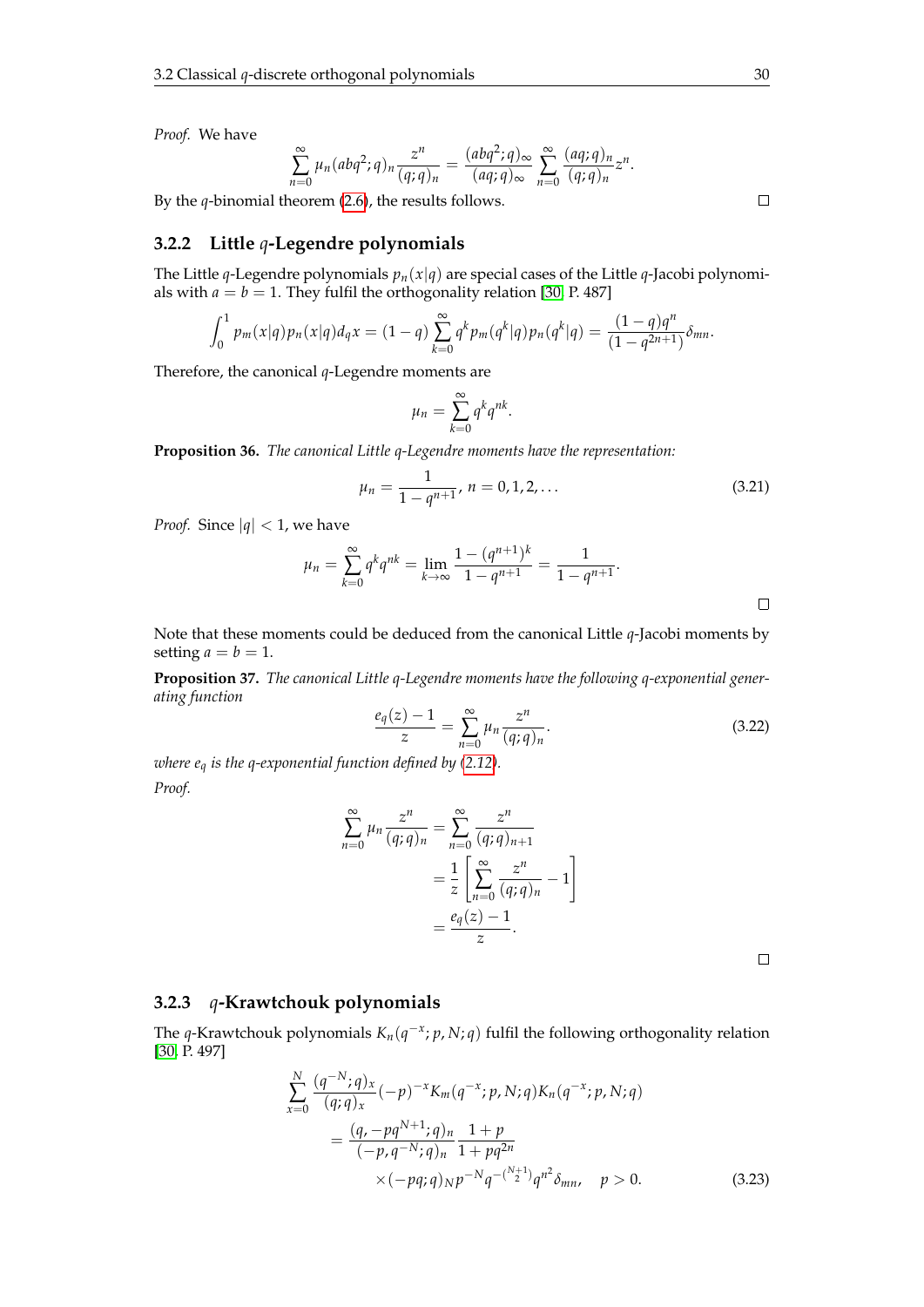Therefore, the canonical *q*-Krawtchouk moments are

$$
\mu_n = \sum_{k=0}^N \frac{(q^{-N};q)_k}{(q;q)_k} (-p)^{-k} q^{-kn}.
$$

**Proposition 38.** *The canonical q-Krawtchouk moments have the representation*

$$
\mu_n = \frac{(-pq;q)_N}{p^N q^{\binom{N+1}{2}}} \frac{(-pq^{N+1};q)_n}{(-pq;q)_n} \frac{1}{q^{nN}}, \quad n = 0, 1, 2, \dots, N. \tag{3.24}
$$

<span id="page-38-0"></span>.

*Proof.* By the *q*-binomial theorem [\(2.6\)](#page-14-0), it follows that

$$
\mu_n = \frac{(-p^{-1}q^{-n-N};q)_{\infty}}{(-p^{-1}q^{-n};q)_{\infty}}.
$$

In order to simplify this expression, we compute the ratio

$$
\frac{\mu_{n+1}}{\mu_n} = \frac{1 + pq^{N+1}q^n}{(1 + pqq^n)q^N}
$$

It follows that

$$
\mu_n=\mu_0\frac{(-pq^{N+1};q)_n}{(-pq;q)_nq^{nN}}.
$$

 $\mu_0$  is obtained by taking  $m = n = 0$  in the orthogonality relation [\(3.23\)](#page-37-0).

The *q*-Krawtchouk moments with respect to the basis (*q* −*x* ; *q*)*<sup>n</sup>* are given in Chapter [5](#page-52-0) and another proof of [\(3.24\)](#page-38-0) is provided.

**Proposition 39.** *The canonical q-Krawtchouk moments have the following q-exponential generating function*

$$
\frac{(-pq;q)_N}{p^Nq^{\binom{N+1}{2}}}\frac{(-pqz;q)_\infty}{(zq^{-N};q)_\infty}=\sum_{n=0}^\infty\mu_n(-pq;q)_n\frac{z^n}{(q;q)_n}.\tag{3.25}
$$

*Proof.* We have

$$
\sum_{n=0}^{\infty} \mu_n(-pq;q)_n \frac{z^n}{(q;q)_n} = \frac{(-pq;q)_N}{p^N q^{\binom{N+1}{2}}} \sum_{n=0}^{\infty} \frac{(-pq^{N+1};q)_n}{(q;q)_n} \left(\frac{z}{q^N}\right)^n.
$$

Then, using the q-binomial theorem [\(2.6\)](#page-14-0), we have

$$
\sum_{n=0}^{\infty} \frac{(-pq^{N+1};q)_n}{(q;q)_n} \left(\frac{z}{q^N}\right)^n = \frac{(-pqz;q)_{\infty}}{(zq^{-N};q)_{\infty}}.
$$

This completes the proof.

#### **3.2.4 Little** *q***-Laguerre (Wall) polynomials**

The Little *q*-Laguerre polynomials  $p_n(x; a; q)$  fulfil the orthogonality relation [\[30,](#page-104-1) P. 519]

$$
\sum_{k=0}^{\infty} \frac{(aq)^k}{(q;q)_k} p_m(q^k;a|q) p_n(q^k;a|q) = \frac{(aq)^n}{(aq;q)_{\infty}} \frac{(q;q)_n}{(aq;q)_n} \delta_{mn}, \quad 0 < aq < 1.
$$
 (3.26)

Therefore, the canonical Little *q*-Laguerre moments are:

$$
\mu_n = \sum_{k=0}^{\infty} \frac{(aq)^k}{(q;q)_k} q^{nk}.
$$

 $\Box$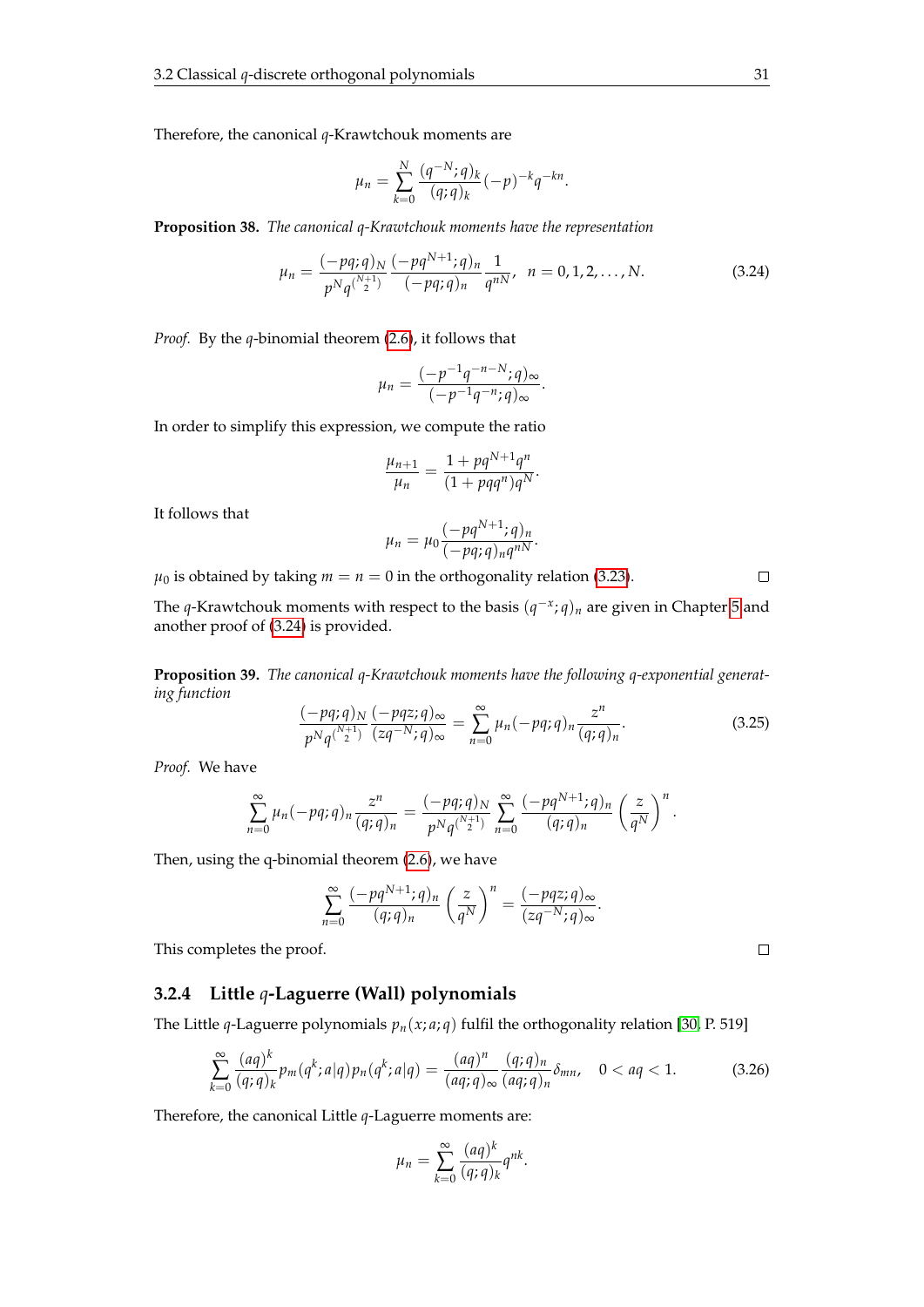**Proposition 40.** *The canonical Little q-Laguerre moments have the representation:*

$$
\mu_n = \frac{1}{(aq^{n+1};q)_{\infty}} = \frac{(aq;q)_n}{(aq;q)_{\infty}}, \ \ n = 0, 1, 2, \dots
$$
 (3.27)

*Proof.* The use of the *q*-binomial formula [\(2.6\)](#page-14-0) with  $z = aq^{n+1}$  gives the result.

**Proposition 41.** *The canonical Little q-Laguerre moments have the following q-exponential generating function*

$$
\frac{(azq;q)_{\infty}}{(aq,z;q)_{\infty}} = \sum_{n=0}^{\infty} \mu_n \frac{z^n}{(q;q)_n}.
$$
\n(3.28)

*Proof.* By the *q*-binomial theorem [\(2.6\)](#page-14-0), we have

$$
\sum_{n=0}^{\infty} \mu_n \frac{z^n}{(q;q)_n} = \frac{1}{(aq;q)_{\infty}} \sum_{n=0}^{\infty} \frac{(aq;q)_n}{(q;q)_n} z^n = \frac{(azq;q)_{\infty}}{(aq,z;q)_{\infty}}.
$$

#### **3.2.5** *q***-Laguerre polynomials**

The *q*-Laguerre polynomials  $L_n^{(\alpha)}(x;q)$  fulfil the following orthogonality relation [\[30,](#page-104-1) P. 522]

$$
\sum_{k=-\infty}^{\infty} \frac{q^{(\alpha+1)k}}{(-cq^k;q)_{\infty}} L_m^{(\alpha)}(cq^k;q) L_n^{(\alpha)}(cq^k;q)
$$
  
= 
$$
\frac{(q, -cq^{\alpha+1}, -c^{-1}q^{-\alpha};q)_{\infty}}{(q^{\alpha+1}, -c, -c^{-1}q;q)_{\infty}} \frac{(q^{\alpha+1};q)_n}{(q;q)_n q^n} \delta_{mn}. \quad \alpha > -1, \quad c > 0.
$$
 (3.29)

Therefore, the canonical *q*-Laguerre moments are

$$
\mu_n = \sum_{k=-\infty}^{\infty} \frac{q^{(\alpha+1)k}}{(-cq^k;q)_{\infty}} (cq^k)^n.
$$

**Proposition 42.** *The canonical q-Laguerre moments have the representation:*

$$
\mu_n = c^n \frac{(q, -cq^{n+\alpha+1}, -c^{-1}q^{-n-\alpha}; q)_{\infty}}{(q^{n+\alpha+1}, -c, -c^{-1}q; q)_{\infty}}
$$
(3.30)

$$
= \frac{(q, -cq^{\alpha+1}, -c^{-1}q^{-\alpha}; q)_{\infty}}{(q^{\alpha+1}, -c, -c^{-1}q; q)_{\infty}} \frac{(q^{\alpha+1}; q)_n}{q^{(\alpha+1)n}} q^{-(\frac{n}{2})}.
$$
\n(3.31)

*Proof.* By definition, we have

$$
\mu_n = \sum_{k=-\infty}^{\infty} \frac{q^{(n+\alpha+1)k} c^n}{(-cq^k;q)_{\infty}} = \frac{c^n}{(-c;q)_{\infty}} \sum_{k=-\infty}^{\infty} (-c;q)_k q^{(n+\alpha+1)k}.
$$

Next using the Ramanujan identity for the bilateral sum [\(2.9\)](#page-15-1) where we take the lower parameter equal to 0, we obtain the desired formula. Another way to get the result is to take in the orthogonality relation  $m = n = 0$ , and then replace  $\alpha$  by  $\alpha + n$ .  $\Box$ 

Note that the canonical *q*-Laguerre moments with the normalization  $\mu_0 = 1$  were given in [\[10,](#page-103-1) P. 49].

**Proposition 43.** *The canonical q-Laguerre moments have the following q-exponential generating function*

$$
\frac{(q, -cq^{\alpha+1}, -c^{-1}q^{-\alpha}; q)_{\infty}}{(q^{\alpha+1}, -c, -c^{-1}q; q)_{\infty}} \frac{(z; q)_{\infty}}{(zq^{-(\alpha+1)}; q)_{\infty}} = \sum_{n=0}^{\infty} \mu_n \frac{q^{\binom{n}{2}}}{(q; q)_n} z^n.
$$
 (3.32)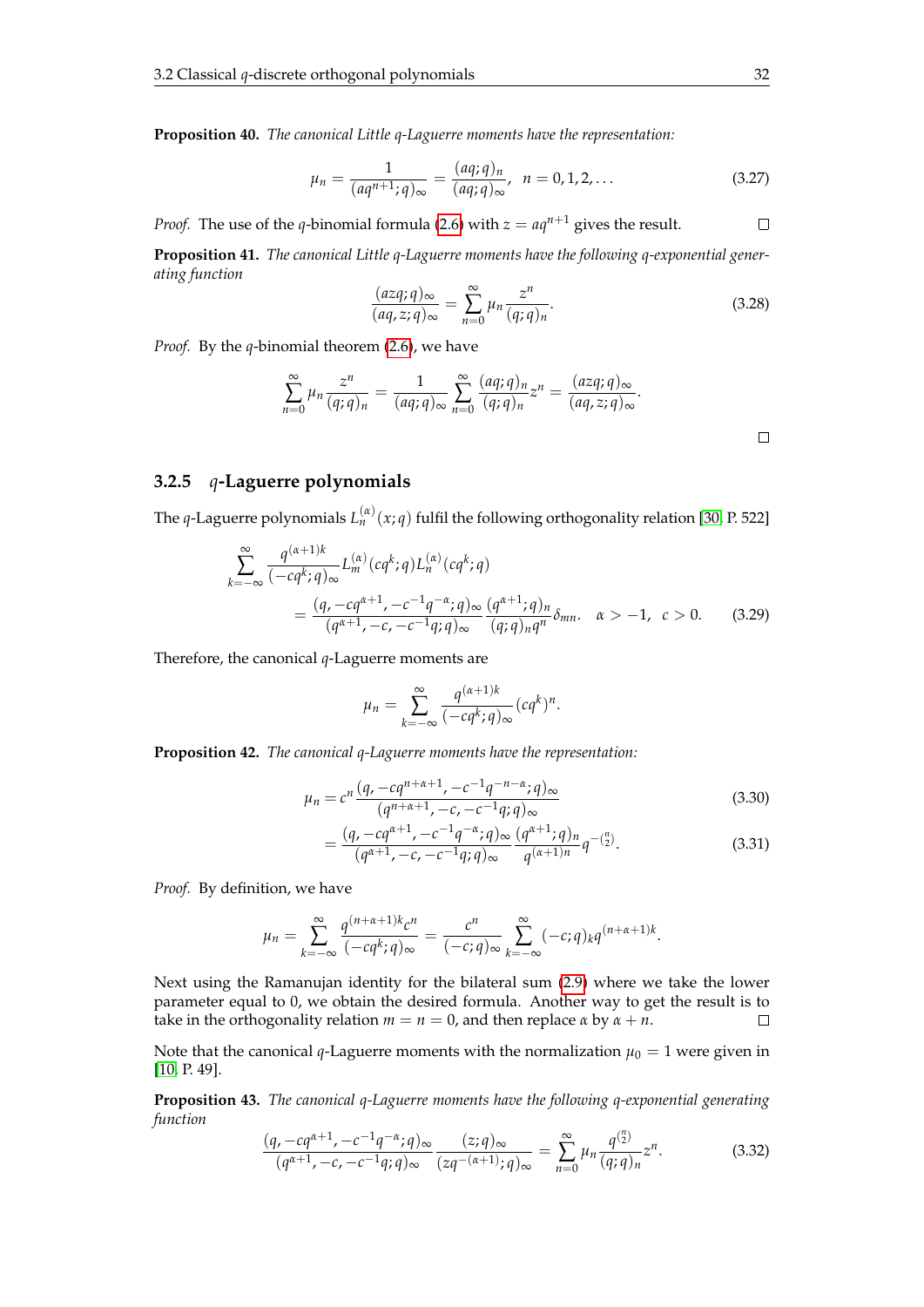*Proof.* By using the *q*-binomial theorem [\(2.6\)](#page-14-0), we have

$$
\sum_{n=0}^{\infty} \mu_n \frac{q^{\binom{n}{2}}}{(q;q)_n} z^n = \frac{(q, -cq^{\alpha+1}, -c^{-1}q^{-\alpha}; q)_{\infty}}{(q^{\alpha+1}, -c, -c^{-1}q; q)_{\infty}} \sum_{n=0}^{\infty} \frac{(q^{\alpha+1}; q)_n}{(q;q)_n} \left(\frac{z}{q^{(\alpha+1)}}\right)^n
$$

$$
= \frac{(q, -cq^{\alpha+1}, -c^{-1}q^{-\alpha}; q)_{\infty}}{(q^{\alpha+1}, -c, -c^{-1}q; q)_{\infty}} \frac{(z;q)_{\infty}}{(zq^{-(\alpha+1)}; q)_{\infty}}.
$$

#### **3.2.6** *q***-Bessel polynomials**

The *q*-Bessel polynomials  $y_n(x; a; q)$  fulfil the following orthogonality relation [\[30,](#page-104-1) P. 527]

$$
\sum_{k=0}^{\infty} \frac{a^k}{(q;q)_k} q^{\binom{k+1}{2}} y_m(q^k;a;q) y_n(q^k;a;q) = (q;q)_n (-aq^n;q)_{\infty} \frac{a^n q^{\binom{n+1}{2}}}{(1+aq^{2n})} \delta_{mn}, \quad a > 0.
$$

Therefore the canonical *q*-Bessel moments are

$$
\mu_n = \sum_{k=0}^{\infty} \frac{a^k}{(q;q)_k} q^{\binom{k+1}{2}} q^{nk}.
$$

**Proposition 44.** *The canonical q-Bessel moments have the representation:*

$$
\mu_n = \frac{(-aq;q)_{\infty}}{(-aq;q)_n}.
$$
\n(3.33)

*Proof.* Using the Euler summation formula [\(2.8\)](#page-15-2), and the relation  $\binom{k+1}{2} = \binom{k}{2} + k$ , we get:

$$
\mu_n = \sum_{k=0}^{\infty} \frac{a^k}{(q;q)_k} q^{k+1} q^{nk} = \sum_{k=0}^{\infty} \frac{(-1)^k q^{k \choose 2}}{(q;q)_k} (-aq^{n+1})^k = (-aq^{n+1};q)_{\infty} = \frac{(-aq;q)_{\infty}}{(-aq;q)_n}.
$$

**Proposition 45.** *The canonical q-Bessel moments have the following generating function*

$$
(-aq;q)_{\infty 2}\phi_1\left(\begin{array}{c}q,0\\-aq\end{array}\bigg|z\right)=\sum_{n=0}^{\infty}\mu_nz^n.
$$
 (3.34)

*Proof.* Using the *q*-version of Algorithm 2.2 from [\[32\]](#page-104-2) for the conversion of sums into *q*hypergeometric notation (sum2qhyper) we get the result.  $\Box$ 

**Proposition 46.** *The canonical q-Bessel moments have the following generating function*

$$
\frac{(-aq;q)_{\infty}}{1-z}=\sum_{n=0}^{\infty}\mu_n(-aq;q)_nz^n, \quad |z|<1.
$$

*Proof.* The proof follows by simple computation using the geometric series.

 $\Box$ 

#### **3.2.7** *q***-Charlier polynomials**

The *q*-Charlier polynomials  $C_n(x; a; q)$  fulfil the following orthogonality relation [\[30,](#page-104-1) P. 530]

$$
\sum_{k=0}^{\infty} \frac{a^k}{(q;q)_k} q^{\binom{k}{2}} C_m(q^{-k};a;q) C_n(q^{-k};a;q)
$$
  
=  $q^{-n}(-a;q)_{\infty}(-a^{-1}q,q;q)_n \delta_{mn}, \quad a > 0.$  (3.35)

.

Therefore, the canonical *q*-Charlier moments are

$$
\mu_n = \sum_{k=0}^{\infty} \frac{a^k}{(q;q)_k} q^{\binom{k}{2}} q^{-nk}
$$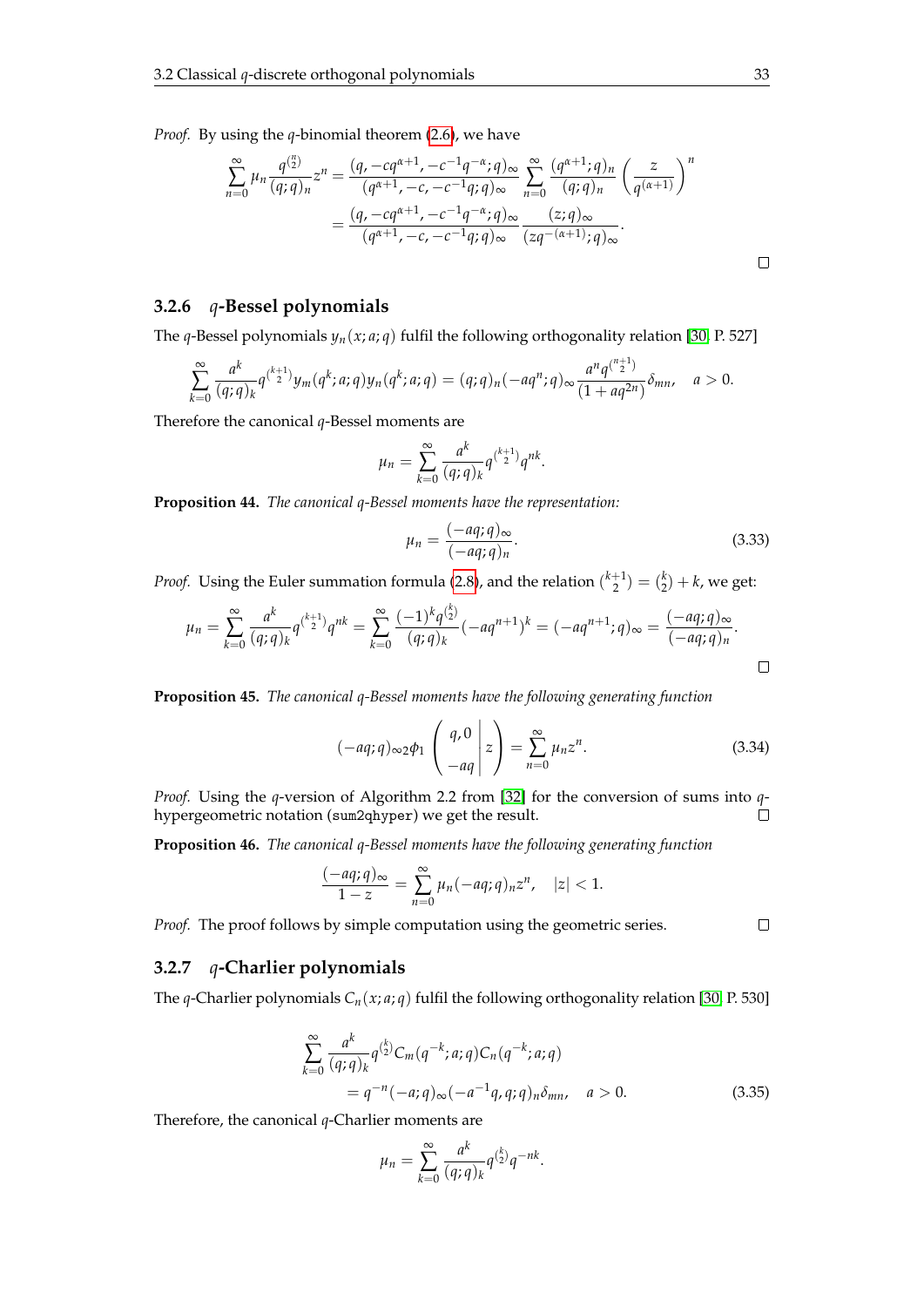**Proposition 47.** *The canonical q-Charlier moments have the representation*

$$
\mu_n = (-a;q)_{\infty} \left( -a^{-1}q;q \right)_n \left( \frac{a}{q} \right)^n q^{-\binom{n}{2}}.
$$
 (3.36)

*Proof.* We have

$$
\mu_n = \sum_{k=0}^{\infty} \frac{a^k}{(q;q)_k} q^{\binom{k}{2}} q^{-nk} = \sum_{k=0}^{\infty} \frac{q^{\binom{k}{2}}}{(q;q)_k} (aq^{-n})^k = \sum_{k=0}^{\infty} \frac{(-1)^k q^{\binom{k}{2}}}{(q;q)_k} (-aq^{-n})^k.
$$

Now applying the Euler formula [\(2.8\)](#page-15-2), with *x* := −*aq*−*<sup>n</sup>* , we get

$$
\mu_n = (-aq^{-n};q)_{\infty}.
$$

Next combining the relations

$$
(aq^{\lambda};q)_{\infty} = \frac{(a;q)_{\infty}}{(a;q)_{\lambda}} \quad \text{and} \quad (a;q)_{-n} = \frac{(-a^{-1}q)^n}{(a^{-1}q;q)_n} q^{\binom{n}{2}},
$$

it follows that

$$
\mu_n = \frac{(-a;q)_{\infty}}{(-a;q)_{-n}} = \frac{(-a;q)_{\infty}}{\frac{(a^{-1}q)^n}{(-a^{-1}q;q)_n}q^{\binom{n}{2}}} = (-a;q)_{\infty} \left(-a^{-1}q;q\right)_n \left(\frac{a}{q}\right)^n q^{-\binom{n}{2}}.
$$

The *q*-Charlier moments with respect to the basis  $(x; q)_n$  are given in Chapter [5.](#page-52-0) Note that the canonical *q*-Charlier moments with the normalization  $\mu_0 = 1$  were given in [\[10,](#page-103-1) P. 50].

**Proposition 48.** *The canonical q-Charlier moments have the following q-exponential generating function*

$$
\frac{(-a, -z; q)_{\infty}}{(aq^{-1}z; q)_{\infty}} = \sum_{n=0}^{\infty} \mu_n \frac{q^{\binom{n}{2}} z^n}{(q; q)_n}, \quad |az| < |q|.
$$
\n(3.37)

*Proof.* We have

$$
\sum_{n=0}^{\infty} \mu_n \frac{q^{\binom{n}{2}} z^n}{(q;q)_n} = (-a;q)_{\infty} \sum_{n=0}^{\infty} \frac{(-a^{-1}q;q)_n}{(q;q)_n} \left(\frac{az}{q}\right)^n.
$$

The result follows by using the *q*-binomial theorem [\(2.6\)](#page-14-0).

 $\Box$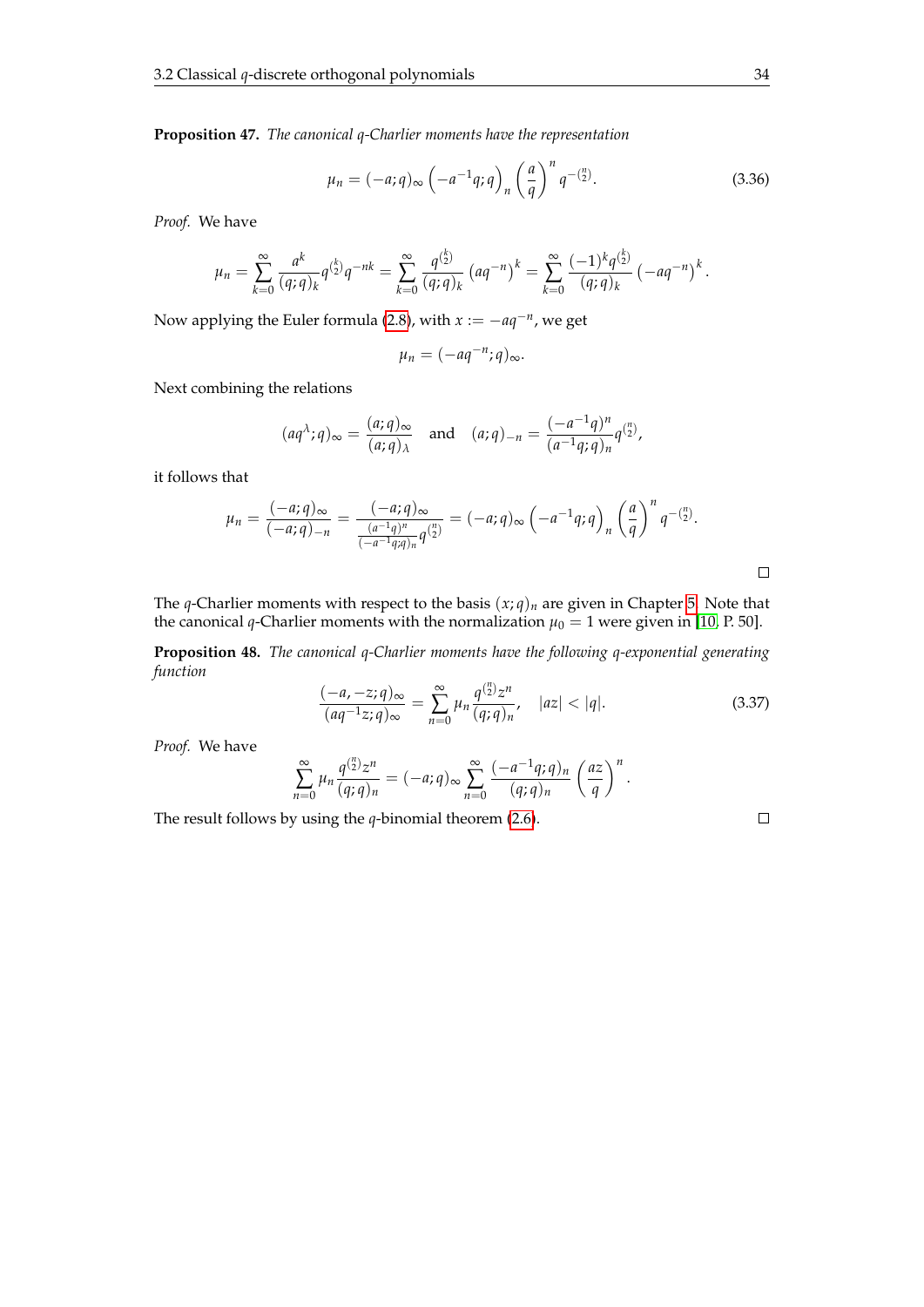# <span id="page-42-2"></span>**Chapter 4**

# **Inversion Formulas**

Let  $(\theta_n(x))_n$  and  $(P_n(x))_n$  be two polynomial sets such that for each *n*, we have the expansion

$$
P_n(x) = \sum_{m=0}^n D_m(n) \theta_m(x).
$$

<span id="page-42-0"></span>The *inversion problem* is the problem of finding the coefficients  $I_m(n)$  in the expansion

$$
\theta_n(x) = \sum_{m=0}^n I_m(n) P_m(x).
$$
 (4.1)

Note that when the coefficients  $D_m(n)$  and  $I_m(n)$  are known, one can determine the coefficients  $C_m(n)$  of the *connection problem* between two polynomial sets

$$
P_n(x) = \sum_{m=0}^n C_m(n) Q_m(x),
$$

and the coefficients of the *linearization problem*

$$
P_n(x)Q_m(x) = \sum_{k=0}^{n+m} L_k(m,n)R_k(x).
$$

Many methods have been used to determine the inversion coefficients in the literature, see for example [\[5\]](#page-103-2), [\[6\]](#page-103-3) and the references therein. In [\[33\]](#page-104-3), Koepf and Schmersau used an algorithmic approach to determine those coefficients for the classical continuous and the classical discrete orthogonal polynomials. In [\[18\]](#page-104-4), following this method, we solved the inversion problem for the orthogonal polynomials of the *q*-Hahn class, therefore recovering the results given by Area et *al*. in [\[5\]](#page-103-2).

In this chapter, we present two methods for the determination of the inversion coefficients for all the classical orthogonal polynomial sets. The importance of the inversion coefficients appears in Theorem [50](#page-52-1) on page [45.](#page-52-1) In what follows, the inversion coefficients are provided.

### **4.1 The methods**

#### <span id="page-42-1"></span>**4.1.1 The algorithmic method**

We assume that the polynomial  $P_n(x)$  has in the basis  $(\theta_n(x))_n$  the expansion

$$
P_n(x) = \sum_{m=0}^n D_m(n) \theta_m(x).
$$

It is well-known that every orthogonal polynomial set  $(P_n)_n$  fulfils a three-term recurrence relation of the form (see [\[34\]](#page-104-5),[\[40\]](#page-105-0))

$$
xP_n(x) = a_nP_{n+1}(x) + b_nP_n(x) + c_nP_{n-1}(x), \quad n \ge 1.
$$
 (4.2)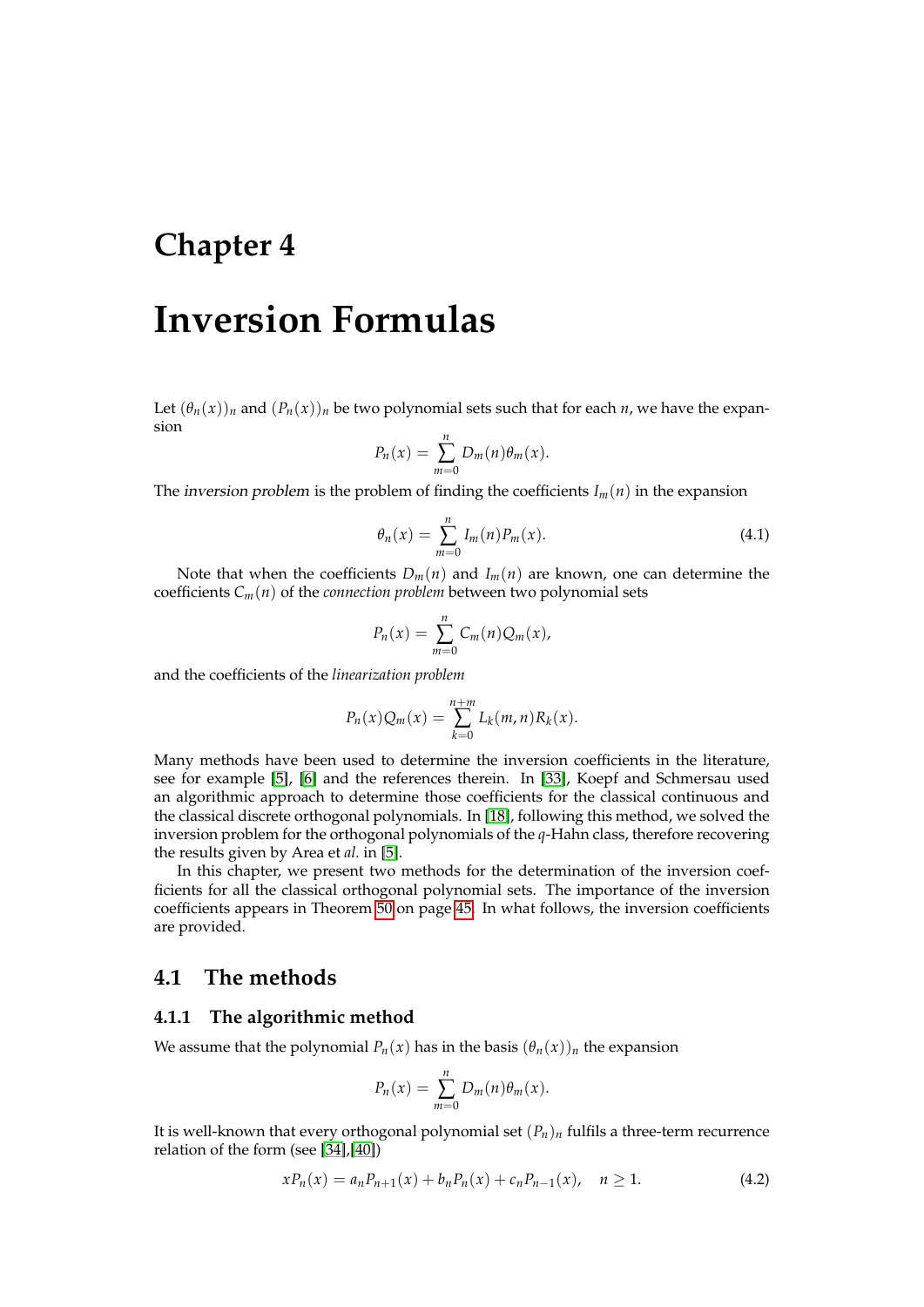Classical orthogonal polynomials satisfy further structure equations. One of those is given by the differential / difference / *q*-difference rule (see e.g [\[34\]](#page-104-5),[\[33\]](#page-104-3),[\[35\]](#page-104-6))

$$
\sigma(x)P'_n(x) = \alpha_n P_{n+1}(x) + \beta_n P_n(x) + \gamma_n P_{n-1}(x) \quad (n \ge 1),
$$
\n(4.3)

$$
\sigma(x)\nabla P_n(x) = \alpha_n P_{n+1}(x) + \beta_n P_n(x) + \gamma_n P_{n-1}(x) \quad (n \ge 1),
$$
\n(4.4)

or

$$
\sigma(x)D_{\frac{1}{q}}P_n(x) = \alpha_n P_{n+1}(x) + \beta_n P_n(x) + \gamma_n P_{n-1}(x) \quad (n \ge 1),
$$
\n(4.5)

respectively.

Another useful structure relation used here is the three-term recurrence relation for the first derivative, that is

$$
xP'_n(x) = \alpha_n^* P'_{n+1}(x) + \beta_n^* P'_n(x) + \gamma_n^* P'_{n-1}(x) \quad (n \ge 1),
$$
 (4.6)

$$
x\Delta P_n(x) = \alpha_n^* \Delta P_{n+1}(x) + \beta_n^* \Delta P_n(x) + \gamma_n^* \Delta P_{n-1}(x) \quad (n \ge 1),
$$
 (4.7)

or

$$
xD_{q}P_{n}(x) = \alpha_{n}^{\star}D_{q}P_{n+1}(x) + \beta_{n}^{\star}D_{q}P_{n}(x) + \gamma_{n}^{\star}D_{q}P_{n-1}(x) \quad (n \ge 1),
$$
 (4.8)

respectively.

When similar structure relations can be established for the basis  $\theta_n(x)$ , one can then use them to get two or three cross rules for the coefficients  $I_m(n)$  which can be determined by linear algebra. More details on this method can be found in [\[18\]](#page-104-4) and [\[33\]](#page-104-3).

#### **4.1.2 Inversion results from Verma's bibasic formula**

In [\[6\]](#page-103-3), Area et *al*. used Verma's *q*-extension [\[51\]](#page-105-1) of Fields and Wimp [\[14\]](#page-103-4) expansion of

<span id="page-43-0"></span>
$$
r+t\phi_{s+u}\left(\begin{array}{c} (a_r),(c_t) \\ (b_s),(d_u) \end{array}\middle|q;y\omega\right)=\sum_{j=0}^{\infty}\frac{((c_t),(e_k);q)_j}{(q,(d_u),\gamma q^j;q)_j}y^j\left[(-1)^jq^{(\frac{j}{2})}\right]^{u+3-t-k} \\ \cdot t+k\phi_{u+1}\left(\begin{array}{c} (c_tq^j),(e_kq^j) \\ \gamma q^{2j+1},(d_uq^j) \end{array}\middle|q,yq^{j(u+2-t-k)}\right) \\ \cdot r+2\phi_{s+k}\left(\begin{array}{c} q^{-j},\gamma q^j,(a_r) \\ (b_s),(e_k) \end{array}\middle|q,\omega q\right) \tag{4.9}
$$

in powers of *y* $\omega$  as given in [\[19,](#page-104-7) (3.7.9)] to find the solution of the inversion problem [\(4.1\)](#page-42-0) for polynomials of the Askey scheme and its *q*-analogue. Here, the notation (*ar*) means *r* parameters of the type  $a_1$ ,  $a_2$ ,  $\dots$ ,  $a_r$  and the notation  $(a_r q^j)$  means *r* parameters of the form  $a_1$ *q<sup>i</sup>*,  $a_2$ *q<sup>i</sup>*, $\cdots$ , *a<sub>r</sub>*q<sup>j</sup>. The method is the following.

We choose  $u = t = 0$ , and  $k = 1$  in [\(4.9\)](#page-43-0). Then for  $\omega = x$  and  $\gamma = 0$ , we obtain

$$
{}_{r}\phi_{s}\left(\begin{array}{c} (a_{r}) \\ (b_{s}) \end{array}\bigg|q;yx\right)=\sum_{j=0}^{\infty}\frac{[(-1)^{j}q^{(j)}]^{2}}{(q;q)_{j}}y^{j}{}_{1}\phi_{1}\left(\begin{array}{c} 0 \\ 0 \end{array}\bigg|q;q^{j}y\right)_{r+1}\phi_{s}\left(\begin{array}{c} q^{-j}, (a_{r}) \\ (b_{s}) \end{array}\bigg|q;qx\right).
$$

Expanding the left-hand side, the coefficient of  $y^n$  is

<span id="page-43-1"></span>
$$
\frac{(a_R;q)_n}{(q;q)_n (b_S;q)_n} \left[ (-1)^n q^{\binom{n}{2}} \right]^{s-r+1} x^n.
$$
\n(4.10)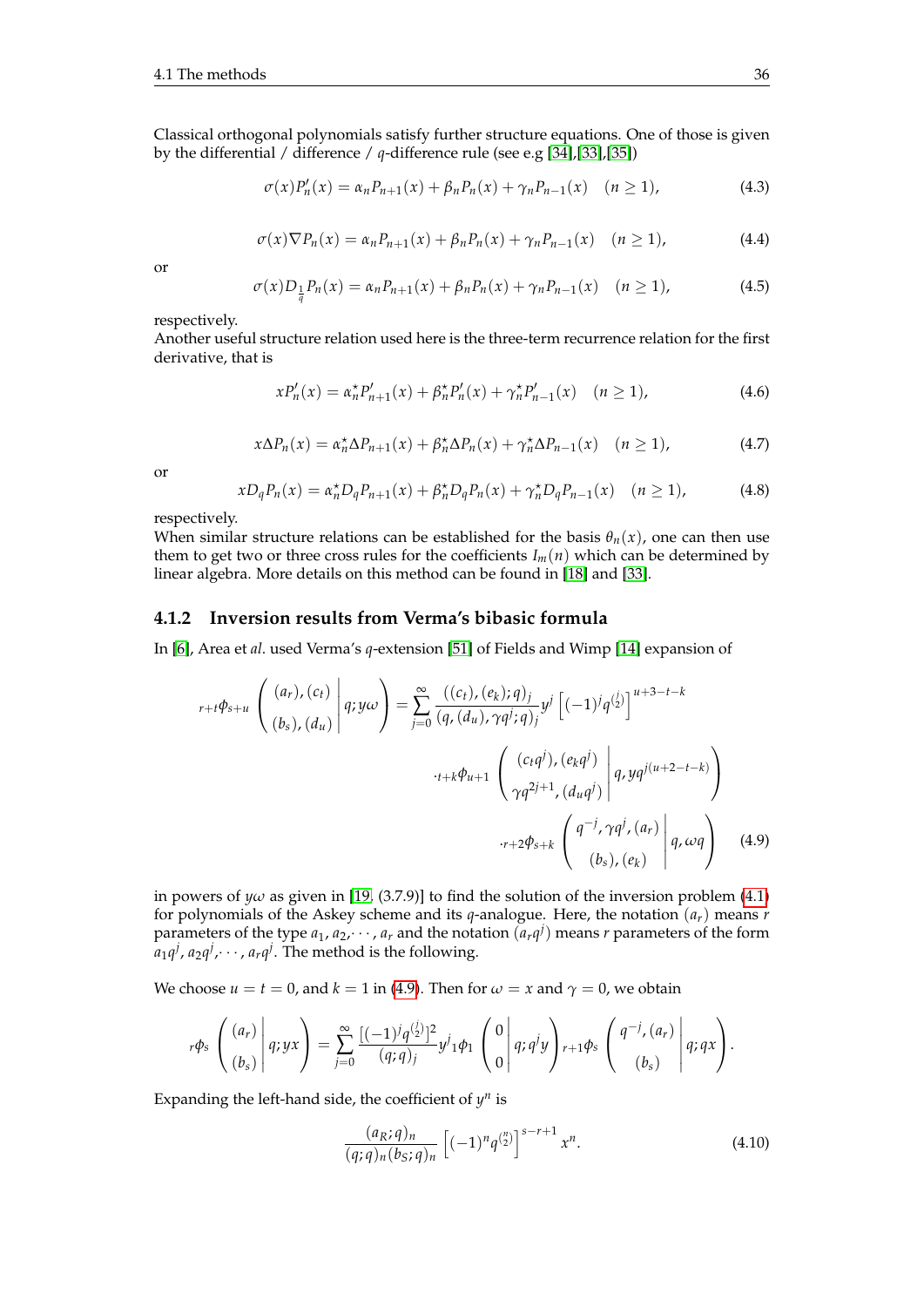Moreover, the right-hand side can be rewritten as

$$
\sum_{j=0}^{\infty} \sum_{h=0}^{\infty} \left( \frac{q^{jh}}{(q;q)_j} \left[ (-1)^j q^{(\frac{j}{2})} \right]^2 \frac{\left[ (-1)^h q^{(\frac{h}{2})} \right]}{(q;q)_h} y^{h+j} \right) r+1 \phi_s \left( \begin{array}{c} q^{-j}, (a_r) \\ (b_s) \end{array} \right) q; qx \right),
$$

so that the coefficient of  $y^n$  in this expression is now

<span id="page-44-1"></span><span id="page-44-0"></span>
$$
\sum_{\ell=0}^{n} \frac{(-1)^{n-\ell} q^{2\binom{\ell}{2}} q^{\binom{n-\ell}{2}} q^{(n-\ell)\ell}}{(q;q)_{\ell}(q;q)_{n-\ell}} r+1\phi_s \left(\begin{array}{c} q^{-\ell}, a_R \\ b_S \end{array} \middle| q; qx\right).
$$
 (4.11)

From [\(4.10\)](#page-43-1) and [\(4.11\)](#page-44-0) we get

$$
\frac{(-1)^n q^{n(n-1)/2} 3^{s-r} (a_2, \ldots, a_{r+1}; q)_n}{(b_1, b_2, \ldots, b_s; q)_n} x^n = \sum_{k=0}^n (-1)^k \begin{bmatrix} n \\ k \end{bmatrix}_q q^{\binom{k}{2}}_{r+1} \phi_s \begin{pmatrix} q^{-k}, a_2, \ldots, a_{r+1} \\ b_1, b_2, \ldots, b_s \end{pmatrix} q; qx.
$$
\n
$$
(4.12)
$$

<span id="page-44-2"></span>Application of appropriate limit relations ( $q \uparrow 1$ ) between basic hypergeometric and hypergeometric series to [\(4.12\)](#page-44-1) leads to the formula

$$
\frac{\prod_{j=2}^{p+1} (a_j)_n}{\prod_{j=1}^s (b_j)_n} x^n = \sum_{k=0}^n (-1)^k {n \choose k} p_{+1} F_s \left( \begin{array}{c} -k, a_2, \dots, a_p, a_{p+1} \\ b_1, b_2, \dots, b_s \end{array} \bigg| x \right)
$$
(4.13)

It should be mentioned that until now, the coefficients  $a_R$  and  $b_S$  appearing in [\(4.13\)](#page-44-2) are independent of the summation index *k*. However, in some families belonging to the Askey scheme and its *q*-analogue, one of the numerator parameters depends on *k* in the form  $a_2 + k$  (Askey scheme) or  $a_2q^k$  (*q*-analogue). In these situations and in case of polynomials belonging to the *q*-analogue of the Askey scheme, the following formula (see [\[6\]](#page-103-3)) should be used:

<span id="page-44-3"></span>
$$
\frac{((-1)^n q^{n(n-1)/2})^{s-r} (a_3, \dots, a_{r+1})_n}{(b_1, b_2, \dots, b_s; q)_n} x^n
$$
\n
$$
= \sum_{k=0}^n {n \brack k}_q \frac{(-1)^k q^{k \choose 2}}{(a_2 q^k, a_2 q^{2k+1}; q)_k} r^{1} q^{s} \left( q^{-k}, a_2 q^k, a_3, \dots, a_{r+1} \mid q; qx \right). \tag{4.14}
$$

<span id="page-44-4"></span>Once again, application of appropriate limit relations but now to [\(4.14\)](#page-44-3) leads to the formula

$$
\frac{\prod_{j=3}^{p+1} (a_j)_n}{\prod_{j=1}^s (b_j)_n} x^n = \sum_{k=0}^n {n \choose k} \frac{(-1)^k}{(a_2+k)_k (a_2+2k+1)_{n-k}} p+1 F_s \begin{pmatrix} -k, a_2+k, a_3, \dots, a_p, a_{p+1} \ x_1, b_2, \dots, b_s \end{pmatrix} x
$$
\n(4.15)

# **4.2 Explicit representations of the inversion coefficients for the classical orthogonal polynomials**

#### **4.2.1 The classical continuous case**

The following results are from [\[33\]](#page-104-3).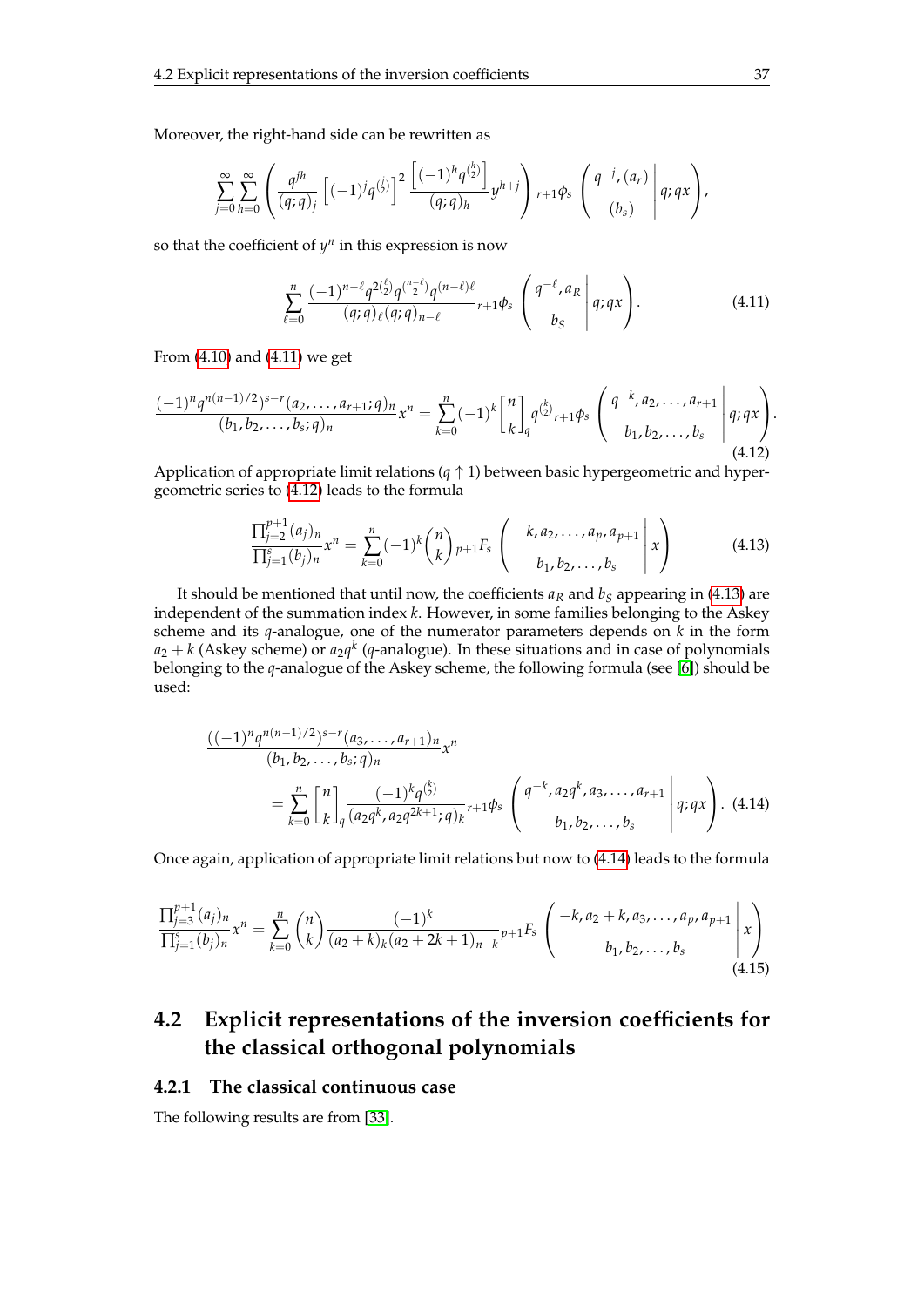#### **The Jacobi polynomials**

<span id="page-45-0"></span>
$$
(1-x)^{n} = 2^{n}\Gamma(\alpha+n+1)
$$
  
 
$$
\times \sum_{m=0}^{n} \frac{(\alpha+\beta+2m+1)\Gamma(\alpha+\beta+m+1)}{\Gamma(\alpha+m+1)\Gamma(\alpha+\beta+n+m+2)}(-n)_{m}P_{m}^{(\alpha,\beta)}(x),
$$
 (4.16)

$$
(1+x)^n = 2^n \Gamma(\beta+n+1)
$$
  
 
$$
\times \sum_{m=0}^n (-1)^m \frac{(\alpha+\beta+2m+1)\Gamma(\alpha+\beta+m+1)}{\Gamma(\beta+m+1)\Gamma(\alpha+\beta+n+m+2)} (-n)_m P_m^{(\alpha,\beta)}(x).
$$
 (4.17)

**The Laguerre polynomials**

$$
x^{n} = (1 + \alpha)_{n} \sum_{m=0}^{n} \frac{(-n)_{m}}{(1 + \alpha)_{m}} L_{m}^{(\alpha)}(x).
$$
 (4.18)

**The Hermite polynomials**

$$
x^{n} = \frac{n!}{2^{n}} \sum_{k=0}^{\lfloor n/2 \rfloor} \frac{1}{k!(n-2k)!} H_{n-2k}(x)
$$
\n(4.19)

**The Bessel polynomials**

$$
x^{n} = (-2)^{n} \sum_{m=0}^{n} (2m + \alpha + 1) \frac{(-n)_{m} \Gamma(\alpha + m + 1)}{m! \Gamma(n + m + \alpha + 2)} B_{m}^{(\alpha)}(x).
$$
 (4.20)

#### **4.2.2 The classical discrete case**

The following results are obtained using the formulas [\(4.13\)](#page-44-2) and [\(4.15\)](#page-44-4). Another form of these results appeared in [\[33\]](#page-104-3) where another standardization for Krawtchouk, Meixner and Charlier is used.

#### <span id="page-45-1"></span>**The Hahn polynomials**

$$
x^{\underline{n}} = \sum_{m=0}^{n} {n \choose m} \frac{(-1)^{n-m} (\alpha + 1)_n (-N)_n}{(\alpha + \beta + m + 1)_m (\alpha + \beta + 2m + 2)_{n-m}} Q_m(x; \alpha, \beta, N).
$$
 (4.21)

<span id="page-45-2"></span>**The Krawtchouk polynomials**

$$
x^{n} = (-p)^{n}(-N)_{n} \sum_{m=0}^{n} (-1)^{m} {n \choose m} K_{m}(x; p, N).
$$
 (4.22)

<span id="page-45-3"></span>**The Meixner polynomials**

$$
x^{n} = (-1)^{n}(\beta)_{n} \left(\frac{c}{c-1}\right)^{n} \sum_{m=0}^{n} (-1)^{m} {n \choose m} M_{m}(x; \beta, c).
$$
 (4.23)

<span id="page-45-4"></span>**The Charlier polynomials**

$$
x^{\underline{n}} = \sum_{m=0}^{n} (-1)^{m} {n \choose m} a^{n} C_{k}(x; a).
$$
 (4.24)

#### **4.2.3 The classical** *q***-discrete case**

Part of the following results are from [\[5\]](#page-103-2) and [\[18\]](#page-104-4) and have been converted following the standardization of this work. The results for the Quantum *q*-Krawtchouk, the *q*-Krawtchouk and the Affine *q*-Krawtchouk polynomials are obtained using [\(4.12\)](#page-44-1) and [\(4.14\)](#page-44-3).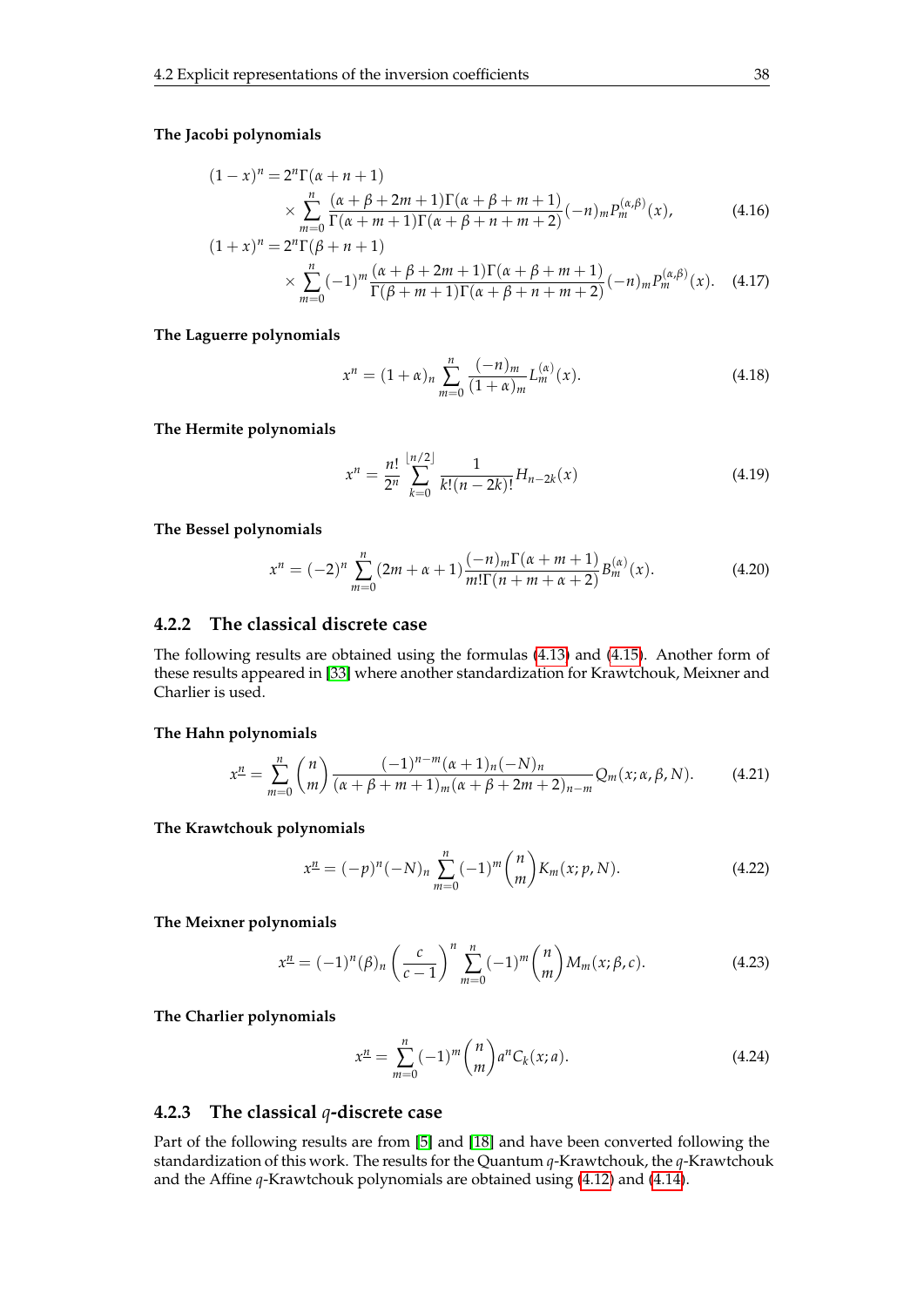<span id="page-46-0"></span>**The Big** *q***-Jacobi polynomials**

$$
(x;q)_n = \sum_{m=0}^n (-1)^m \binom{n}{m}_q \frac{q^{\binom{m}{2}} (aq,cq;q)_n}{(abq^{m+1}, abq^{2m+2};q)_{n-m}} P_m(x;a,b,c;q). \tag{4.25}
$$

#### <span id="page-46-1"></span>**The** *q***-Hahn polynomials**

$$
(q^{-x};q)_n = \sum_{m=0}^n {n \brack m}_q \frac{(-1)^m q^{m \choose 2} (\alpha q, q^{-N};q)_n}{(\alpha \beta q^{m+1};q)_m (\alpha \beta q^{2m+2};q)_{n-m}} Q_m(q^{-x};\alpha, \beta, N|q).
$$
 (4.26)

#### <span id="page-46-2"></span>**The Big** *q***-Laguerre polynomials**

$$
(x;q)_n = \sum_{m=0}^n (-1)^m \begin{bmatrix} n \\ m \end{bmatrix}_q q^{\binom{m}{2}} (aq, bq;q)_n P_m(x;a,b;q).
$$
 (4.27)

**The Little** *q***-Jacobi polynomials**

$$
x^{n} = \sum_{m=0}^{n} {n \brack m}_{q} \frac{(-1)^{m} q^{m \choose 2} (aq;q)_{n}}{(abq^{m+1};q)_{m} (abq^{2m+2};q)_{n-m}} p_{m}(x;a,b|q).
$$
 (4.28)

**The Little** *q***-Legendre polynomials**

$$
x^{n} = \sum_{m=0}^{n} (-1)^{m} {n \brack m}_{q} \frac{(-1)^{m} q^{\binom{m}{2}} (q;q)_{n}}{(q^{m+1};q)_{m} (q^{2m+2};q)_{n-m}} P_{m}(x|q). \tag{4.29}
$$

**The** *q***-Meixner polynomials**

$$
(q^{-x};q)_n = \sum_{m=0}^n (-1)^{n-m} q^{\frac{m(5m+1)}{2} - n(m+1)} c^n \begin{bmatrix} n \\ m \end{bmatrix}_q (bq;q)_n M_m(q^{-x};b,c;q).
$$
 (4.30)

#### **The Quantum** *q***-Krawtchouk polynomials**

$$
(q^{-x};q)_n = \sum_{m=0}^n (-1)^m \binom{n}{m}_q \frac{q^{\binom{m}{2}}}{p^{m(n+1)}} (q^{-N};q)_n (pq)^{-n} K_m^{qtm}(q^{-x};p,N|q).
$$
 (4.31)

#### **The** *q***-Krawtchouk polynomials**

$$
(q^{-x};q)_n = \sum_{m=0}^n {n \brack m}_q \frac{(-1)^m q^{m \choose 2} (q^{-N};q)_n}{(-pq^m;q)_m (-pq^{2m+1};q)_{n-m}} K_m(q^{-x};p,N;q).
$$
 (4.32)

**The Affine** *q***-Krawtchouk polynomials**

$$
(q^{-x};q)_n = \sum_{m=0}^n (-1)^m \begin{bmatrix} n \\ m \end{bmatrix}_q q^{m \choose 2} (pq, q^{-N};q)_n K_m^{Aff}(q^{-x};p, N; q).
$$
 (4.33)

$$
(q^{-x})^n (q^{x-N};q)_n = \sum_{m=0}^n {n \brack m}_q (pq)^{n-m} (q^{-N};q)_n (pq;q)_m K_m^{Aff}(q^{-x};p,N;q).
$$
 (4.34)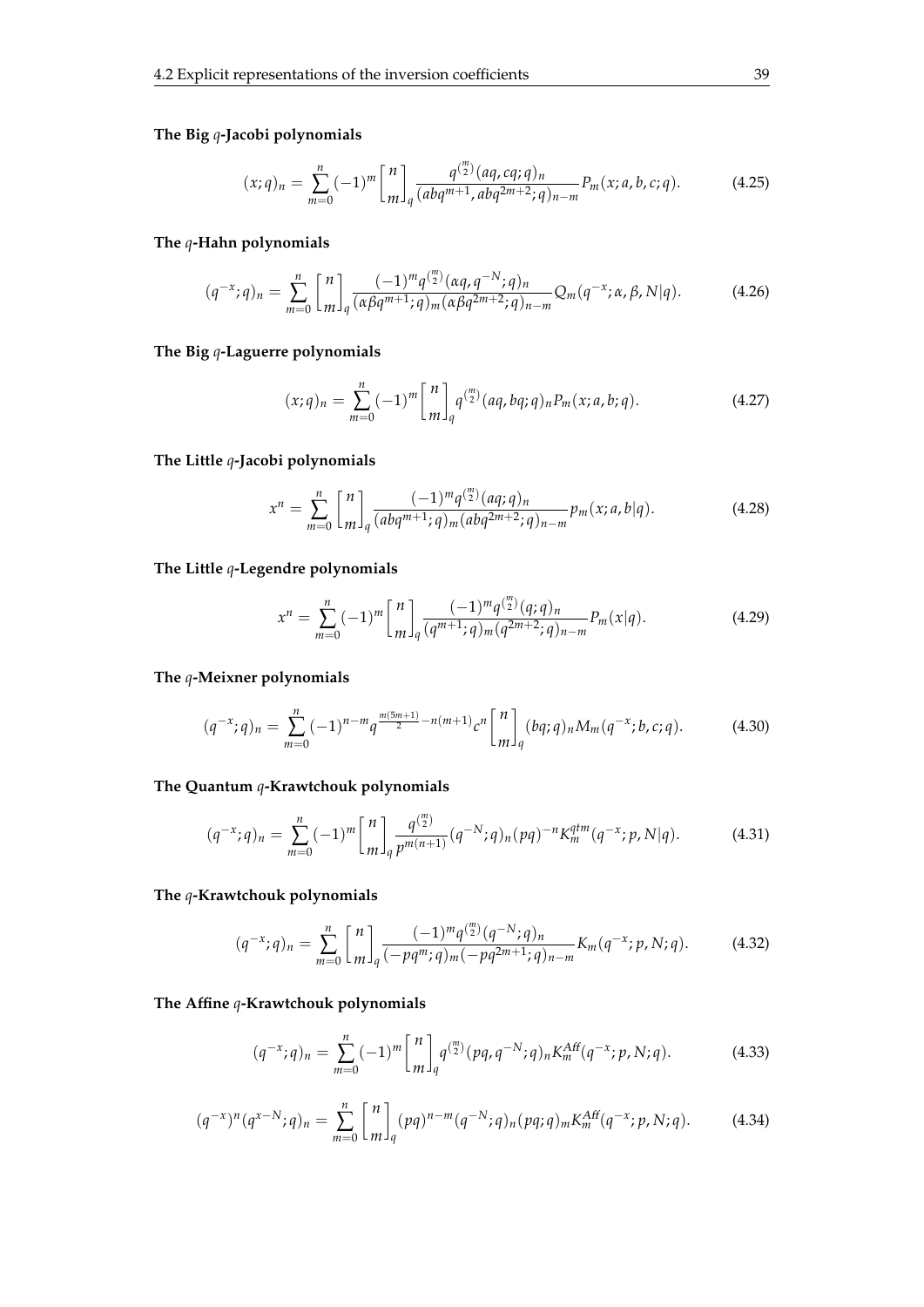#### **The Little** *q***-Laguerre polynomials**

$$
x^{n} = \sum_{m=0}^{n} (-1)^{m} \begin{bmatrix} n \\ m \end{bmatrix}_{q} q^{m \choose 2} (aq;q)_{n} p_{m}(x;a|q), \qquad (4.35)
$$

$$
(x \ominus 1)_q^n = \sum_{m=0}^n (-1)^{n-m} \binom{n}{m}_q q^{\binom{n}{2} - \binom{m}{2}} (aq)^n (a^{-1}q^{-m};q)_m p_m(x;a|q). \tag{4.36}
$$

#### **The** *q***-Laguerre polynomials**

$$
x^{n} = \sum_{m=0}^{n} (-1)^{m} {n \brack m}_{q} q^{\frac{(m-n)(2\alpha+3m+n+1)}{2} - m(m+\alpha)} (q;q)_{m} (q^{m+\alpha+1};q)_{n-m} L_{m}^{(\alpha)}(x;q), \qquad (4.37)
$$

#### **The Alternative** *q***-Charlier/***q***-Bessel polynomials**

$$
x^{n} = \sum_{m=0}^{n} {n \brack m}_{q} \frac{(-1)^{m} q^{\binom{m}{2}}}{(-aq^{m};q)_{m}(-aq^{2m+1};q)_{n-m}} y_{m}(x; a|q).
$$
 (4.38)

#### **The** *q***-Charlier polynomials**

$$
(q^{-x};q)_n = \sum_{m=0}^n (-1)^{n-m} a^n \begin{bmatrix} n \\ m \end{bmatrix}_q q^{\frac{m(m+1)}{2} - n(m+1)} C_m(q^{-x};a;q).
$$
 (4.39)

#### **The Al Salam-Carlitz I polynomials**

$$
x^n = \sum_{m=0}^n \begin{bmatrix} n \\ m \end{bmatrix}_q \left( \sum_{i=0}^{n-m} \begin{bmatrix} n-m \\ i \end{bmatrix}_q a^i \right) U_m^{(a)}(x;q) \tag{4.40}
$$

$$
(x \ominus 1)_q^n = \sum_{m=0}^n a^{n-m} \binom{n}{m}_q U_m^{(a)}(x;q).
$$
 (4.41)

#### **The Al Salam-Carlitz II polynomials**

$$
(x;q)_n = \sum_{m=0}^n (-1)^n \begin{bmatrix} n \\ m \end{bmatrix}_q a^{n-m} q^{m(m-n)+\binom{n}{2}} V_m^{(a)}(x;q). \tag{4.42}
$$

#### **The Stieltjes-Wigert polynomials**

$$
x^{n} = \sum_{m=0}^{n} (-1)^{m} {n \brack m}_{q} q^{\frac{(m-n)(3m+n+1)}{2} - m^{2}} (q;q)_{m} S_{m}(x;q). \qquad (4.43)
$$

#### **The Discrete** *q***-Hermite I polynomials**

$$
x^{n} = \sum_{m=0}^{n} \frac{1 + (-1)^{n-m}}{2} \begin{bmatrix} n \\ m \end{bmatrix}_{q} (q; q^{2})_{(n-m)/2} h_{m}(x; q)
$$
 (4.44)

$$
(x \ominus 1)_q^n = \sum_{m=0}^n (-1)^{n-m} \binom{n}{m}_q h_m(x;q).
$$
 (4.45)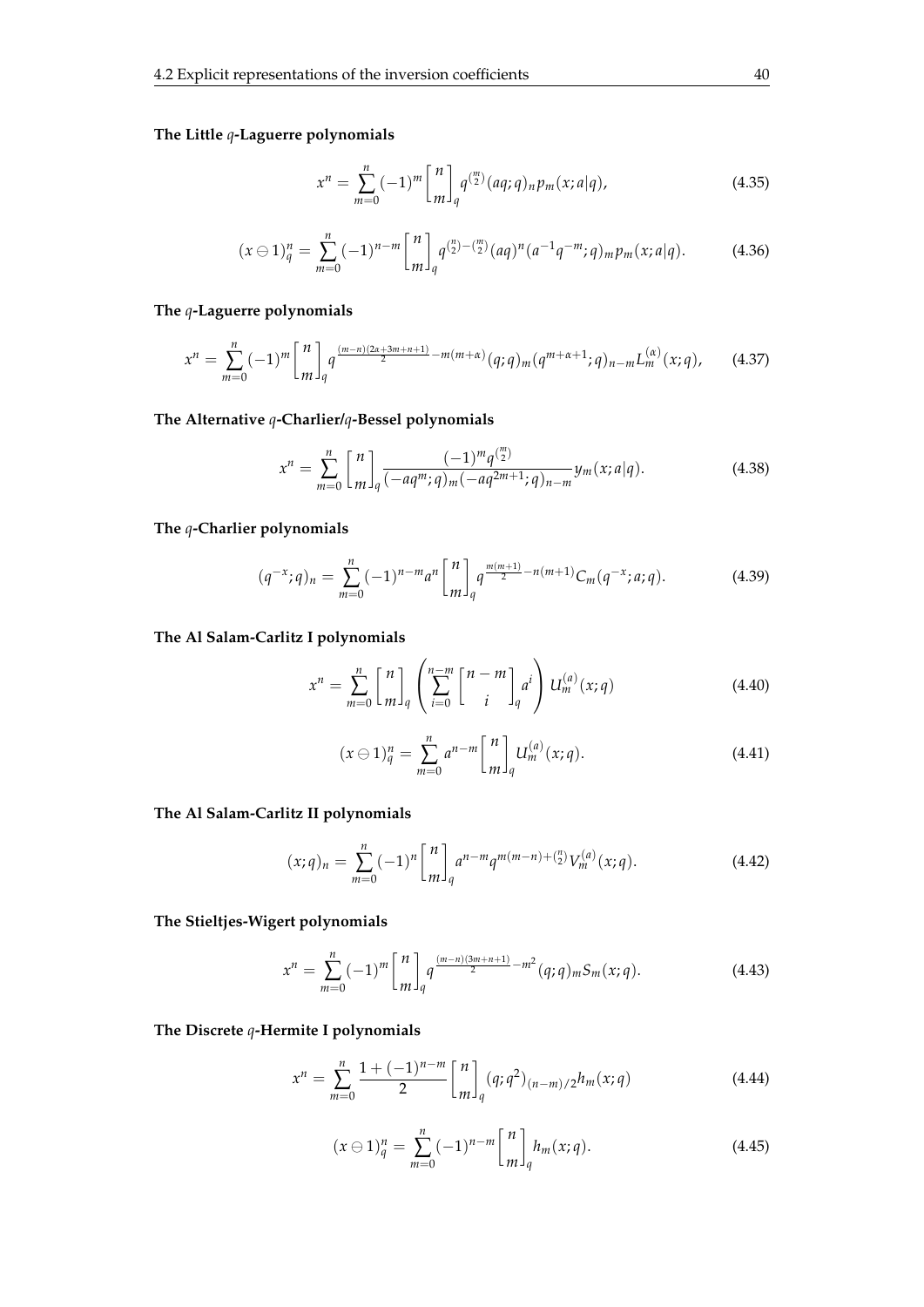#### **The Discrete** *q***-Hermite II polynomials**

$$
(x;q)_n = \sum_{m=0}^n (-1)^m \binom{n}{m}_q q^{m(m-n) + \binom{n}{2}} \tilde{h}_m(x;q).
$$
 (4.46)

#### **4.2.4 The classical quadratic case**

The following results are obtained using the formulas [\(4.13\)](#page-44-2) and [\(4.15\)](#page-44-4). We provide the proof for the Wilson case, the other cases being similar.

#### **The Wilson polynomials**

$$
\theta_n(x) = \sum_{m=0}^n {n \choose m} \frac{(-1)^m (a+b+m)_{n-m} (a+c+m)_{n-m} (a+d+m)_{n-m}}{(a+b+c+d+m-1)_m (a+b+c+d+2m)_{n-m}} W_m(x^2; a, b, c, d),
$$
\n(4.47)

where

$$
\theta_n(x) = (a - ix)_n(a + ix)_n.
$$

*Proof.* In order to derive this result, we recall that the Wilson polynomials [\[30,](#page-104-1) P. 185] have the hypergeometric representation

$$
\frac{W_n(t^2;a,b,c,d)}{(a+b)_n(a+c)_n(a+d)_n} = {}_4F_3\left(\begin{array}{c} -n, n+a+b+c+d-1, a+it, a-it \ a+b, a+c, a+d \end{array}\bigg| 1\right).
$$

Therefore, by [\(4.15\)](#page-44-4) with  $p = s = 3$ ,  $x = 1$ ,  $a_2 = a + b + c + d - 1$ ,  $a_3 = a - it$ ,  $a_4 =$ *a* + *it*, *b*<sub>1</sub> = *a* + *b*, *b*<sub>2</sub> = *a* + *c*, *b*<sub>3</sub> = *a* + *d*, it follows that

$$
\frac{\theta_n(t)}{(a+b)_n(a+c)_n(a+d)_n} = \sum_{m=0}^n {n \choose m} \frac{(-1)^m}{(a+b+c+d-1+m)_m(a+b+c+d+2m)_{n-m}}
$$

$$
\times {}_4F_3 \left( \begin{array}{c} -m, m+a+b+c+d-1, a+it, a-it \\ a+b, a+c, a+d \end{array} \middle| 1 \right).
$$

This leads to

$$
\theta_n(t) = \sum_{m=0}^n {n \choose m} \frac{(-1)^m (a+b)_n (a+c)_n (a+d)_n}{(a+b+c+d-1+m)_m (a+b+c+d+2m)_{n-m}}
$$
  
 
$$
\times \frac{(a+b)_m (a+c)_m (a+d)_m}{(a+b)_m (a+c)_m (a+d)_m} {}_4F_3 \left( \begin{array}{c} -m, m+a+b+c+d-1, a+it, a-it \ a+b, a+c, a+d \end{array} \bigg| 1 \right),
$$

and this last relation reads

$$
\theta_n(t) = \sum_{m=0}^n {n \choose m} \frac{(-1)^m (a+b+m)_{n-m} (a+c+m)_{n-m} (a+d+m)_{n-m}}{(a+b+c+d-1+m)_m (a+b+c+d+2m)_{n-m}} W_m(t^2; a, b, c, d).
$$

**Remark 49.** *It should be noted that we recover this result in [\[36\]](#page-104-8) using the algorithm method described in section [4.1.1.](#page-42-1)*

#### **The Racah polynomials**

$$
\theta_n(\lambda(x)) = \sum_{m=0}^n {n \choose m} \frac{(-1)^m (\alpha+1)_n (\beta+\delta+1)_n (\gamma+1)_n}{(\alpha+\beta+m+1)_m (\alpha+\beta+2m+2)_{n-m}} R_m(\lambda(x); \alpha, \beta, \gamma, \delta), \quad (4.48)
$$
  
where

 $w$ 

$$
\theta_n(x) = (-x)_n(x + \gamma + \delta + 1)_n.
$$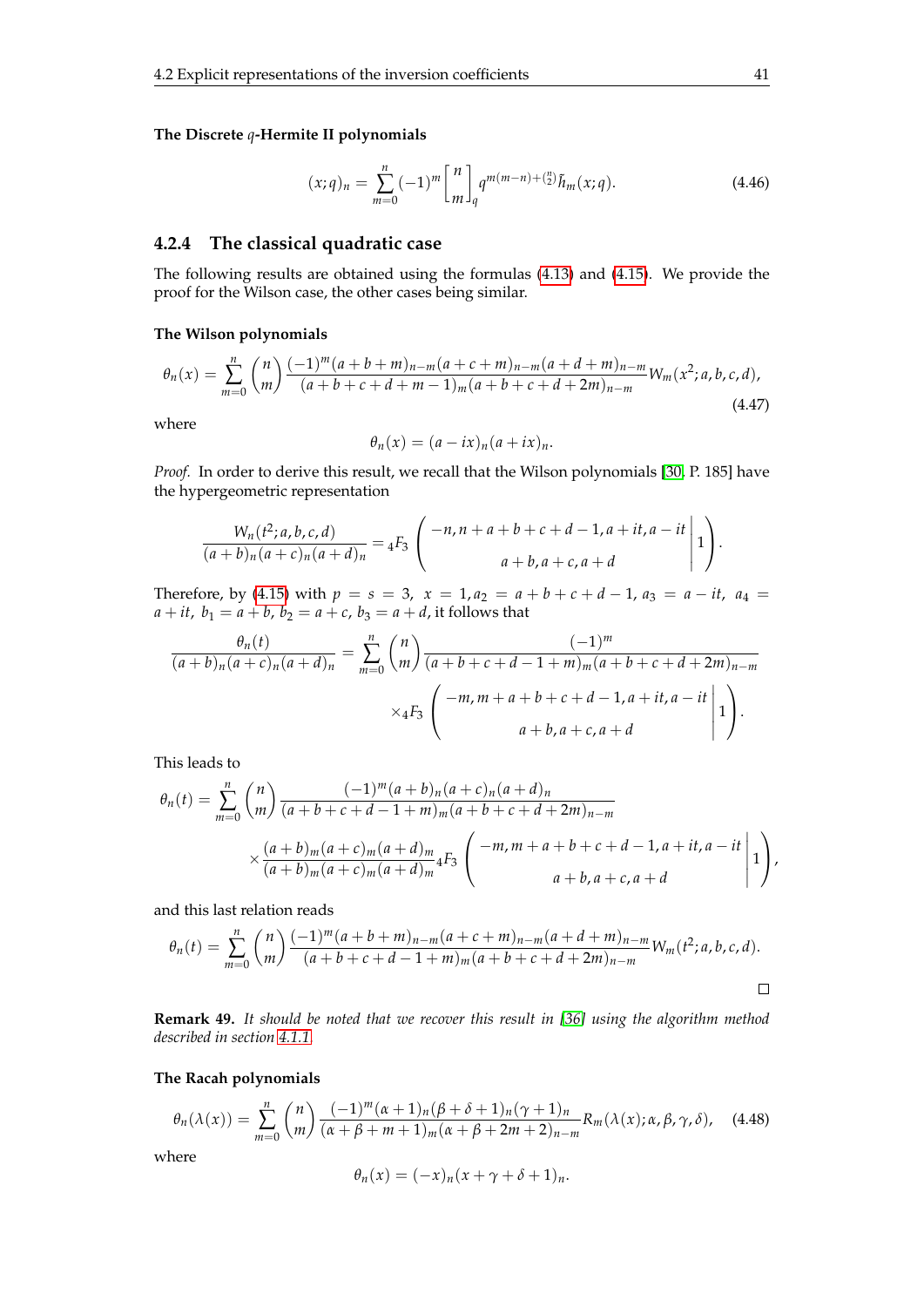#### **The Continuous Dual Hahn polynomials**

$$
\theta_n(x) = \sum_{m=0}^n (-1)^m \binom{n}{m} (a+b+m)_{n-m} (a+c+m)_{n-m} S_m(x^2; a, b, c), \tag{4.49}
$$

where

$$
\theta_n(x) = (a - ix)_n(a + ix)_n.
$$

#### **The Continuous Hahn polynomials**

$$
\theta_n(x) = \sum_{m=0}^n {n \choose m} \frac{(-i)^m m! (a+c+m)_{n-m} (a+d+m)_{n-m}}{(a+b+c+d-1+m)_m (a+b+c+d+2m)_{n-m}} p_m(x; a, b, c, d),
$$
 (4.50)

where

$$
\theta_n(x)=(a+ix)_n
$$

#### **The Dual Hahn polynomials**

$$
\theta_n(x) = \sum_{m=0}^n (-1)^m \binom{n}{m} (\gamma + 1)_n (-N)_n R_m(\lambda(x); \gamma, \delta, N), \tag{4.51}
$$

where

$$
\theta_n(x) = (-x)_n(x + \gamma + \delta + 1)_n.
$$

#### **The Meixner-Pollaczek polynomials**

$$
\theta_n(x) = \sum_{m=0}^n {n \choose m} \frac{(-1)^m m! (2\lambda + m)_{n-m}}{(1 - e^{-2i\phi})^n e^{im\phi}} P_m^{(\lambda)}(x; \phi), \qquad (4.52)
$$

where

$$
\theta_n(x)=(\lambda+ix)_n.
$$

#### **4.2.5 The classical** *q***-quadratic case**

In this part, since *θ* will denote an angle, we will denote the basis involved in the inversion formula [\(4.1\)](#page-42-0) by  $\mathcal{B}_n$  instead of  $\theta_n$ .

The following results are obtained using the formulas [\(4.12\)](#page-44-1) and [\(4.14\)](#page-44-3).

#### **The Askey-Wilson polynomials**

$$
\mathcal{B}_n(x) = \sum_{m=0}^n {n \brack m}_q q^{m \choose 2} \frac{(-a)^m (abq^m, acq^m, adq^m; q)_{n-m}}{(abcdq^{m-1}; q)_m (abcdq^{2m}; q)_{n-m}} p_m(x; a, b, c, d), \qquad (4.53)
$$

where

$$
\mathcal{B}_n(x) = (ae^{i\theta}, ae^{-i\theta}; q)_n, \quad x = \cos \theta.
$$

#### **The** *q***-Racah polynomials**

$$
\mathcal{B}_n(\mu(x)) = \sum_{m=0}^n {n \brack m}_q q^{\binom{m}{2}} \frac{(-1)^m (\alpha q, \beta \delta q, \gamma q; q)_n}{(\alpha \beta q^{m+1}; q)_m (\alpha \beta q^{2m+2}; q)_{n-m}} R_m(\mu(x); \alpha, \beta, \delta, \gamma | q), \qquad (4.54)
$$

$$
\mathcal{B}_n(\mu(x)) = (q^{-x}, \gamma \delta q^{x+1}; q)_n, \quad \mu(x) = q^{-x} + \delta \gamma q^{x+1}.
$$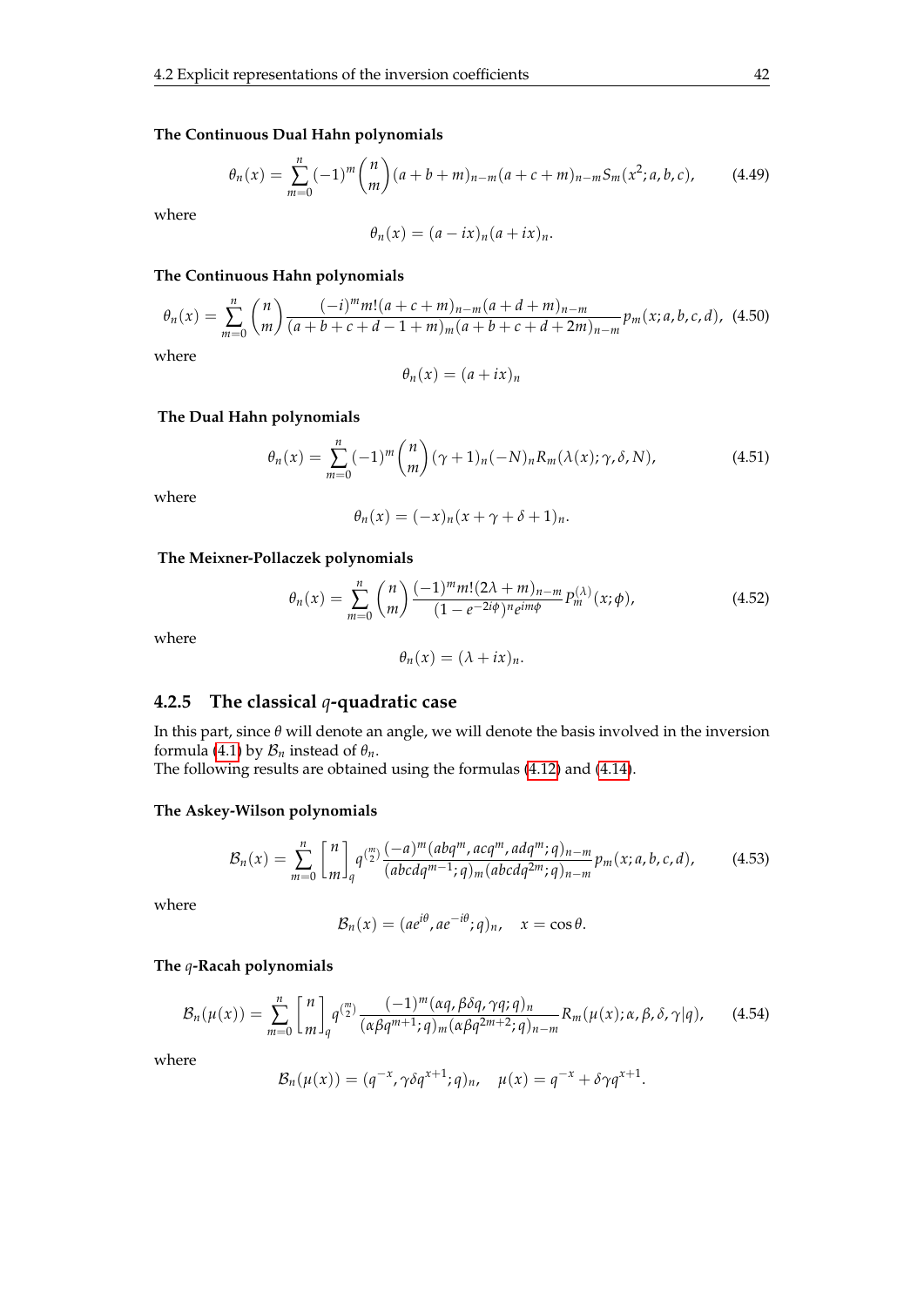#### **The Continuous Dual** *q***-Hahn polynomials**

$$
B_n(x) = \sum_{m=0}^n (-a)^m \binom{n}{m}_q q^{\binom{n}{m}} (abq^m, acq^m; q)_{n-m} p_m(x; a, b, c|q), \qquad (4.55)
$$

where

$$
\mathcal{B}_n(x) = (ae^{i\theta}, ae^{-i\theta}; q)_n, \quad x = \cos \theta.
$$

#### **The Continuous** *q***-Hahn polynomials**

$$
\mathcal{B}_n(x) = \sum_{m=0}^n {n \brack m}_q \frac{(-ae^{i\phi})^m q^{m \choose 2} (abq^m e^{2i\phi}, acq^m, adq^m; q)_{n-m}}{(abcdq^m; q)_m (abcdq^{2m}; q)_{n-m}} P_m(x; a, b, c, d | q), \qquad (4.56)
$$

where

$$
\mathcal{B}_n(x) = (ae^{i(\theta+2\phi)}, ae^{-i\theta};q)_n, \quad x = \cos(\theta+\phi).
$$

#### **The Dual** *q***-Hahn polynomials**

$$
\mathcal{B}_n(\mu(x)) = \sum_{m=0}^n (-1)^m \binom{n}{m}_q q^{m \choose 2} (\gamma q, q^{-N}; q)_n R_m(\mu(x); \gamma, \delta, N | q), \tag{4.57}
$$

where

$$
\mathcal{B}_n(\mu(x)) = (q^{-x}, \gamma \delta q^{x+1}; q)_n, \quad \mu(x) = q^{-x} + \delta \gamma q^{x+1}.
$$

#### **The Al-Salam-Chihara polynomials**

$$
\mathcal{B}_n(x) = \sum_{m=0}^n (-a)^m \binom{n}{m}_q q^{m \choose 2} (abq^m; q)_{n-m} Q_m(x; a, b | q), \qquad (4.58)
$$

where

$$
\mathcal{B}_n(x) = (ae^{i\theta}, ae^{-i\theta}; q)_n, \quad x = \cos \theta.
$$

#### **The** *q***-Meixner-Pollaczek polynomials**

$$
\mathcal{B}_n(x) = \sum_{m=0}^n (-ae^{i\phi})^m \begin{bmatrix} m \\ 2 \end{bmatrix}_q q^{\binom{n}{m}} (q;q)_m (a^2 q^m;q)_{n-m} P_m(x;a|q), \qquad (4.59)
$$

where

$$
\mathcal{B}_n(x) = (ae^{i(\theta+2\phi)}, ae^{-i\theta};q)_n, \quad x = \cos(\theta+\phi).
$$

#### **The Continuous** *q***-Jacobi polynomials**

$$
\mathcal{B}_n(x) = \sum_{m=0}^n {n \brack m}_q \frac{(-1)^m (q;q)_m q^{\binom{m}{2}} (q^{\alpha+1+m};q)_{n-m} (-q^{\frac{1}{2}(\alpha+\beta+1)}, -q^{\frac{1}{2}(\alpha+\beta+2)};q)_n}{(q^{m+\alpha+\beta+1};q)_m (q^{2m+\alpha+\beta+2};q)_{n-m}} P_m^{(\alpha,\beta)}(x|q),
$$
\n(4.60)

where

$$
\mathcal{B}_n(x)=(q^{\frac{1}{2}\alpha+\frac{1}{4}}e^{i\theta},q^{\frac{1}{2}\alpha+\frac{1}{4}}e^{-i\theta};q)_n, \quad x=\cos\theta.
$$

#### **The Continuous** *q***-Ultraspherical (Rogers) polynomials**

$$
\mathcal{B}_n(x) = \sum_{m=0}^n {n \brack m}_q \frac{(-\beta^{\frac{1}{2}})^m (q;q)_m q^{m \choose 2} (\beta q^{\frac{1}{2}}, -\beta, -\beta q^{\frac{1}{2}}; q)_n}{(\beta^2 q^m; q)_m (\beta^2 q^{2m+1}; q)_{n-m} (\beta^2; q)_m} C_m(x; \beta | q),
$$
 (4.61)

$$
\mathcal{B}_n(x) = (\beta^{\frac{1}{2}} e^{i\theta}, \beta^{\frac{1}{2}} e^{-i\theta}; q)_n, \quad x = \cos \theta.
$$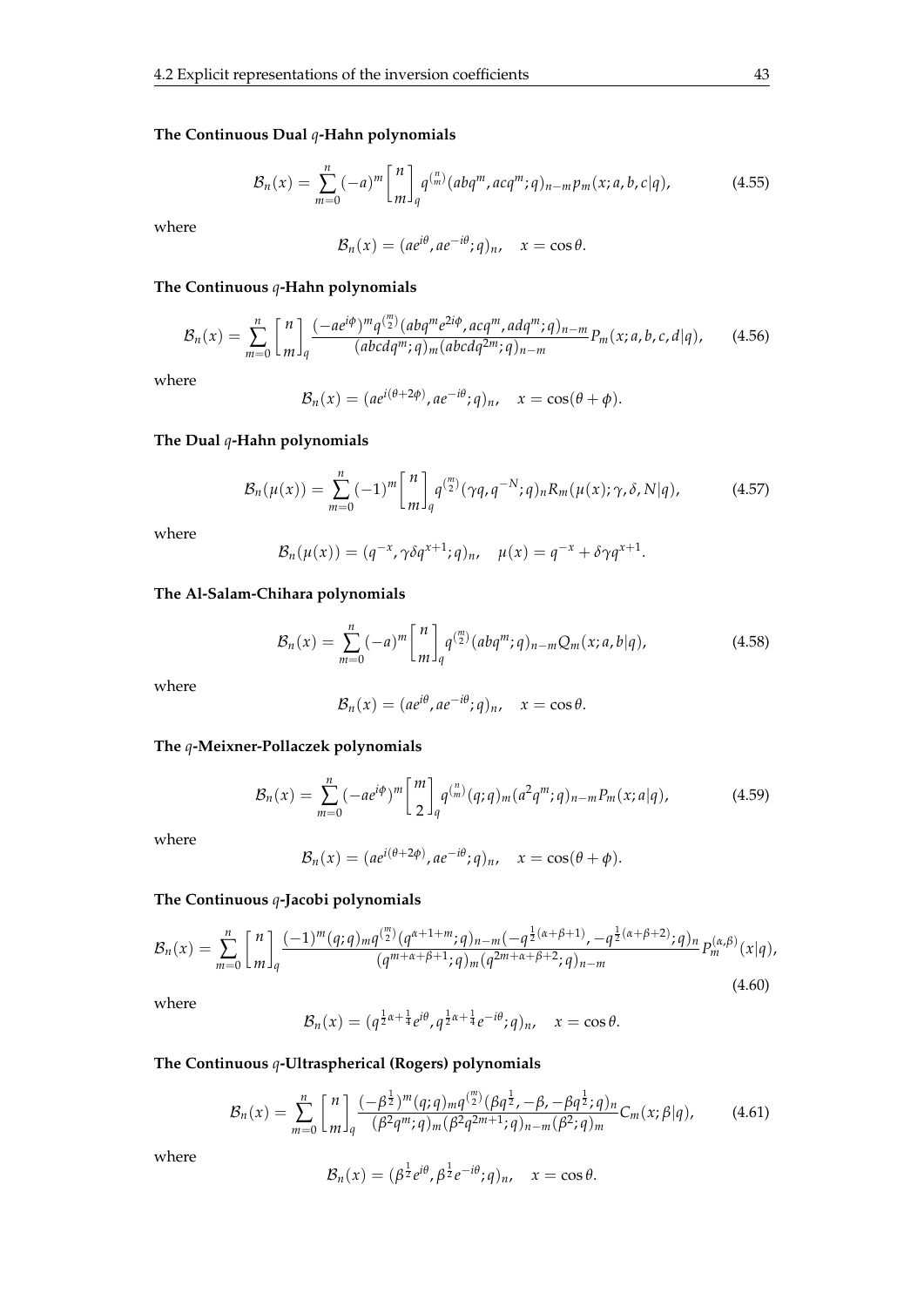#### **The Continuous** *q***-Legendre polynomials**

$$
\mathcal{B}_n(x) = \sum_{m=0}^n {n \brack m}_q \frac{(-1)^m (q, -q^{\frac{1}{2}}, -q; q)_n}{(q^{m+1}; q)_m (q^{2m+2}; q)_{n-m}} P_m(x|q), \qquad (4.62)
$$

where

$$
\mathcal{B}_n(x)=(q^{\frac{1}{4}}e^{i\theta},q^{\frac{1}{4}}e^{-i\theta};q)_n, \quad x=\cos\theta.
$$

#### **The Dual** *q***-Krawtchouk polynomials**

$$
\mathcal{B}_n(\lambda(x)) = \sum_{m=0}^n (-1)^m \binom{n}{m}_q q^{\binom{m}{2}} (q^{-N}; q)_n K_m(\lambda(x); c, N | q), \qquad (4.63)
$$

where

$$
\mathcal{B}_n(\lambda(x)) = (q^{-x}, cq^{x-N}; q)_n, \quad \lambda(x) = q^{-x} + cq^{x-N}.
$$

#### **The Continuous big** *q***-Hermite polynomials**

$$
\mathcal{B}_n(x) = \sum_{m=0}^n (-a)^m \binom{n}{m}_q q^{m \choose 2} H_m(x; a | q), \tag{4.64}
$$

where

$$
\mathcal{B}_n(x) = (ae^{i\theta}, ae^{-i\theta}; q)_n, \quad x = \cos \theta.
$$

#### **The Continuous** *q***-Laguerre polynomials**

$$
\mathcal{B}_n(x) = \sum_{m=0}^n (-1)^m \binom{n}{m}_q q^{m \choose 2} (q;q)_m (q^{\alpha+1+m};q)_{n-m} P_m^{(\alpha)}(x|q), \qquad (4.65)
$$

$$
\mathcal{B}_n(x)=(q^{\frac{1}{2}\alpha+\frac{1}{4}}e^{i\theta},q^{\frac{1}{2}\alpha+\frac{1}{4}}e^{-i\theta};q)_n, \quad x=\cos\theta.
$$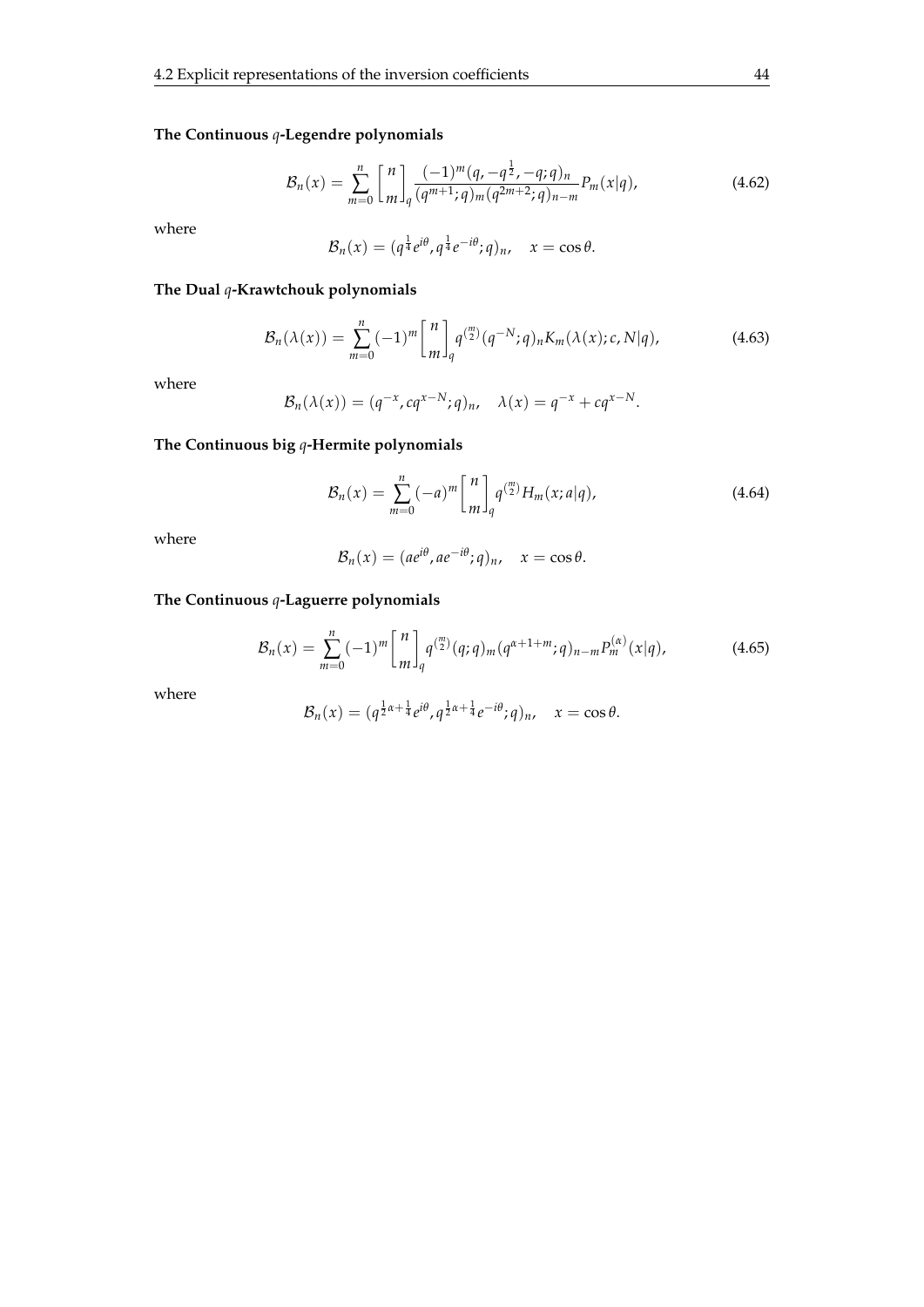# <span id="page-52-0"></span>**Chapter 5**

# **Moments of Orthogonal Polynomials: Complicated Cases**

### **5.1 Introduction**

In Chapter [3,](#page-30-0) we have computed some moments. The computations were easy and we could do them directly by using some well-known results in the literature. But, we were not able to get the moments of all the classical families listed in Chapter 2. In this chapter, we establish a powerful link between the inversion formula for a family (see Chapter [4\)](#page-42-2) and the moments of this family. This enables us to deduce the moments of the families mentioned earlier.

# **5.2 Inversion formula and moments of orthogonal polynomials**

<span id="page-52-2"></span>In Chapter [4,](#page-42-2) using previous works by Koepf and Schmersau (see [\[33\]](#page-104-3)), Area, Godoy, Ronveaux and Zarzo (see [\[5\]](#page-103-2),[\[6\]](#page-103-3)), Foupouagnigni, Koepf, Tcheutia, Njionou (see [\[18\]](#page-104-4)), we have given explicit expressions of  $I_m(n)$  (for a suitable choice of  $\theta_n(x)$ ) in the expansion

$$
\theta_n(x) = \sum_{m=0}^n I_m(n) P_m(x). \tag{5.1}
$$

The following theorem establishes a link between the inversion problem for a family and the generalized moments of this family.

<span id="page-52-1"></span>**Theorem 50.** *For all*  $n \in \mathbb{N}$ *, the generalized moments of the family*  $(P_n)_n$  *with respect to the basis θn*(*x*) *can be computed by the formula*

$$
\mu_n(\theta_k(x)) = I_0(n) P_0 \mu_0. \tag{5.2}
$$

*Proof.* Using the expansion [\(5.1\)](#page-52-2), we have

$$
\mu_n(\theta_k(x)) = \frac{1}{P_0}(\theta_n(x), P_0) = \frac{1}{P_0} \sum_{k=0}^n I_k(n)(P_n, P_0) = \frac{1}{P_0} I_0(n)(P_0, P_0) = I_0(n)P_0\mu_0,
$$

where  $(f, g)$  is the inner product defined by

$$
(f,g) = \int_{-\infty}^{\infty} f(x)g(x)d\alpha(x).
$$

 $\Box$ 

It should be mentioned that the term  $\mu_0$  is easily obtained by taking  $m = n = 0$  in the orthogonality relation for each family and therefore does not depend on the chosen basis. Note also that this result was announced in [\[22\]](#page-104-9).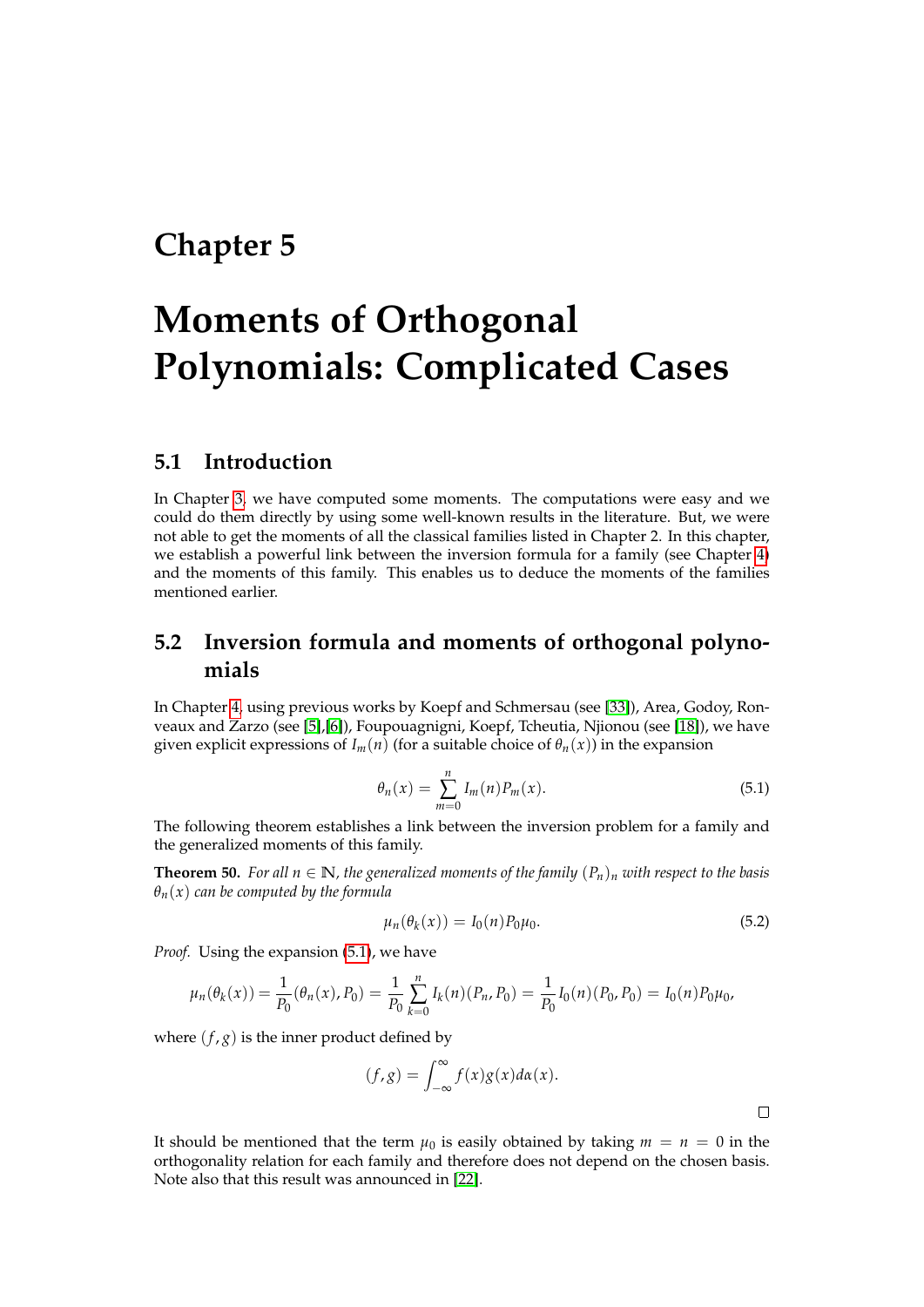## **5.3 Some connection formulas between some bases**

In order to obtain canonical moments from generalized moments, we need some connection formulas as pointed out in Section [2.4.](#page-19-0) First, we introduce some famous numbers.

#### **5.3.1 Elementary symmetric polynomials**

**Definition 51.** (see [\[37,](#page-104-10) P. 159]) The elementary symmetric polynomials  $e_k(a_1, \ldots, a_n)$  in n vari*ables*  $a_1, \ldots, a_n$  *for*  $k = 0, 1, \ldots, n$  *can be defined as* 

$$
e_0(a_1,a_2,\ldots,a_n)=1,
$$

*and*

$$
e_k(a_1, a_2, \dots, a_n) = \sum_{1 \le j_1 < j_2 < \dots < j_k \le n} a_{j_1} a_{j_2} \cdots a_{j_k}, \quad 1 \le k \le n.
$$
 (5.3)

For example, we have

$$
e_1(a_1, a_2, \dots, a_n) = a_1 + a_2 + \dots + a_n,
$$
  
\n
$$
e_2(a_1, a_2, \dots, a_n) = \sum_{1 \le i < j \le n} a_i a_j,
$$
  
\n
$$
e_n(a_1, a_2, \dots, a_n) = a_1 a_2 \cdots a_n.
$$

**Proposition 52.** *Let*  $a_1, a_2, \ldots, a_n$  *be n complex numbers. Then, the following expansion is valid.* 

$$
\prod_{k=1}^{n} (\lambda - a_k) = \lambda^n + \sum_{k=1}^{n} (-1)^k e_k(a_1, a_2, \dots, a_n) \lambda^{n-k}.
$$
 (5.4)

**Definition 53.** Let  $a_1, a_2, \ldots, a_n$  be n complex numbers. We define the elementary symmetric *polynomials of second kind as the coefficients E<sup>k</sup>* (*a*1, *a*2, . . . , *an*) *in the expansion*

$$
\lambda^{n} = \sum_{k=0}^{n} E_{k}(a_{1}, a_{2}, \dots, a_{n}) P_{k}(\lambda), \qquad (5.5)
$$

*where the polynomials P<sup>k</sup>* (*λ*) *are defined as*

$$
P_0(\lambda) = 1
$$
  
 
$$
P_k(\lambda) = (\lambda - a_k)P_{k-1}(\lambda) = \prod_{j=1}^k (\lambda - a_j), \quad k = 1, \dots, n.
$$

**Proposition 54.** *If*  $a_i \neq a_j$  for  $i \neq j$ , then the elementary symmetric polynomials of the second *kind in the variables a*1, . . . , *a<sup>n</sup> can be computed by induction using the following algorithm*

<span id="page-53-0"></span>
$$
E_0(a_1, \dots, a_n) = a_1^n,
$$
  
\n
$$
E_j(a_1, \dots, a_n) = \frac{1}{P_j(a_{j+1})} \left[ a_{j+1}^n - \sum_{k=0}^{j-1} E_k(a_1, \dots, a_n) P_k(a_{j+1}) \right], \quad j = 1, \dots, n-1.
$$
 (5.7)  
\n
$$
E_n(a_1, \dots, a_n) = 1.
$$

*Proof.* We have

$$
\lambda^n = \sum_{k=0}^n E_k(a_1,\ldots,a_n)P_k(\lambda) = E_0(a_1,\ldots,a_n) + \sum_{k=1}^n E_k(a_1,\ldots,a_n)P_k(\lambda).
$$

Taking  $\lambda = a_1$  on both sides of the previous equation gives

$$
E_0(a_1,\ldots,a_n)=a_1^n.
$$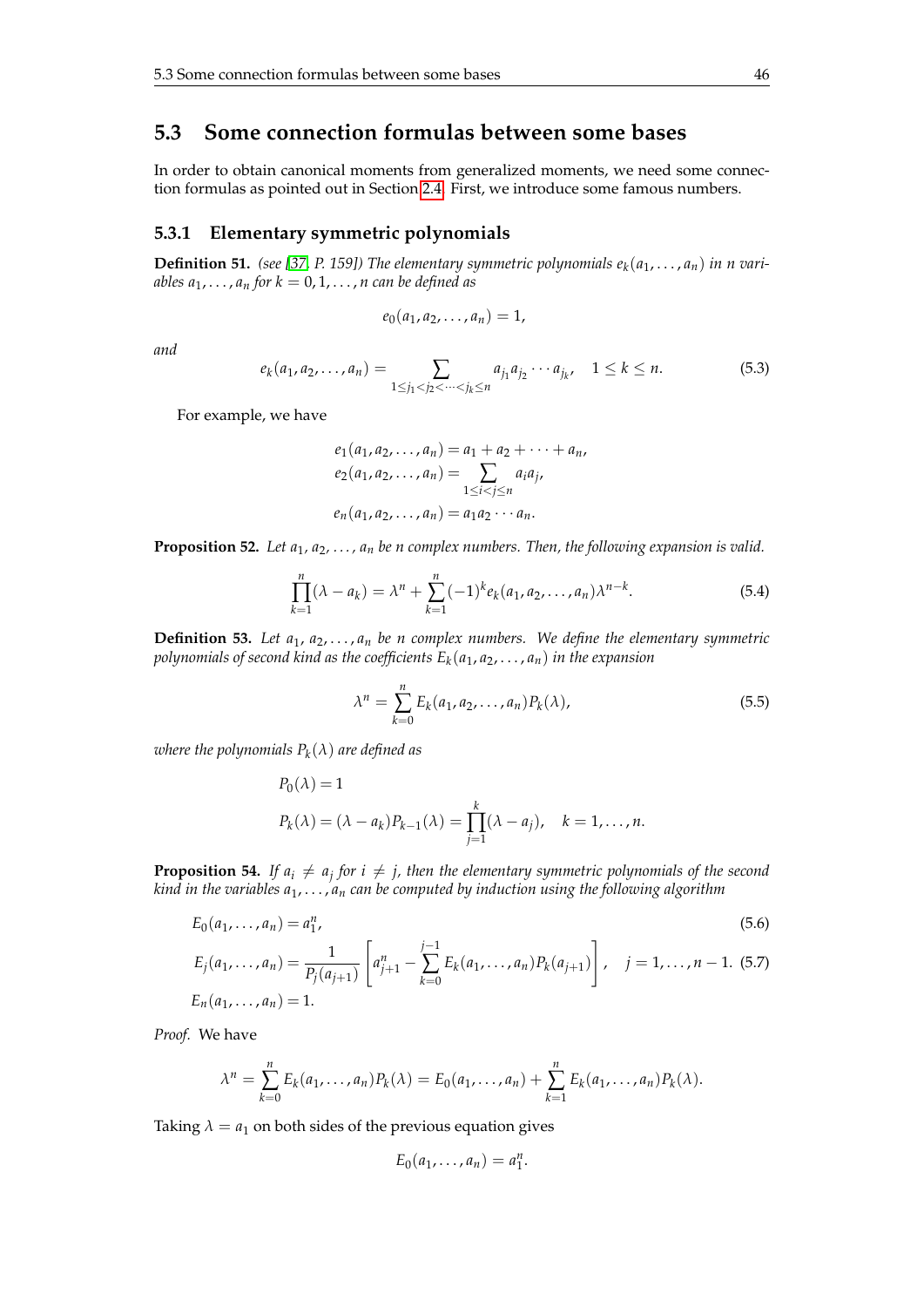Next, taking  $\lambda = a_2$  provides the relation

$$
a_2^n = E_0(a_1, \ldots, a_n) + E_1(a_1, \ldots, a_n) P_1(a_2),
$$

and therefore we get

$$
E_1(a_1,\ldots,a_n)=\frac{1}{P_1(a_2)}\left[a_2^n-E_0(a_1,\ldots,a_n)\right].
$$

Now let us assume that we have found  $E_0(a_1, \ldots, a_n), \ldots, E_{i-1}(a_1, \ldots, a_n)$ , then, taking  $\lambda = a_{j+1}$ , it follows that

$$
a_{j+1}^n = \sum_{k=0}^{j-1} E_k(a_1, \ldots, a_n) P_k(\lambda) + E_j(a_1, \ldots, a_n) P_j(a_{j+1}).
$$

Thus, the relation [\(5.7\)](#page-53-0) follows by a simple computation.

<span id="page-54-0"></span> $\Box$ 

We have for example

$$
E_{n-1}(a_1,\ldots,a_n) = a_1 + a_2 + \cdots + a_n.
$$

## **5.3.2** Connection between  $x^n$  and  $x^{\underline{n}}$

#### **Definition 55.** [\[1,](#page-103-5) P. 824]

*1. The Stirling numbers of first kind are the coefficients Sm*(*n*) *in the expansion*

$$
x^{\underline{n}} = x(x-1)(x-2)\cdots(x-n+1) = \sum_{m=0}^{n} S_m(n)x^m.
$$
 (5.8)

2. The Stirling numbers of second kind are the coefficients  $S_m(n)$  in the expansion

$$
x^n = \sum_{m=0}^n \mathcal{S}_m(n) x^n.
$$
 (5.9)

Those numbers fulfil several interesting properties. Here we recall some of them.

**Proposition 56.** [\[1,](#page-103-5) P. 824] *The Stirling numbers of first kind fulfil the following recurrence*

$$
S_m(n + 1) = S_{m-1}(n) - nS_m(n) \quad n \ge m \ge 1.
$$

*Some special values are*

$$
S_0(n) = \delta_{0n}
$$
,  $S_1(n) = (-1)^{n-1}(n-1)!$ ,  $S_{n-1}(n) = -\binom{n}{2}$ ,  $S_n(n) = 1$ .

**Proposition 57.** *The Stirling numbers of first kind can be expressed in terms of the elementary symmetric polynomials as follows*

$$
S_k(n) = (-1)^k e_k(0, 1, 2, \dots, n-1), \quad 0 \le k \le n.
$$
 (5.10)

**Proposition 58.** [\[1,](#page-103-5) P. 824] *The Stirling numbers of second kind fulfil the following recurrence*

$$
S_m(n+1)=mS_m(n)+S_{m-1}(n), \quad n\geq m\geq 1,
$$

*and have the following representation*

$$
S_m(n) = \frac{1}{m!} \sum_{k=0}^{m} (-1)^{m-k} {m \choose k} k^n.
$$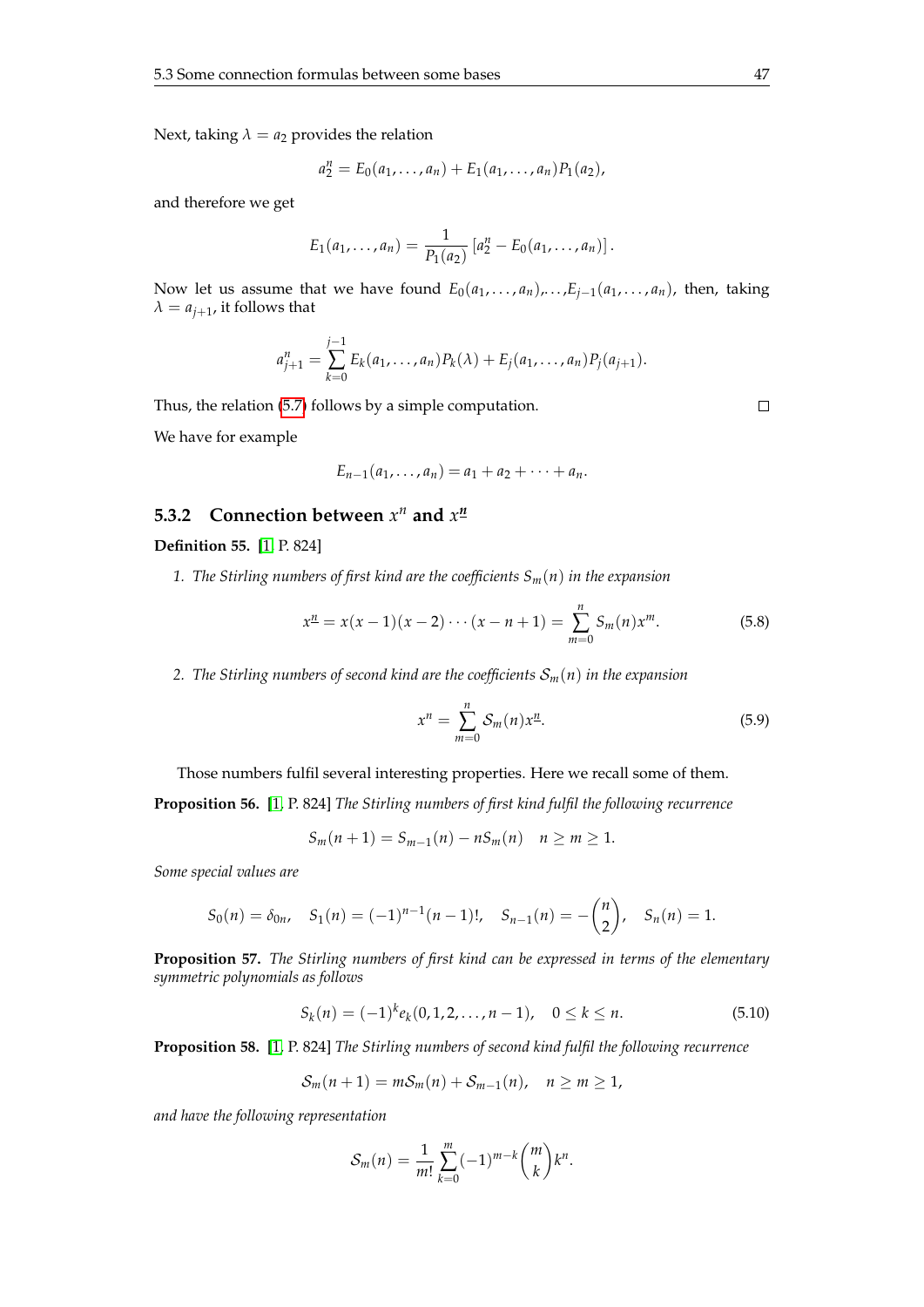# **5.3.3** Connection between  $x^n$  and  $(x; q)_n$

**Lemma 59.** [\[5,](#page-103-2) [30\]](#page-104-1) *The following q-derivative formulas are valid.*

$$
D_q(x;q)_n = -[n]_q(xq;q)_{n-1};
$$
\n(5.11)

$$
D_{q^{-1}}(x;q)_n = [n]_q(x;q)_{n-1}.
$$
\n(5.12)

*Proof.* The proof of these relations follows by direct computations.

<span id="page-55-0"></span>**Lemma 60.** Let k and n be two non-negative integers such that  $0 \leq k \leq n$ . Then, the following *derivative rules are valid.*

$$
D_q^k(x;q)_n = (-1)^k \frac{[n]_q!}{[n-k]_q!} q^{\binom{k}{2}} (xq^k;q)_{n-k};
$$
\n(5.13)

$$
D_q^k x^n = \frac{[n]_q!}{[n-k]_q!} x^{n-k}.
$$
\n(5.14)

*Proof.* The proof is obtained by induction with respect to *n*.  $\Box$ 

**Proposition 61.** *The following connection formulas are valid.*

<span id="page-55-1"></span>
$$
(x;q)_n = \sum_{m=0}^n (-1)^m \begin{bmatrix} n \\ m \end{bmatrix}_q q^{\binom{m}{2}} x^m; \tag{5.15}
$$

$$
x^{n} = \sum_{m=0}^{n} (-1)^{m} \begin{bmatrix} n \\ m \end{bmatrix}_{q} q^{-mn + {m+1 \choose 2}} (x;q)_{m}.
$$
 (5.16)

*Proof.* Many proofs of these two relations can be found in the literature. We give here a proof, which is based on Lemma [60.](#page-55-0)

For the relation [\(5.15\)](#page-55-1), we first write

$$
(x;q)_n=\sum_{m=0}^n D_m(n)x^m.
$$

Taking *k* times the *q*-derivative in this equation and using Lemma [60,](#page-55-0) it follows that

$$
(-1)^k \frac{[n]_q!}{[n-k]_q!} q^{\binom{k}{2}} (xq^k;q)_{n-k} = \sum_{m=k}^n D_m(n) \frac{[m]_q!}{[m-k]_q!} x^{m-k}.
$$

Now we substitute  $x = 0$  and obtain

$$
(-1)^k \frac{[n]_q!}{[n-k]_q!} q^{\binom{k}{2}} = D_k(n)[k]_q!.
$$

This reads

$$
D_k(n) = (-1)^k \frac{[n]_q!}{[k]_q! [n-k]_q!} q^{\binom{k}{2}} = (-1)^k \binom{n}{k}_q q^{\binom{k}{2}}.
$$

For the relation [\(5.16\)](#page-55-1), we write

$$
x^n = \sum_{m=0}^n G_m(n)(x;q)_m.
$$

As previously, taking *k* times the *q*-derivative in this equation and using once more Lemma [\(60\)](#page-55-0), it follows that

$$
\frac{[n]_q!}{[n-k]_q!}x^{n-k} = \sum_{m=k}^n (-1)^k G_m(n) \frac{[m]_q!}{[m-k]_q!} q^{\binom{k}{2}} (xq^k;q)_{m-k}.
$$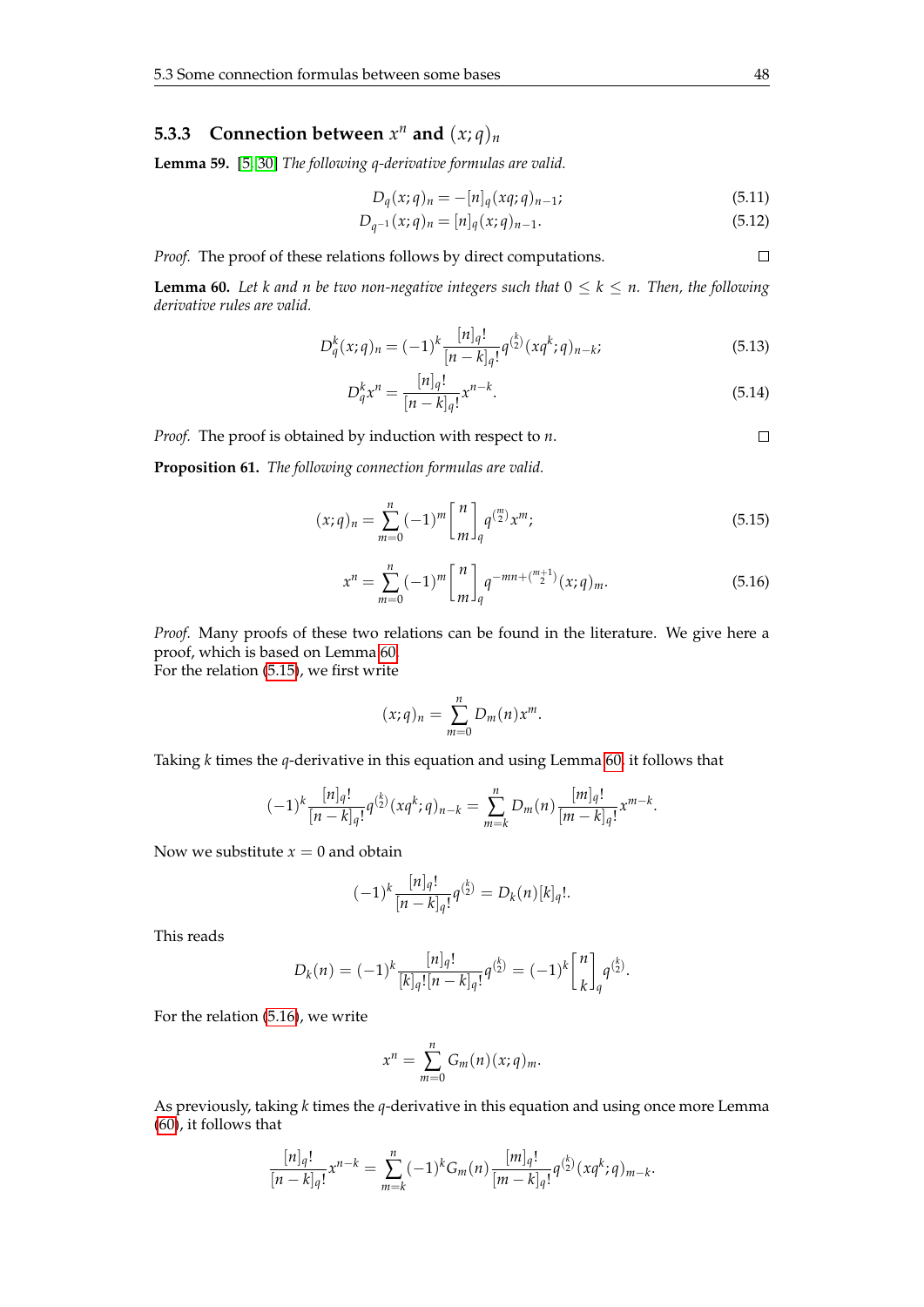Next, for  $x = q^{-k}$ , this equation reduces to

$$
\frac{[n]_q!}{[n-k]_q!}q^{-k(n-k)} = (-1)^k [k]_q! q^{k \choose 2} G_k(n).
$$

The desired representation follows by simplification.

**Remark 62.** *Once equations [\(5.15\)](#page-55-1) and [\(5.16\)](#page-55-1) are known, they can easily be established automatically applying q-Zeilberger's algorithm (see [\[32\]](#page-104-2)) to the right-hand sides. These computations are contained in the Maple file attached to this work.*

# **5.3.4** Connection formula between  $x^n$  and  $(x \ominus 1)^n_q$

**Lemma 63.** [\[47,](#page-105-2) Table 2] *The following derivative rule is valid.*

<span id="page-56-2"></span><span id="page-56-0"></span>
$$
D_q(x \ominus y)_q^n = [n]_q(x \ominus y)_q^{n-1}, \quad n \ge 1,
$$
 (5.17)

*where D<sup>q</sup> acts on the variable x.*

*Proof.* The proof follows by direct computation.

**Lemma 64.** *The following derivative rule is valid.*

$$
D_q^k(x \ominus y)_q^n = \frac{[n]_q!}{[n-k]_q!}(x \ominus y)_q^{n-k}, \ \ 0 \le k \le n. \tag{5.18}
$$

 $\Box$ *Proof.* The proof is obtained by induction with respect to *n* using [\(5.17\)](#page-56-0). **Proposition 65.** *The bases*  $(x \ominus y)_{q}^{n}$  *and*  $x^{n}$  *fulfil the following connection formulas* 

<span id="page-56-1"></span>
$$
(x \ominus y)_q^n = \sum_{m=0}^n (-y)^{n-m} q^{\binom{n-m}{2}} \begin{bmatrix} n \\ m \end{bmatrix}_q x^m; \tag{5.19}
$$

$$
x^{n} = \sum_{m=0}^{n} y^{n-m} \binom{n}{m}_q (x \ominus y)_{q}^{m}.
$$
 (5.20)

*Proof.* For relation [\(5.19\)](#page-56-1) we write

$$
(x \ominus y)_q^n = \sum_{m=0}^n C_m(n)x^n.
$$

Next, we apply  $D_q^k$  to both sides of this relation and use [\(5.18\)](#page-56-2) to get

$$
\frac{[n]_q!}{[n-k]_q!}(x\ominus y)_q^{n-k}=\sum_{m=k}^n C_m(n)\frac{[m]_q!}{[m-k]_q!}x^{m-k}=C_k(n)[k]_q+\sum_{m=k+1}^n C_m(n)\frac{[m]_q!}{[m-k]_q!}x^{m-k}.
$$

Now, substituting  $x = 0$ , it follows that

$$
\frac{[n]_q!}{[n-k]_q!}(-a)^{n-k}q^{n-k} = C_k(n)[k]_q!
$$

Simplification gives the desired result. Relation [\(5.20\)](#page-56-1) follows in the same manner.  $\Box$ 

**Remark 66.** *Once equations [\(5.19\)](#page-56-1) and [\(5.20\)](#page-56-1) are known, they can easily be established automatically applying q-Zeilberger's algorithm (see [\[32\]](#page-104-2)) to the right-hand sides. These computations are contained in the Maple file attached to this work.*

 $\Box$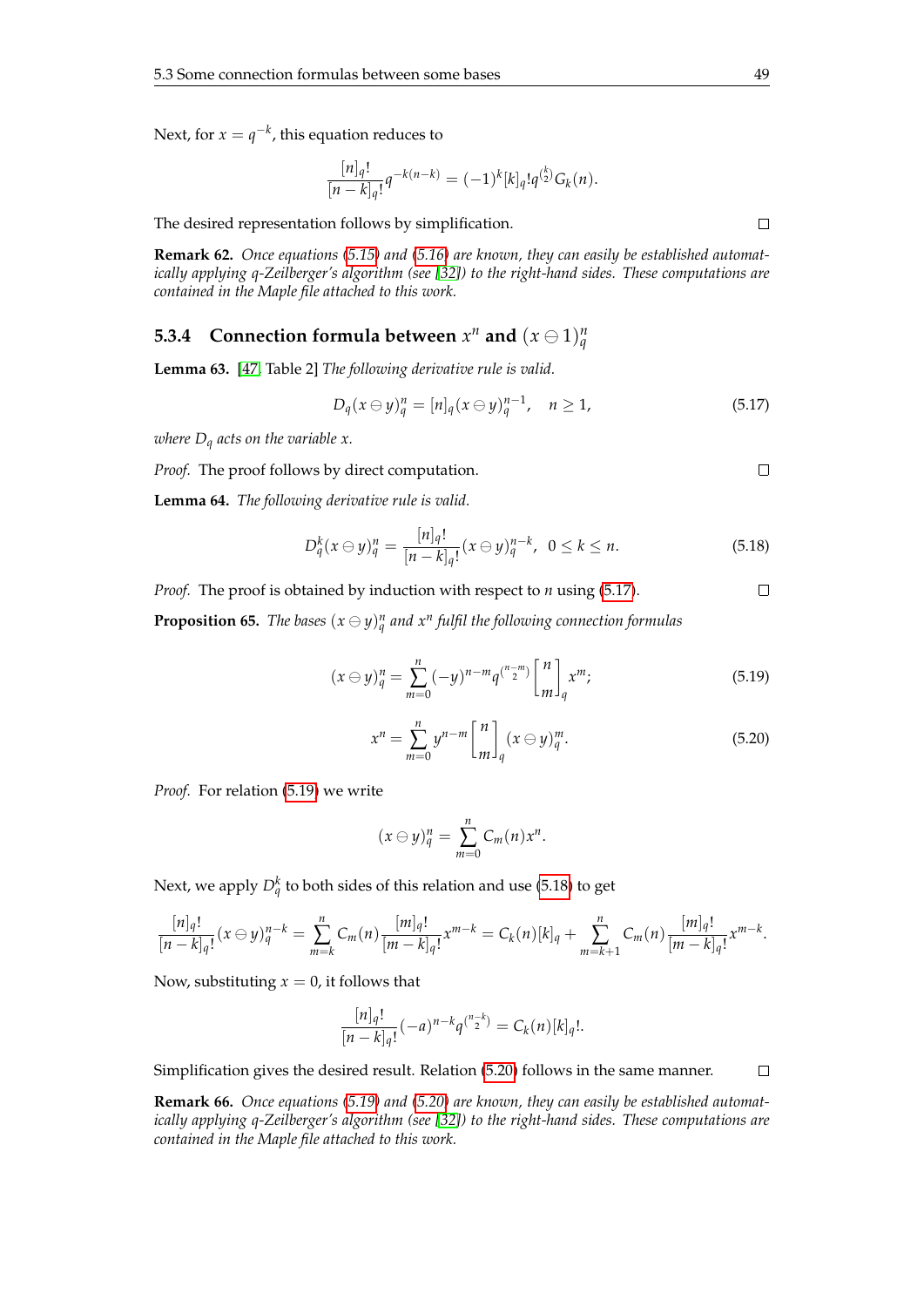# **5.3.5** Connections between  $(x \ominus y)_{q}^{n}$  and  $(x; q)_{n}$

**Proposition 67.** *The bases*  $(x \ominus y)_{q}^{n}$  *and*  $(x; q)_{n}$  *fulfil the following connection formulas* 

<span id="page-57-0"></span>
$$
(x \ominus y)_q = \sum_{m=0}^n (-1)^m q^{-\binom{m}{2}} \begin{bmatrix} n \\ m \end{bmatrix}_q (q^{-m} \ominus y)_q^{n-m}(x;q)_m;
$$
 (5.21)

$$
(x;q)_n = \sum_{m}^{n} (-1)^m q^{\binom{m}{2}} \begin{bmatrix} n \\ m \end{bmatrix}_q (yq^m;q)_{n-m} (x \ominus y)_q^m.
$$
 (5.22)

*Proof.* The proof is done as the proof of [\(5.19\)](#page-56-1) using the relation

$$
D_q^k(x;q)_n = \frac{[n]_q!}{[n-k]_q!}(xq^k;q)_{n-k}.
$$

**Remark 68.** *Once equations [\(5.21\)](#page-57-0) and [\(5.22\)](#page-57-0) are known, they can easily be established automatically applying q-Zeilberger's algorithm (see [\[32\]](#page-104-2)) to the right-hand sides. These computations are contained in the Maple file attached to this work.*

# **5.3.6** Connection between  $(x^2)^n$  and  $(a - ix)_n(a + ix)_n$

Note that

$$
\theta_n(a,x) = (a - ix)_n(a + ix)_n = \prod_{k=0}^{n-1} (x^2 + (a + k)^2), \quad \theta_0(a,x) = 1.
$$

The following proposition holds.

**Proposition 69.** *The following connections are valid.*

$$
(a-ix)_n(a+ix)_n = \sum_{k=0}^n (-1)^k e_k \left( -a^2, -(a+1)^2, \cdots, -(a+n-1)^2 \right) (x^2)^{n-k}, \tag{5.23}
$$

$$
(x^2)^n = \sum_{k=0}^n E_k \left( -a^2, -(a+1)^2, \cdots, -(a+n-1)^2 \right) (a-ix)_k (a+ix)_k.
$$
 (5.24)

*Proof.* The proof follows from the definition of the elementary symmetric polynomials and the elementary symmetric polynomials of the second kind.  $\Box$ 

In order to get explicit formula for  $E_k(-a^2, -(a+1)^2, \cdots, -(a+n-1)^2)$ , we state the following results.

**Proposition 70** (see [\[36\]](#page-104-8)). *The basis*  $\theta_n(a, x)$  *fulfills the following relations* 

$$
\mathbf{D}\theta_n(a,x) = n\theta_{n-1}\left(a + \frac{1}{2},x\right),\tag{5.25}
$$

$$
\mathbf{D}^{\ell}\theta_n(a,x) = \frac{n!}{(n-l)!}\theta_{n-\ell}\left(a+\frac{\ell}{2},x\right),\ 0\leq\ell\leq n. \tag{5.26}
$$

<span id="page-57-1"></span>**Theorem 71.** *If f is a polynomial of degree n in x*<sup>2</sup> *, then*

$$
f(x) = \sum_{k=0}^{n} f_k \theta_k(a, x),
$$

$$
f_k = \frac{\mathbf{D}^k f(i(a + \frac{k}{2}))}{k!}.
$$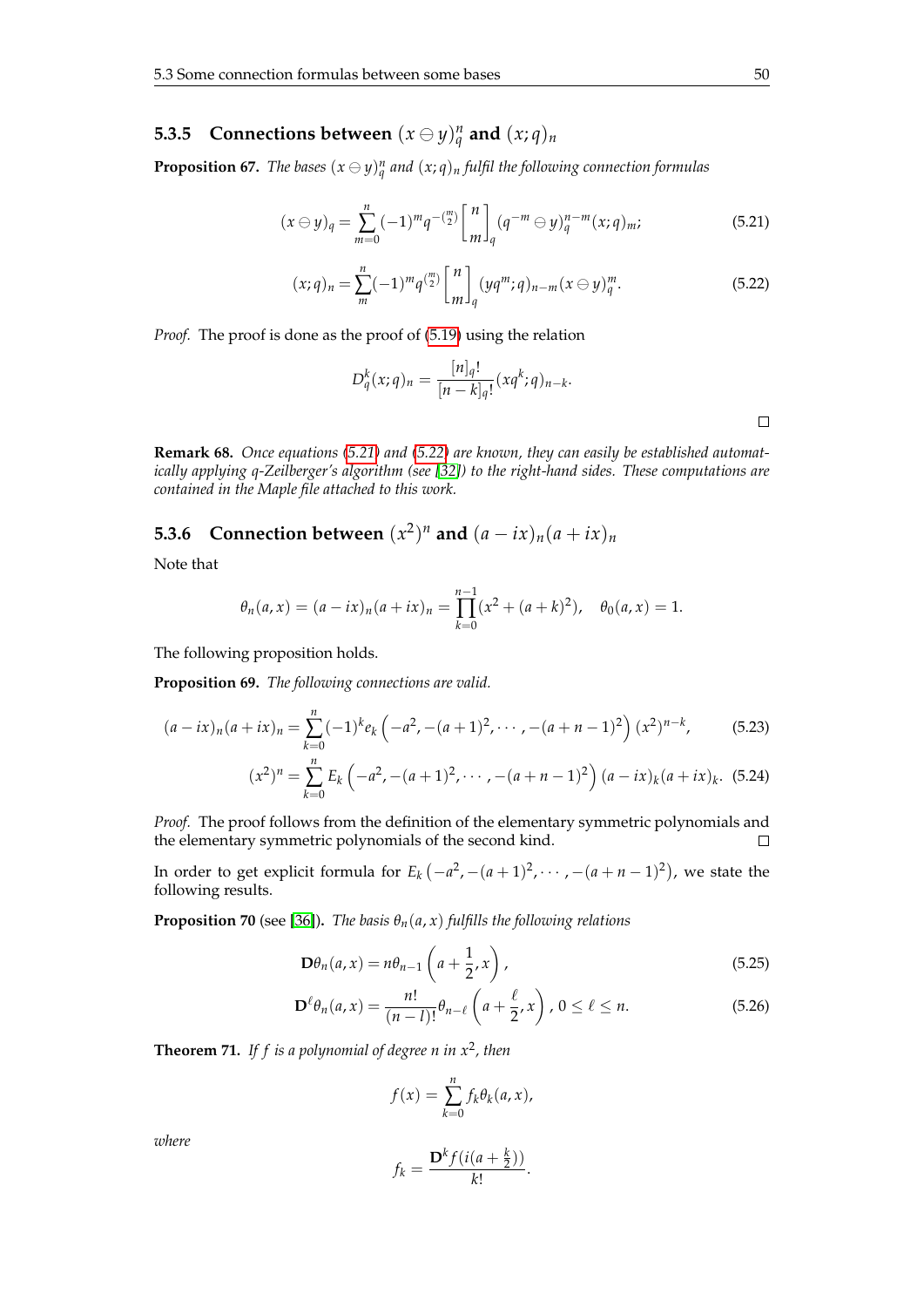*Proof.* First remark that  $\theta_k(a, ai) = 0$  for all  $k > 0$ . Hence

$$
\mathbf{D}^{j}f(x) = \sum_{k=j}^{n} f_{k} \frac{k!}{(k-j)!} \theta_{k-j} (a + \frac{j}{2}, x) = f_{j}j! + \sum_{k=j+1}^{n} f_{k} \frac{k!}{(k-j)!} \theta_{k-j} (a + \frac{j}{2}, x)
$$

and for  $x = i \left( a + \frac{i}{2} \right)$  $(\frac{j}{2})$ , we get

<span id="page-58-0"></span>
$$
\mathbf{D}^{j}f\left(i\left(a+\frac{j}{2}\right)\right)=f_{j}j!.
$$

This proves the proposition.

<span id="page-58-1"></span>**Theorem 72** (see [\[11\]](#page-103-6))**.** *Let k be a nonnegative integer. Then*

$$
\mathbf{D}^{k} f(x) = \sum_{l=0}^{k} \frac{(-k)_{l}}{l!} \frac{(2ix - k - 2l)}{(2ix - k + l)_{k+1}} f\left(x + \frac{k - 2l}{2}i\right).
$$
 (5.27)

**Corollary 73.** *The following result is valid.*

$$
\mathbf{D}^{k} x^{2n} = \sum_{l=0}^{k} \frac{(-k)_{l}}{l!} \frac{(2ix - k + 2l)}{(2ix - k + l)_{k+1}} \left(x + \frac{k - 2l}{2}i\right)^{2n}.
$$
 (5.28)

*Proof.* Take  $f(x) = x^{2n}$  in [\(5.27\)](#page-58-0) to get the result.

**Corollary 74.** *The following connection formula is valid.*

$$
x^{2n} = (-1)^n \sum_{k=0}^n \frac{1}{k!} \sum_{l=0}^k \frac{(-k)_l}{l!} \frac{(-2a - 2k + 2l)}{(-2a - 2k + l)_{k+1}} (a + k - l)^{2n} \theta_k(a, x).
$$
 (5.29)

*Proof.* The proof follows from Theorem [71](#page-57-1) and Theorem [72](#page-58-1) with  $f(x) = x^{2n}$ .  $\Box$ 

**5.3.7** Connection between  $(x(x + \varepsilon))^n$  and  $(-x)_n(x + \varepsilon)_n$ .

We recall the definition of the difference operator D*<sup>ε</sup>*

$$
D_{\varepsilon} f(u(x)) = \frac{\Delta f(u(x))}{\Delta u(x)} = \frac{f(u(x)) - f(u(x+1))}{2x + 1 + \varepsilon},
$$

and define the polynomial basis (for the Racah and the Dual Hahn polynomials) *ξn*(*x*,*ε*) by

$$
\xi_n(x,\varepsilon) = (-x)_n(x+\varepsilon)_n
$$

which are the appropriate basis to consider for the operators D*<sup>ε</sup>* .

**Proposition 75.** *The basis*  $\xi_n(x, \varepsilon)$  *fulfils the following relations.* 

$$
D_{\varepsilon} \xi_n(x, \varepsilon) = n \xi_{n-1}(x, \varepsilon + 1)
$$
\n(5.30)

$$
D_{\varepsilon}^{k}\xi_{n}(x,\varepsilon) = \frac{n!}{(n-k)!}\xi_{n-k}(x,\varepsilon+k).
$$
\n(5.31)

Proof. We prove the first relation. The second one is obtained by induction. First remark that

$$
\xi_n(x+1,\varepsilon) = (-x-1)_n(x+1+\varepsilon)_n = -(x+1)(x+\varepsilon+n)\xi_{n-1}(x,\varepsilon+1)
$$
  

$$
\xi_n(x,\varepsilon) = (-x+n-1)(x+\varepsilon+n-1)\xi_{n-1}(x,\varepsilon+1).
$$

Thus

$$
\xi_n(x+1,\varepsilon)-\xi_n(x,\varepsilon)=-n(2x+1+\varepsilon)\xi_{n-1}(x,\varepsilon+1).
$$

The result follows by dividing by  $-(2x + 1 + \varepsilon)$ .

 $\Box$ 

 $\Box$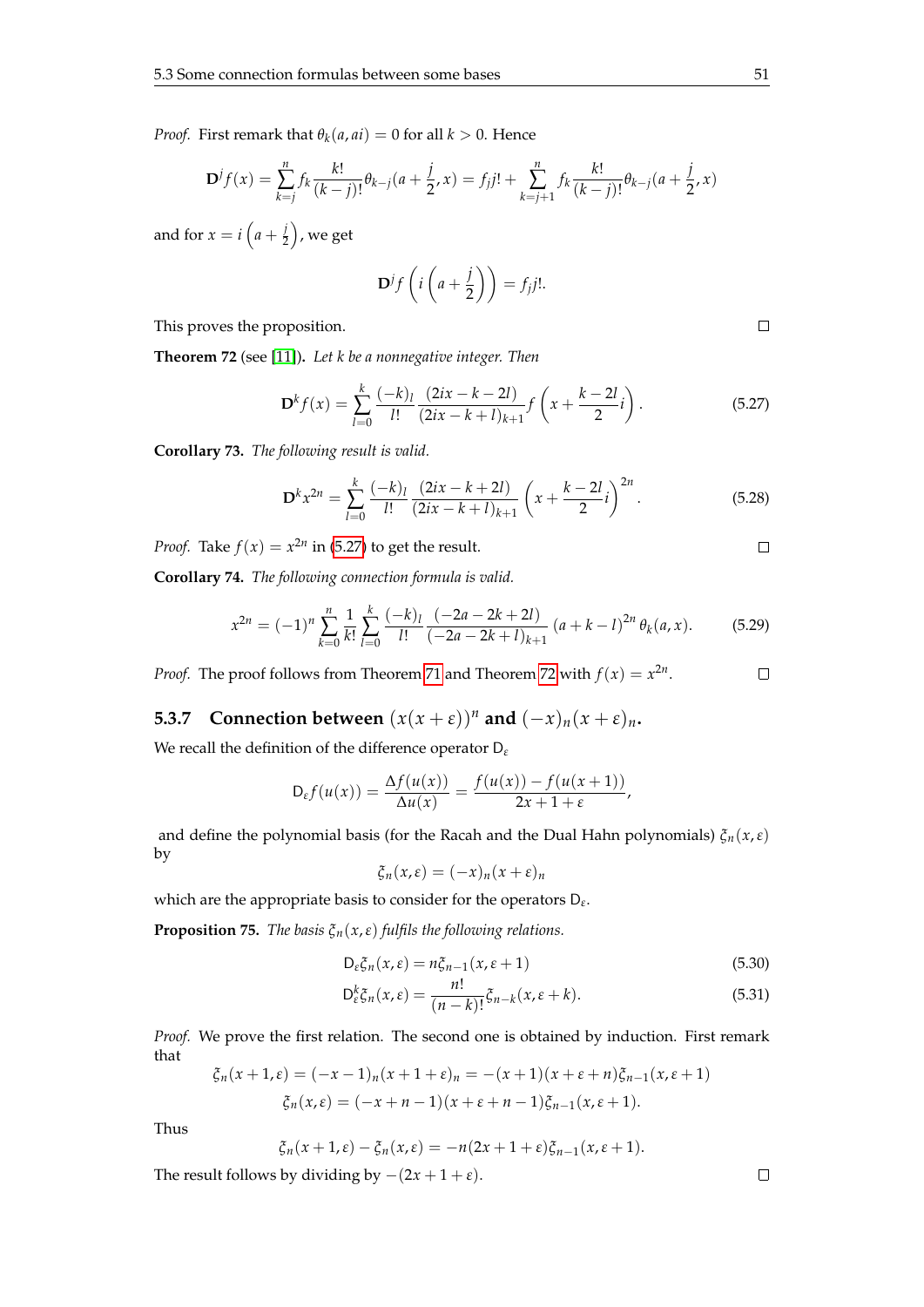**Theorem 76.** *If f is a polynomial of degree* 2*n in x, then*

$$
f(x) = \sum_{k=0}^{n} \frac{(\mathsf{D}_{\varepsilon}^{k} f)(0)}{k!} \zeta_{k}(x, \varepsilon).
$$

*Proof.* Since *f* is a polynomial of degree 2*n*, we can write

$$
f(x) = \sum_{k=0}^{n} c_k \xi_k(x, \varepsilon).
$$

Clearly,

$$
D_{\varepsilon}^{j} f(x) = \sum_{k=j}^{n} c_{j} \frac{k!}{(k-j)!} \xi_{k-j}(x, \varepsilon + j) = c_{j} j! + \sum_{k=j+1}^{n} c_{j} \frac{k!}{(k-j)!} \xi_{k-j}(x, \varepsilon + j).
$$

Taking  $x = 0$ , it happens that

This proves the theorem.

$$
(\mathsf{D}_{\varepsilon}^j f)(0) = c_j j!.
$$

 $\Box$ 

 $\Box$ 

**Corollary 77.** *The following connection formula is valid.*

$$
(x(x+\varepsilon))^n = \sum_{k=0}^n \frac{\mathsf{D}_{\varepsilon}^k [x(x+\varepsilon)]_{|x=0}^n}{k!} \xi_k(x,\varepsilon). \tag{5.32}
$$

# **5.3.8** Connection between  $x^n$  and  $(a + ix)_n$

We recall the difference operator  $D$  defined as follows:

$$
\mathcal{D}f(x) = f\left(x + \frac{i}{2}\right) - f\left(x - \frac{i}{2}\right),
$$

and define the polynomial basis

$$
\eta_n(a,x)=(a+ix)_n
$$

which is the appropriate basis to consider for the operators D. **Proposition 78.** *The basis*  $\eta_n(a, x)$  *fulfils the following relations.* 

$$
\mathcal{D}\eta_n(a,x) = -n\eta_{n-1}\left(a + \frac{1}{2},x\right) \tag{5.33}
$$

$$
\mathcal{D}^{k}\eta_{n}(a,x) = (-1)^{k} \frac{n!}{(n-k)!} \eta_{n-k}\left(a + \frac{k}{2}, x\right).
$$
 (5.34)

*Proof.* We prove the first relation. The second one is obtained by induction. By definition, we have

<span id="page-59-0"></span>
$$
\mathcal{D}\eta_n(a,x) = \eta_n\left(a, x + \frac{i}{2}\right) - \eta_n\left(a, x - \frac{i}{2}\right)
$$
  
=  $\left(a + i\left(x + \frac{i}{2}\right)\right)_n - \left(a + i\left(x - \frac{i}{2}\right)\right)_n$   
=  $\left(a - \frac{1}{2} + ix\right)_n - \left(a + \frac{1}{2} + ix\right)_n$   
=  $\left(a - \frac{1}{2} + ix\right)\left(a + \frac{1}{2} + ix\right)_{n-1} - \left(a + \frac{1}{2} + ix + n\right)\left(a + \frac{1}{2} + ix\right)_{n-1}$   
=  $-n\left(a + \frac{1}{2} + ix\right)_{n-1}$   
=  $-n\eta_{n-1}\left(a + \frac{1}{2}, x\right).$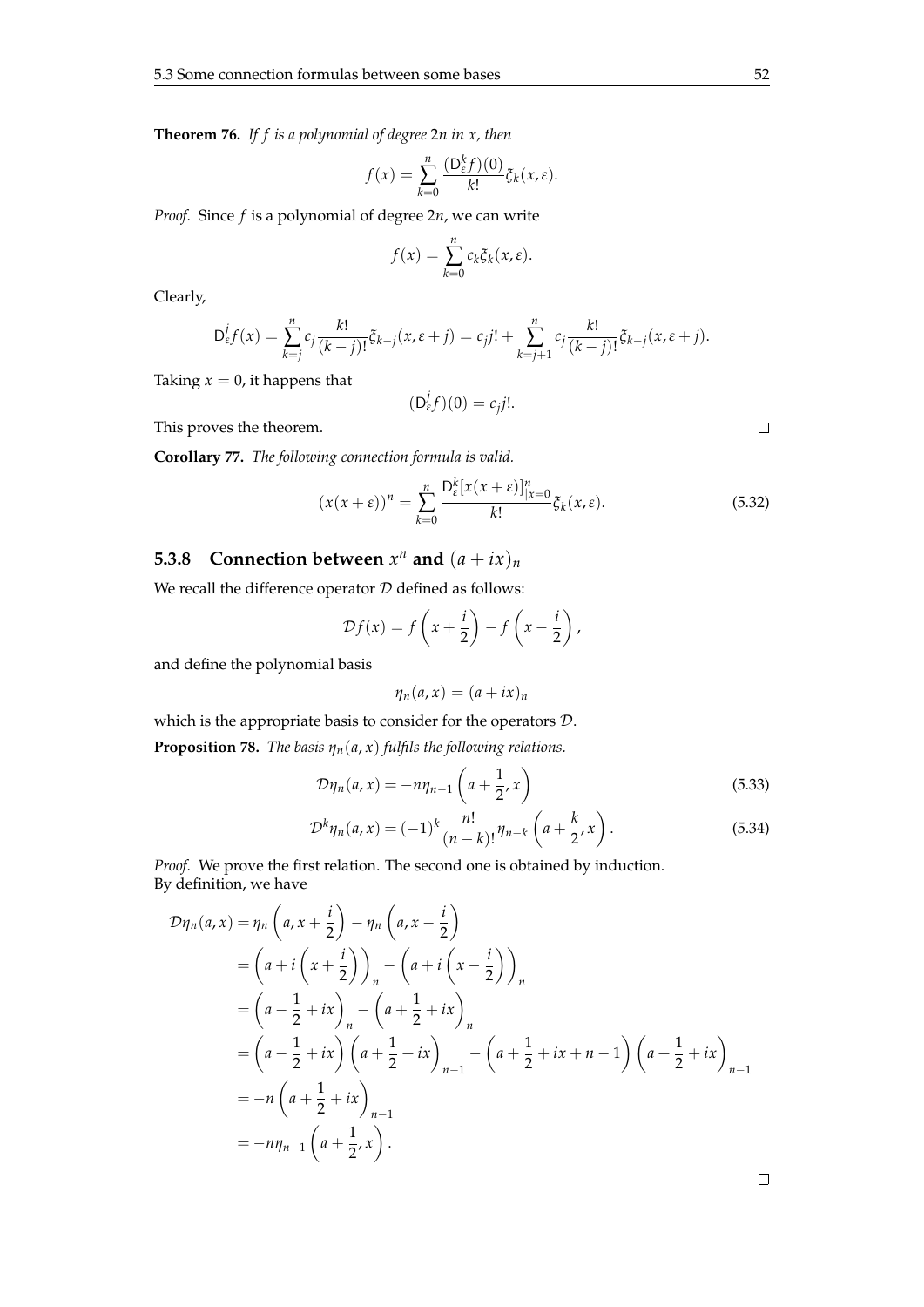**Proposition 79** (Power of D)**.** *Let k be a nonnegative integer, then the following relation holds.*

$$
\mathcal{D}^k f(x) = \sum_{l=0}^k (-1)^l {k \choose l} f\left(x + \frac{k-2l}{2}i\right).
$$
 (5.35)

*Proof.* The proof is done by induction. The relation is obvious for  $k = 1$ . Assume it is true for a fix integer  $k > 0$ . Then, we have

$$
\mathcal{D}^{k+1} f(x) = \mathcal{D}(\mathcal{D}^k f(x))
$$
  
\n
$$
= \sum_{l=0}^k (-1)^l {k \choose l} \mathcal{D} f\left(x + \frac{k-2l}{2}i\right)
$$
  
\n
$$
= \sum_{l=0}^k (-1)^l {k \choose l} \left(f\left(x + \frac{k-2l+1}{2}i\right) - f\left(x + \frac{k-2l-1}{2}i\right)\right)
$$
  
\n
$$
= \sum_{l=0}^k (-1)^l {k \choose l} f\left(x + \frac{k-2l+1}{2}i\right) + \sum_{l=1}^{k+1} (-1)^l {k \choose l-1} f\left(x + \frac{k-2l+1}{2}i\right)
$$
  
\n
$$
= \sum_{l=0}^{k+1} (-1)^l {k+1 \choose l} f\left(x + \frac{k-2l+1}{2}i\right).
$$

<span id="page-60-0"></span>**Theorem 80.** *If f is a polynomial of degree n in x, then*

$$
f(x) = \sum_{k=0}^{n} f_k \eta_k(a, x),
$$

*where*

$$
f_k = \frac{(-1)^k}{k!} \mathcal{D}^k f\left(i\left(a + \frac{k}{2}\right)\right).
$$

*Proof.* First remark that  $\eta_k(a, ai) = 0$  for all  $k > 0$ . Hence

$$
\mathcal{D}^j f(x) = \sum_{k=j}^n (-1)^k f_k \frac{k!}{(k-j)!} \eta_{k-j} (a + \frac{j}{2}, x) = (-1)^j f_j j! + \sum_{k=j+1}^n f_k \frac{k!}{(k-j)!} \eta_{k-j} (a + \frac{j}{2}, x)
$$

and for  $x = i \left( a + \frac{j}{2} \right)$  $(\frac{j}{2})$ , we get

$$
\mathcal{D}^jf\left(i\left(a+\frac{j}{2}\right)\right)=(-1)^jj!f_j.
$$

This proves the proposition.

**Corollary 81.** *The following connection formula is valid.*

$$
x^{n} = \sum_{k=0}^{n} \frac{1}{k!} \sum_{l=0}^{k} (-1)^{l} {k \choose l} ((a+l)i)^{n} \eta_{k}(a,x).
$$
 (5.36)

*Proof.* First, we apply theorem [80](#page-60-0) with  $f(x) = x^n$  to get

$$
x^{n} = \sum_{k=0}^{n} \left( \frac{(-1)^{k}}{k!} \mathcal{D}^{k} x_{\vert x=i\left(a+\frac{k}{2}\right)}^{n} \right) \eta_{k}(a, x).
$$

Next, using proposition [79,](#page-59-0) we have

$$
\mathcal{D}^k x^n = \sum_{l=0}^k (-1)^l {k \choose l} \left( x + \frac{k-2l}{2} i \right)^n.
$$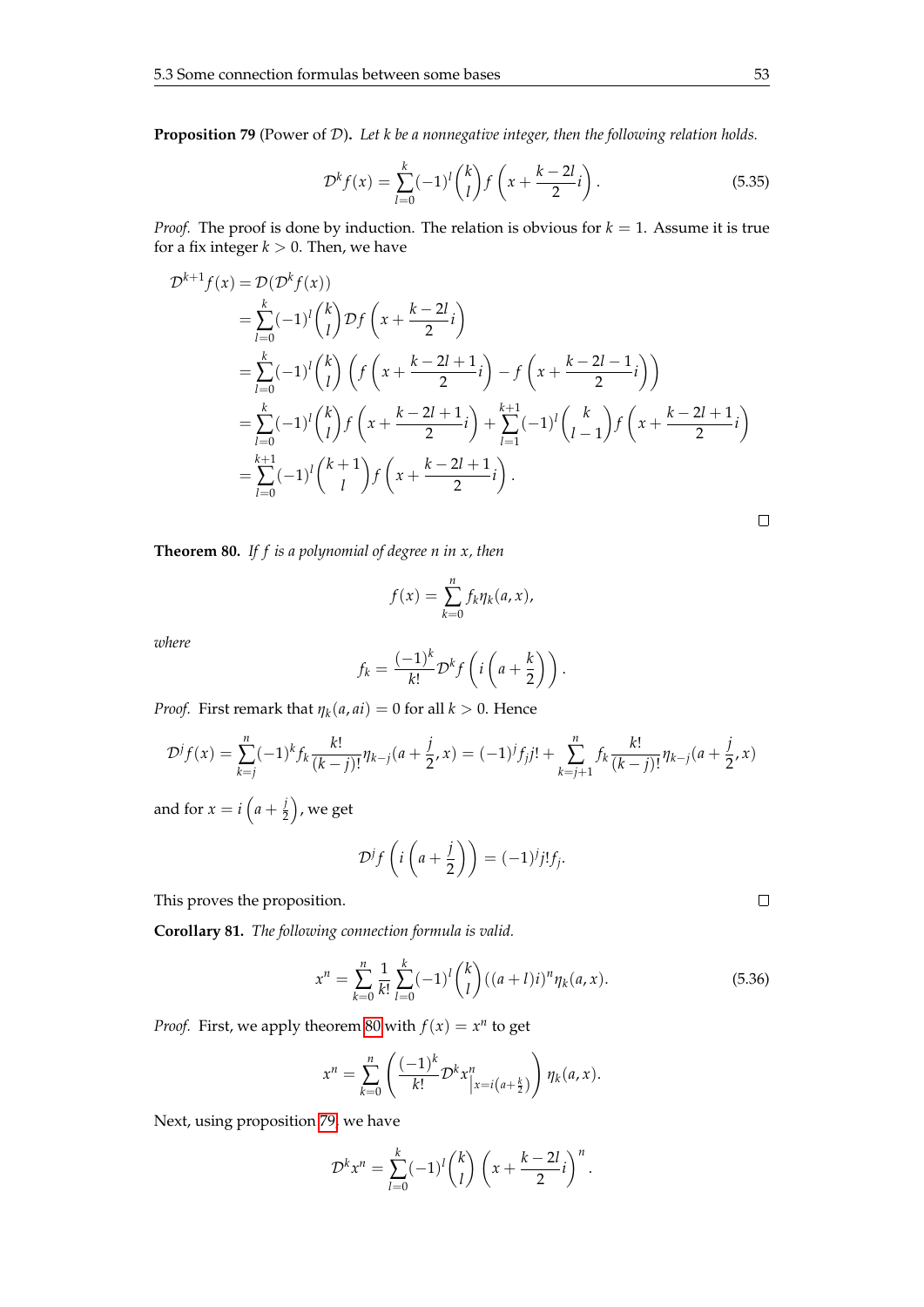Then, we have

$$
\mathcal{D}^{k} x_{\big| i\left(a+\frac{k}{2}\right)}^{n} = \sum_{l=0}^{k} (-1)^{l} {k \choose l} \left( (a+k-l)i \right)^{n}
$$

$$
= (-1)^{k} \sum_{l=0}^{k} (-1)^{l} {k \choose l} \left( (a+l)i \right)^{n}.
$$

This completes the proof.

# **5.3.9** Connection between  $\cos^n \theta$  and  $(ae^{i\theta}, ae^{-i\theta}; q)_n$ .

We first make the following remark

$$
(ae^{i\theta}, ae^{-i\theta};q)_n = (-2a)^n q^{n \choose 2} \prod_{k=0}^{n-1} (\cos \theta - x_k),
$$

where

$$
x_k = \frac{1 + a^2 q^{2k}}{2aq^k}.
$$

The following proposition follows.

**Proposition 82.** *The following connection formulas are valid.*

$$
(ae^{i\theta}, ae^{-i\theta};q)_n = (-2a)^n q^{n \choose 2} \sum_{k=0}^n (-1)^k e_k(x_0, x_1, \cdots, x_{n-1}) \cos^{n-k} \theta,
$$
 (5.37)

$$
\cos^{n} \theta = \sum_{k=0}^{n} (-2a)^{-k} q^{-\binom{k}{2}} E_{k}(x_0, x_1, \cdots, x_{n-1}) (ae^{i\theta}, ae^{-i\theta}; q)_{k}
$$
(5.38)

*with*

$$
x_k = \frac{1 + a^2 q^{2k}}{2aq^k}, \quad k = 0, 1, ..., n - 1.
$$
 (5.39)

In what follows, we give explicit formula for  $E_k(x_0, x_1, \dots, x_{n-1})$ .

**Proposition 83** (see [\[11\]](#page-103-6))**.** *The following q-derivative rule is valid.*

$$
(\mathcal{D}_q^n f)(x) = \frac{2^n q^{\frac{n(1-n)}{4}}}{(q^{1/2} - q^{-1/2})^n} \sum_{k=0}^n {n \brack k}_q \frac{q^{k(n-k)} z^{2k-n} \check{f}(q^{(n-2k)/2} z^2)}{(q^{1+n-2k} z^2; q)_k (q^{2k-n+1} z^{-2}; q)_{n-k}},
$$
(5.40)

 $where \check{f}(z) = f((z + 1/z)/2), z = e^{i\theta}, x = \cos \theta.$ 

**Proposition 84** (see [\[23\]](#page-104-11)). *If*  $f(x)$  *is a polynomial in*  $x = \cos \theta$  *of degree n, then* 

$$
f(x) = \sum_{k=0}^{n} f_k(a e^{i\theta}, a e^{-i\theta}; q)_k;
$$
 (5.41)

*where*

$$
f_k = \frac{(q-1)^k}{(2a)^k (q;q)_k} q^{-\frac{k(k-1)}{4}} (\mathcal{D}_q^k f)(x_k),
$$

<span id="page-61-0"></span>*with*

$$
x_k = \frac{1}{2}(aq^{k/2} + q^{-k/2}/a).
$$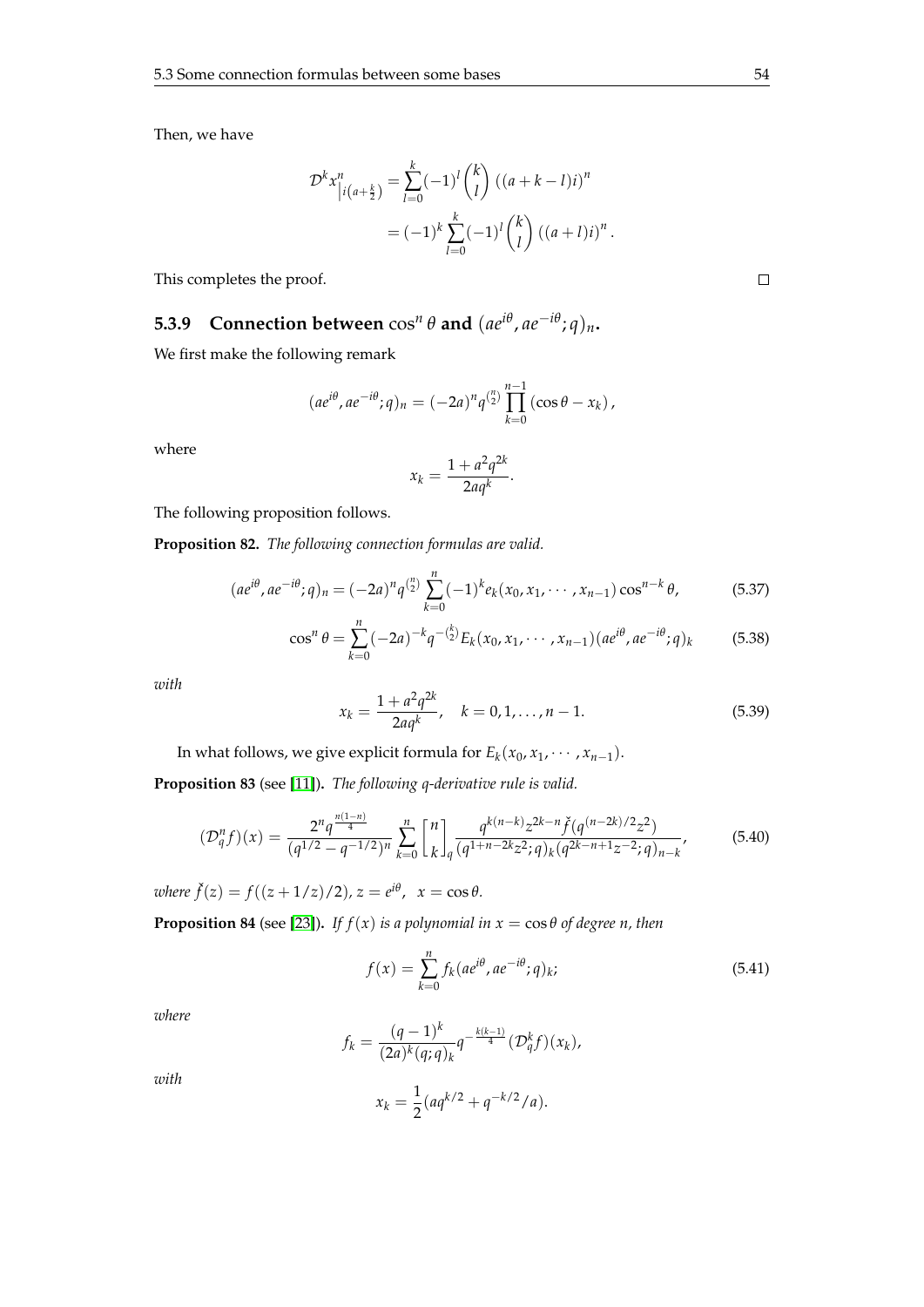*with*

**Corollary 85.** *If*  $f(x)$  *is a polynomial of degree n in*  $x = \cos \theta$ *, then* 

$$
f(x) = \sum_{k=0}^{n} f_k(a e^{i\theta}, a e^{-i\theta}; q)_k,
$$
  

$$
f_k = q^k \sum_{j=0}^{k} \frac{q^{-(k-j)^2} a^{2(j-k)} \check{f}(a q^{k-j})}{(q, q^{1+2(k-j)} a^2; q)_j (q, q^{-1-2(k-j)} a^{-2}; q)_{k-j}}.
$$
(5.42)

**Remark 86.** *Note that, by a change of variable*  $j := k - j$ *, the*  $p_k$ *'s in corollary [85](#page-61-0) can be written as* 

$$
f_k = q^k \sum_{j=0}^k \frac{q^{-j^2} a^{-2j} \check{f}(aq^j)}{(q, q^{1+2j} a^2; q)_{k-j} (q, q^{-1-2j} a^{-2}; q)_j}.
$$

**Corollary 87.** *The following connection formula is valid.*

$$
x^{n} = \sum_{k=0}^{n} q^{k} \sum_{j=0}^{k} \frac{q^{-j^{2}} a^{-2j} (aq^{j} + a^{-1}q^{-j})^{k}}{(q, q^{1+2j}a^{2}; q)_{k-j} (q, q^{-1-2j}a^{-2}; q)_{j}} (ae^{i\theta}, ae^{-i\theta}; q)_{k}, \quad x = \cos \theta.
$$
 (5.43)

# **5.4 Moments and generating functions**

As previously announced, we now use the inversion formula to compute the moments of orthogonal polynomials (see Theorem [50\)](#page-52-1). Connections between the bases enable us to get the canonical moments from the generalized ones.

#### **5.4.1 The continuous case**

#### **The Jacobi polynomials**

From the orthogonality relation [\(3.1\)](#page-30-1), it follows that

$$
\mu_0 = 2^{\alpha + \beta + 1} \frac{\Gamma(\alpha + 1)\Gamma(\beta + 1)}{\Gamma(\alpha + \beta + 2)}.
$$

• For  $\theta_n(x) = (1 - x)^n$ , we have from [\(4.16\)](#page-45-0)

$$
I_0(n)=2^n\frac{\Gamma(\alpha+1+n)\Gamma(\alpha+\beta+2)}{\Gamma(\alpha+\beta+n+2)\Gamma(\alpha+1)}=2^n\frac{(\alpha+1)_n}{(\alpha+\beta+2)_n}.
$$

• For  $\theta_n(x) = (1 + x)^n$ , we have from [\(4.17\)](#page-45-0)

$$
I_0(n) = 2^n \frac{\Gamma(\beta+1+n)\Gamma(\alpha+\beta+2)}{\Gamma(\alpha+\beta+n+2)\Gamma(\beta+1)} = 2^n \frac{(\beta+1)_n}{(\alpha+\beta+2)_n}.
$$

Therefore, the following proposition is valid.

#### **Proposition 88.** *.*

*1. The generalized Jacobi moments with respect to the basis* (1 − *x*) *<sup>n</sup> have the representation*

<span id="page-62-1"></span><span id="page-62-0"></span>
$$
\mu_n((1-x)^k) = 2^{n+\alpha+\beta+1} \frac{\Gamma(\alpha+1)\Gamma(\beta+1)}{\Gamma(\alpha+\beta+2)} \frac{(\alpha+1)_n}{(\alpha+\beta+2)_n}.
$$
 (5.44)

2. The generalized Jacobi moments with respect to the basis  $(1 + x)^n$  have the representation

$$
\mu_n((1+x)^k) = 2^{n+\alpha+\beta+1} \frac{\Gamma(\alpha+1)\Gamma(\beta+1)}{\Gamma(\alpha+\beta+2)} \frac{(\beta+1)_n}{(\alpha+\beta+2)_n}.
$$
 (5.45)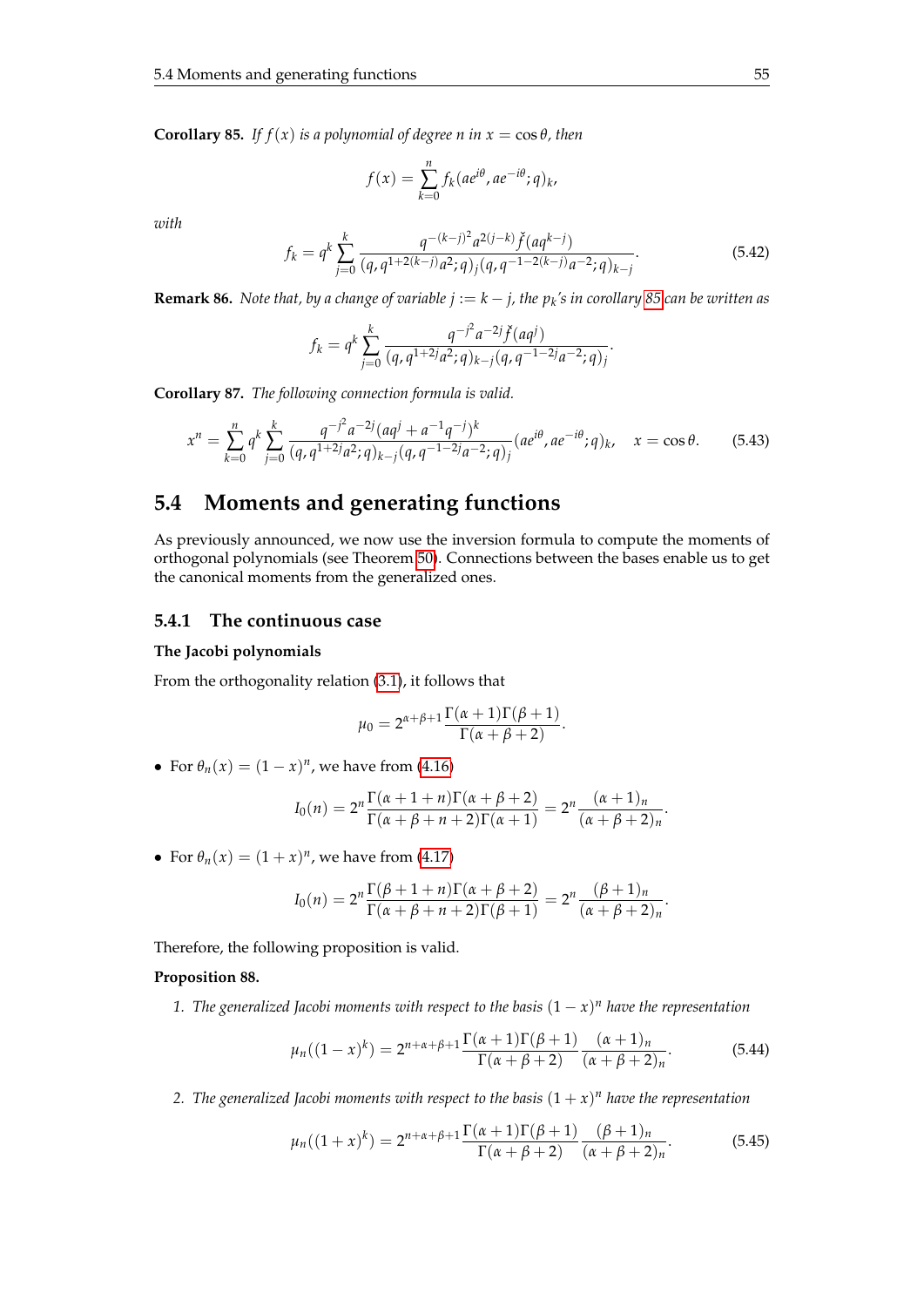**Remark 89.** *Note that these moments could be computed directly as follows. For [\(5.44\)](#page-62-0), we start by remarking that*

$$
\int_{-1}^{1} (1-x)^{\alpha} (1+x)^{\beta} dx = \mu_0 = 2^{\alpha+\beta+1} \frac{\Gamma(\alpha+1)\Gamma(\beta+1)}{\Gamma(\alpha+\beta+2)}.
$$

*Next, we replace*  $α$  *by*  $α + n$  *to get* 

$$
\mu_n((1-x)^k) = \int_{-1}^1 (1-x)^{\alpha+n}(1+x)^{\beta} dx = 2^{\alpha+\beta+n+1} \frac{\Gamma(\alpha+n+1)\Gamma(\beta+1)}{\Gamma(\alpha+\beta+n+2)}
$$

$$
= 2^{\alpha+\beta+n+1} \frac{\Gamma(\alpha+1)\Gamma(\beta+1)}{\Gamma(\alpha+\beta+2)} \frac{(\alpha+1)_n}{(\alpha+\beta+2)_n}.
$$

*For the relation [\(5.45\)](#page-62-1), just replace*  $\beta$  *by*  $\beta + n$  *and proceed as previously.* 

**Proposition 90.** *The generalized Jacobi moments have the following exponential generating functions:*

$$
\frac{\Gamma(\alpha+1)\Gamma(\beta+1)}{\Gamma(\alpha+\beta+2)} \frac{2^{\alpha+\beta+1}}{(1-z)^{\alpha+1}} = \sum_{n=0}^{\infty} \mu_n((1-x)^k) \frac{(\alpha+\beta+2)_n}{n!} (2z)^n,
$$
  

$$
\frac{\Gamma(\alpha+1)\Gamma(\beta+1)}{\Gamma(\alpha+\beta+2)} \frac{2^{\alpha+\beta+1}}{(1-z)^{\beta+1}} = \sum_{n=0}^{\infty} \mu_n((1+x)^k) \frac{(\alpha+\beta+2)_n}{n!} (2z)^n.
$$

*Proof.* Using the binomial theorem [\(2.3\)](#page-14-1), we get the results.

 $\Box$ 

In Chapter [3,](#page-30-0) we gave a representation of the canonical Jacobi moments involving the sum of two hypergeometric functions. Here, using the inversion formula, we derive another representation of those moments. We first recall the following relations which are other ways to write the binomial theorem.

<span id="page-63-0"></span>
$$
x^n = \sum_{m=0}^n (-1)^m \binom{n}{m} (1-x)^m
$$
\n(5.46)

$$
x^{n} = \sum_{m=0}^{n} (-1)^{n-m} {n \choose m} (1+x)^{m}.
$$
 (5.47)

From [\(5.44\)](#page-62-0), [\(5.45\)](#page-62-1), [\(5.46\)](#page-63-0) and [\(5.47\)](#page-63-0), we have the following proposition.

**Proposition 91.** *The canonical Jacobi moments have the following representations*

<span id="page-63-1"></span>
$$
\mu_n = 2^{\alpha + \beta + 1} \frac{\Gamma(\alpha + 1)\Gamma(\beta + 1)}{\Gamma(\alpha + \beta + 2)} {}_2F_1\left(\begin{array}{c} -n, \alpha + 1 \\ \alpha + \beta + 2 \end{array}\bigg| 2\right) \quad \text{(compare [13]),} \tag{5.48}
$$

$$
= (-1)^n 2^{\alpha+\beta+1} \frac{\Gamma(\alpha+1)\Gamma(\beta+1)}{\Gamma(\alpha+\beta+2)} {}_2F_1\left(\begin{array}{c} -n, \beta+1\\ \alpha+\beta+2 \end{array}\bigg| 2\right)
$$
(5.49)

Note that these two representations are simpler than the one we obtained in Chapter [3.](#page-30-0) **Remark 92.** *In [\[13\]](#page-103-0), the formula [\(5.48\)](#page-63-1) is written as*

$$
\mu_n=\sum_{m=0}^n\binom{n}{m}(-1)^m2^m\frac{\Gamma(b+m)\Gamma(a+b)}{\Gamma(a)\Gamma(a+b+m)}=2F_1\left(\begin{array}{c}-n,b\\a+b\end{array}\bigg|2\right),n\geq 0\ \ a,b>0.
$$

*Duran seems to set*  $a = \alpha + 1$ *,*  $b = \beta + 1$  *and he uses a different standardization.* 

**Remark 93.** *It should be mentioned that the Laguerre moments, the Hermite moments and the Bessel moments computed in Chapter [3](#page-30-0) can be recovered by this method.*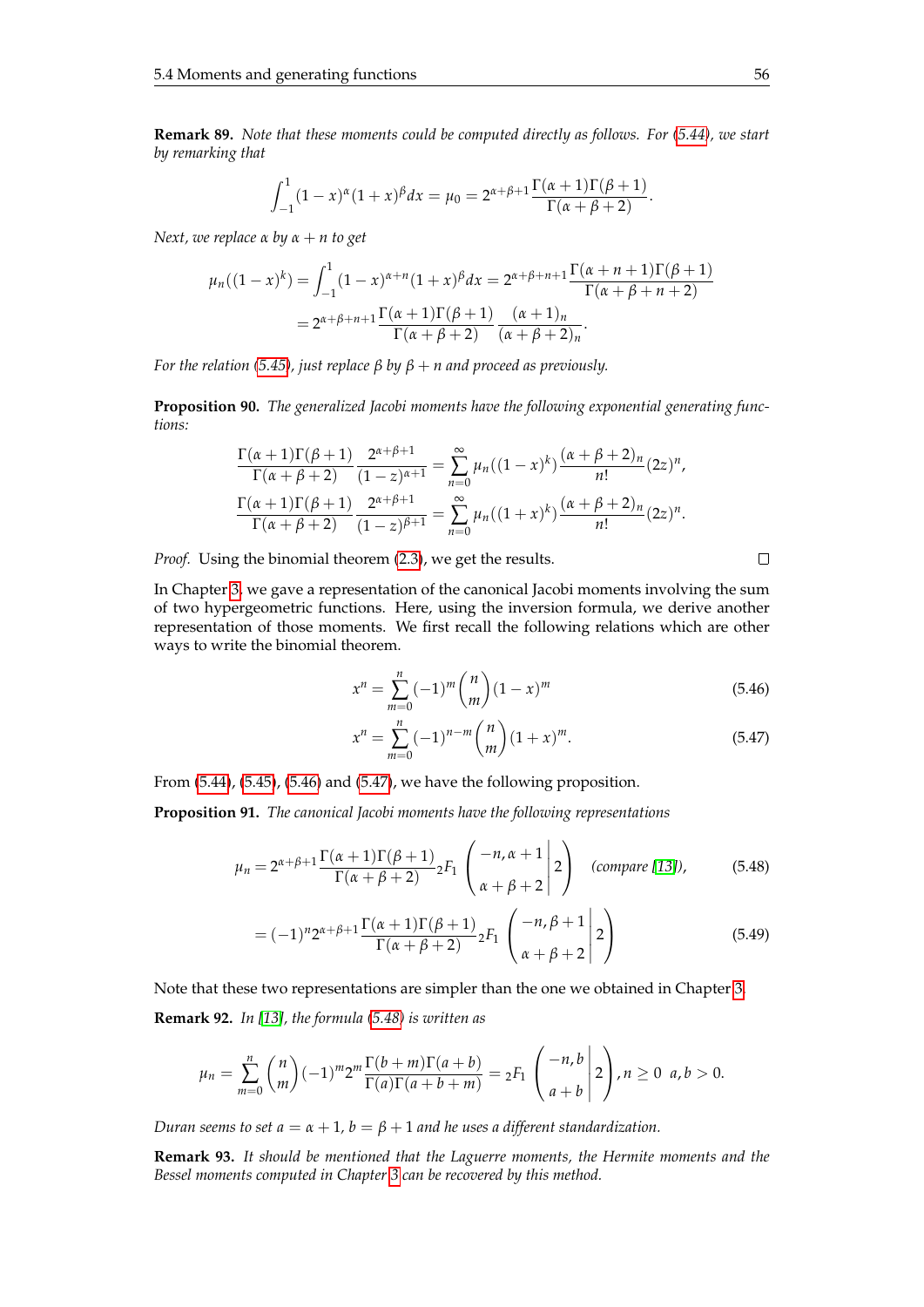#### **5.4.2 The discrete case**

For the classical discrete orthogonal polynomials, the measure  $d\alpha(x)$  in the definition [17](#page-20-0) is a discrete measure. Therefore the moments with respect to the basis  $x<sup>n</sup>$  are given by

$$
\mu_n\left(x^{\underline{k}}\right) = \sum_{k=0}^{\infty} \rho(k) k^{\underline{n}},\tag{5.50}
$$

and the canonical moments are given by

$$
\mu_n = \sum_{k=0}^{\infty} \rho(k) k^n,
$$
\n(5.51)

where  $\rho(x)$  is the discrete weight function associated to the family. These sums can be finite (as in the Hahn and the Krawtchouk cases) or infinite (as in the Meixner and the Charlier cases).

#### **The Hahn polynomials**

The Hahn polynomials *Qn*(*x*; *α*, *β*, *N*) fulfil the following orthogonality relation [\[30,](#page-104-1) P. 204]

$$
\sum_{x=0}^{N} {\alpha + x \choose x} {\beta + N - x \choose N - x} Q_n(x; \alpha, \beta, N) Q_m(x; \alpha, \beta, N)
$$
  
= 
$$
\frac{(-1)^n (n + \alpha + \beta + 1)_{N+1} (\beta + 1)_n n!}{(2n + \alpha + \beta + 1)(\alpha + 1)_n (-N)_n N!} \delta_{mn},
$$
(5.52)

for  $\alpha > -1$  and  $\beta > -1$  or  $\alpha < -N$  and  $\beta < -N$ .

With  $m = n = 0$ , it follows that

$$
\mu_0 = \frac{(\alpha + \beta + 1)_{N+1}}{(\alpha + \beta + 1)N!}.
$$

From the inversion formula [\(4.21\)](#page-45-1), for  $\theta_n(x) = x^n$ , we have

$$
I_0(n) = (-1)^n \frac{(\alpha+1)_n (-N)_n}{(\alpha+\beta+2)_n}.
$$

Therefore, the following proposition is valid.

<span id="page-64-0"></span>**Proposition 94.** The generalized Hahn moments with respect to the basis  $x<sup>n</sup>$  have the representa*tion*

$$
\mu_n\left(x^{\underline{k}}\right) = (-1)^n \frac{(\alpha + \beta + 1)_{N+1}}{(\alpha + \beta + 1)N!} \frac{(\alpha + 1)_n (-N)_n}{(\alpha + \beta + 2)_n}.
$$
\n(5.53)

**Proposition 95.** *The generalized Hahn moments with respect to x<sup>n</sup> have the following generating function:*

$$
\frac{(\alpha + \beta + 1)_{N+1}}{(\alpha + \beta + 1)N!} (1 + z)^N = \sum_{n=0}^{\infty} \mu_n \left( x^k \right) \frac{(\alpha + \beta + 2)_n}{(\alpha + 1)_n} \frac{z^n}{n!}.
$$
 (5.54)

*Proof.* We have

$$
\sum_{n=0}^{\infty} \mu_n \left( x^{\underline{k}} \right) \frac{(\alpha + \beta + 2)_n}{(\alpha + 1)_n} \frac{z^n}{n!} = \sum_{n=0}^{\infty} \frac{(-N)_n}{n!} (-z)^n.
$$

Using the binomial theorem [\(2.3\)](#page-14-1), the result follows.

**Proposition 96.** *The canonical Hahn moments have the following representation*

$$
\mu_n = \frac{(\alpha + \beta + 1)_{N+1}}{(\alpha + \beta + 1)N!} \sum_{m=0}^{n} (-1)^m \mathcal{S}_m(n) \frac{(\alpha + 1)_m (-N)_m}{(\alpha + \beta + 2)_m}
$$
(5.55)

$$
= \frac{(\alpha + \beta + 1)_{N+1}}{(\alpha + \beta + 1)N!} \sum_{m=0}^{n} \sum_{k=0}^{m} \frac{(-1)^{2m-k} k^n}{k! (m-k)!} \frac{(\alpha + 1)_m (-N)_m}{(\alpha + \beta + 2)_m}
$$
(5.56)

*Proof.* The proof follows from [\(2.21\)](#page-20-1), [\(2.23\)](#page-20-2), [\(5.9\)](#page-54-0) and [\(5.53\)](#page-64-0).

 $\Box$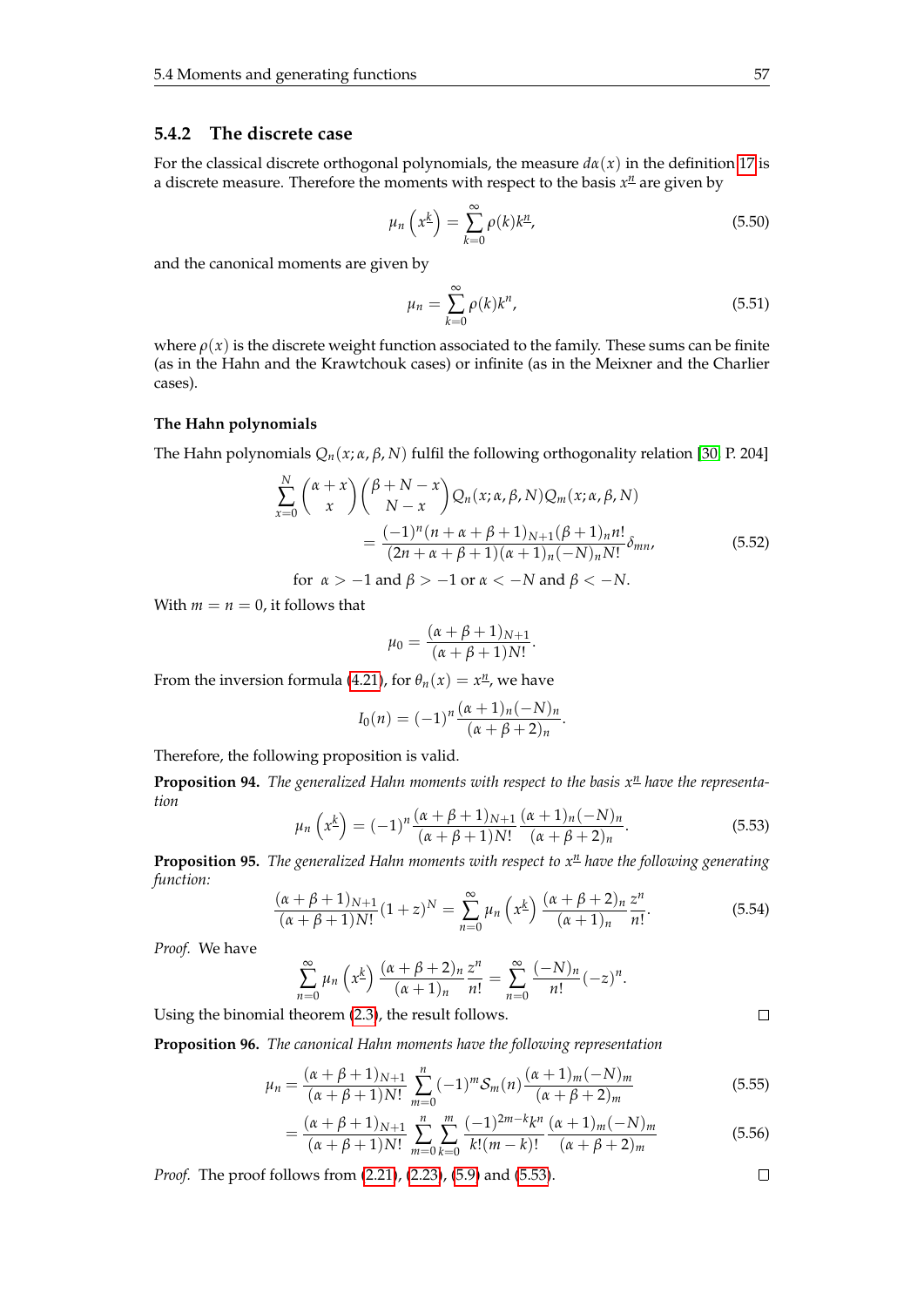#### **The Krawtchouk polynomials**

The Krawtchouk polynomials  $K_n(x; p, N)$  fulfil the following orthogonality relation [\[30,](#page-104-1) P. 237]

$$
\sum_{k=0}^{N} {N \choose k} p^{k} (1-p)^{N-k} K_{n}(k; p, N) K_{m}(k; p, N) = \frac{(-1)^{n} n!}{(-N)_{n}} \left(\frac{1-p}{p}\right)^{n} \delta_{nm}, \quad 0 < p < 1. \tag{5.57}
$$

With  $m = n = 0$ , it follows that

From the inversion formula [\(4.22\)](#page-45-2), for  $\theta_n(x) = x^n$ , we have

$$
I_0(n) = (-N)_n (-p)^n.
$$

 $\mu_0 = 1.$ 

Therefore, the following proposition is valid.

<span id="page-65-0"></span>**Proposition 97.** *The generalized Krawtchouk moments with respect to the basis*  $x<sup>n</sup>$  *have the representation*

$$
\mu_n\left(x^{\underline{k}}\right) = (-N)_n(-p)^n. \tag{5.58}
$$

**Proposition 98.** The generalized Krawtchouk moments with respect to the basis  $x<sup>n</sup>$  have the fol*lowing exponential generating function:*

$$
(1+pz)^N = \sum_{n=0}^{\infty} \frac{\mu_n \left(x^{\underline{k}}\right)}{n!} z^n, \quad |pz| < 1. \tag{5.59}
$$

*Proof.* Using the binomial theorem [\(2.3\)](#page-14-1), we have

$$
\sum_{n=0}^{\infty} \frac{\mu_n}{n!} z^n = \sum_{n=0}^{\infty} \frac{(-N)_n}{n!} (-pz)^n = {}_1F_0 \left( \begin{array}{c} -N \\ 0 \end{array} \bigg| -pz \right) = (1+pz)^N.
$$

**Proposition 99.** *The canonical Krawtchouk moments have the representation*

$$
\mu_n = \sum_{m=0}^n \mathcal{S}_m(n) (-N)_m (-p)^m.
$$
\n(5.60)

*Proof.* The proof follows from [\(2.21\)](#page-20-1), [\(2.23\)](#page-20-2), [\(5.9\)](#page-54-0) and [\(5.58\)](#page-65-0).

**Proposition 100.** *The canonical Krawtchouk moments have the following exponential generating function:*

$$
(pe^{z} + 1 - p)^{N} = \sum_{n=0}^{\infty} \mu_n \frac{z^n}{n!}.
$$
 (5.61)

*Proof.* By definition, the canonical Krawtchouk moments are given by

$$
\mu_n = \sum_{k=0}^{N} k^n \binom{N}{k} p^k (1-p)^{N-k}.
$$

Therefore, it follows that

$$
\sum_{n=0}^{\infty} \mu_n \frac{z^n}{n!} = \sum_{n=0}^{\infty} \left( \sum_{k=0}^N k^n \binom{N}{k} p^k (1-p)^{N-k} \right) \frac{z^n}{n!}
$$

$$
= \sum_{k=0}^N \left( \binom{N}{k} p^k (1-p)^{N-k} \sum_{n=0}^\infty \frac{(kz)^n}{n!} \right)
$$

$$
= \sum_{k=0}^N \binom{N}{k} (pe^z)^k (1-p)^{N-k}
$$

$$
= (pe^z + 1 - p)^N.
$$

 $\Box$ 

 $\Box$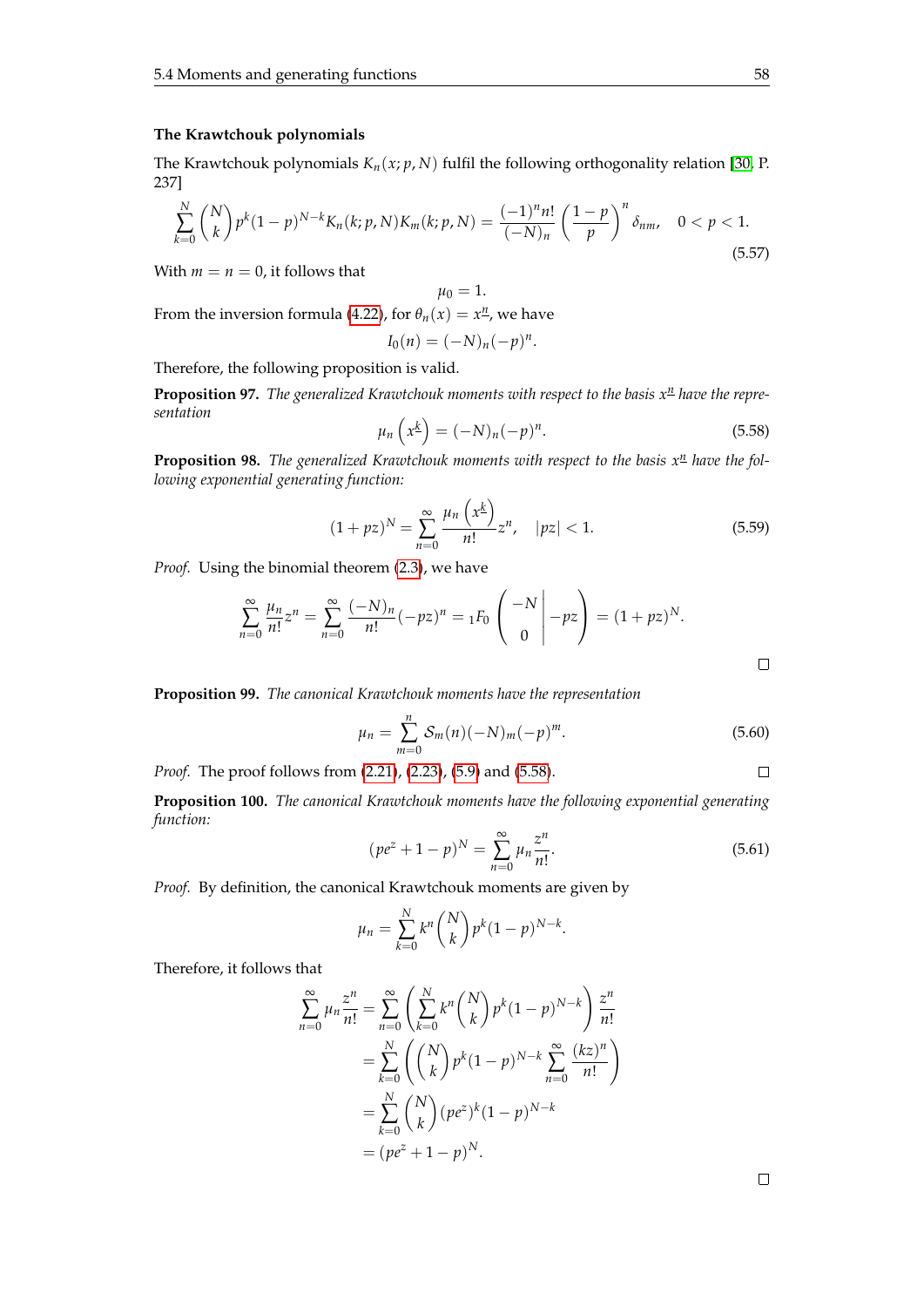**Proposition 101.** *The canonical Krawtchouk moments*  $\mu_n$  *can be computed by the formula*  $\mu_n =$  $f_n(1)$  *where*  $(f_n)_n$  *is the sequence of functions defined by* 

$$
f_0(t) = (tp + 1 - p)^N
$$
,  $f_{n+1}(t) = tf'_n(t)$   $n \ge 0$ .

*Proof.* We prove by induction that  $f_n(t) = \sum_{n=1}^{N} f_n(t)$  $k^n \binom{N}{k} p^k (1-p)^{N-k} t^k$ . Finally, we have the *k*=0 proposition by computing  $f_n(1) = \mu_n$ .  $\Box$ 

#### **The Meixner polynomials**

The Meixner polynomials  $M_n(x;\beta,c)$  fulfil the following orthogonality relation [\[30,](#page-104-1) P. 234]

$$
\sum_{x=0}^{\infty} \frac{(\beta)_x}{x!} c^x M_n(x; \beta, c) M_m(x; \beta, c) = \frac{n!}{c^n(\beta)_n (1-c)^\beta} \delta_{nm}, \quad \beta > 0, \ \ 0 < c < 1. \tag{5.62}
$$

For  $m = n = 0$ , it follows that

$$
\mu_0=\frac{1}{(1-c)^{\beta}}.
$$

From the inversion formula [\(4.23\)](#page-45-3), we have

$$
I_0(n) = (-1)^n (\beta)_n \left(\frac{c}{c-1}\right)^n.
$$

Therefore, the following proposition is valid.

<span id="page-66-0"></span>**Proposition 102.** The generalized Meixner moments with respect to the basis  $x<sup>n</sup>$  have the repre*sentation*

$$
\mu_n\left(x^{\underline{k}}\right) = \frac{(-1)^n(\beta)_n}{(1-c)^\beta} \left(\frac{c}{c-1}\right)^n.
$$
\n(5.63)

**Proposition 103.** The generalized Meixner moments with respect to the basis  $x<sup>n</sup>$  have the following *exponential generating function:*

$$
\frac{1}{(1 - c - cz)^{\beta}} = \sum_{n=0}^{\infty} \frac{\mu_n \left(x^{\underline{k}}\right)}{n!} z^n, \quad \left|\frac{cz}{1 - c}\right| < 1. \tag{5.64}
$$

*Proof.* The proof follows from the binomial theorem [\(2.3\)](#page-14-1).

**Proposition 104.** *The canonical Meixner moments have the representation*

$$
\mu_n = \frac{1}{(1-c)^{\beta}} \sum_{m=0}^{n} (-1)^m \mathcal{S}_m(n) (\beta)_m \left( \frac{c}{c-1} \right)^m.
$$
 (5.65)

*Proof.* The proof follows from [\(2.21\)](#page-20-1), [\(2.23\)](#page-20-2), [\(5.9\)](#page-54-0) and [\(5.63\)](#page-66-0).

 $\Box$ 

 $\Box$ 

Note that the canonical Meixner moments appear in [\[26\]](#page-104-0).

**Proposition 105.** *The canonical Meixner moments have the following exponential generating function:*

$$
\frac{1}{(1 - ce^z)^{\beta}} = \sum_{n=0}^{\infty} \mu_n \frac{z^n}{n!}, \quad |ce^z| < 1. \tag{5.66}
$$

*Proof.* By definition, the canonical Meixner moments are given by

$$
\mu_n = \sum_{k=0}^{\infty} \frac{(\beta)_k c^k}{k!} k^n
$$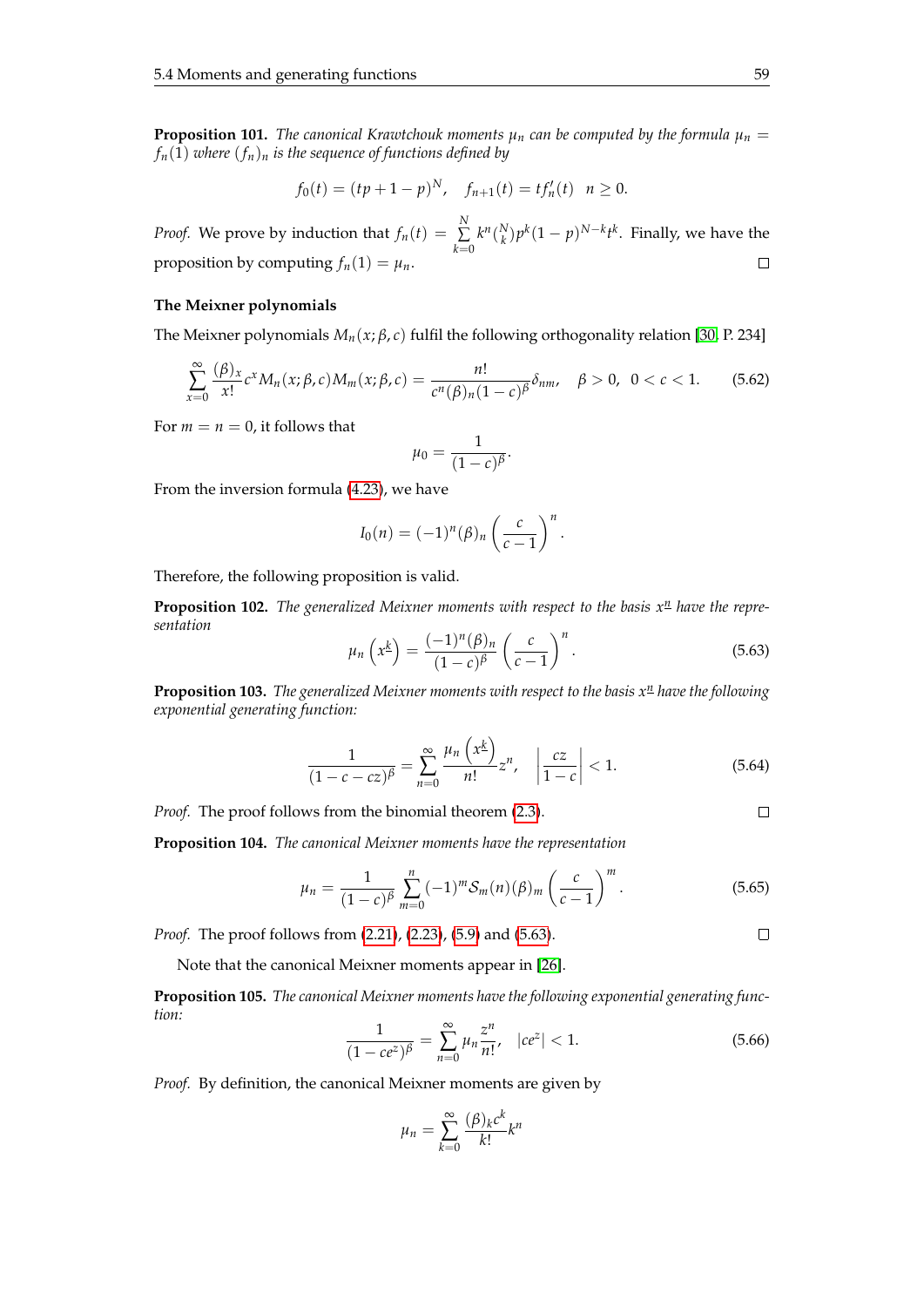It therefore follows that

$$
\sum_{n=0}^{\infty} \frac{\mu_n}{n!} z^n = \sum_{n=0}^{\infty} \left( \sum_{k=0}^{\infty} \frac{(\beta)_k c^k}{k!} k^n \right) \frac{z^n}{n!}
$$

$$
= \sum_{k=0}^{\infty} \left( \frac{(\beta)_k c^k}{k!} \sum_{n=0}^{\infty} \frac{(kz)^n}{n!} \right)
$$

$$
= \sum_{k=0}^{\infty} \frac{(\beta)_k}{k!} (ce^z)^k = \frac{1}{(1 - ce^z)^{\beta}}.
$$

 $\Box$ 

**Remark 106.** *From the definition of the canonical Meixner moments*

$$
\mu_n = \mu_n(\beta, c) = \sum_{k=0}^{\infty} \frac{(\beta)_k c^k}{k!} k^n,
$$

*it follows that*

$$
\frac{\partial}{\partial c}\mu_n(\beta,c) = \frac{1}{c}\mu_{n+1}(\beta,c). \tag{5.67}
$$

*Therefore, the moments*  $\mu_n(\beta, c)$  *can be represented by* 

$$
\mu_n(\beta,c)=\frac{P_n(\beta,c)}{(1-c)^{\beta+n}},
$$

*where P<sup>n</sup> is a polynomial in two variables c and β and can be computed recursively by the recurrence*

$$
P_{n+1}(\beta,c) = c \left[ (1-c) \frac{\partial}{\partial c} P_n(\beta,c) + (\beta + n) P_n(\beta,c) \right], \quad P_0(\beta,c) = 1. \tag{5.68}
$$

#### **The Charlier polynomials**

The Charlier polynomials  $C_n(x; a)$  fulfil the following orthogonality relation [\[30,](#page-104-1) P. 247]

$$
\sum_{x=0}^{\infty} \frac{a^x}{x!} C_n(x; a) C_m(x; a) = a^{-n} e^a n! \delta_{mn}, \quad a > 0.
$$
 (5.69)

With  $m = n = 0$ , it follows that

 $\mu_0 = e^a$ .

From the inversion formula [\(4.24\)](#page-45-4), we have

$$
I_0(n)=a^n.
$$

Therefore, the following proposition is valid.

<span id="page-67-0"></span>**Proposition 107.** The generalized Charlier moments with respect to the basis  $x<sup>n</sup>$  have the repre*sentation*  $\overline{ }$ 

$$
\mu_n\left(x^{\underline{k}}\right) = e^a a^n. \tag{5.70}
$$

**Proposition 108.** *The generalized Charlier moments with respect to the basis*  $x<sup>n</sup>$  *have the following generating functions:*

$$
\frac{e^a}{1 - az} = \sum_{n=0}^{\infty} \mu_n \left( x^{\underline{k}} \right) z^n, \quad |az| < 1. \tag{5.71}
$$

$$
e^{az+a} = \sum_{n=0}^{\infty} \frac{\mu_n \left(x^{\underline{k}}\right)}{n!} z^n.
$$
\n
$$
(5.72)
$$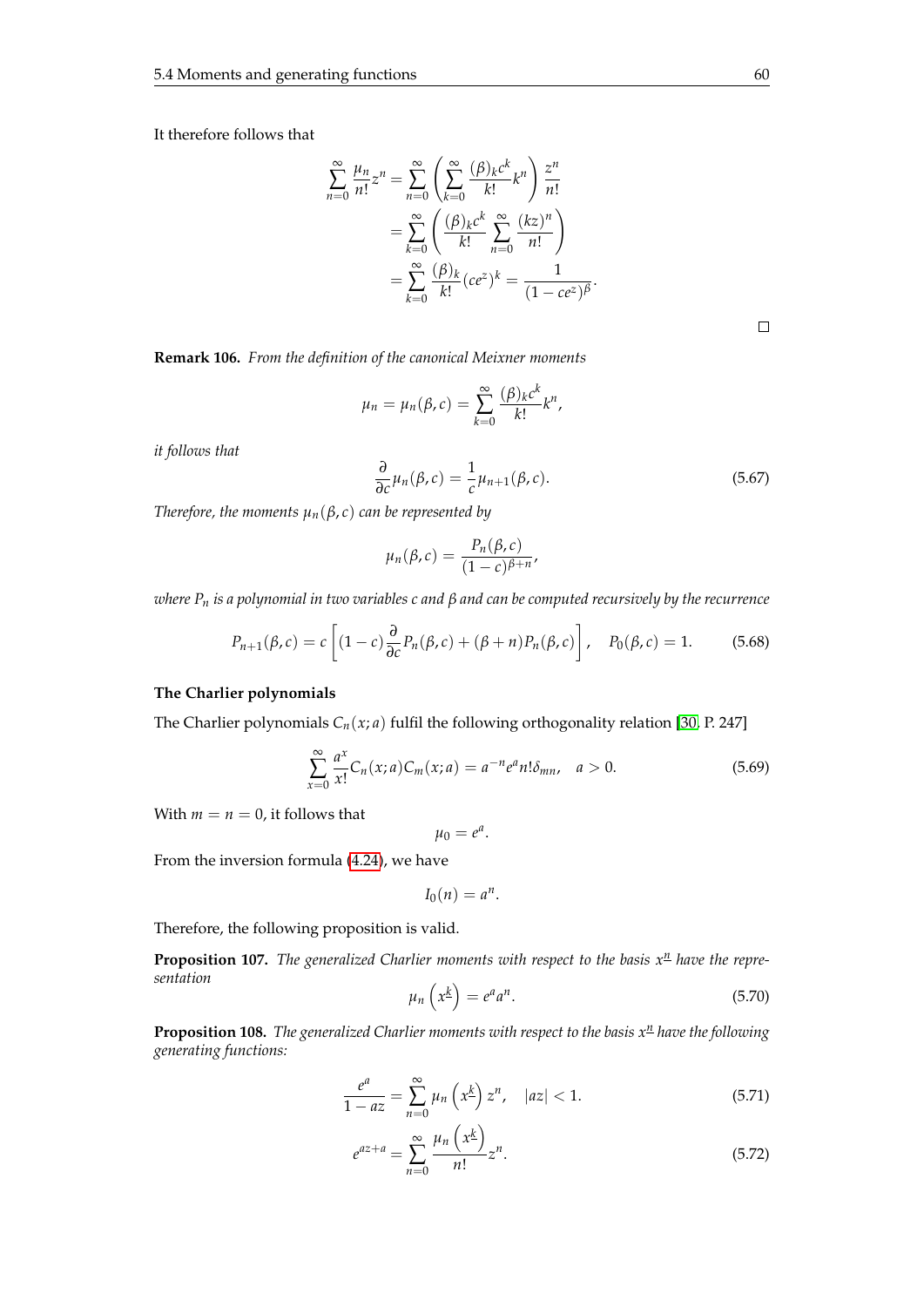**Proposition 109.** *The canonical Charlier moments have the representation*

<span id="page-68-0"></span>
$$
\mu_n = e^a \sum_{m=0}^n \mathcal{S}_m(n) a^m.
$$
\n(5.73)

*Proof.* The proof follows from [\(2.21\)](#page-20-1), [\(2.23\)](#page-20-2), [\(5.9\)](#page-54-0) and [\(5.70\)](#page-67-0).

Note that [\(5.73\)](#page-68-0) appears in [\[44\]](#page-105-3) and [\[26\]](#page-104-0) without the constant  $\mu_0 = e^a$ .

**Proposition 110.** *The canonical Charlier moments have the following exponential generating function*

$$
e^{ae^{z}} = \sum_{n=0}^{\infty} \mu_n \frac{z^n}{n!}.
$$
\n(5.74)

*Proof.* By definition, the canonical Charlier moments are given by

$$
\mu_n = \sum_{k=0}^{\infty} \frac{a^k}{k!} k^n.
$$

Therefore, we have:

$$
\sum_{n=0}^{\infty} \frac{\mu_n}{n!} z^n = \sum_{n=0}^{\infty} \left( \sum_{k=0}^{\infty} \frac{a^k}{k!} k^n \right) \frac{z^n}{n!}
$$

$$
= \sum_{k=0}^{\infty} \left( \frac{a^k}{k!} \sum_{n=0}^{\infty} \frac{(kz)^n}{n!} \right)
$$

$$
= \sum_{k=0}^{\infty} \frac{a^k e^{kz}}{k!} = \sum_{k=0}^{\infty} \frac{(ae^z)^k}{k!}
$$

$$
= e^{ae^z}.
$$

#### **5.4.3 The** *q***-discrete case**

#### **The Big** *q***-Jacobi polynomials**

The Big *q*-Jacobi polynomials *Pn*(*x*; *a*, *b*, *c*; *q*) fulfil the following orthogonality relation [\[30,](#page-104-1) P. 438]

<span id="page-68-1"></span>
$$
\int_{cq}^{aq} \frac{(a^{-1}x, c^{-1}x; q)_{\infty}}{(x, bc^{-1}x; q)_{\infty}} P_m(x; a, b, c; q) P_n(x; a, b, c; q) d_qx
$$
  
=  $aq(1-q) \frac{(abq^2, a^{-1}c, ac^{-1}q; q)_{\infty}}{(aq, bq, cq, abc^{-1}q; q)_{\infty}}$   
 $\times \frac{1 - abq}{1 - abq^{2n+1}} \frac{(q, bq, abc^{-1}q; q)_n}{(aq, abq, cq; q)_n} (-caq^2)^n q^{n+1} \frac{(5.75)}{(aq, abq, cq; q)_n}$ 

Let us write

$$
\rho(x;q) = \frac{(a^{-1}x, c^{-1}x; q)_{\infty}}{(x, bc^{-1}x; q)_{\infty}}.
$$

The *q*-integral in [\(5.75\)](#page-68-1) can be written as

$$
\int_{cq}^{aq} \rho(x;q) P_m(x;a,b,c;q) P_n(x;a,b,c;q) d_qx
$$
  
=  $aq(1-q) \sum_{k=0}^{\infty} \rho(aqq^k;q) P_m(aqq^k;a,b,c;q) P_n(aqq^k;a,b,c;q)$   
-  $cq(1-q) \sum_{k=0}^{\infty} \rho(cqq^k;q) P_m(cqq^k;a,b,c;q) P_n(cqq^k;a,b,c;q)$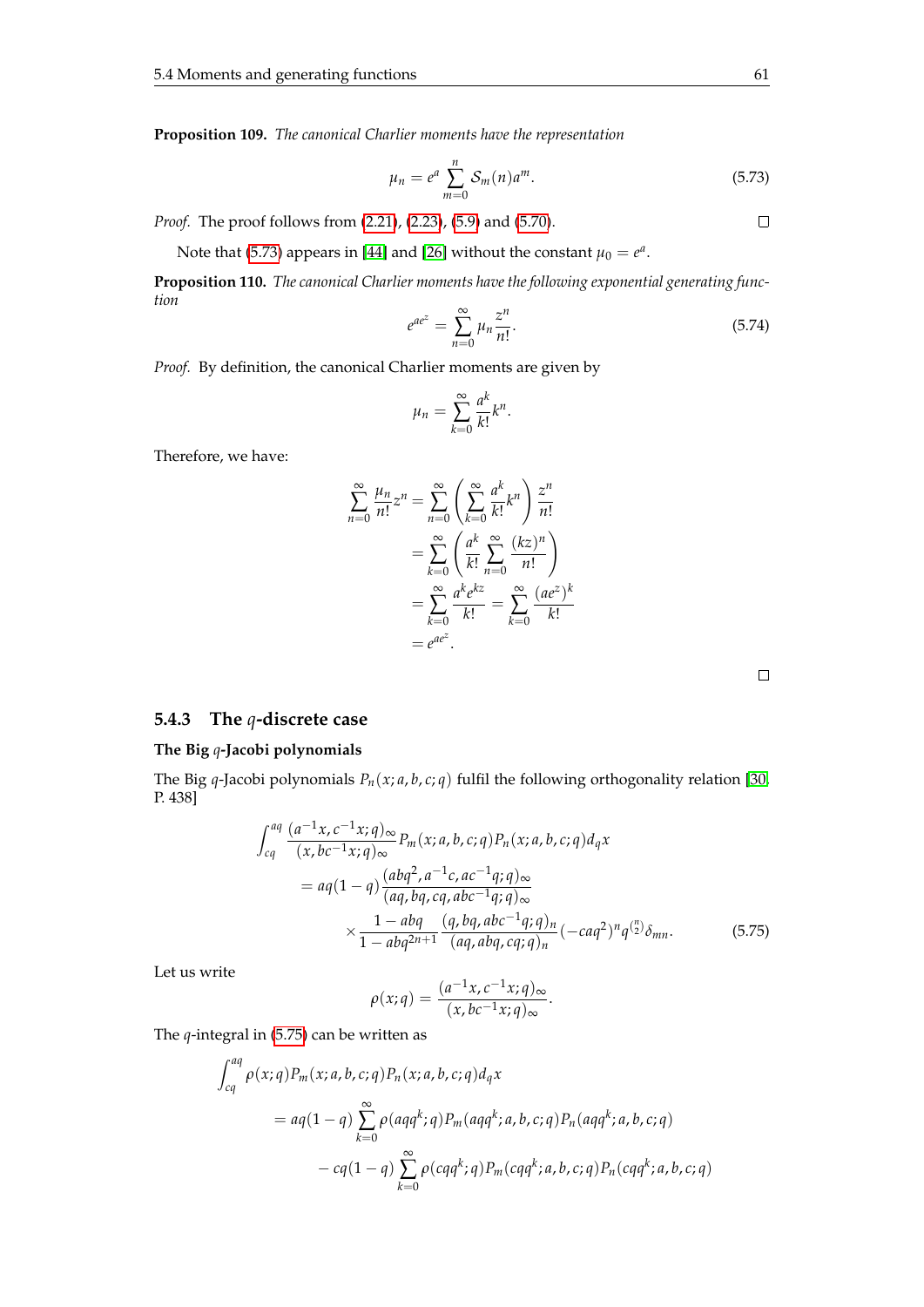We have:

$$
\int_{cq}^{aq} \rho(x;q)(x;q)_n d_qx = aq(1-q)\sum_{k=0}^{\infty} \rho(aq^{k+1};q)(aq^{k+1};q)_n - cq(1-q)\sum_{k=0}^{\infty} \rho(cq^{k+1};q)(cq^{k+1};q)_n.
$$

Define the discrete measures  $\mu_a$  and  $\mu_c$  as

$$
\mu_a = aq(1-q) \sum_{k=0}^{\infty} \rho(aq^{k+1}; q) q^k \varepsilon_{aq^{k+1}}
$$

$$
\mu_c = cq(q-1) \sum_{k=0}^{\infty} \rho(cq^{k+1}; q) q^k \varepsilon_{cq^{k+1}},
$$

and put

$$
\mu=\mu_a+\mu_c.
$$

We then have

$$
\int_{cq}^{aq} \rho(x;q)(x;q)_n d_qx = \int_{-\infty}^{\infty} (x;q)_n d\mu(x).
$$

It follows by taking  $m = n = 0$  in the orthogonality relation that

$$
\mu_0 = aq(1-q)\frac{(abq^2, a^{-1}cac^{-1}q; q)_{\infty}}{(aq, bq, cq, abc^{-1}q; q)_{\infty}}.
$$

From the inversion formula [\(4.25\)](#page-46-0), for  $\theta_n(x) = (x;q)_n$ , we have

$$
I_0(n) = \frac{(aq, cq; q)_n}{(abq^2; q)_n}.
$$

Therefore, the following proposition is valid.

<span id="page-69-0"></span>**Proposition 111.** *The generalized Big q-Jacobi moments with respect to the basis* (*x*; *q*)*<sup>n</sup> are given by*

$$
\mu_n((x;q)_k) = aq(1-q) \frac{(abq^2, a^{-1}c, ac^{-1}q; q)_{\infty}}{(aq, bq, cq, abc^{-1}q; q)_{\infty}} \frac{(aq, cq; q)_n}{(abq^2; q)_n}.
$$
\n(5.76)

Note that the Big *q*-Jacobi moments with respect to  $(x; q)_n$  were given in [\[4,](#page-103-7) P. 91] with the normalization  $\mu_0 = 1$ .

**Proposition 112.** *The generalized Big q-Jacobi moments with respect to* (*x*; *q*)*<sup>n</sup> have the following generating functions*

$$
aq \frac{(abq^2, a^{-1}c, ac^{-1}q; q)_{\infty}}{(aq, bq, cq, abc^{-1}q; q)_{\infty}} \frac{(cqz; q)_{\infty}}{(z; q)_{\infty}} = \sum_{n=0}^{\infty} \mu_n((x; q)_k) \frac{(abq^2; q)_n}{(aq; q)_n} \frac{z^n}{(q; q)_n}, \ |z| < 1 \quad (5.77)
$$

$$
aq\frac{(abq^2, a^{-1}c, ac^{-1}q;q)_{\infty}}{(aq, bq, cq, abc^{-1}q;q)_{\infty}}\frac{(aqz;q)_{\infty}}{(z;q)_{\infty}} = \sum_{n=0}^{\infty} \mu_n((x;q)_k) \frac{(abq^2;q)_n}{(cq;q)_n} \frac{z^n}{(q;q)_n}, \ \ |z| < 1. \tag{5.78}
$$

*Proof.* The proof follows by the use of the *q*-binomial theorem [\(2.6\)](#page-14-0).

$$
\Box
$$

**Proposition 113.** *The canonical Big q-Jacobi moments have the representation*

$$
\mu_n = aq \frac{(abq^2, a^{-1}c, ac^{-1}q; q)_{\infty}}{(aq, bq, cq, abc^{-1}q; q)_{\infty}} \sum_{m=0}^n (-1)^m \begin{bmatrix} n \\ m \end{bmatrix}_q q^{-nm + {m+1 \choose 2}} \frac{(aq, cq; q)_m}{(abq^2; q)_m}.
$$
(5.79)

*Proof.* Using [\(2.21\)](#page-20-1), [\(2.23\)](#page-20-2), [\(5.16\)](#page-55-1) and [\(5.76\)](#page-69-0), we get the result.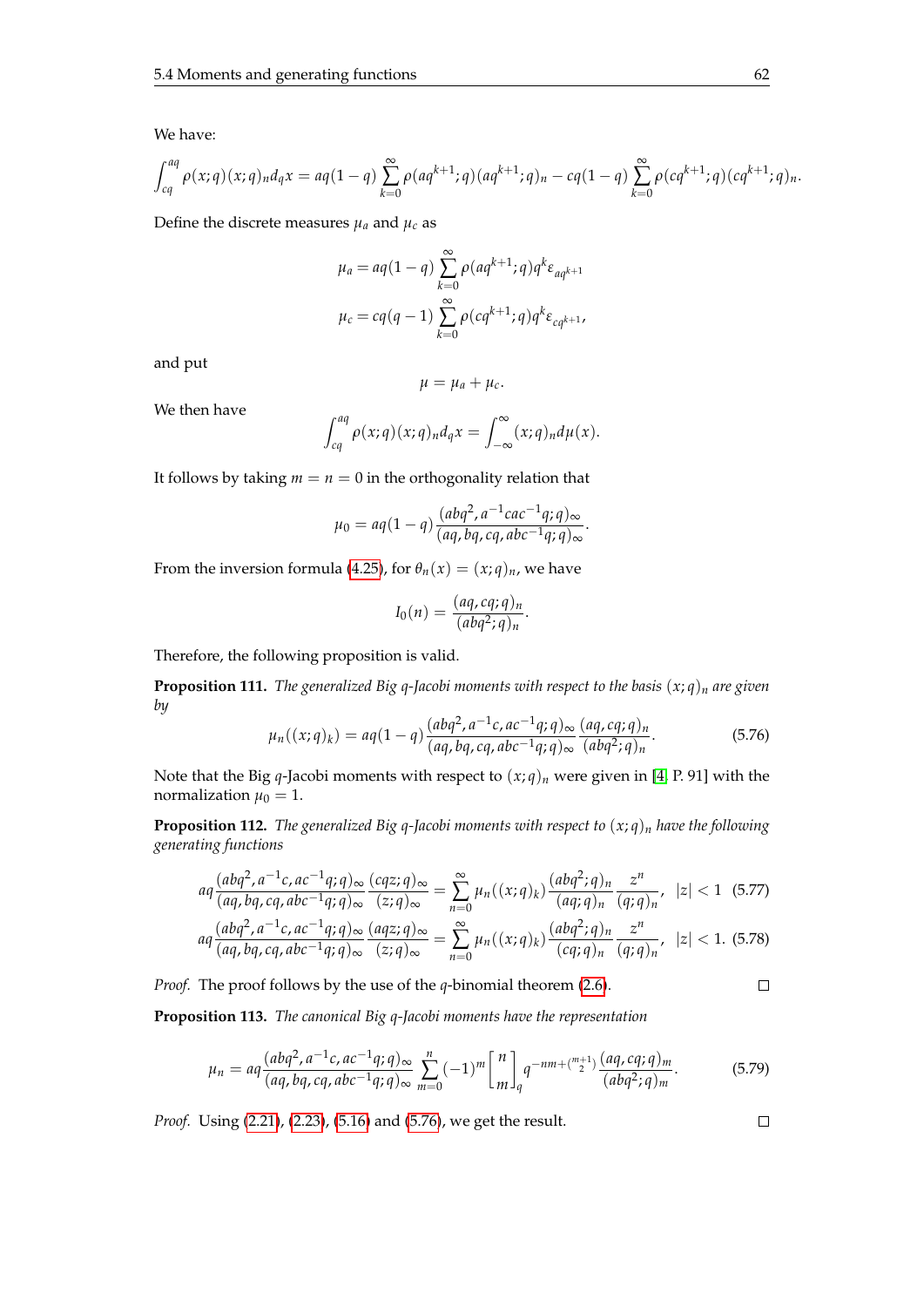#### **The** *q***-Hahn polynomials**

For  $0 < \alpha q < 1$  and  $0 < \beta q$ , or for  $\alpha > q^{-N}$  and  $\beta > q^{-N}$  the *q*-Hahn polynomials  $Q_n(q^{-x}; \alpha, \beta, N|q)$  fulfil the following orthogonality relation [\[30,](#page-104-1) P. 445]

<span id="page-70-0"></span>
$$
\sum_{x=0}^{N} \frac{(\alpha q, q^{-N}; q)_x}{(q, \beta^{-1}q^{-N}; q)_x} (\alpha \beta q)^{-x} Q_m(q^{-x}; \alpha, \beta, N|q) Q_n(q^{-x}; \alpha, \beta, N|q)
$$
  
= 
$$
\frac{(\alpha \beta q^2; q)_N}{(\beta q; q)_N (\alpha q)^N} \frac{(q, \alpha \beta q^{N+2}, \beta q; q)_n}{(\alpha q, \alpha \beta q, q^{-N}; q)_n} \frac{(1 - \alpha \beta q)(-\alpha q)^n}{1 - \alpha \beta q^{2n+1}} q^{\binom{n}{2} - Nn} \delta_{mn}.
$$
 (5.80)

From the relation [\(5.80\)](#page-70-0), with  $m = n = 0$ , it follows that

$$
\mu_0 = \frac{(\alpha \beta q^2; q)_N}{(\beta q; q)_N (\alpha q)^N}.
$$

From the inversion formula [\(4.26\)](#page-46-1), for  $\theta_n(x) = (q^{-x}; q)_n$ , we have

$$
I_0(n) = \frac{(\alpha q, q^{-N}; q)_n}{(\alpha \beta q^2; q)_n}.
$$

Therefore, the following proposition is valid.

**Proposition 114.** *The generalized q-Hahn moments with respect to the basis* (*q* −*x* ; *q*)*<sup>n</sup> have the representation*

<span id="page-70-1"></span>
$$
\mu_n((q^{-x};q)_k) = \frac{(\alpha\beta q^2; q)_N}{(\beta q; q)_N (\alpha q)^N} \frac{(\alpha q, q^{-N}; q)_n}{(\alpha\beta q^2; q)_n}, \quad n = 0, 1, ..., N.
$$
 (5.81)

**Proposition 115.** *The generalized q-Hahn moments with respect to* (*q* −*x* ; *q*)*<sup>n</sup> have the following generating function*

$$
\frac{(\alpha\beta q^2;q)_N}{(\beta q;q)_N(\alpha q)^N}\frac{(zq^{-N};q)_{\infty}}{(z;q)_{\infty}} = \sum_{n=0}^{\infty} \mu_n((q^{-x};q)_k) \frac{(\alpha\beta q^2;q)_n}{(\alpha q;q)_n} \frac{z^n}{(q;q)_n}.
$$
(5.82)

*Proof.* We have

$$
\sum_{n=0}^{\infty} \mu_n((q^{-x};q)_k) \frac{(\alpha \beta q^2; q)_n}{(\alpha q; q)_n} \frac{z^n}{(q; q)_n} = \frac{(\alpha \beta q^2; q)_N}{(\beta q; q)_N (\alpha q)^N} \sum_{n=0}^{\infty} \frac{(q^{-N}; q)_n}{(q; q)_n} z^n.
$$

By the *q*-binomial theorem [\(2.6\)](#page-14-0), the result follows.

**Proposition 116.** *The canonical q-Hahn moments have the following representation*

$$
\mu_n = \frac{(\alpha \beta q^2; q)_N}{(\beta q; q)_N (\alpha q)^N} \sum_{m=0}^n (-1)^m \binom{n}{m}_q q^{-mn + \binom{m+1}{2}} \frac{(\alpha q, q^{-N}; q)_m}{(\alpha \beta q^2; q)_m}.
$$
(5.83)

*Proof.* The proof follows by using [\(2.21\)](#page-20-1), [\(2.23\)](#page-20-2), [\(5.16\)](#page-55-1) and [\(5.81\)](#page-70-1).

#### **The Big** *q***-Laguerre polynomials**

For  $0 < aq < 1$  and  $b < 0$ , the Big *q*-Laguerre polynomials  $P_n(x; a, b; q)$  fulfil the following orthogonality relation [\[30,](#page-104-1) P. 479]

<span id="page-70-2"></span>
$$
\int_{bq}^{aq} \frac{(a^{-1}x, b^{-1}x; q)_{\infty}}{(x; q)_{\infty}} P_m(x; a, b; q) P_n(x; a, b; q) d_q x
$$
  
= 
$$
aq \frac{(q, a^{-1}b, ab^{-1}q; q)_{\infty}}{(aq, bq; q)_{\infty}} \frac{(q; q)_n}{(aq, bq; q)_n} (-abq^2)^n q^{(\frac{n}{2})} \delta_{mn}.
$$
 (5.84)

$$
\qquad \qquad \Box
$$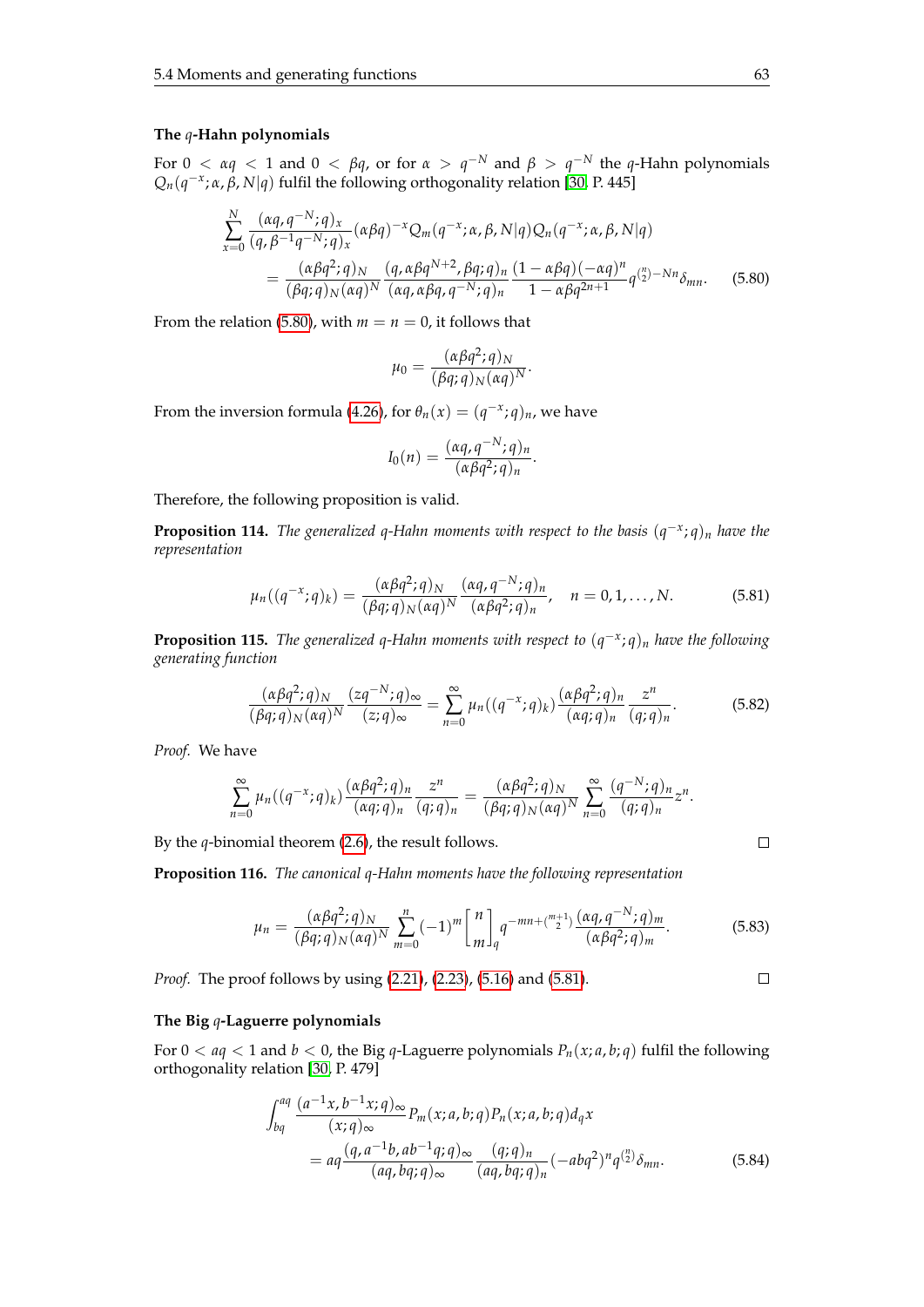Let us write

$$
\rho(x;q) = \frac{(a^{-1}x, b^{-1}x; q)_{\infty}}{(x;q)_{\infty}}.
$$

The *q*-integral in [\(5.84\)](#page-70-2) can be written as

$$
\int_{bq}^{aq} \rho(x;q) P_m(x;a,b;q) P_n(x;a,b;q) d_qx
$$
  
=  $aq(1-q) \sum_{k=0}^{\infty} \rho(aqq^k;q) P_m(aqq^k;a,b;q) P_n(aqq^k;a,b;q)$   
-  $bq(1-q) \sum_{k=0}^{\infty} \rho(bqq^k;q) P_m(bqq^k;a,b;q) P_n(bqq^k;a,b;q).$ 

We have:

$$
\int_{bq}^{aq} \rho(x;q)(x;q)_n d_qx = aq(1-q)\sum_{k=0}^{\infty} \rho(aq^{k+1};q)(aq^{k+1};q)_n - bq(1-q)\sum_{k=0}^{\infty} \rho(bq^{k+1};q)(bq^{k+1};q)_n.
$$

Define the discrete measures  $\mu_a$  and  $\mu_b$  as

$$
\mu_a = aq(1-q) \sum_{k=0}^{\infty} \rho(aq^{k+1}; q) q^k \varepsilon_{aq^{k+1}},
$$
  

$$
\mu_b = cq(q-1) \sum_{k=0}^{\infty} \rho(bq^{k+1}; q) q^k \varepsilon_{bq^{k+1}},
$$

and put

$$
\mu=\mu_a+\mu_b.
$$

We then have

$$
\int_{bq}^{aq} \rho(x;q)(x;q)_n d_qx = \int_{-\infty}^{\infty} (x;q)_n d\mu(x).
$$

With  $m = n = 0$ , it follows that

$$
\mu_0 = aq \frac{(q, a^{-1}b, ab^{-1}q; q)_{\infty}}{(aq, bq; q)_{\infty}}.
$$

From the inversion formula [\(4.27\)](#page-46-2), we have

$$
I_0(n)=(aq, bq;q)_n.
$$

Therefore, the following proposition is valid.

**Proposition 117.** *The generalized Big q-Laguerre moments with respect to the basis*  $(x; q)_n$  *have the representation*

$$
\mu_n((x;q)_k) = aq \frac{(q, a^{-1}b, ab^{-1}q; q)_{\infty}}{(aq, bq; q)_{\infty}} (aq, bq; q)_n.
$$
 (5.85)

Note that the generalized Big *q*-Laguerre moments with respect to  $(x; q)_n$  were given in [\[4,](#page-103-7) P. 91] with the normalization  $\mu_0 = 1$ .

**Proposition 118.** *The generalized Big q-Laguerre moments with respect to* (*x*; *q*)*<sup>n</sup> have the following q-exponential generating function*

$$
aq\frac{(q, a^{-1}b, ab^{-1}q; q)_{\infty}}{(aq, bq; q)_{\infty}}\frac{(aqz; q)_{\infty}}{(z; q)_{\infty}} = \sum_{n=0}^{\infty} \mu_n((x; q)_k) \frac{z^n}{(bq, q; q)_n}, \ |z| < 1,\tag{5.86}
$$

$$
aq\frac{(q, a^{-1}b, ab^{-1}q;q)_{\infty}}{(aq, bq;q)_{\infty}}\frac{(bqz;q)_{\infty}}{(z;q)_{\infty}} = \sum_{n=0}^{\infty} \mu_n((x;q)_k) \frac{z^n}{(aq,q;q)_n}, \quad |z| < 1. \tag{5.87}
$$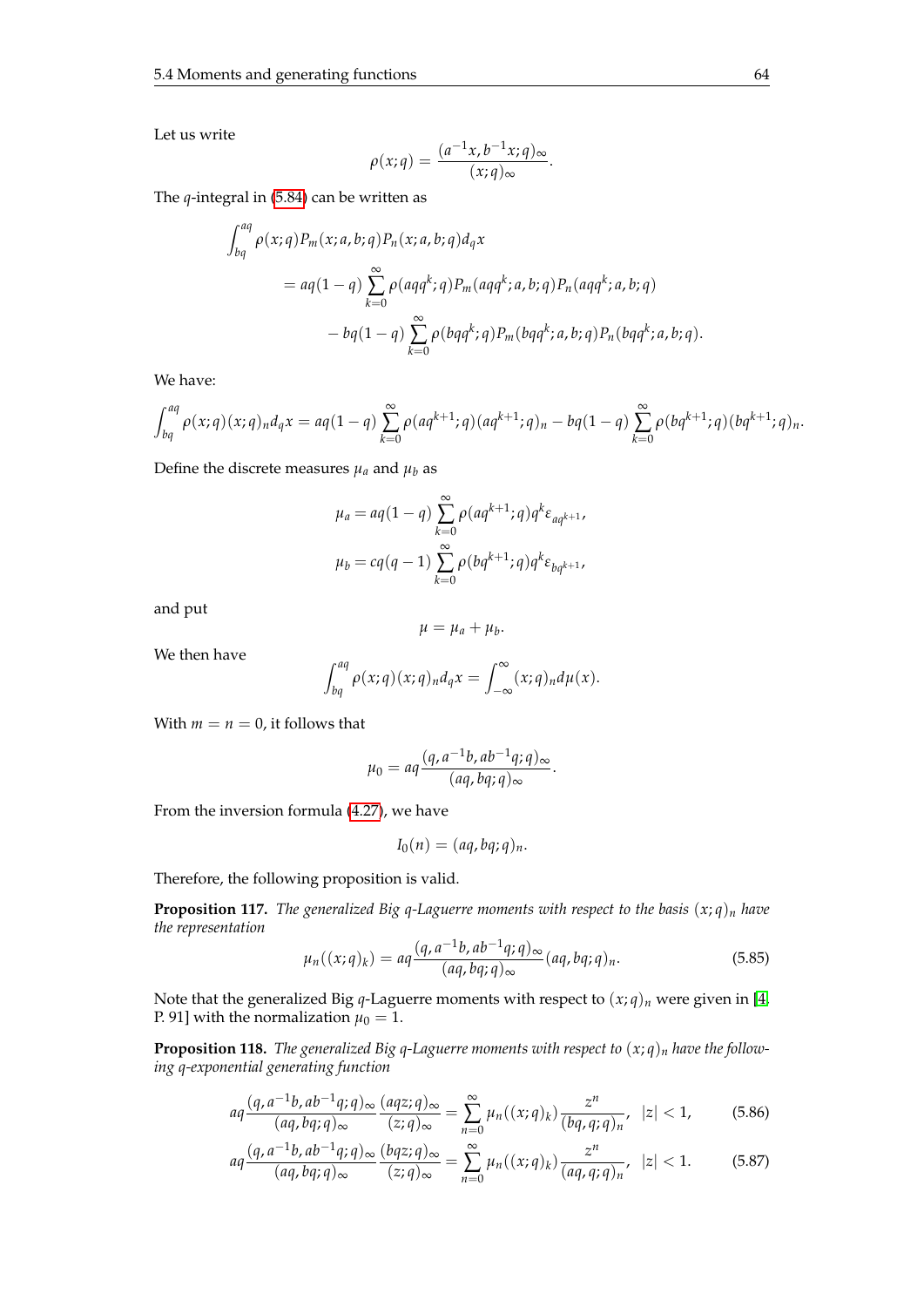*Proof.* The proof follows by the use of the *q*-binomial theorem [\(2.6\)](#page-14-0).

**Proposition 119.** *The canonical Big q-Laguerre moments have the representation*

$$
\mu_n = aq \frac{(q, a^{-1}b, ab^{-1}q; q)_{\infty}}{(aq, bq; q)_{\infty}} \sum_{m=0}^n (-1)^m \begin{bmatrix} n \\ m \end{bmatrix}_q q^{-nm + {m+1 \choose 2}} (aq, bq; q)_m.
$$
 (5.88)

*Proof.* Using [\(2.21\)](#page-20-0), [\(2.23\)](#page-20-1), [\(5.16\)](#page-55-0) and [\(5.85\)](#page-71-0), we get the desired result.

#### **The** *q***-Meixner polynomials**

For  $0 \le bq < 1$  and  $c > 0$ , the *q*-Meixner polynomials  $M_n(x; b, c; q)$  fulfil the following orthogonality relation [\[30,](#page-104-0) P. 489]

<span id="page-72-0"></span>
$$
\sum_{k=0}^{\infty} \frac{(bq;q)_k}{(q,-bcq;q)_k} c^k q^{\binom{k}{2}} M_m(q^{-k};b,c;q) M_n(q^{-k};b,c;q)
$$

$$
= \frac{(-c;q)_{\infty}}{(-bcq;q)_{\infty}} \frac{(q,-c^{-1}q;q)_n}{(bq;q)_n} q^{-n} \delta_{mn}.
$$
(5.89)

From [\(5.89\)](#page-72-0), with  $m = n = 0$  it follows that

$$
\mu_0 = \frac{(-c;q)_{\infty}}{(-bcq;q)_{\infty}}.
$$

From the inversion formula [\(4.30\)](#page-46-0), we have

$$
I_0(n) = \left(-\frac{c}{q}\right)^n (bq;q)_n.
$$

Therefore, the following proposition is valid.

**Proposition 120.** *The generalized q-Meixner moments with respect to the basis* (*q* −*x* ; *q*)*<sup>n</sup> have the representation*

<span id="page-72-1"></span>
$$
\mu_n((q^{-x};q)_k) = \frac{(-c;q)_{\infty}}{(-bcq;q)_{\infty}} \left(-\frac{c}{q}\right)^n (bq;q)_n.
$$
 (5.90)

Note that the *q*-Meixner moments with respect to  $(q^{-x}; q)_n$  were given in [\[4,](#page-103-0) P. 91] with the normalization  $\mu_0 = 1$ .

**Proposition 121.** *The generalized q-Meixner moments with respect to* (*q* −*x* ; *q*)*<sup>n</sup> have the following q-exponential generating function*

$$
\frac{(-c, -bcz; q)_{\infty}}{(-bcq, -cq^{-1}z; q)_{\infty}} = \sum_{m=0}^{\infty} \mu_n((q^{-x}; q)_k) \frac{z^n}{(q; q)_n}.
$$
\n(5.91)

*Proof.* First we write

$$
\sum_{m=0}^{\infty} \mu_n((q^{-x};q)_k) \frac{z^n}{(q;q)_n} = \frac{(-c;q)_{\infty}}{(-bcq;q)_{\infty}} \sum_{n=0}^{\infty} \frac{(bq;q)_n}{(q;q)_n}(-cq^{-1}z)^n
$$

$$
= \frac{(-c;q)_{\infty}}{(-bcq;q)_{\infty}} {}_1\phi_0 \left(\begin{array}{c} bq\\-q\end{array}\right) - cq^{-1}z.
$$

Then, we use the *q*-binomial theorem [\(2.6\)](#page-14-0) to get

$$
\frac{(-c;q)_{\infty}}{(-bcq;q)_{\infty}}1\phi_0\left(\begin{array}{c}bq\\- \end{array}\right)-cq^{-1}z\right)=\frac{(-c,-bcz;q)_{\infty}}{(-bcq,-cq^{-1}z;q)_{\infty}}.
$$

 $\Box$ 

 $\Box$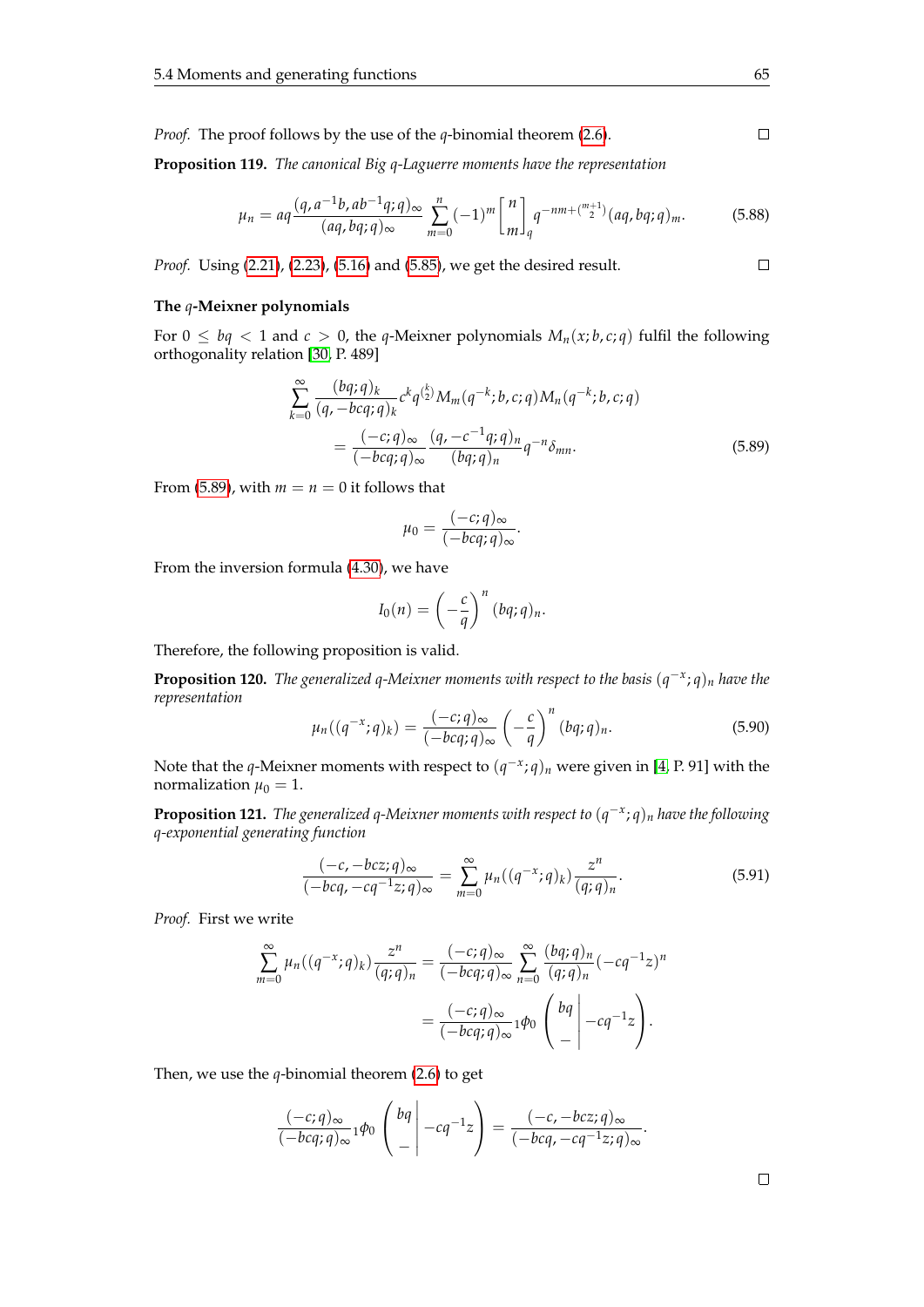**Proposition 122.** *The canonical q-Meixner moments have the representation*

$$
\mu_n = \frac{(-c;q)_{\infty}}{(-bcq;q)_{\infty}} \sum_{m=0}^n \begin{bmatrix} n \\ m \end{bmatrix}_q q^{-nm + {m \choose 2}} c^m (bq;q)_m.
$$
 (5.92)

*Proof.* The proof follows by using [\(2.21\)](#page-20-0), [\(2.23\)](#page-20-1), [\(5.16\)](#page-55-0) and [\(5.90\)](#page-72-1).

## **The Quantum** *q***-Krawtchouk polynomials**

The Quantum *q*-Krawtchouk polynomials  $K_n^{qtm}(q^{-x}; p, N; q)$  fulfil the following orthogonality relation [\[30,](#page-104-0) P. 493]

<span id="page-73-0"></span>
$$
\sum_{k=0}^{N} \frac{(pq;q)_{N-k}}{(q;q)_k (q;q)_{N-k}} (-1)^{N-k} q^{\binom{k}{2}} K_m^{qtm}(q^{-k};p,N;q) K_n^{qtm}(q^{-k};p,N;q)
$$
  
= 
$$
\frac{(-1)^n p^N (q;q)_{N-n} (q,pq;q)_n}{(q,q;q)_N} q^{\binom{N+1}{2} - \binom{n+1}{2} + Nn} \delta_{mn}, \quad p > q^{-N}.
$$
 (5.93)

From [\(5.93\)](#page-73-0), with  $m = n = 0$  it follows that

$$
\mu_0 = \frac{p^N(q;q)_N}{(q,q;q)_N} q^{\binom{N+1}{2}}.
$$

From the inversion formula [\(4.31\)](#page-46-1), we have

$$
I_0(n) = \frac{(q^{-N};q)_n}{(pq)^n}.
$$

Therefore, the following proposition is valid.

**Proposition 123.** *The generalized Quantum q-Krawtchouk moments with respect to the basis*  $(q^{-\tilde{x}}; q)_n$  *have the representation* 

<span id="page-73-1"></span>
$$
\mu_n((q^{-x};q)_k) = \frac{p^N(q;q)_N}{(q,q;q)_N} q^{\binom{N+1}{2}} \frac{(q^{-N};q)_n}{(pq)^n}.
$$
\n(5.94)

**Proposition 124.** *The generalized Quantum q-Krawtchouk moments with respect to*  $(q^{-x}; q)_n$ *have the following q-exponential generating function*

$$
q^{N+1} \frac{p^N(q;q)_N}{(q,q;q)_N} \frac{(p^{-1}q^{-N-1}z;q)_\infty}{((pq)^{-1}z;q)_\infty} = \sum_{m=0}^\infty \mu_n((q^{-x};q)_k) \frac{z^n}{(q;q)_n}.
$$
 (5.95)

*Proof.* First we write

$$
\sum_{m=0}^{\infty} \mu_n((q^{-x};q)_k) \frac{z^n}{(q;q)_n} = q^{(\frac{N+1}{2})} \frac{p^N(q;q)_N}{(q,q;q)_N} \sum_{n=0}^{\infty} \frac{(q^{-N};q)_n}{(q;q)_n} \left(\frac{z}{pq}\right)^n
$$

$$
= q^{(\frac{N+1}{2})} \frac{p^N(q;q)_N}{(q,q;q)_N} 1 \phi_0 \left(\frac{q^{-N}}{-\frac{1}{pq}}\right).
$$

Then, we use the *q*-binomial theorem [\(2.6\)](#page-14-0) to get

$$
q^{N+1} \frac{p^N(q;q)_N}{(q,q;q)_N} 1 \phi_0 \begin{pmatrix} q^{-N} \\ - \end{pmatrix} \frac{z}{pq} \end{pmatrix} = q^{N+1} \frac{p^N(q;q)_N}{(q,q;q)_N} \frac{(p^{-1}q^{-N-1}z;q)_{\infty}}{((pq)^{-1}z;q)_{\infty}}.
$$

**Proposition 125.** *The canonical Quantum q-Krawtchouk moments have the following representation*

$$
\mu_n = \frac{p^N(q;q)_N}{(q,q;q)_N} q^{\binom{N+1}{2}} \sum_{m=0}^n (-1)^m \binom{n}{m}_q q^{-nm + \binom{m+1}{2}} \frac{(q^{-N};q)_m}{(pq)^m}
$$
(5.96)

*Proof.* The proof follows from [\(2.21\)](#page-20-0), [\(2.23\)](#page-20-1), [\(5.16\)](#page-55-0) and [\(5.94\)](#page-73-1).

 $\Box$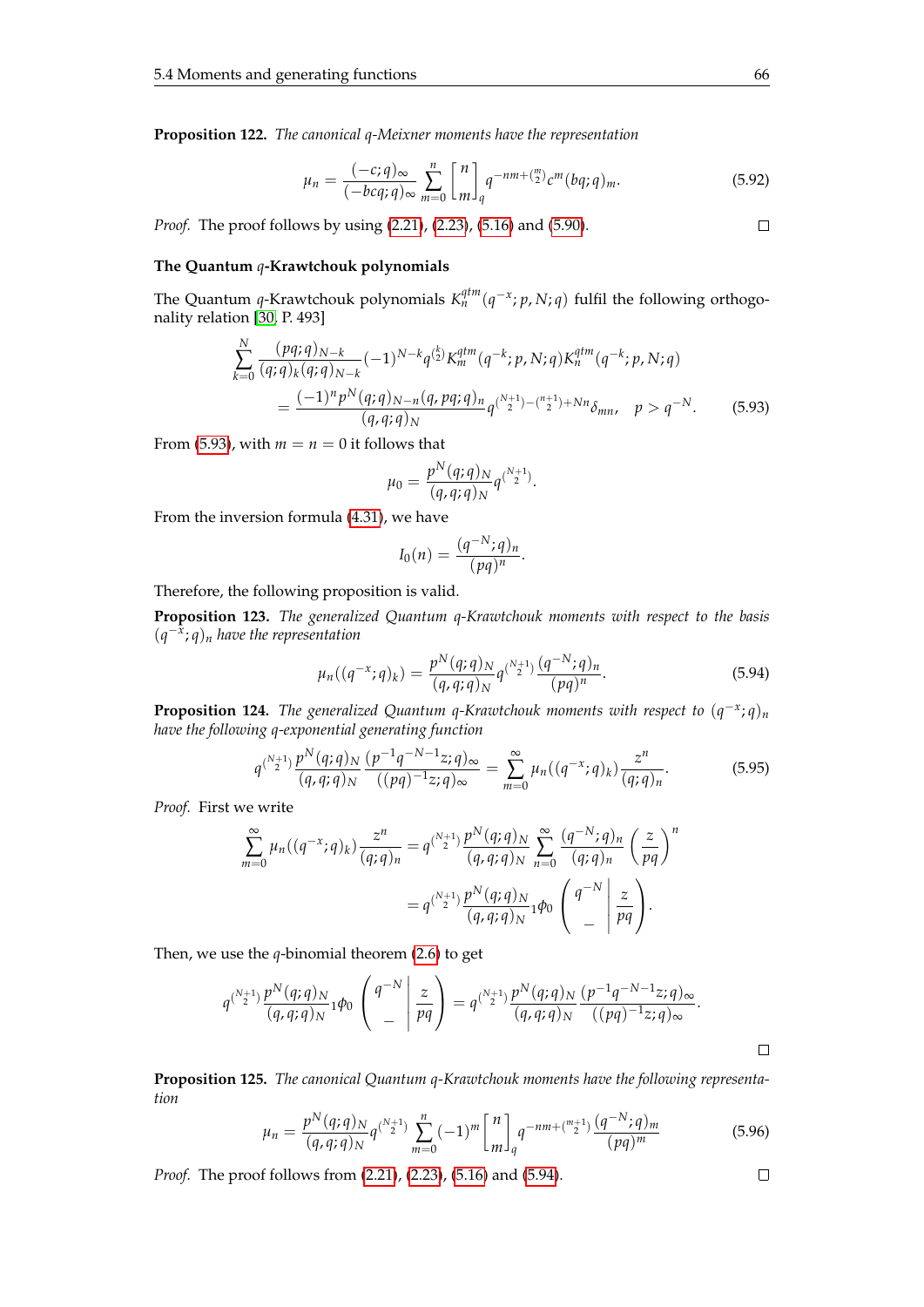#### **The** *q***-Krawtchouk polynomials**

From the *q*-Krawtchouk orthogonality relation [\(3.23\)](#page-37-0), with  $m = n = 0$ , it follows that

$$
\mu_0 = (-pq;q)_N p^{-N} q^{-\binom{N+1}{2}}.
$$

From the inversion formula [\(4.32\)](#page-46-2), we have

$$
I_0(n) = \frac{(q^{-N};q)_n}{(-pq;q)_n}.
$$

Therefore, the following proposition is valid.

**Proposition 126.** *The generalized q-Krawtchouk moments with respect to the basis* (*q* −*x* ; *q*)*<sup>n</sup> have the representation*

<span id="page-74-0"></span>
$$
\mu_n((q^{-x};q)_k) = p^{-N}q^{-\binom{N+1}{2}}(-pq;q)_N\frac{(q^{-N};q)_n}{(-pq;q)_n}.
$$
\n(5.97)

**Remark 127.** *The canonical q-Krawtchouk moments are already given by [\(3.24\)](#page-38-0). These moments can be recovered by using [\(2.21\)](#page-20-0), [\(2.23\)](#page-20-1), [\(5.16\)](#page-55-0) and [\(5.97\)](#page-74-0), combined with q-Zeilberger's algorithm [\[32\]](#page-104-1) implemented the* qsum *package.*

**Proposition 128.** *The q-Krawtchouk moments with respect to*  $(q^{-x}; q)_n$  *have the following qexponential generating function*

$$
(-pq;q)_N p^{-N} q^{-(\frac{N+1}{2})} \frac{(zq^{-N};q)_{\infty}}{(z;q)_{\infty}} = \sum_{n=0}^{\infty} \mu_n((q^{-x};q)_k)(-pq;q)_n \frac{z^n}{(q;q)_n}.
$$
 (5.98)

*Proof.* We have

$$
\sum_{m=0}^{\infty}(-pq;q)_n\mu_n((q^{-x};q)_k)\frac{z^n}{(q;q)_n}=p^{-N}q^{-\binom{N+1}{2}}(-pq;q)_N\sum_{n=0}^{\infty}\frac{(q^{-N};q)_n}{(q;q)_n}z^n.
$$

By the *q*-binomial theorem [\(2.6\)](#page-14-0), it follows that

$$
\sum_{n=0}^{\infty} \frac{(q^{-N};q)_n}{(q;q)_n} z^n = \frac{(zq^{-N};q)_{\infty}}{(z;q)_{\infty}}.
$$

This completes the proof.

#### **The Affine** *q***-Krawtchouk polynomials**

The Affine *q*-Krawtchouk polynomials  $K_n^{Aff}(q^{-x}; p, N; q)$  fulfil the following orthogonality relation [\[30,](#page-104-0) P. 501]

<span id="page-74-1"></span>
$$
\sum_{k=0}^{N} \frac{(pq;q)_k(q;q)_N}{(q;q)_k(q;q)_{N-k}} (pq)^{-k} K_m^{Aff}(q^{-k};p,N;q) K_n^{Aff}(q^{-k};p,N;q)
$$
  
=  $(pq)^{n-N} \frac{(q;q)_n(q;q)_N-n}{(pq;q)_n(q;q)_N} \delta_{mn}, \quad 0 < pq < 1.$  (5.99)

From [\(5.99\)](#page-74-1), with  $m = n = 0$  it follows that

$$
\mu_0=(pq)^{-N}.
$$

From the inversion formulas [\(4.33\)](#page-46-3) and [\(4.34\)](#page-46-4), we have:

• for  $\theta_n(x) = (q^{-x}; q)_n$ ,

$$
I_0(n)=(pq,q^{-N};q)_n.
$$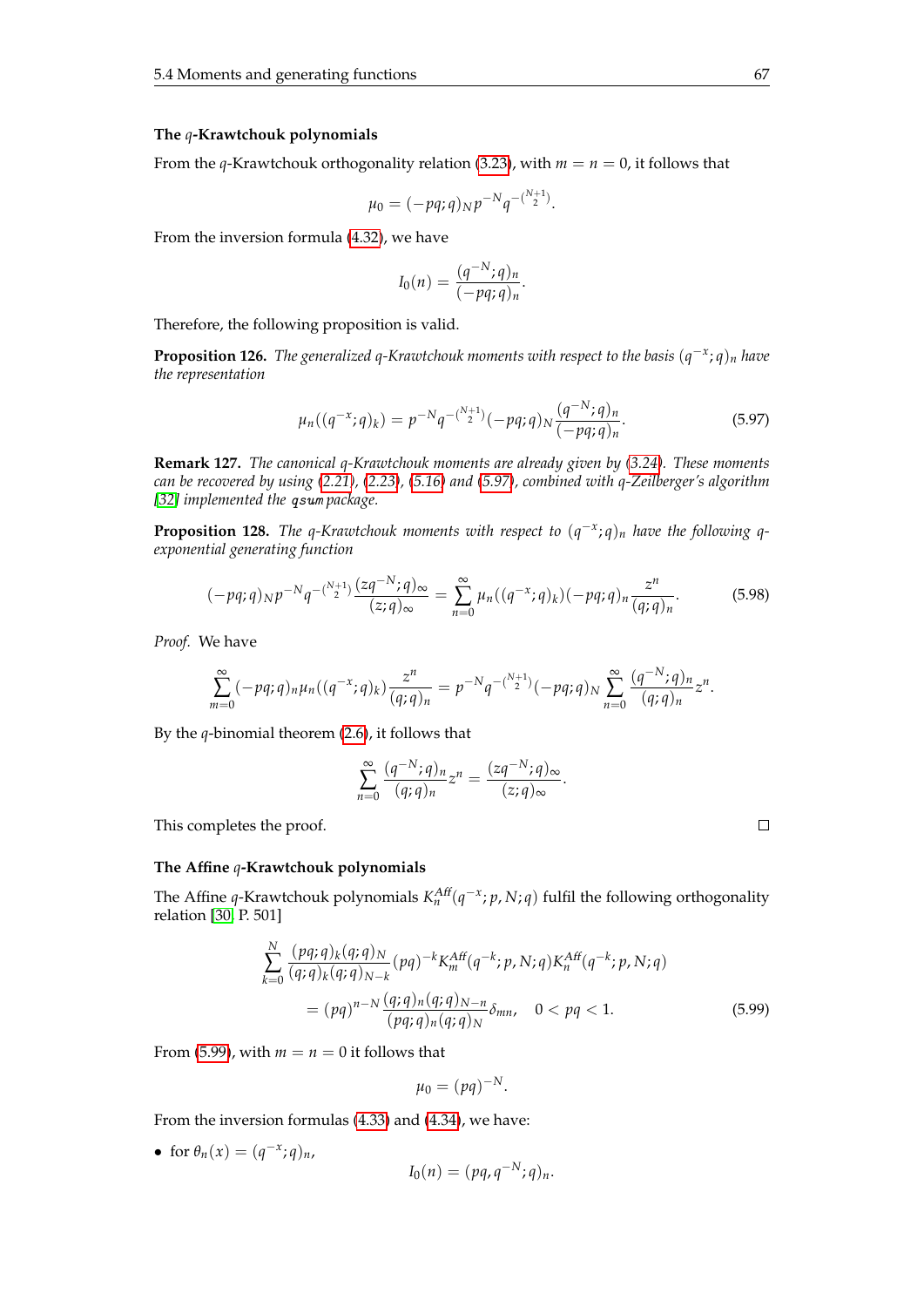• for  $\theta_n(x) = (q^{-x})^n (q^{x-N}; q)_n = (q^{-x} \ominus q^{-N})^n_q$ 

<span id="page-75-1"></span>
$$
I_0(n) = (pq)^n (q^{-N}; q)_n.
$$

Therefore, the following proposition is valid.

**Proposition 129.** *The generalized Affine q-Krawtchouk moments*

*1. with respect to the basis* (*q* −*x* ; *q*)*<sup>n</sup> have the representation*

$$
\mu_n((q^{-x};q)_k) = (pq)^{-N}(pq,q^{-N};q)_n,
$$
\n(5.100)

*2. with respect to the basis*  $\theta_n(x) = (q^{-x} \ominus q^{-N})^n_q$  *have the representation* 

$$
\mu_n\left((q^{-x} \ominus q^{-N})_q^k\right) = (pq)^{n-N}(q^{-N};q)_n. \tag{5.101}
$$

**Proposition 130.** *The generalized Affine q-Krawtchouk moments have the following q-exponential generating functions*

<span id="page-75-0"></span>
$$
(pq)^{-N}\frac{(zq^{-N};q)_{\infty}}{(z;q)_{\infty}} = \sum_{m=0}^{\infty} \frac{\mu_n((q^{-x};q)_k)}{(pq;q)_n} \frac{z^n}{(q;q)_n},
$$
(5.102)

$$
(pq)^{-N}\frac{(pq^{1-N}z;q)_{\infty}}{(pqz;q)_{\infty}}=\sum_{n=0}^{\infty}\mu_n\left((q^{-x}\ominus q^{-N})_q^k\right)\frac{z^n}{(q;q)_n}.\tag{5.103}
$$

*Proof.* The proof of [\(5.103\)](#page-75-0) follows from the *q*-binomial theorem [\(2.6\)](#page-14-0).  $\Box$ 

**Proposition 131.** *The canonical Affine q-Krawtchouk moments have the following representation*

$$
\mu_n = (pq)^{-N} \sum_{m=0}^n (-1)^m \binom{n}{m}_q q^{-nm + \binom{m+1}{2}} (pq, q^{-N}; q)_m.
$$
 (5.104)

*Proof.* The proof follows from [\(2.21\)](#page-20-0), [\(2.23\)](#page-20-1), [\(5.16\)](#page-55-0) and [\(5.100\)](#page-75-1).

#### **The Little** *q***-Laguerre polynomials**

The Little *q*-Laguerre polynomials fulfil the orthogonality relation [\(3.26\)](#page-38-1). With  $m = n = 0$ , it follows that

$$
\mu_0=\frac{1}{(aq;q)_{\infty}}.
$$

From the inversion formulas [\(4.35\)](#page-47-0) and [\(4.36\)](#page-47-1), we have

• for  $\theta_n(x) = x^n$ ,

 $I_0(n) = (aq;q)_n$ 

• for  $\theta_n(x) = (x \ominus 1)_q^n$ ,

$$
I_0(n) = (-aq)^n q^{\binom{n}{2}}.
$$

Therefore, the following proposition is valid.

#### **Proposition 132.** *The Little q-Laguerre moments*

*1. with respect to the basis x<sup>n</sup> have the representation (compare to [\(3.27\)](#page-39-0)),*

$$
\mu_n = \frac{(aq;q)_n}{(aq;q)_\infty}, \quad compare\ with\ [4, P. 91] \tag{5.105}
$$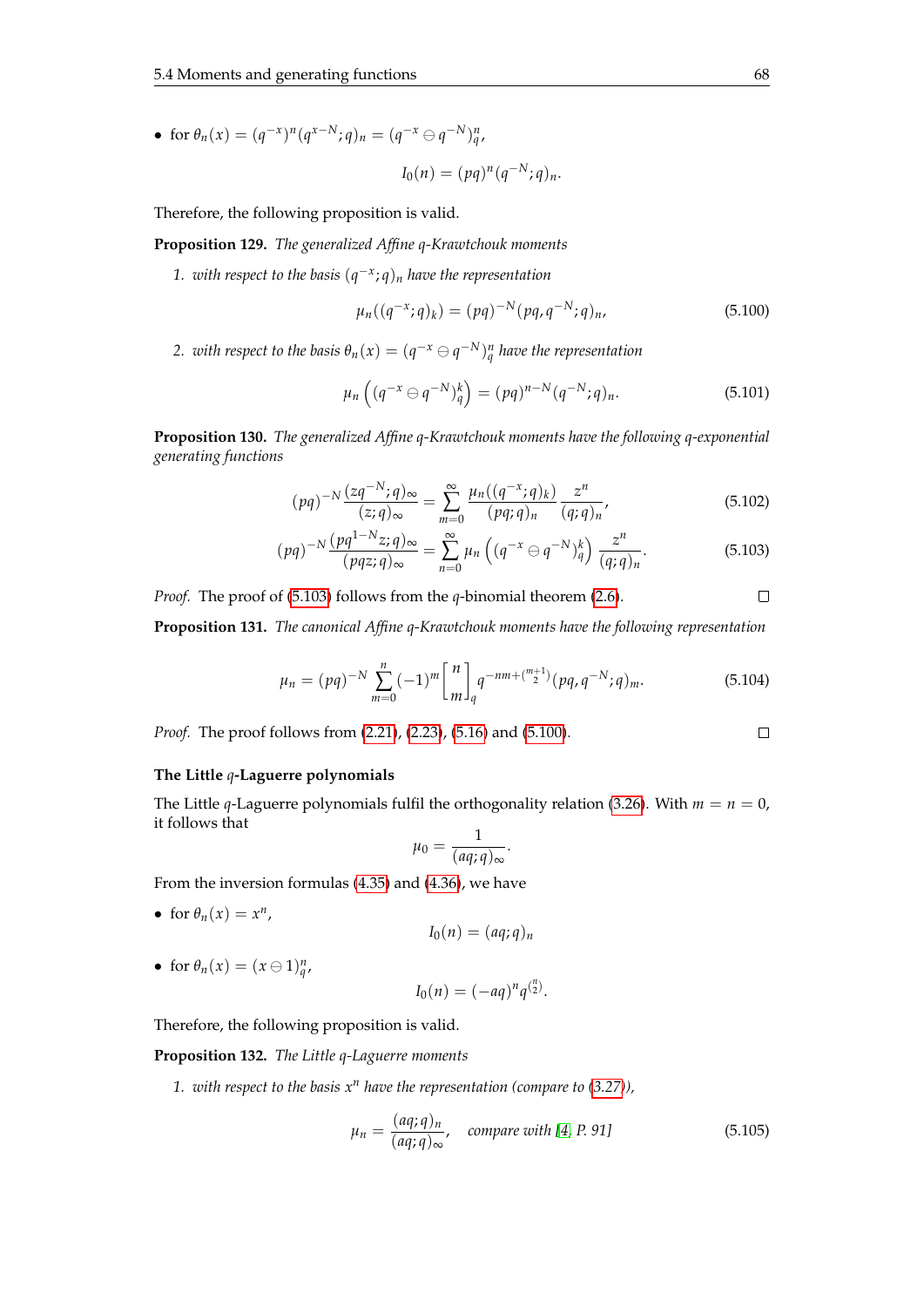2. with respect to the basis  $(x \ominus 1)_q^n$  have the representation

$$
\mu_n((x \ominus 1)_q^k) = \frac{(-aq)^n q^{n \choose 2}}{(aq;q)_{\infty}}.
$$
\n(5.106)

The canonical moment  $\mu_n$  is given in [\[4,](#page-103-0) P. 91] with the normalization  $\mu_0 = 1$ .

**Proposition 133.** The generalized Little q-Laguerre moments with respect to the basis  $(x \ominus 1)_q^n$ *have the following generating function*

$$
(aqz;q)_{\infty} = \sum_{n=0}^{\infty} \frac{\mu_n((x \ominus 1)_q^k)}{(q;q)_n} z^n.
$$
\n
$$
(5.107)
$$

*Proof.* The result is obtained by the use of the Euler formula [\(2.8\)](#page-15-0).

#### **The** *q***-Laguerre polynomials**

The *q*-Laguerre polynomials  $L_n^{(\alpha)}(x;q)$  fulfil the following orthogonality relations

**Discrete orthogonality** For the discrete orthogonality, see Equation [\(3.29\)](#page-39-1).

**Continuous orthogonality** [\[30,](#page-104-0) P. 522]

$$
\int_0^\infty \frac{x^{\alpha}}{(-x;q)_{\infty}} L_m^{(\alpha)}(x;q) L_n^{(\alpha)}(x;q) dx
$$
  
= 
$$
\frac{(q^{-\alpha};q)_{\infty}}{(q;q)_{\infty}} \frac{(q^{\alpha+1};q)_n}{(q;q)_n q^n} \Gamma(-\alpha) \Gamma(\alpha+1) \delta_{mn}, \quad \alpha > -1.
$$
 (5.108)

With  $m = n = 0$ , it follows that

• For the discrete orthogonality

$$
\mu_0^{(d)} = \frac{(q, -cq^{\alpha+1}, -c^{-1}q^{-\alpha}; q)_{\infty}}{(q^{\alpha+1}, -c, -c^{-1}q; q)_{\infty}}
$$

• For the continuous orthogonality

$$
\mu_0^{(c)} = \frac{(q^{-\alpha};q)_{\infty}}{(q;q)_{\infty}} \Gamma(-\alpha) \Gamma(\alpha+1).
$$

From the inversion formulas [\(4.37\)](#page-47-2), for  $\theta_n(x) = x^n$ , we have:

<span id="page-76-0"></span>
$$
I_0(n) = q^{-\binom{n}{2} - n(\alpha+1)} (q^{\alpha+1}; q)_n.
$$

The following proposition is therefore valid.

**Proposition 134.** *The canonical q-Laguerre moments have the representation*

$$
\mu_n^{(d)} = \frac{(q, -cq^{\alpha+1}, -c^{-1}q^{-\alpha}; q)_{\infty}}{(q^{\alpha+1}, -c, -c^{-1}q; q)_{\infty}} q^{-\binom{n}{2} - n(\alpha+1)} (q^{\alpha+1}; q)_n,\tag{5.109}
$$

*for the discrete orthogonality (compare to [\(3.30\)](#page-39-2)), and*

$$
\mu_n^{(c)} = \frac{(q^{-\alpha}; q)_{\infty}}{(q; q)_{\infty}} \Gamma(-\alpha) \Gamma(\alpha+1) q^{-(\binom{n}{2}-n(\alpha+1)} (q^{\alpha+1}; q)_n,\tag{5.110}
$$

*for the continuous orthogonality.*

**Remark 135.** *The moments [\(5.109\)](#page-76-0) obtained using the inversion formula for the discrete orthogonality are of course the same as the ones obtained by direct computations in Chapter [3.](#page-30-0) The generating function is already given.*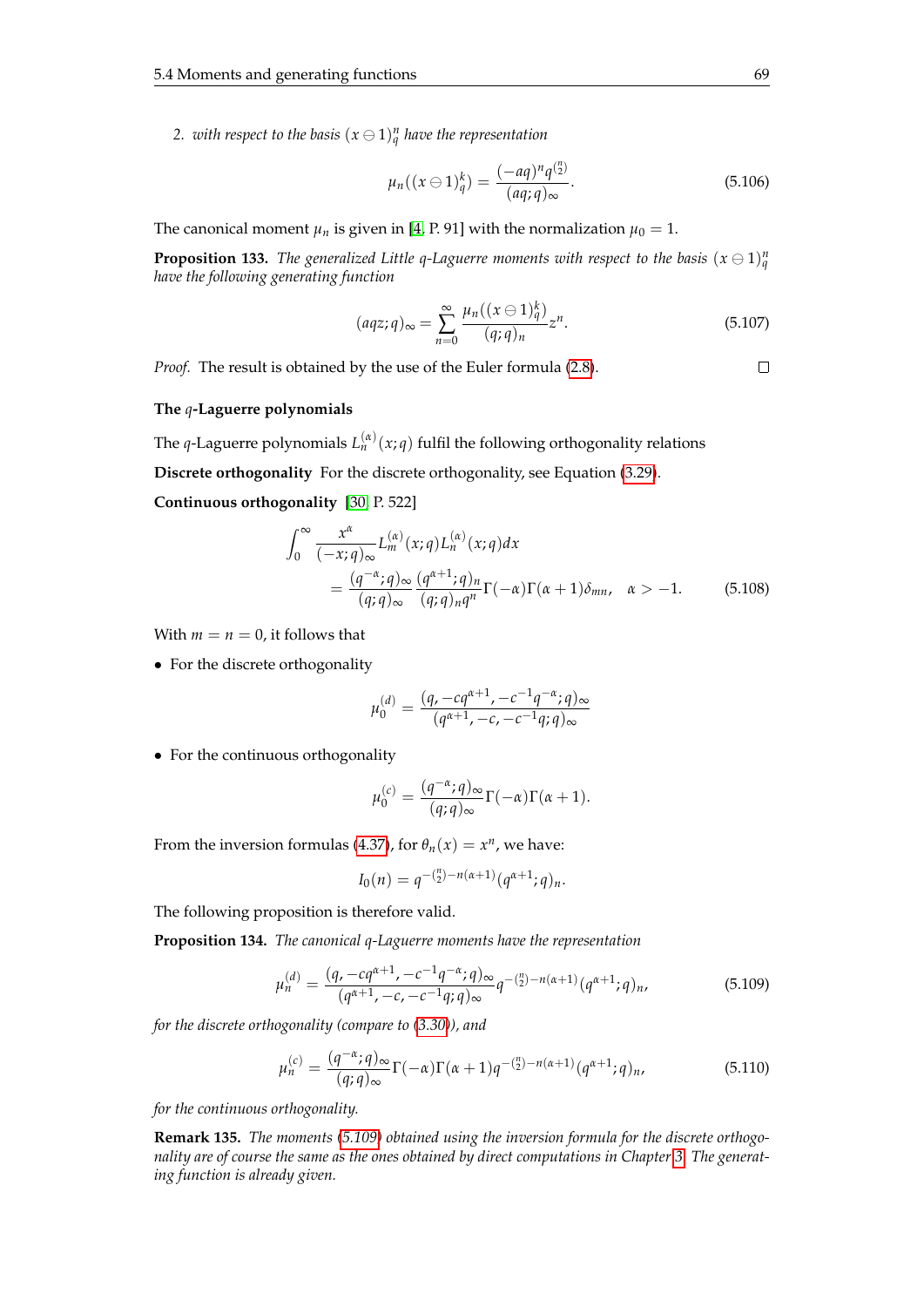#### **The** *q***-Charlier polynomials**

The *q*-Charlier polynomials fulfil the orthogonality relation [\(3.35\)](#page-40-0). With  $m = n = 0$ , it follows that

$$
\mu_0 = (-a;q)_{\infty}.
$$

From the inversion formula [\(4.39\)](#page-47-3), for  $\theta_n(x) = (q^{-x}; q)_n$ , we have

$$
I_0(n) = \left(-\frac{a}{q}\right)^n.
$$

Therefore, the following proposition is valid.

<span id="page-77-0"></span>**Proposition 136.** *The generalized q-Charlier moments with respect to the basis* (*q* −*x* ; *q*)*<sup>n</sup> have the representation*

$$
\mu_n((q^{-x};q)_k) = (-a;q)_{\infty} \left(-\frac{a}{q}\right)^n.
$$
\n(5.111)

**Remark 137.** *The canonical q-Charlier moments are already given by [\(3.36\)](#page-41-0). These moments can be recovered by using [\(2.21\)](#page-20-0), [\(2.23\)](#page-20-1), [\(5.16\)](#page-55-0) and [\(5.111\)](#page-77-0), combined with the q-Zeilberger's algorithm [\[32\]](#page-104-1) implemented in the* qsum *package.*

**Proposition 138.** *The generalized q-Charlier moments with respect to* (*q* −*x* ; *q*)*<sup>n</sup> have the following q-exponential generating function:*

$$
\frac{(-a;q)_{\infty}}{(-aq^{-1}z;q)_{\infty}} = \sum_{n=0}^{\infty} \mu_n((q^{-x};q)_k) \frac{z^n}{(q;q)_n}.
$$
 (5.112)

*Proof.* The proof follows from Euler's formula [\(2.7\)](#page-15-0).

#### **The Al Salam-Carlitz I polynomials**

The Al-Salam-Carlitz I polynomials  $U_n^{(a)}(x;q)$  fulfil the following orthogonality relation [\[30,](#page-104-0) P. 534]

<span id="page-77-1"></span>
$$
\int_{a}^{1} (qx, a^{-1}qx; q) \infty U_m^{(a)}(x; q) U_n^{(a)}(x; q) d_qx
$$
  
=  $(-a)^n (1-q)(q; q)_n (q, a, a^{-1}q; q) \infty q^{(\frac{n}{2})} \delta_{mn}, \quad a < 0.$  (5.113)

Let us write

$$
\rho(x;q) = (qx, a^{-1}qx; q)_{\infty}.
$$

The *q*-integral in [\(5.113\)](#page-77-1) can be written as

$$
\int_{a}^{1} \rho(x;q) U_{m}^{(a)}(x;q) U_{n}^{(a)}(x;q) d_{q}x
$$
  
=  $(1-q) \sum_{k=0}^{\infty} q^{k} \rho(q^{k};q) U_{m}^{(a)}(q^{k};q) U_{n}^{(a)}(q^{k};q)$   
 $- a(1-q) \sum_{k=0}^{\infty} q^{k} \rho(aq^{k};q) U_{m}^{(a)}(aq^{k};q) U_{n}^{(a)}(aq^{k};q).$ 

Define the discrete measures  $\mu_1$  and  $\mu_a$  as

$$
\mu_1 = (1 - q) \sum_{k=0}^{\infty} \rho(q^k; q) q^k \varepsilon_{q^k},
$$

$$
\mu_a = aq(q-1) \sum_{k=0}^{\infty} \rho(q^k; q) q^k \varepsilon_{aq^k},
$$

and put

$$
\mu=\mu_1+\mu_a.
$$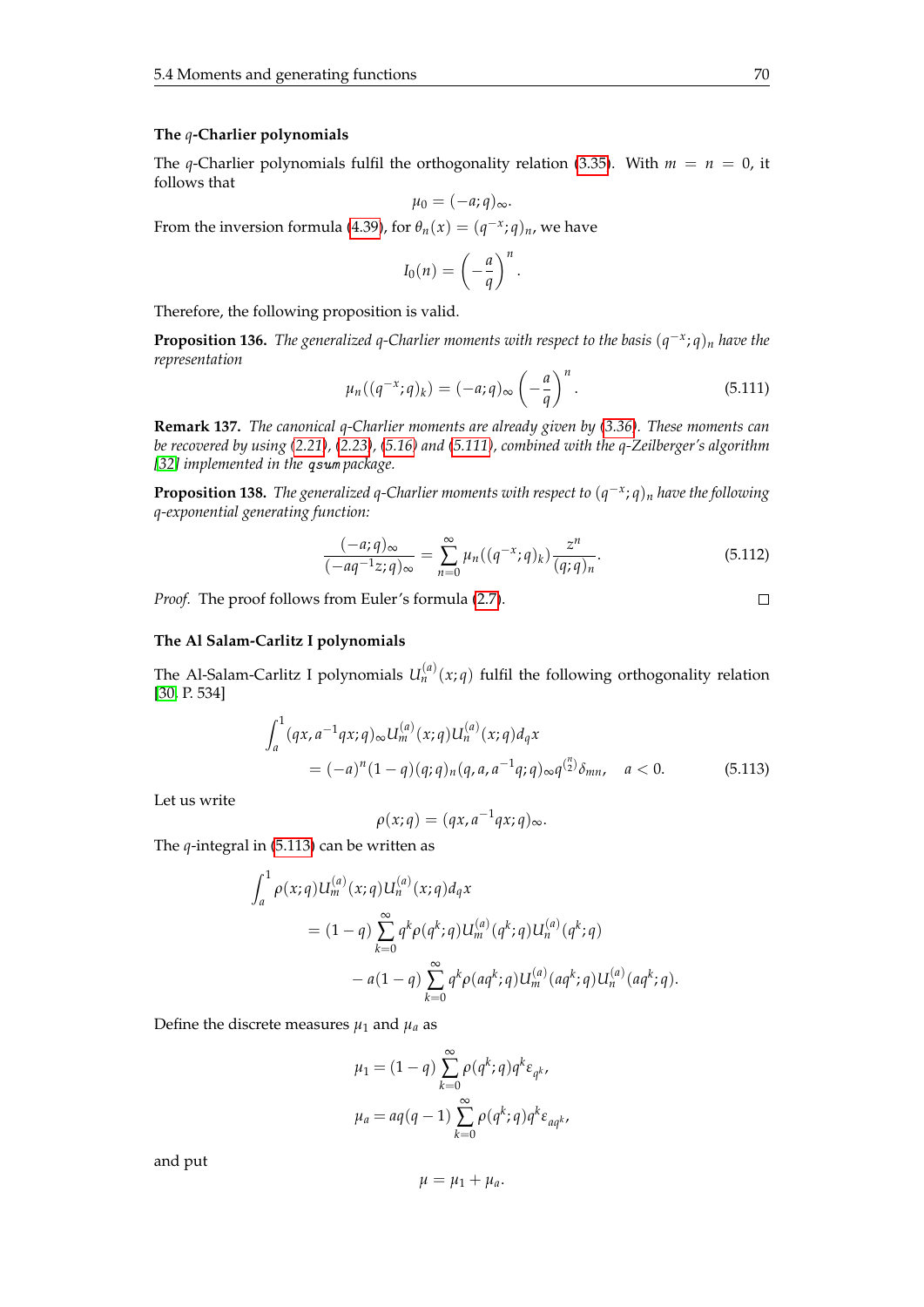We then have

$$
\int_a^1 \rho(x;q)(x\ominus 1)_q^n d_qx = \int_{-\infty}^\infty (x\ominus 1)_q^n d\mu(x).
$$

With  $m = n = 0$ , it follows that

$$
\mu_0=(1-q)(q,a,a^{-1}q;q)_{\infty}.
$$

From the inversion formulas [\(4.41\)](#page-47-4) and [\(4.40\)](#page-47-5),

• for  $\theta_n(x) = (x \ominus 1)_q^n$ , we have

$$
I_0(n)=a^n;
$$

• for  $\theta_n(x) = x^n$ , we have

$$
I_0(n) = \sum_{i=0}^n {n \brack i}_q a^i.
$$

Therefore, the following proposition is valid.

**Proposition 139.** *The Al-Salam-Carlitz I moments*

1. with respect to the basis  $(x \ominus 1)_q^n$  (generalized moments) have the representation

$$
\mu_n((x \ominus 1)_q^k) = (1 - q)(q, a, a^{-1}q; q)_{\infty} a^n \tag{5.114}
$$

*2. with respect to the basis x<sup>n</sup> (canonical moments) have the representation*

$$
\mu_n = (1 - q)(q, a, a^{-1}q; q)_{\infty} \sum_{i=0}^n \begin{bmatrix} n \\ i \end{bmatrix}_q a^i.
$$
 (5.115)

Note that these canonical moments appear in [\[9,](#page-103-1) Eq. (10.8), P. 197]

**Proposition 140.** The generalized Al-Salam-Carlitz I moments with respect to  $(x \ominus 1)_q^n$  have the *following q-exponential generating function*

$$
(q, a, a^{-1}q; q)_{\infty} \frac{1-q}{1 - az} = \sum_{n=0}^{\infty} \mu_n((x \ominus 1)^k_q) z^n, \quad |az| < 1. \tag{5.116}
$$

#### **The Al-Salam-Carlitz II polynomials**

The Al-Salam-Carlitz II polynomials  $V_n^{(a)}(q^{-x};q)$  fulfil the following orthogonality relation [\[30,](#page-104-0) P. 537]

<span id="page-78-0"></span>
$$
\sum_{k=0}^{\infty} \frac{q^{k^2} a^k}{(q;q)_k (aq;q)_k} V_m^{(a)}(q^{-k};q) V_n^{(a)}(q^{-k};q)
$$
  
= 
$$
\frac{(q;q)_n a^n}{(aq;q)_\infty q^{n^2}} \delta_{mn}, \quad 0 < aq < 1.
$$
 (5.117)

Therefore, the canonical Al-Salam-Carlitz II moments are

$$
\mu_n = \sum_{k=0}^{\infty} \frac{q^{k^2} a^k}{(q;q)_k (aq;q)_k} q^{-kn}.
$$

From [\(5.117\)](#page-78-0), with  $m = n = 0$ , it follows that

$$
\mu_0 = \frac{1}{(aq;q)_{\infty}}.
$$

From the inversion formula [\(4.42\)](#page-47-6), for  $\theta_n(x) = (q^{-x}; q)_n$ , we have

$$
I_0(n) = (-a)^n q^{\binom{n}{2}}.
$$

Therefore, the following proposition is valid.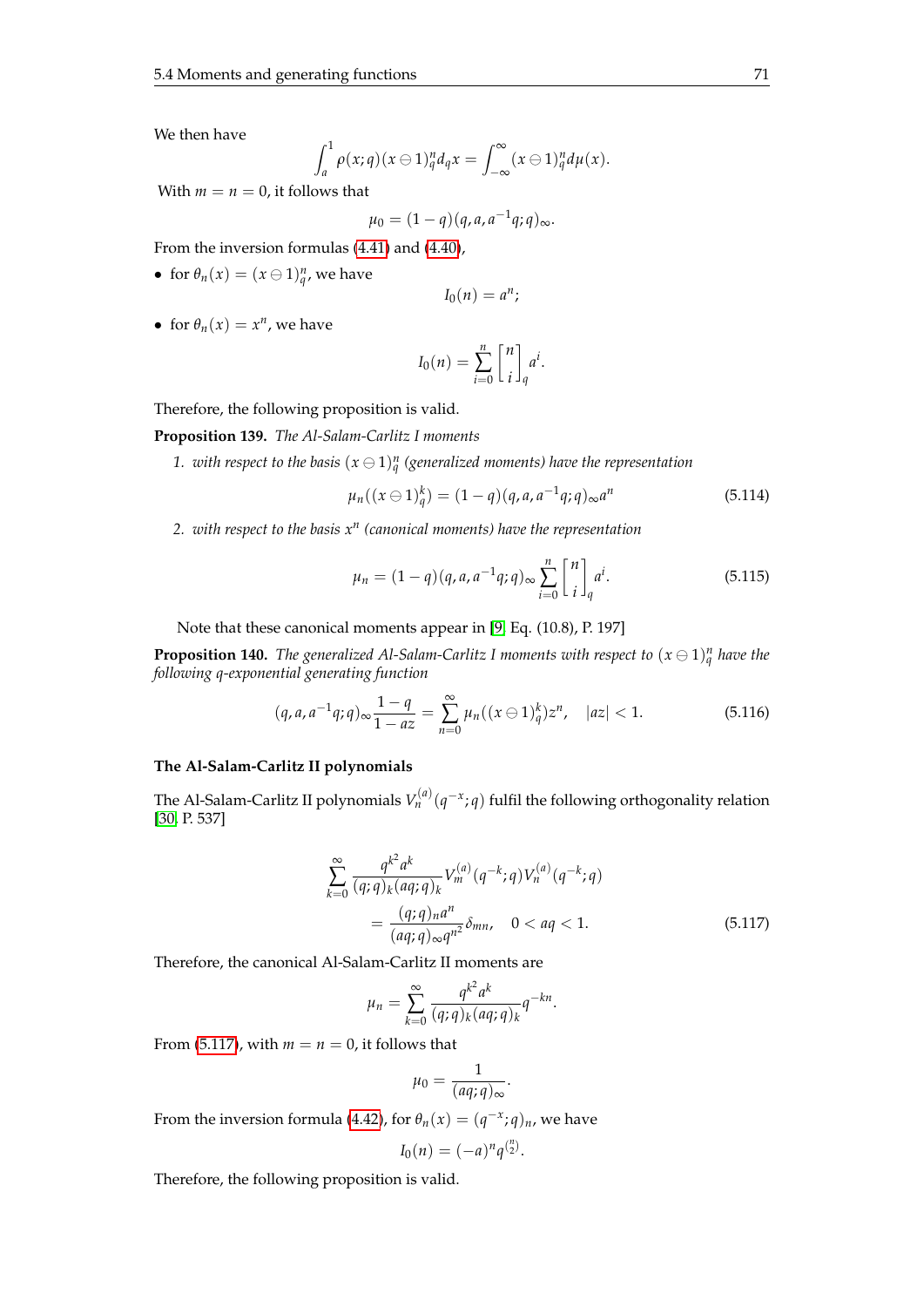**Proposition 141.** *The generalized Al-Salam-Carlitz II moments with respect to the basis* (*q* −*x* ; *q*)*<sup>n</sup> have the representation*

<span id="page-79-0"></span>
$$
\mu_n((q^{-x};q)_k) = \frac{(-a)^n q^{\binom{n}{2}}}{(aq;q)_{\infty}}.
$$
\n(5.118)

Note that the Al-Salam-Carlitz II moments with respect to  $(q<sup>−x</sup>; q)<sub>n</sub>$  are given in [\[4,](#page-103-0) P. 91] without the term  $\mu_0$ .

**Proposition 142.** *The generalized Al-Salam-Carlitz II moments with respect to* (*q* −*x* ; *q*)*<sup>n</sup> have the following q-exponential generating function*

$$
\frac{(az;q)_{\infty}}{(aq;q)_{\infty}} = \sum_{n=0}^{\infty} \mu_n((x;q)_k) \frac{z^n}{(q;q)_n}.
$$
\n(5.119)

*Proof.* The proof follows from Euler's formula [\(2.8\)](#page-15-0).

**Proposition 143.** *The canonical Al-Salam-Carlitz II moments have the representation*

$$
\mu_n = \frac{1}{(aq;q)_{\infty}} \sum_{m=0}^n \begin{bmatrix} n \\ m \end{bmatrix}_q a^m q^{m(m-n)}.
$$
\n(5.120)

*Proof.* The proof follows from [\(2.21\)](#page-20-0), [\(2.23\)](#page-20-1), [\(5.16\)](#page-55-0) and [\(5.118\)](#page-79-0).

Note that these moments appear in [\[9,](#page-103-1) Eq. (10.10), P. 197]

#### **The Stieltjes-Wigert polynomials**

The Stieltjes-Wigert polynomials  $S_n(x; q)$  fulfil the following orthogonality relation [\[30,](#page-104-0) P. 544] *Sm*(*x*; *q*)*Sn*(*x*; *q*)

$$
\int_0^\infty \frac{S_m(x;q)S_n(x;q)}{(-x,-qx^{-1};q)_\infty}dx = -\frac{\ln q}{q^n} \frac{(q;q)_\infty}{(q;q)_n} \delta_{mn}.
$$
 (5.121)

With  $m = n = 0$ , it follows that

$$
\mu_0=-\ln q(q;q)_{\infty}.
$$

From the inversion formula [\(4.43\)](#page-47-7), for  $\theta_n(x) = x^n$ , we have

$$
I_0(n) = q^{-\binom{n+1}{2}}.
$$

Therefore, the following proposition is valid.

**Proposition 144.** *The canonical Stieltjes-Wigert moments have the representation*

$$
\mu_n = -\ln q(q; q)_{\infty} q^{-\binom{n+1}{2}}.
$$
\n(5.122)

Note that these moments appeared in [\[4,](#page-103-0) P. 91] and [\[10,](#page-103-2) P. 223].

**Proposition 145.** *The canonical Stieltjes-Wigert moments have the following q-exponential generating function:*

$$
\frac{\ln q^{-1}(q;q)_{\infty}}{(q^{-1}z;q)_{\infty}} = \sum_{n=0}^{\infty} \mu_n \frac{q^{\binom{n}{2}}z^n}{(q;q)_n}.
$$
\n(5.123)

*Proof.* First we remark that  $\binom{n+1}{2} = \binom{n}{2} + n$  and then we apply Euler's formula [\(2.7\)](#page-15-0).  $\Box$ 

 $\Box$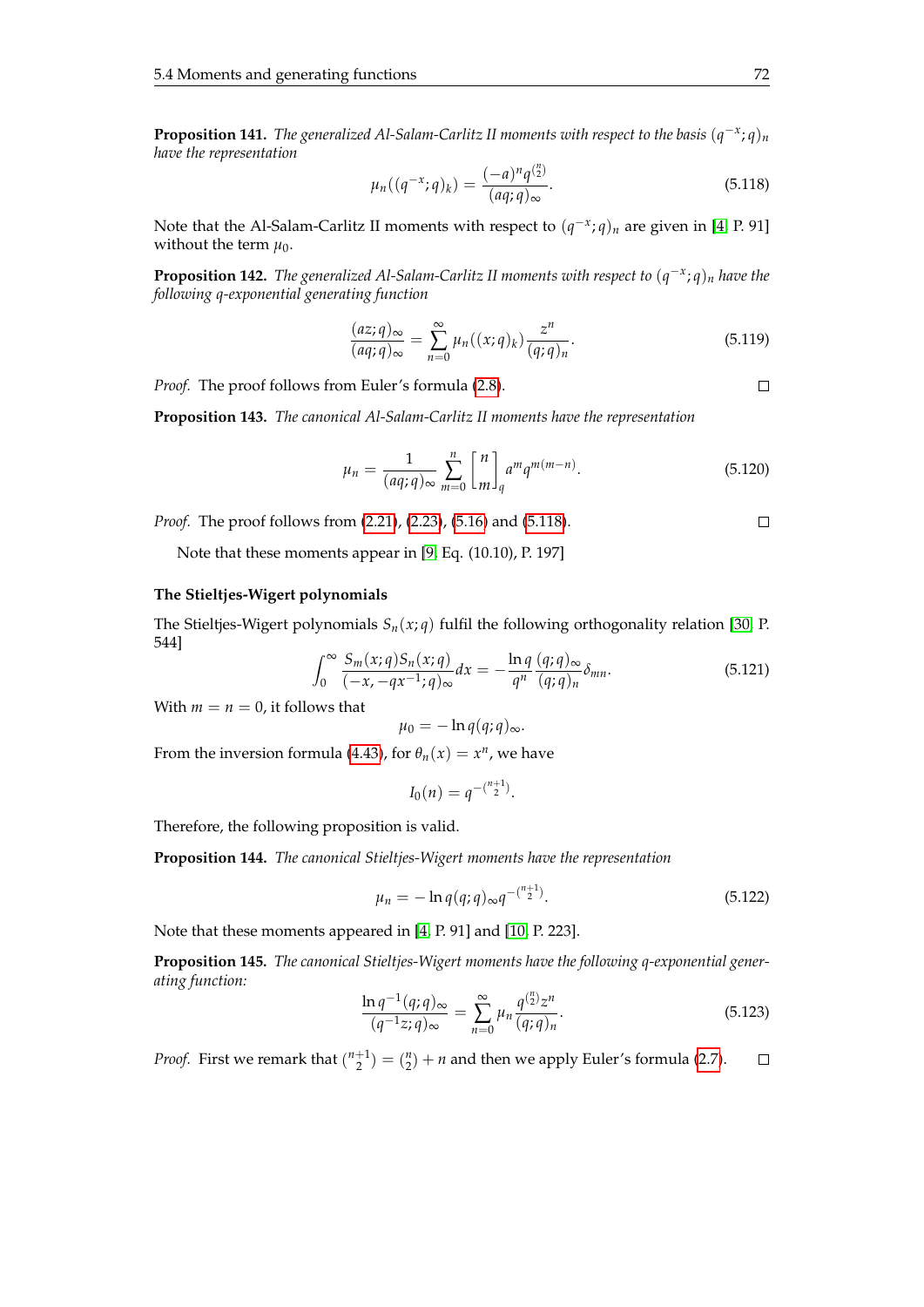#### **The Discrete** *q***-Hermite I polynomials**

The Discrete *q*-Hermite I polynomials  $h_n(x; q)$  fulfil the following orthogonality relation [\[30,](#page-104-0) P. 547]

<span id="page-80-0"></span>
$$
\int_{-1}^{1} (qx, -qx; q) \, \infty h_m(x; q) h_n(x; q) d_qx
$$
\n
$$
= (1 - q)(q; q)_n (q, -1, -q; q) \, \infty q^{(\frac{n}{2})} \delta_{mn}.
$$
\n(5.124)

Let us write

$$
\rho(x;q)=(qx,-qx;q)_{\infty}.
$$

The *q*-integral in [\(5.124\)](#page-80-0) can be written as

$$
\int_{-1}^{1} \rho(x;q) h_m(x;q) h_n(x;q) d_qx
$$
  
=  $(1-q) \sum_{k=0}^{\infty} q^k \rho(q^k;q) h_m(q^k;q) h_n(q^k;q)$   
+  $(1-q) \sum_{k=0}^{\infty} q^k \rho(-q^k;q) h_m(-q^k;q) h_n(-q^k;q).$ 

Define the discrete measures  $\mu_1$  and  $\mu_{-1}$  as

$$
\mu_1 = (1 - q) \sum_{k=0}^{\infty} \rho(q^k; q) q^k \varepsilon_{q^k}
$$

$$
\mu_{-1} = (1 - q) \sum_{k=0}^{\infty} \rho(-q^k; q) q^k \varepsilon_{-q^k},
$$

and put

$$
\mu=\mu_1+\mu_{-1}.
$$

We then have

$$
\int_{-1}^1 \rho(x;q)(x\ominus 1)_q^n d_qx = \int_{-\infty}^\infty (x\ominus 1)_q^n d\mu(x).
$$

With  $m = n = 0$ , it follows that

$$
\mu_0 = (1-q)(q,a,a^{-1}q;q)_{\infty}.
$$

From the inversion formulas [\(4.44\)](#page-47-8) and [\(4.45\)](#page-47-9),

• for  $\theta_n(x) = (x \ominus 1)_q^n$ , we have

$$
I_0(n)=(-1)^n;
$$

• for  $\theta_n(x) = x^n$ , we have

$$
I_0(n) = \frac{1 + (-1)^n}{2} (q; q^2)_{n/2}.
$$

Therefore, the following proposition is valid.

**Proposition 146.** *The Discrete q-Hermite I moments*

1. with respect to the basis  $(x \ominus 1)_q^n$  (generalized moments) have the representation

$$
\mu_n((x \ominus 1)_q^k) = (1 - q)(q, -1, -q; q)_{\infty}(-1)^n \tag{5.125}
$$

*2. with respect to the basis x<sup>n</sup> (canonical moments) have the representation*

$$
\mu_n = (1 - q)(q, -1, -q; q)_{\infty} \frac{1 + (-1)^n}{2} (q; q^2)_{n/2}, \quad \text{compare with [4, P. 91].} \tag{5.126}
$$

**Proposition 147.** The generalized Discrete q-Hermite I moments with respect to  $(x \ominus 1)_q^n$  have the *following generating function*

$$
(q, -1, -q; q)_{\infty} \frac{1-q}{1+z} = \sum_{n=0}^{\infty} \mu_n((x \ominus 1)^k_q) z^n, \quad |z| < 1. \tag{5.127}
$$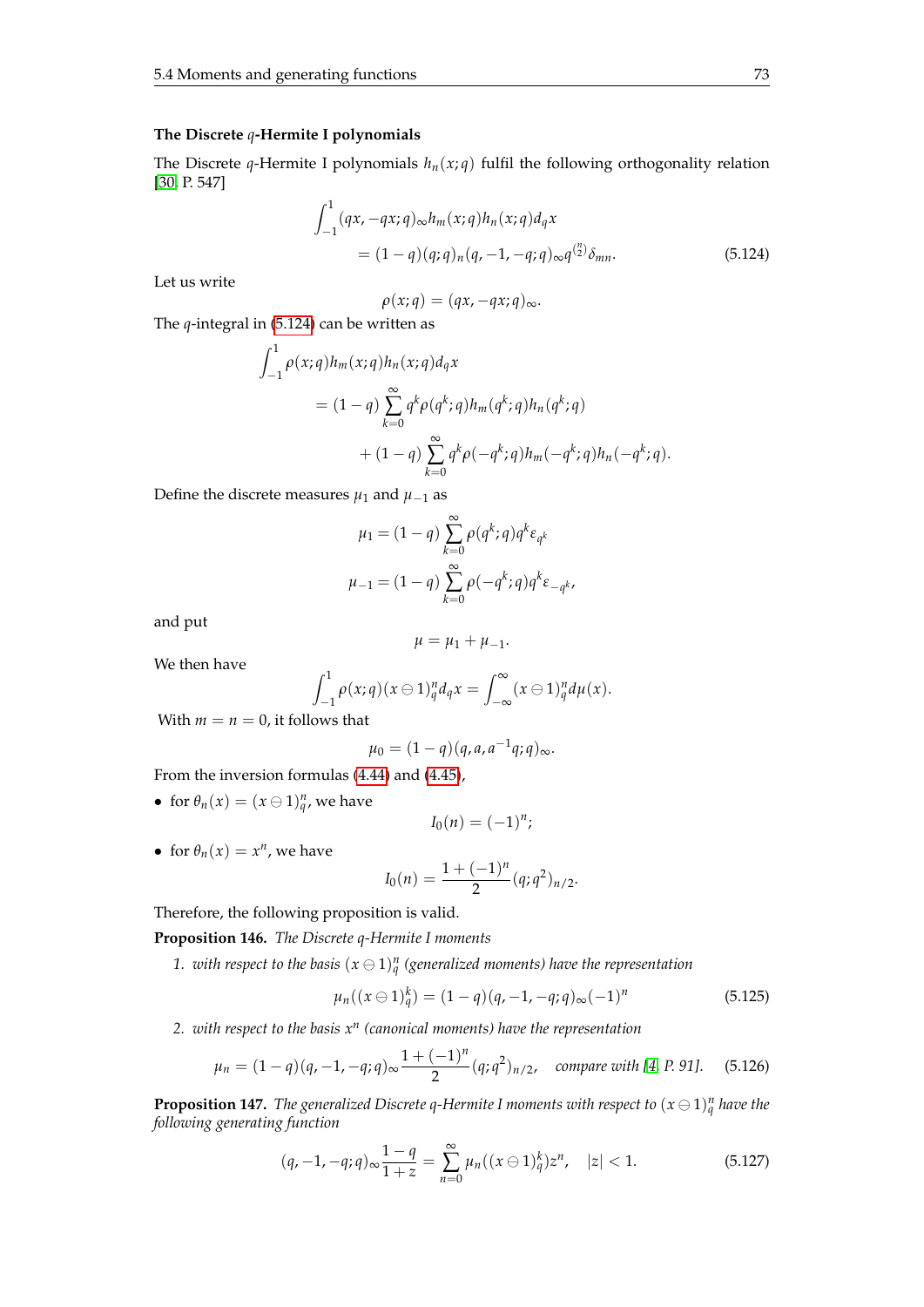#### **The Discrete** *q***-Hermite II polynomials**

The Discrete *q*-Hermite II polynomials  $\tilde{h}_n(x;q)$  fulfil the following orthogonality relation [\[30,](#page-104-0) P. 550]

<span id="page-81-0"></span>
$$
\int_{-\infty}^{\infty} \frac{\tilde{h}_m(x;q)\tilde{h}_n(x;q)}{(-x^2;q^2)_{\infty}} d_q x = \frac{(q^2,-q,-q;q^2)_{\infty}}{(q^3,-q^2,-q^2;q^2)_{\infty}} \frac{(q;q)_n}{q^{n^2}} \delta_{mn}.
$$
 (5.128)

Let us write

$$
\rho(x;q)=\frac{1}{(-x^2;q^2)_{\infty}}.
$$

The *q*-integral in [\(5.128\)](#page-81-0) can be written as

$$
\int_{-\infty}^{\infty} \rho(x;q)\tilde{h}_m(x;q)\tilde{h}_n(x;q)d_qx =
$$
  
=  $(1-q)\sum_{k=-\infty}^{\infty} q^k \rho(q^k;q)h_m(q^k;q)h_n(q^k;q)$   
+  $(1-q)\sum_{k=-\infty}^{\infty} q^k \rho(-q^k;q)h_m(-q^k;q)h_n(-q^k;q).$ 

Define the discrete measures  $\mu_1$  and  $\mu_2$  as

$$
\mu_1 = (1 - q) \sum_{k=-\infty}^{\infty} \rho(q^k; q) q^k \varepsilon_{q^k}
$$

$$
\mu_2 = (1 - q) \sum_{k=-\infty}^{\infty} \rho(-q^k; q) q^k \varepsilon_{-q^k}
$$

and put

$$
\mu=\mu_1+\mu_2.
$$

We then have

$$
\int_{-\infty}^{\infty} \rho(x;q)(x;q)_n d_qx = \int_{-\infty}^{\infty} (x;q)_n d\mu(x).
$$

It follows that

$$
\mu_0 = \frac{(q^2, -q, -q; q^2)_{\infty}}{(q^3, -q^2, -q^2; q^2)_{\infty}}.
$$

From the inversion formula [\(4.46\)](#page-48-0), for  $\theta_n(x) = (x; q)_n$ , we have

$$
I_0(n)=q^{\binom{n}{2}}.
$$

Therefore, the following proposition is valid.

**Proposition 148.** The generalized Discrete q-Hermite II moments with respect to the basis  $(x; q)_n$ *have the representation*

<span id="page-81-1"></span>
$$
\mu_n((x;q)_k) = \frac{(q^2, -q, -q; q^2)_{\infty}}{(q^3, -q^2, -q^2; q^2)_{\infty}} q^{\binom{n}{2}}.
$$
\n(5.129)

Note that these moments appeared in [\[4,](#page-103-0) P. 91] with the normalization  $\mu_0 = 1$ .

**Proposition 149.** The generalized Discrete q-Hermite II moments with respect to  $(x; q)_n$  have the *following q-exponential generating function:*

$$
\frac{(-z,q^2,-q,-q;q^2)_{\infty}}{(q^3,-q^2,-q^2;q^2)_{\infty}} = \sum_{n=0}^{\infty} \mu_n((x;q)_k) \frac{z^n}{(q;q)_n}.
$$
(5.130)

*Proof.* The proof follows from the Euler formula [\(2.8\)](#page-15-0).

**Proposition 150.** *The canonical Discrete q-Hermite II moments have the representation*

$$
\mu_n = \frac{(q^2, -q, -q; q^2)_{\infty}}{(q^3, -q^2, -q^2; q^2)_{\infty}} \sum_{m=0}^n (-1)^m \begin{bmatrix} n \\ m \end{bmatrix}_q q^{m(m-n)}.
$$
 (5.131)

*Proof.* The proof follows from [\(2.21\)](#page-20-0), [\(2.23\)](#page-20-1), [\(5.16\)](#page-55-0) and [\(5.129\)](#page-81-1).

 $\Box$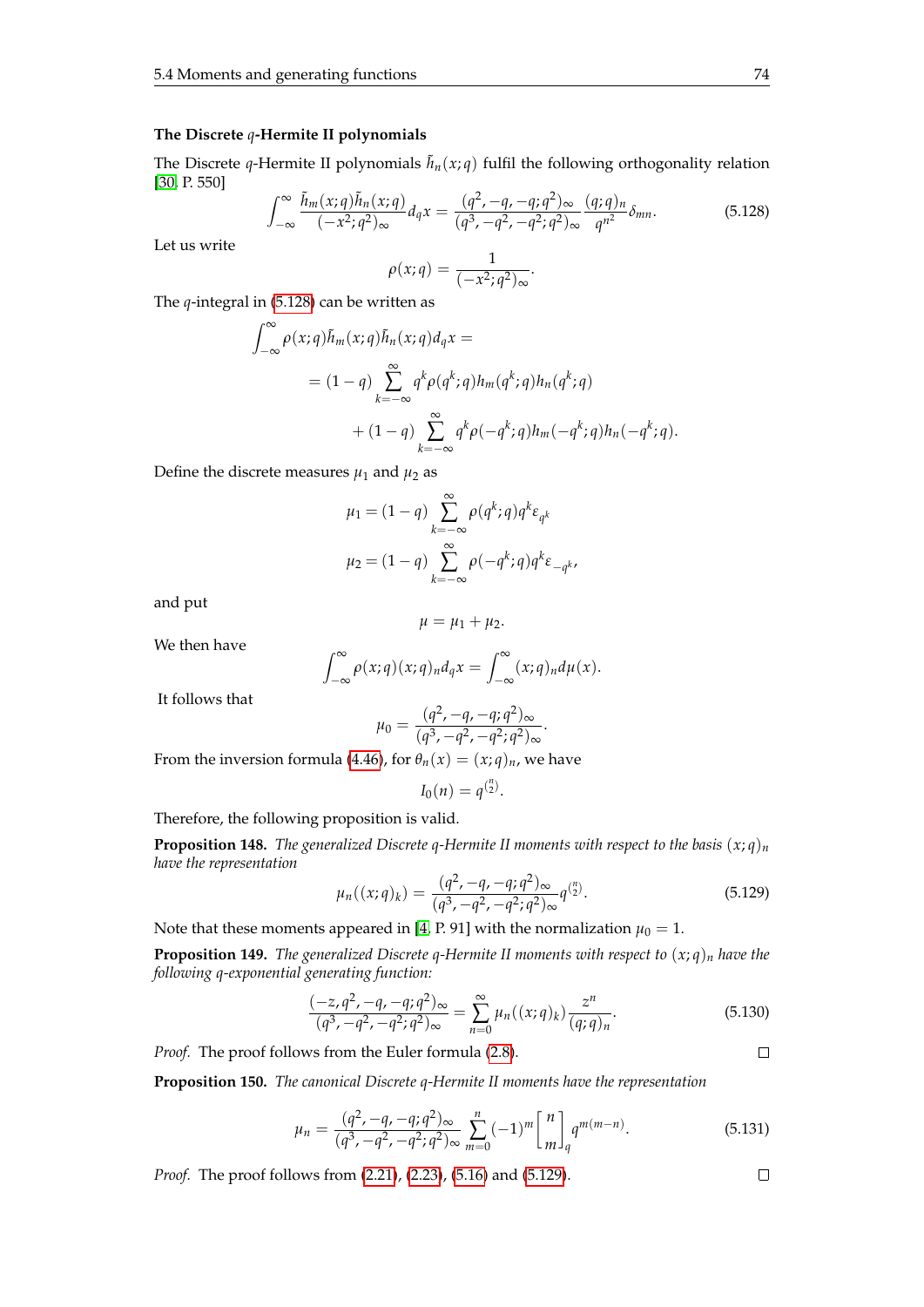### **5.4.4 The quadratic case**

#### **The Wilson polynomials**

The Wilson polynomials  $W_n(x^2; a, b, c, d)$  fulfil the following orthogonality relation [\[30,](#page-104-0) P. 186]

$$
\int_0^\infty \left| \frac{\Gamma(a+ix)\Gamma(b+ix)\Gamma(c+ix)\Gamma(d+ix)}{\Gamma(2ix)} \right|^2 W_m(x^2;a,b,c,d)W_n(x^2;a,b,c,d)dx
$$
  
= 
$$
\frac{2\pi\Gamma(n+a+b)\Gamma(n+a+c)\Gamma(n+b+c)\Gamma(n+b+d)\Gamma(n+c+d)n!}{\Gamma(2n+a+b+c+d)(n+a+b+c+d-1)n^1} \delta_{mn}(5.132)
$$

With  $m = n = 0$ , it follows that

$$
\mu_0 = 2\pi \frac{\Gamma(a+b)\Gamma(a+c)\Gamma(b+c)\Gamma(b+d)\Gamma(c+d)}{\Gamma(a+b+c+d)}.
$$

From the inversion formula [\(4.47\)](#page-48-1), for  $\theta_n(x) = (a + ix)_n(a - ix)_n$ , we have

$$
I_0(n) = \frac{(a+b)_n(a+c)_n(a+d)_n}{(a+b+c+d)_n}.
$$

The following proposition is therefore valid.

**Proposition 151.** *The generalized Wilson moments with respect to the basis*  $\theta_n(a, x)$  *have the representation*

<span id="page-82-0"></span>
$$
\mu_n(\theta_n(a,x)) = 2\pi \frac{\Gamma(a+b)\Gamma(a+c)\Gamma(b+c)\Gamma(b+d)\Gamma(c+d)}{\Gamma(a+b+c+d)} \frac{(a+b)_n(a+c)_n(a+d)_n}{(a+b+c+d)_n}.
$$
\n(5.133)

**Proposition 152.** *The generalized Wilson moments with respect to*  $\theta_n(a, x)$  *have the following generating function*

$$
\mu_0 (1-z)^{a+b} = \sum_{n=0}^{\infty} \mu_n(\theta_n(a,x)) \frac{(a+b+c+d)_n}{(a+c)_n (a+d)_n} \frac{z^n}{n!},
$$
\n(5.134)

$$
\mu_0 (1-z)^{a+c} = \sum_{n=0}^{\infty} \mu_n(\theta_n(a,x)) \frac{(a+b+c+d)_n}{(a+b)_n (a+d)_n} \frac{z^n}{n!},
$$
\n(5.135)

$$
\mu_0 (1-z)^{a+d} = \sum_{n=0}^{\infty} \mu_n(\theta_n(a,x)) \frac{(a+b+c+d)_n}{(a+b)_n (a+c)_n} \frac{z^n}{n!}.
$$
\n(5.136)

*with*

$$
\mu_0 = 2\pi \frac{\Gamma(a+b)\Gamma(a+c)\Gamma(b+c)\Gamma(b+d)\Gamma(c+d)}{\Gamma(a+b+c+d)}.
$$

*Proof.* Using the binomial formula [\(2.3\)](#page-14-1) we get the result.

**Proposition 153.** *The canonical Wilson moments have the representation*

$$
\mu_n = 2\pi \frac{\Gamma(a+b)\Gamma(a+c)\Gamma(b+c)\Gamma(b+d)\Gamma(c+d)}{\Gamma(a+b+c+d)} \times \sum_{m=0}^n E_m(-a^2, -(a+1)^2, \cdots, -(a+n-1)^2) \frac{(a+b)_m(a+c)_m(a+d)_m}{(a+b+c+d)_m}.
$$

*Proof.* Combining

$$
\mu_n(\theta_n(a,x)) = 2\pi \frac{\Gamma(a+b)\Gamma(a+c)\Gamma(b+c)\Gamma(b+d)\Gamma(c+d)}{\Gamma(a+b+c+d)} \frac{(a+b)_n(a+c)_n(a+d)_n}{(a+b+c+d)_n}
$$

with

$$
(x^2)^n = \sum_{m=0}^n E_m(-a^2, -(a+1)^2, \cdots, -(a+n-1)^2)\theta_m(a, x),
$$

we get the result.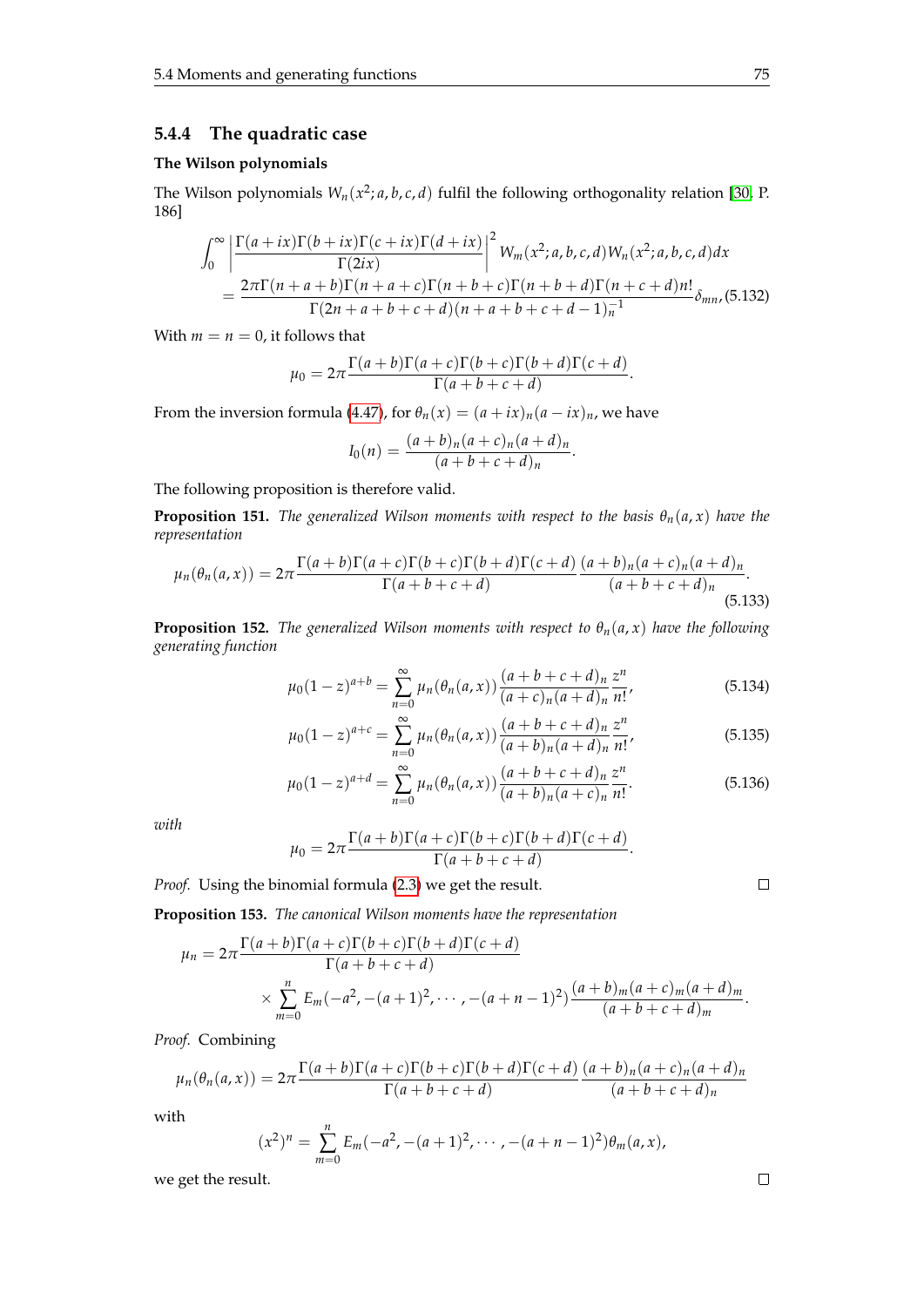**Proposition 154.** *The canonical Wilson moments have the following representation*

$$
\mu_n = \mu_0 \sum_{k=0}^n \sum_{l=0}^k \frac{(-k)_l}{k!l!} \frac{(a+b)_k (a+c)_k (a+d)_k}{(a+b+c+d)_k} \frac{(-2a-2k+2l)}{(-2a-2k+l)_{k+1}} (a+k-l)^{2n}.
$$
 (5.137)

*Proof.* The result is obtained using relations [\(2.21\)](#page-20-0), [\(2.23\)](#page-20-1), [\(5.29\)](#page-58-0) and [\(5.133\)](#page-82-0).

### **The Racah polynomials**

The Racah polynomials *Rn*(*λ*(*x*); *α*, *β*, *γ*, *δ*) fulfil the following orthogonality relation [\[30,](#page-104-0) P. 191]

$$
\sum_{x=0}^{N} \frac{(\alpha+1)_x(\beta+\delta+1)_x(\gamma+1)_x(\gamma+\delta+1)_x((\gamma+\delta+3)/2)_x}{(-\alpha+\gamma+\delta+1)_x(-\beta+\gamma+1)_x((\gamma+\delta+1)/2)_x(\delta+1)_x x!} R_m(\lambda(x)) R_n(\lambda(x))
$$
  
=  $M \frac{(n+\alpha+\beta+1)_n(\alpha+\beta-\gamma+1)_n(\alpha-\delta+1)_n(\beta+1)_n n!}{(\alpha+\beta+1)_{2n}(\alpha+1)_n(\beta+\delta+1)_n(\gamma+1)_n} \delta_{mn},$  (5.138)

where

$$
R_n(\lambda(x)) = R_n(\lambda(x); \alpha, \beta, \gamma, \delta)
$$

and

$$
M = \begin{cases} \frac{(-\beta)_N(\gamma + \delta + 2)_N}{(-\beta + \gamma + 1)_N(\delta + 1)_N} & \text{if } \alpha + 1 = -N\\ \frac{(-\alpha + \delta)_N(\gamma + \delta + 2)_N}{(-\alpha + \gamma + \delta + 1)_N(\delta + 1)_N} & \text{if } \beta + \delta + 1 = -N\\ \frac{(\alpha + \beta + 2)_N(-\delta)_N}{(\alpha - \delta + 1)_N(\beta + 1)_N} & \text{if } \gamma + 1 = -N. \end{cases}
$$

It follows that

$$
\mu_0 = \begin{cases}\n\frac{(-\beta)_N(\gamma + \delta + 2)_N}{(-\beta + \gamma + 1)_N(\delta + 1)_N} & \text{if } \alpha + 1 = -N \\
\frac{(-\alpha + \delta)_N(\gamma + \delta + 2)_N}{(-\alpha + \gamma + \delta + 1)_N(\delta + 1)_N} & \text{if } \beta + \delta + 1 = -N \\
\frac{(\alpha + \beta + 2)_N(-\delta)_N}{(\alpha - \delta + 1)_N(\beta + 1)_N} & \text{if } \gamma + 1 = -N.\n\end{cases}
$$

From the inversion formula [\(4.48\)](#page-48-2), for  $\theta_n(x) = (-x)_n(x + \gamma + \delta + 1)_n$ , we have

<span id="page-83-0"></span>
$$
I_0(n)=\frac{(\alpha+1)_n(\beta+\delta+1)_n(\gamma+1)_n}{(\alpha+\beta+2)_n}.
$$

Therefore, the following proposition is valid.

**Proposition 155.** *The generalized Racah moments with respect to the basis*  $\theta_n(x) = (-x)_n(x + \gamma + \delta + 1)_n$  *have the representation* 

$$
\mu_n(\theta_n(x)) = \begin{cases}\n\frac{(-\beta)_N(\gamma + \delta + 2)_N}{(-\beta + \gamma + 1)_N(\delta + 1)_N} \frac{(\alpha + 1)_n(\beta + \delta + 1)_n(\gamma + 1)_n}{(\alpha + \beta + 2)_n} & \text{if } \alpha + 1 = -N \\
\frac{(-\alpha + \delta)_N(\gamma + \delta + 2)_N}{(-\alpha + \gamma + \delta + 1)_N(\delta + 1)_N} \frac{(\alpha + 1)_n(\beta + \delta + 1)_n(\gamma + 1)_n}{(\alpha + \beta + 2)_n} & \text{if } \beta + \delta + 1 = -N \\
\frac{(\alpha + \beta + 2)_N(-\delta)_N}{(\alpha - \delta + 1)_N(\beta + 1)_N} \frac{(\alpha + 1)_n(\beta + \delta + 1)_n(\gamma + 1)_n}{(\alpha + \beta + 2)_n} & \text{if } \gamma + 1 = -N.\n\end{cases}
$$
\n(5.139)

**Proposition 156.** *The canonical Racah moments have the following representation*

$$
\mu_n = \mu_0 \sum_{k=0}^n \frac{D_{\varepsilon}^k [x(x+\varepsilon)]_{|x=0}^n}{k!} \frac{(\alpha+1)_k (\beta+\delta+1)_k (\gamma+1)_k}{(\alpha+\beta+2)_k} \tag{5.140}
$$

*where*  $\varepsilon = \gamma + \delta + 1$ *.* 

*Proof.* The result is obtained using relations [\(2.21\)](#page-20-0), [\(2.23\)](#page-20-1), [\(5.32\)](#page-59-0) and [\(5.139\)](#page-83-0).

 $\Box$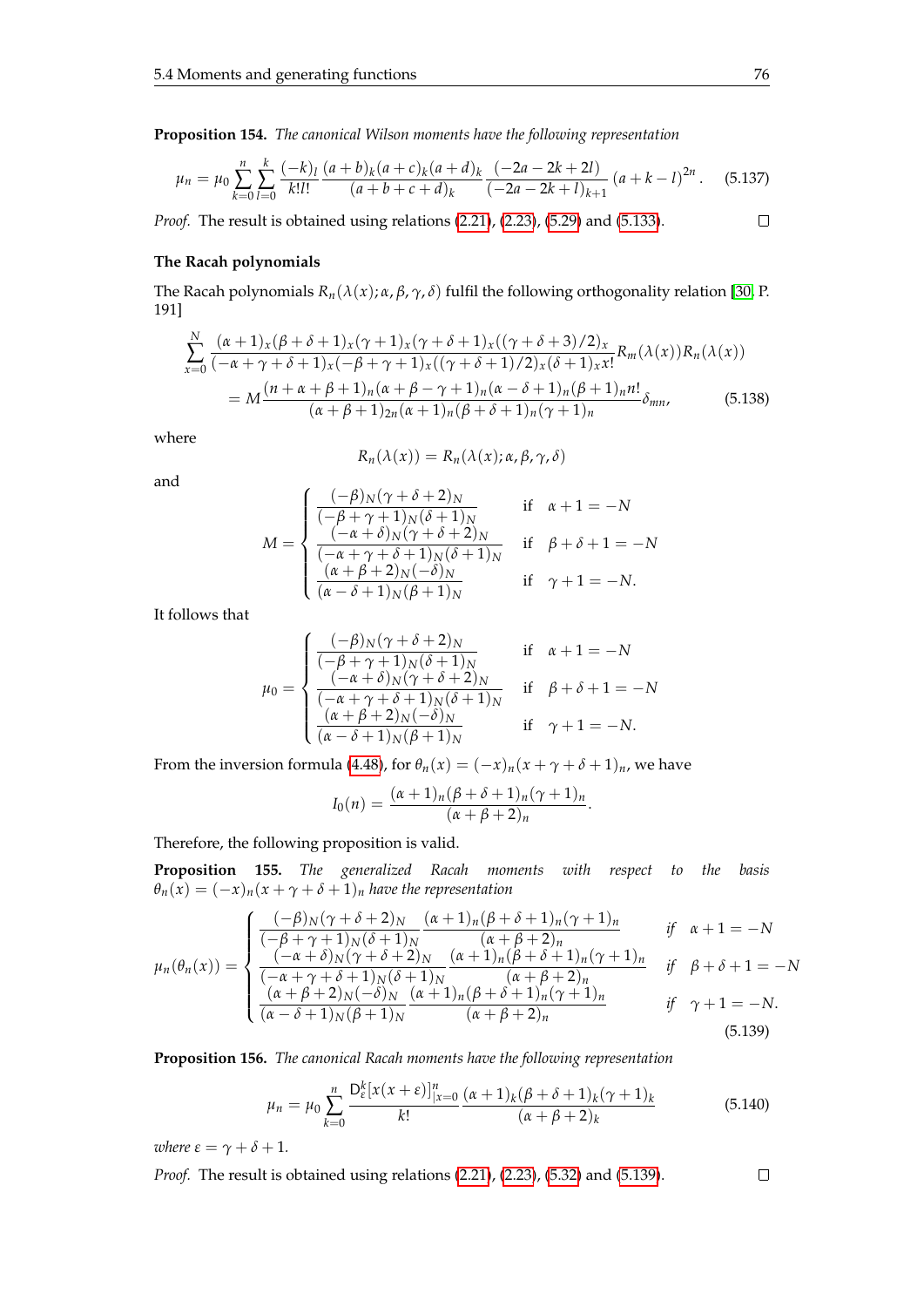#### **The Continuous Dual Hahn polynomials**

The Continuous Dual Hahn polynomials  $S_n(x^2; a, b, c)$  fulfil the following orthogonality relation [\[30,](#page-104-0) P. 196]

$$
\int_0^\infty \left| \frac{\Gamma(a+ix)\Gamma(b+ix)\Gamma(c+ix)}{\Gamma(2ix)} \right|^2 S_m(x^2; a, b, c) S_n(x^2; a, b, c) dx
$$
  
=  $\Gamma(n+a+b)\Gamma(n+a+c)\Gamma(n+b+c)n!\delta_{mn}.$  (5.141)

With  $m = n = 0$ , it follows that

$$
\mu_0 = \Gamma(a+b)\Gamma(a+c)\Gamma(b+c).
$$

From the inversion formula [\(4.49\)](#page-49-0), for  $\theta_n(a, x) = (a - ix)_n(a + ix)_n$ , we have

<span id="page-84-0"></span>
$$
I_0(n) = (a+c)_n(a+d)_n.
$$

Therefore, the following proposition is valid.

**Proposition 157.** *The generalized Continuous Dual Hahn moments with respect to the basis*  $\theta_n(a, x) = (a - ix)_n(a + ix)_n$  *have the following representation* 

$$
\mu_n(\theta_k(a,x)) = \Gamma(a+b)\Gamma(a+c)\Gamma(b+c)(a+c)_n(a+d)_n.
$$
\n(5.142)

**Proposition 158.** *The generalized Continuous Dual Hahn moments with respect to*  $\theta_n(a, x)$  *have the following generating functions:*

$$
\mu_0 (1-z)^{a+c} = \sum_{n=0}^{\infty} \mu_n(\theta_k(a,x)) \frac{z^n}{(a+d)_n n!},
$$
\n(5.143)

$$
\mu_0 (1 - z)^{a + d} = \sum_{n=0}^{\infty} \mu_n(\theta_k(a, x)) \frac{z^n}{(a + c)_n n!}.
$$
\n(5.144)

*with*

$$
\mu_0 = \Gamma(a+b)\Gamma(a+c)\Gamma(b+c).
$$

*Proof.* Using the binomial theorem [\(2.3\)](#page-14-1) we get the result.

**Proposition 159.** *The canonical Continuous Dual Hahn moments have the following representation*

$$
\mu_n = \mu_0 \sum_{m=0}^n E_m(-a^2, -(a+1)^2, \dots, -(a+n-1)^2)(a+c)_m(a+d)_m.
$$
 (5.145)

*with*

$$
\mu_0 = \Gamma(a+b)\Gamma(a+c)\Gamma(b+c).
$$

*Proof.* Since

$$
\mu_n(\theta_k(a,x)) = \Gamma(a+b)\Gamma(a+c)\Gamma(b+c)(a+c)_n(a+d)_n
$$

and

$$
(x^2)^n = \sum_{m=0}^n E_m(-a^2, -(a+1)^2, \ldots, -(a+n-1)^2)\theta_m(a,x),
$$

the result follows.

**Proposition 160.** *The canonical Continuous Dual Hahn moments have the following representation*

$$
\mu_n = \mu_0 \sum_{k=0}^n \sum_{l=0}^k \frac{(-k)_l}{k!l!} \frac{(-2a - 2k + 2l)(a+c)_k (a+d)_k}{(-2a - 2k + l)_{k+1}} (a+k-l)^{2n}.
$$
 (5.146)

*Proof.* The result is obtained using relations [\(2.21\)](#page-20-0), [\(2.23\)](#page-20-1), [\(5.29\)](#page-58-0) and [\(5.142\)](#page-84-0).

 $\Box$ 

 $\Box$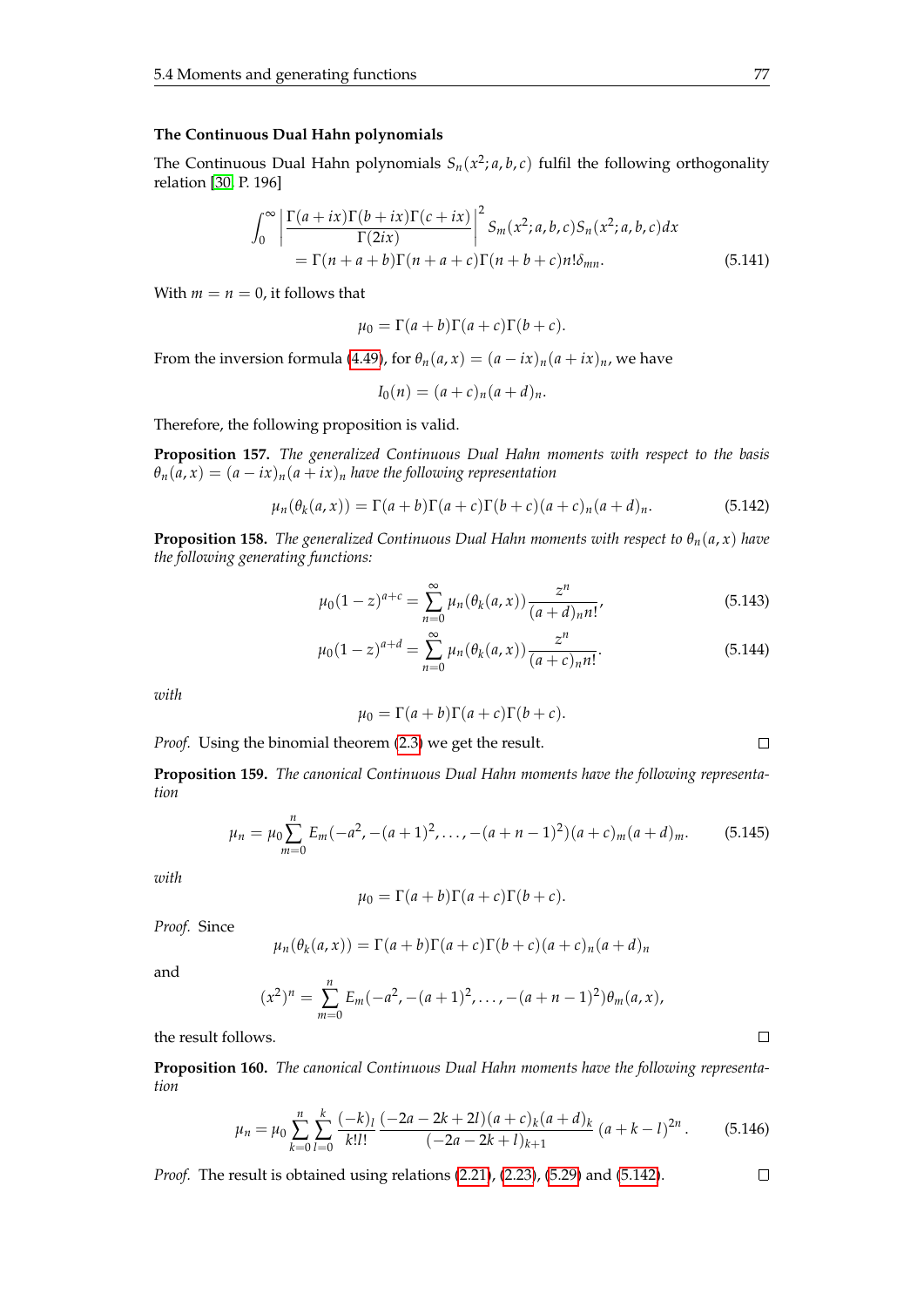#### **The Continuous Hahn polynomials**

The Continuous Hahn polynomials  $p_n(x; a, b, c, d)$  fulfil the following orthogonality relation [\[30,](#page-104-0) P. 200]

$$
\int_{-\infty}^{\infty} \Gamma(a+ix)\Gamma(b+ix)\Gamma(c-ix)\Gamma(d-ix)p_m(x;a,b,c,d)p_n(x;a,b,c,d)dx
$$

$$
=\frac{\Gamma(n+a+c)\Gamma(n+a+d)\Gamma(n+b+c)\Gamma(n+b+d)}{(2n+a+b+c+d-1)\Gamma(n+a+b+c+d-1)n!}\delta_{mn}.
$$
(5.147)

.

With  $m = n = 0$ , it follows that

 $\sim$ 

$$
\mu_0 = \frac{\Gamma(a+c)\Gamma(a+d)\Gamma(b+c)\Gamma(b+d)}{\Gamma(a+b+c+d)}
$$

From the inversion formula [\(4.49\)](#page-49-0), with  $\eta_n(x) = (a + ix)_n$ , we have:

$$
I_0(n) = \frac{(a+c)_n(a+d)_n}{(a+b+c+d)_n}.
$$

Therefore, the following proposition is valid.

**Proposition 161.** *The generalized Continuous Hahn moments with respect to the basis*  $(a + ix)<sub>n</sub>$ *have the representation*

<span id="page-85-0"></span>
$$
\mu_n((a+ix)_k) = \frac{\Gamma(a+c)\Gamma(a+d)\Gamma(b+c)\Gamma(b+d)}{\Gamma(a+b+c+d)} \frac{(a+c)_n(a+d)_n}{(a+b+c+d)_n}.\tag{5.148}
$$

**Proposition 162.** *The generalized moments of the Continuous Hahn polynomials with respect to*  $(a + ix)<sub>n</sub>$  *have the following exponential generating function:* 

$$
\mu_0 (1-x)^{a+c} = \sum_{n=0}^{\infty} \mu_n ((a+ix)_k) \frac{(a+b+c+d)_n}{(a+d)_n} \frac{z^n}{n!},
$$
\n(5.149)

$$
\mu_0 (1-x)^{a+d} = \sum_{n=0}^{\infty} \mu_n ((a+ix)_k) \frac{(a+b+c+d)_n}{(a+d)_n} \frac{z^n}{n!}.
$$
\n(5.150)

*with*

$$
\mu_0 = \frac{\Gamma(a+c)\Gamma(a+d)\Gamma(b+c)\Gamma(b+d)}{\Gamma(a+b+c+d)}.
$$

*Proof.* The proof uses the binomial theorem [\(2.3\)](#page-14-1).

<span id="page-85-1"></span>**Proposition 163.** *The canonical Continuous Hahn moments have the following representation*

$$
\mu_n = \mu_0 \sum_{m=0}^n (-i)^m E_m(ai, (a+1)i, \dots, (a+n-1)i) \frac{(a+c)_n (a+d)_m}{(a+b+c+d)_m}.
$$
 (5.151)

*with*

$$
\mu_0 = \frac{\Gamma(a+c)\Gamma(a+d)\Gamma(b+c)\Gamma(b+d)}{\Gamma(a+b+c+d)}.
$$

*Proof.* Using

$$
(a+ix)_n = i^n \prod_{k=0}^{n-1} (x - (a+k)i),
$$

we get

$$
x^n = \sum_{m=0}^n (-i)^m E_m(ai, (a+1)i, \ldots, (a+n-1)i)(a+ix)_m.
$$

The proposition is proved using the fact that

$$
\mu_n((a+ix)_k)=\frac{\Gamma(a+c)\Gamma(a+d)\Gamma(b+c)\Gamma(b+d)}{\Gamma(a+b+c+d)}\frac{(a+c)_n(a+d)_n}{(a+b+c+d)_n}.
$$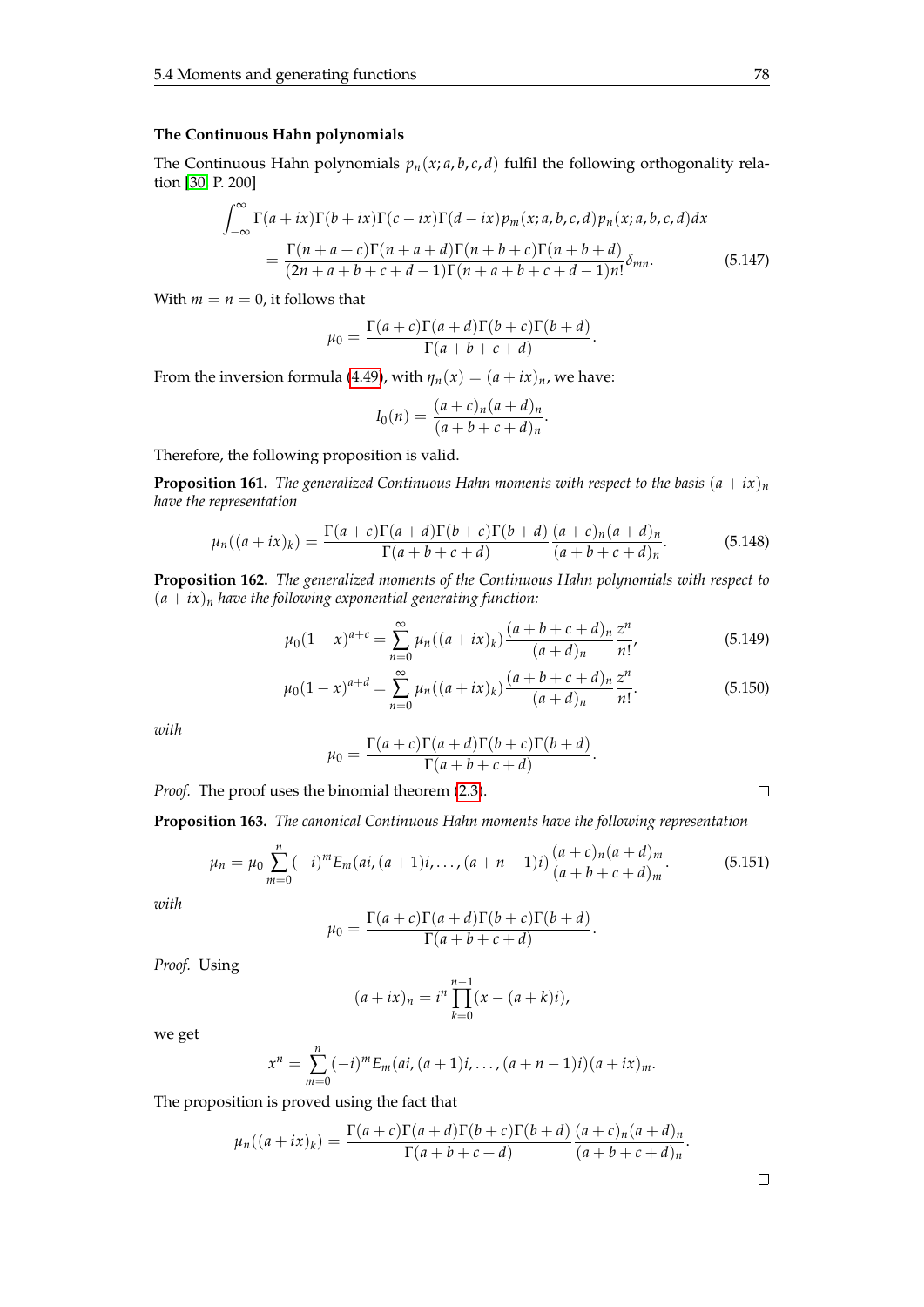**Proposition 164.** *The canonical Continuous Hahn moments have the following representation*

$$
\mu_n = \mu_0 \sum_{k=0}^n \sum_{l=0}^k \frac{(-1)^l}{k!} {k \choose l} \frac{(a+c)_k (a+d)_k}{(a+b+c+d)_k} ((a+l)i)^n, \tag{5.152}
$$

*with*

$$
\mu_0 = \frac{\Gamma(a+c)\Gamma(a+d)\Gamma(b+c)\Gamma(b+d)}{\Gamma(a+b+c+d)}.
$$

*Proof.* The result is obtained using relations [\(2.21\)](#page-20-0), [\(2.23\)](#page-20-1), [\(5.36\)](#page-60-0) and [\(5.148\)](#page-85-0).

#### **The Dual Hahn polynomials**

For  $\gamma$  > −1 and  $\delta$  > −1, or for  $\gamma$  < −*N* and  $\delta$  < −*N*, the Dual Hahn polynomials  $R_n(\lambda(x); \gamma, \delta, N)$  fulfil the following orthogonality relation [\[30,](#page-104-0) P. 209]

$$
\sum_{x=0}^{N} \frac{(2x+\gamma+\delta+1)(\gamma+1)_x(-N)_x N!}{(-1)^x (x+\gamma+\delta+1)_{N+1} (\delta+1)_x} R_m(\lambda(x); \gamma, \delta, N) R_n(\lambda(x); \gamma, \delta, N)
$$

$$
= \frac{\delta_{mn}}{(\gamma+n)(\delta+N-n)}.
$$
(5.153)

With  $m = n = 0$ , it follows that

$$
\mu_0 = \frac{1}{\binom{\delta+N}{N}}.
$$

From the inversion formula [\(4.51\)](#page-49-1), we have

$$
I_0(n) = (\gamma + 1)_n (-N)_n.
$$

Therefore, the following proposition is valid.

**Proposition 165.** *The generalized Dual Hahn moments with respect to the basis*  $\theta_n(x) = (-x)_n(x +$  $\gamma + \delta + 1$ )<sub>n</sub> have the representation

<span id="page-86-0"></span>
$$
\mu_n(\theta_k(x)) = \frac{1}{\binom{\delta + N}{N}} (\gamma + 1)_n (-N)_n.
$$
\n(5.154)

**Proposition 166.** *The generalized Dual Hahn moments with respect to*  $\theta_n(x) = (-x)_n(x + \gamma +$  $\delta + 1$ )<sub>n</sub> have the following exponential generating function:

$$
\frac{1}{\binom{\delta+N}{N}} {}_{2}F_{0}\left(\begin{array}{c} -N, \alpha+1\\ \end{array} \bigg| z\right) = \sum_{n=0}^{\infty} \mu_{n} \frac{z^{n}}{n!}.\tag{5.155}
$$

**Proposition 167.** *The canonical Dual Hahn moments have the following representation*

$$
\mu_n = \frac{1}{\binom{\delta + N}{N}} \sum_{k=0}^n \frac{\mathsf{D}_\varepsilon^k [x(x + \varepsilon)]_{|x = 0}^n}{k!} (\gamma + 1)_k (-N)_k. \tag{5.156}
$$

*where*  $\varepsilon = \gamma + \delta + 1$ *.* 

*Proof.* The result is obtained using relations [\(2.21\)](#page-20-0), [\(2.23\)](#page-20-1), [\(5.32\)](#page-59-0) and [\(5.154\)](#page-86-0).  $\Box$ 

#### **The Meixner-Pollaczek polynomials**

The Meixner-Pollaczek polynomials  $P_n^{(\lambda)}(x;\phi)$  fulfil the following orthogonality relation [\[30,](#page-104-0) P. 213]

$$
\int_{-\infty}^{\infty} e^{(2\phi - \pi)x} |\Gamma(\lambda + ix)|^2 P_m^{(\lambda)}(x;\phi) P_n^{(\lambda)}(x;\phi) dx
$$
  
=  $2\pi \frac{\Gamma(n + 2\lambda)}{(2\sin\phi)^{2\lambda} n!} \delta_{mn}, \quad \lambda > 0 \quad \text{and} \quad 0 < \phi < \pi.$  (5.157)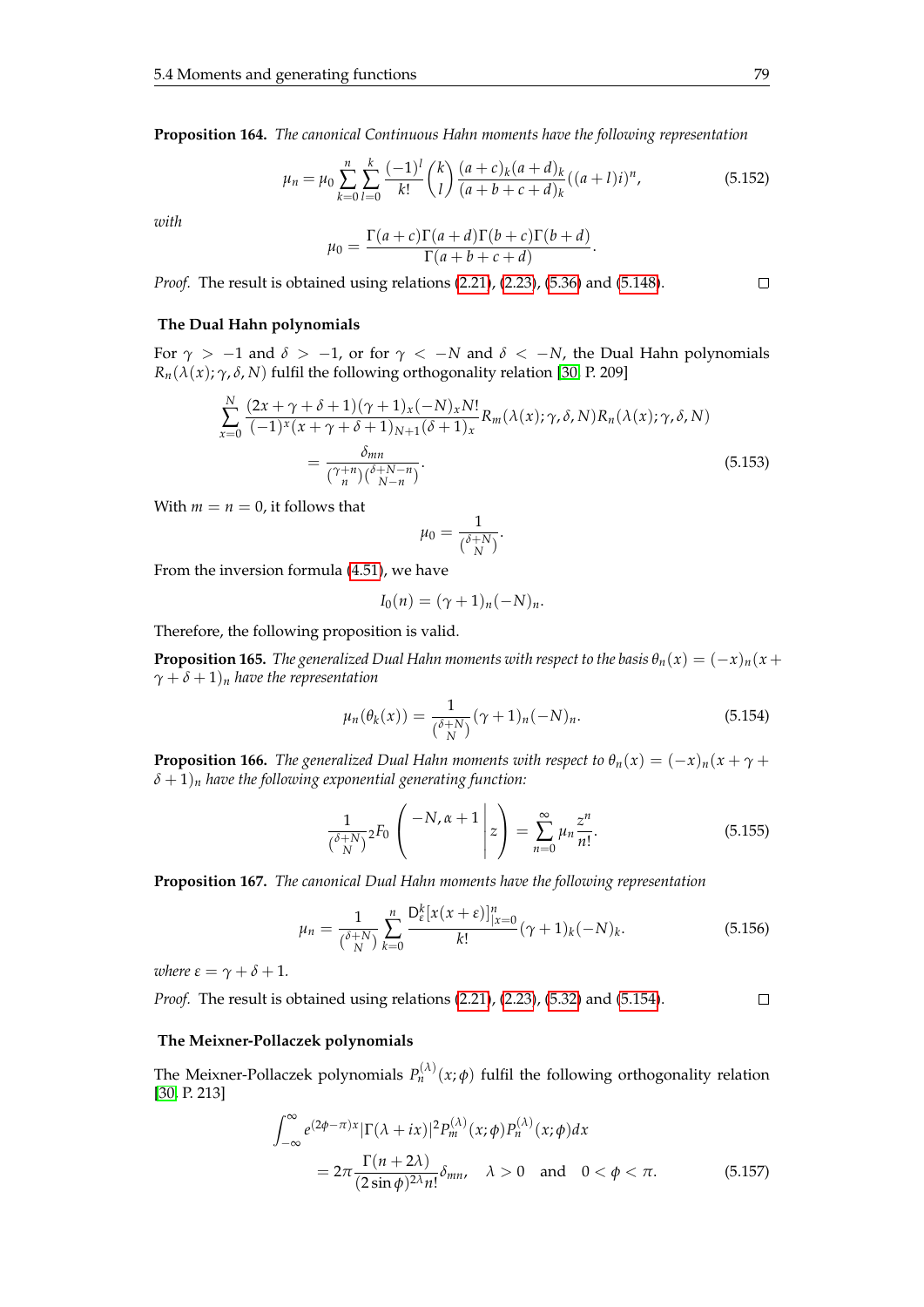With  $m = n = 0$ , it follows that

$$
\mu_0 = 2\pi \frac{\Gamma(2\lambda)}{(2\sin\phi)^{2\lambda}}.
$$

From the inversion formula [\(4.52\)](#page-49-2), for  $\theta_n(x) = (\lambda + ix)_n$ , we have

$$
I_0(n)=\frac{(2\lambda)_n}{(1-e^{-2i\phi})^n}.
$$

Therefore, the following proposition is valid.

**Proposition 168.** *The generalized Meixner-Pollaczek moments with respect to the basis*  $(λ + ix)$ <sup>*n*</sup> *have the representation*

$$
\mu_n((\lambda + ix)_k) = 2\pi \frac{\Gamma(2\lambda)}{(2\sin\phi)^{2\lambda}} \frac{(2\lambda)_n}{(1 - e^{-2i\phi})^n}.
$$
\n(5.158)

**Proposition 169.** *The generalized Meixner-Pollaczek moments with respect to the basis*  $(λ + iλ)<sub>n</sub>$ *have the following exponential generating function*

$$
2\pi \frac{\Gamma(2\lambda)}{(2\sin\phi)^{2\lambda}} \left(1 - \frac{z}{1 - e^{-2i\phi}}\right)^{-2\lambda} = \sum_{n=0}^{\infty} \mu_n((\lambda + ix)_k) \frac{z^n}{n!}, \quad \left|\frac{z}{1 - e^{-2i\phi}}\right| < 1. \tag{5.159}
$$

*Proof.* We have

$$
\sum_{n=0}^{\infty} \mu_n \frac{z^n}{n!} = 2\pi \frac{\Gamma(2\lambda)}{(2\sin\phi)^{2\lambda}} \sum_{n=0}^{\infty} \frac{(2\lambda)_n}{n!} \left(\frac{z}{1-e^{-2i\theta}}\right)^n = 2\pi \frac{\Gamma(2\lambda)}{(2\sin\phi)^{2\lambda}} {}_1F_0 \left(\frac{2\lambda}{-\lambda}\right) \frac{z}{1-e^{-2i\phi}}.
$$

Using the binomial theorem [\(2.3\)](#page-14-1), we get the result.

**Proposition 170.** *The canonical Meixner-Pollaczek moments have the following representation*

$$
\mu_n = 2\pi \frac{\Gamma(2\lambda)}{(2\sin\phi)^{2\lambda}} \sum_{m=0}^n (-i)^m E_m(ai,(a+1)i,\ldots,(a+n-1)i) \frac{(2\lambda)_m}{(1-e^{-2i\phi})^m}.
$$
 (5.160)

*Proof.* The proof is similar to the proof of Proposition [163.](#page-85-1)

**Proposition 171.** *The canonical Meixner-Pollaczek moments have the following representation*

<span id="page-87-0"></span>
$$
\mu_n = \frac{2\pi\Gamma(2\lambda)}{(2\sin\phi)^{2\lambda}} \sum_{k=0}^n \sum_{l=0}^k \frac{(-1)^l}{k!} {k \choose l} \frac{(2\lambda)_k((a+l)i)^n}{(1-e^{-2i\phi})^k}.
$$
(5.161)

*Proof.* The result is obtained using relations [\(2.21\)](#page-20-0), [\(2.23\)](#page-20-1), [\(5.36\)](#page-60-0) and [\(5.161\)](#page-87-0).  $\Box$ 

#### **5.4.5 The** *q***-quadratic case**

In this part, since *θ* will denote an angle, we will denote the basis involved in the inversion formula [\(5.1\)](#page-52-0) by  $\mathcal{B}_n$  instead of  $\theta_n$ .

#### **The Askey-Wilson polynomials**

If *a*, *b*, *c*, *d* are real, or occur in complex conjugate pairs if complex, and max(|*a*|, |*b*|, |*c*|, |*d*|) < 1, then the Askey-Wilson polynomials  $p_n(x; a, b, c, d|q)$  fulfil the following orthogonality relation

$$
\frac{1}{2\pi} \int_{-1}^{1} \frac{w(x)}{\sqrt{1 - x^2}} p_n(x; a, b, c, d | q) p_m(x; a, b, c, d | q) dx = h_n \delta_{mn}, \ \ x = \cos \theta,
$$
 (5.162)

$$
\Box
$$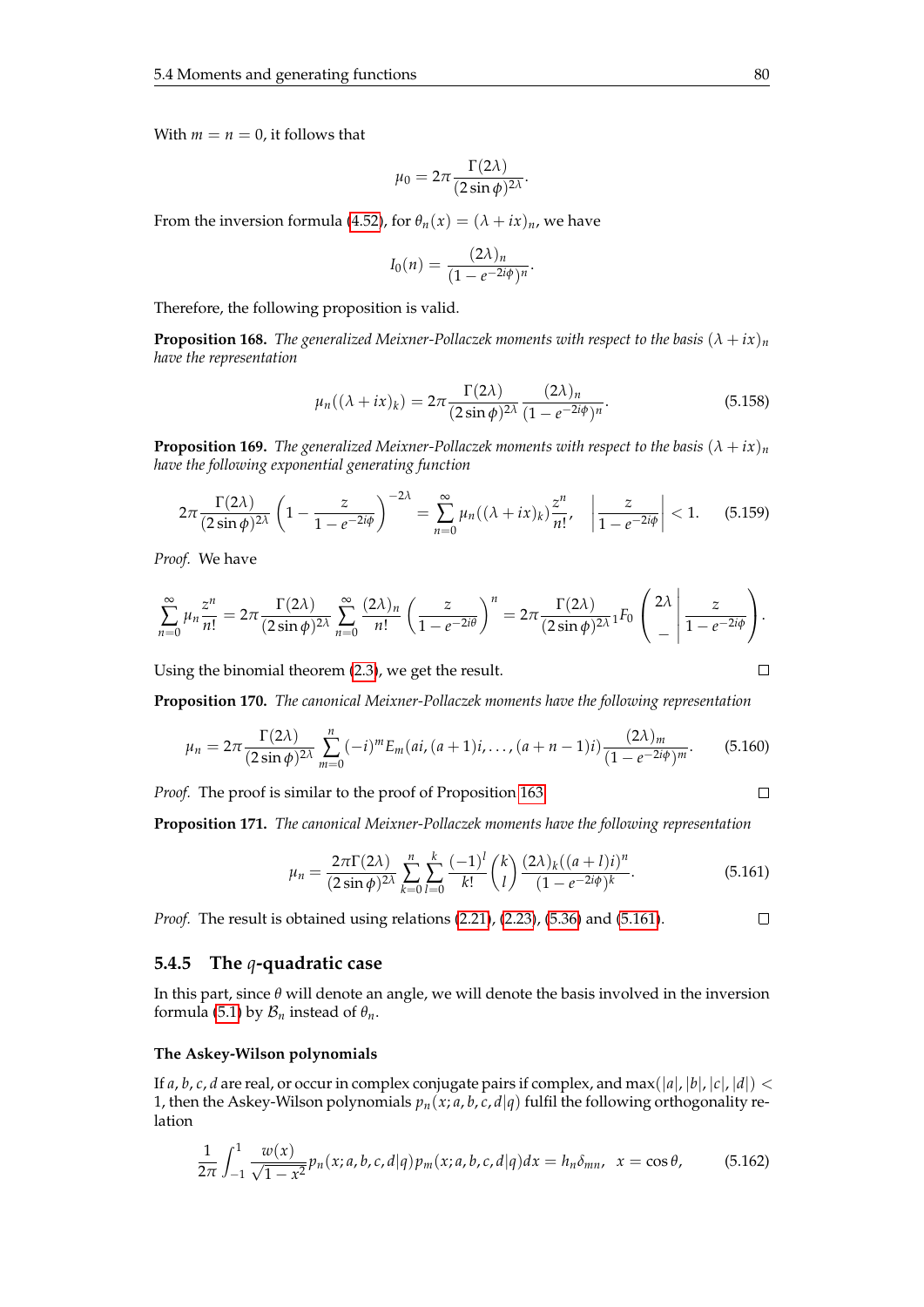where

$$
w(x) = w(x;a,b,c,d|q) = \left| \frac{(e^{2i\theta};q)_{\infty}}{(ae^{i\theta},be^{i\theta},ce^{i\theta},de^{i\theta};q)_{\infty}} \right|^2 = \frac{h(x,1)h(x,q^{1/2})h(x,-1)h(x,-q^{1/2})}{h(x,a)h(x,b)h(x,c)h(x,d)}.
$$

with

$$
h(x,a) = \prod_{k=0}^{\infty} \left(1 - 2axq^{k} + a^{2}q^{2k}\right) = \left(a e^{i\theta}, a e^{-i\theta}; q\right)_{\infty};
$$

and

$$
h_n = \frac{(abcdq^{2n};q)_{\infty}(abcdq^{n-1};q)_n}{(q^{n+1}, abq^n, acq^n, adq^n, bcq^n, bdq^n, cdq^n; q)_{\infty}}
$$

With  $m = n = 0$ , it follows that

$$
\mu_0 = \frac{2\pi(\text{abcd};q)_{\infty}}{(q;ab,ac,ad,bc,bd,cd;q)_{\infty}}
$$

From the inversion formula [\(4.53\)](#page-49-3), for  $\mathcal{B}_n(x) = (ae^{i\theta}, ae^{-i\theta}; q)_n$ , we have

$$
I_0(n) = \frac{(ab, ac, ad; q)_n}{(abcd; q)_n}.
$$

Therefore, the following proposition is valid.

**Proposition 172.** The generalized Askey-Wilson moments with respect to  $\mathcal{B}_n(x)=(ae^{i\theta},ae^{-i\theta};q)_n$ *have the representation*

<span id="page-88-0"></span>
$$
\mu_n(\mathcal{B}_n(x)) = \frac{2\pi(\text{abcd};q)_{\infty}}{(q;ab,ac,ad,bc,bd,cd;q)_{\infty}} \frac{(ab,ac,ad;q)_n}{(abcd;q)_n}.
$$
\n(5.163)

.

.

**Proposition 173.** The generalized Askey-Wilson moments with respect to  $\mathcal{B}_n(x)=(ae^{i\theta},ae^{-i\theta};q)_n$ *have the following generating functions*

$$
\frac{2\pi(\text{abcd},\text{ab}z;q)_{\infty}}{(q;\text{ab},\text{ac},\text{ad},\text{bc},\text{bd},\text{cd},z;q)_{\infty}} = \sum_{m=0}^{\infty} \mu_n(\mathcal{B}_n(x)) \frac{(\text{abcd};q)_n}{(\text{ac},\text{ad};q)_n} \frac{z^n}{(q;q)_n}, \quad |z| < 1, \quad (5.164)
$$

$$
\frac{2\pi(\text{abcd}, \text{acz}; q)_{\infty}}{(q; ab, ac, ad, bc, bd, cd, z; q)_{\infty}} = \sum_{m=0}^{\infty} \mu_n(\mathcal{B}_n(x)) \frac{(\text{abcd}; q)_n}{(ab, ad; q)_n} \frac{z^n}{(q; q)_n}, \quad |z| < 1, \quad (5.165)
$$

$$
\frac{2\pi(\text{abcd},\text{ad}z;q)_{\infty}}{(q;\text{ab},\text{ac},\text{ad},\text{bc},\text{bd},\text{cd},z;q)_{\infty}} = \sum_{m=0}^{\infty} \mu_n(\mathcal{B}_n(x)) \frac{(\text{abcd};q)_n}{(\text{ab},\text{ac};q)_n} \frac{z^n}{(q;q)_n}, \quad |z| < 1. \quad (5.166)
$$

*Proof.* The results are obtained using the *q*-binomial theorem [\(2.6\)](#page-14-0).

**Proposition 174.** *The canonical Askey-Wilson moments have the following representation*

$$
\mu_n = \frac{2\pi(\text{abcd};q)_{\infty}}{(q;ab,ac,ad,bc,bd,cd;q)_{\infty}} \sum_{m=0}^n (-2a)^{-m} q^{-\binom{m}{2}} E_m(x_0,\ldots,x_{n-1}) \frac{(\text{ab},ac,ad;q)_m}{(\text{abcd};q)_m},
$$
\n(5.167)

*where the numbers*  $x_k$ ,  $k = 0, \ldots, n-1$  are defined by [\(5.39\)](#page-61-0).

**Proposition 175.** *The canonical Askey-Wilson moments have the following representation*

$$
\mu_n = \frac{2\pi(\text{abcd};q)_{\infty}}{(q;ab,ac,ad,bc,bd,cd;q)_{\infty}} \sum_{k=0}^n \sum_{j=0}^k \frac{(ab,ac,ad;q)_k}{(abcd;q)_k} \frac{q^k q^{-j^2} a^{-2j} (aq^j + a^{-1}q^{-j})^k}{(q,q^{1+2j}a^2;q)_{k-j} (q,q^{-1-2j}a^{-2};q)_j}.
$$
\n(5.168)

*Proof.* The result is obtained using relations [\(2.21\)](#page-20-0), [\(2.23\)](#page-20-1), [\(5.43\)](#page-62-0) and [\(5.163\)](#page-88-0).  $\Box$ 

Note that formula [\(5.168\)](#page-88-1) appears in [\[12\]](#page-103-3) and the proof is done using a direct computation.

<span id="page-88-2"></span><span id="page-88-1"></span>
$$
\sqcup
$$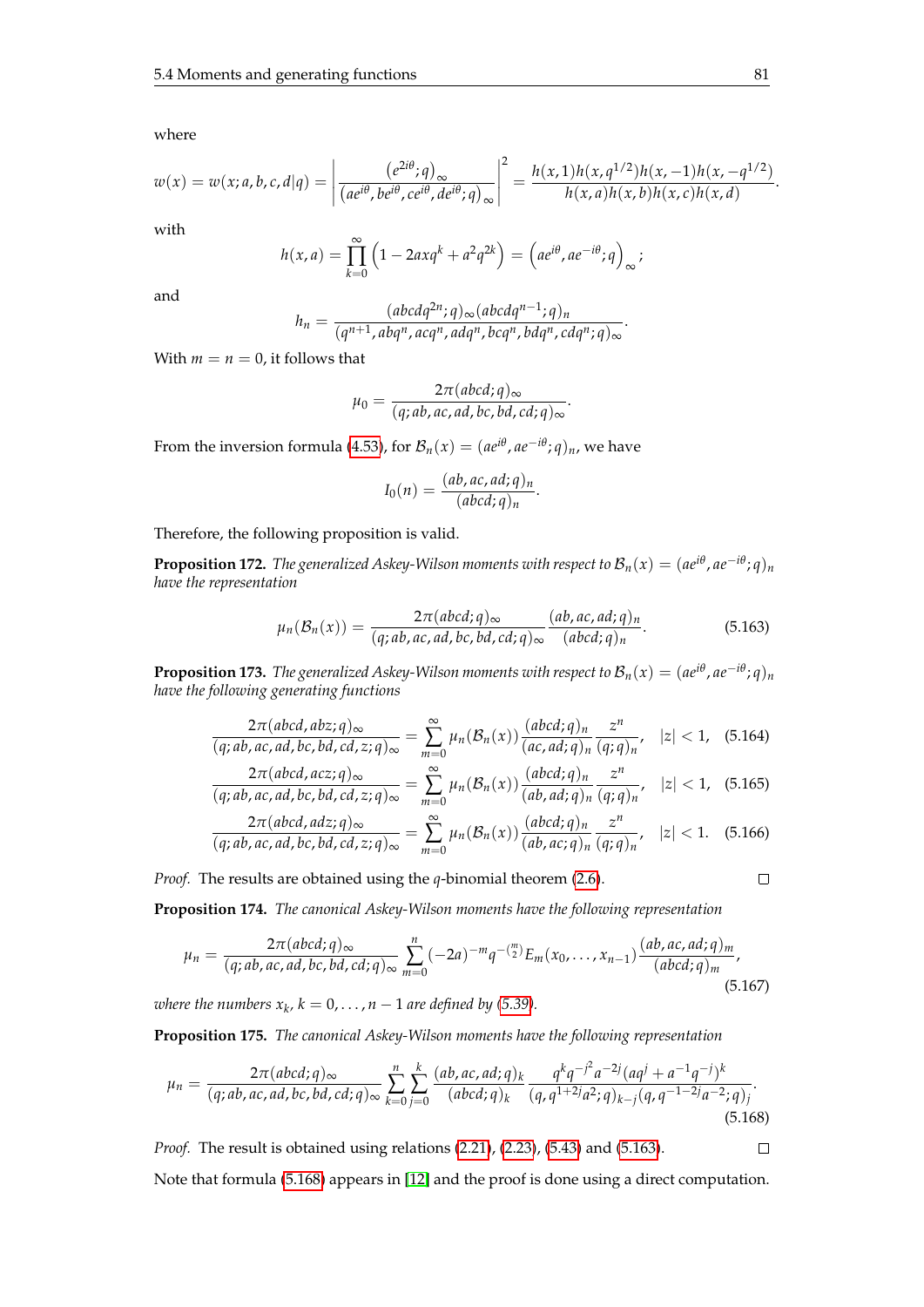#### **The** *q***-Racah polynomials**

The *q*-Racah polynomials  $R_n(\mu(x); \alpha, \beta, \gamma, \delta | q)$  fulfil the following orthogonality relation

$$
\sum_{x=0}^{N} \frac{(\alpha q, \beta \delta q, \gamma q, \gamma \delta q; q)_x}{(q, \alpha^{-1} \gamma \delta q, \beta^{-1} \gamma q, \delta q; q)_x} \frac{(1 - \gamma \delta q^{2x+1})}{(\alpha \beta q)^x (1 - \gamma \delta q)} R_m(\mu(x)) R_n(\mu(x)) = h_n \delta_{mn},
$$
(5.169)

where

$$
R_n(\mu(x)) = R_n(\mu(x); \alpha, \beta, \gamma, \delta | q)
$$

and

$$
h_n = \frac{(\alpha^{-1}\beta^{-1}\gamma, \alpha^{-1}\delta, \beta^{-1}, \gamma\delta q^2; q)_{\infty}}{(\alpha^{-1}\beta^{-1}q^{-1}, \alpha^{-1}\gamma\delta q, \beta^{-1}\gamma q, \delta q; q)_{\infty}} \frac{(1 - \alpha\beta q)(\gamma\delta q)^n}{(1 - \alpha\beta q^{2n+1})} \frac{(q, \alpha\beta\gamma^{-1}q, \alpha\delta^{-1}q, \beta q; q)_{n}}{(\alpha q, \alpha\beta q, \beta\delta q, \gamma q; q)_{n}}.
$$

With  $m = n = 0$ , it follows that

$$
\mu_0 = \frac{\left(\alpha^{-1}\beta^{-1}\gamma, \alpha^{-1}\delta, \beta^{-1}, \gamma\delta q^2; q\right)_{\infty}}{\left(\alpha^{-1}\beta^{-1}q^{-1}, \alpha^{-1}\gamma\delta q, \beta^{-1}\gamma q, \delta q; q\right)_{\infty}}.
$$

From the inversion formula [\(4.54\)](#page-49-4), for  $\mathcal{B}_n(\mu(x)) = (q^{-x}, \gamma \delta q^{x+1}; q)_n$ , we have

<span id="page-89-0"></span>
$$
I_0(n) = \frac{(\alpha q, \beta \delta q, \gamma q)_n}{(\alpha \beta q^2; q)_n}.
$$

Therefore, the following proposition is valid.

**Proposition 176.** *The generalized q-Racah moments with respect to the basis*  $\mathcal{B}_n(\mu(x)) = (q^{-x}, \gamma \delta q^{x+1}; q)_n$  have the representation

$$
\mu_n(\mathcal{B}_k(\mu(x))) = \frac{(\alpha^{-1}\beta^{-1}\gamma, \alpha^{-1}\delta, \beta^{-1}, \gamma\delta q^2; q)_{\infty}}{(\alpha^{-1}\beta^{-1}\beta^{-1}, \alpha^{-1}\gamma\delta q, \beta^{-1}\gamma q, \delta q; q)_{\infty}} \frac{(\alpha q, \beta \delta q, \gamma q)_n}{(\alpha \beta q^2; q)_n}.
$$
(5.170)

**Proposition 177.** The generalized q-Racah moments with respect to  $\mathcal{B}_n(\mu(x)) = (q^{-x}, \gamma \delta q^{x+1}; q)_n$ *have the following generating function:*

$$
\frac{\left(\alpha^{-1}\beta^{-1}\gamma,\alpha^{-1}\delta,\beta^{-1},\gamma\delta q^2,\gamma q z;q\right)_{\infty}}{\left(\alpha^{-1}\beta^{-1}q^{-1},\alpha^{-1}\gamma\delta q,\beta^{-1}\gamma q,\delta q,z;q\right)_{\infty}} = \sum_{n=0}^{\infty} \frac{\mu_n(\mathcal{B}_k(\mu(x)))(\alpha\beta q^2;q)_n}{(\alpha q,\beta\delta q;q)_n} \frac{z^n}{(q;q)_n}
$$
(5.171)

Now, we give the canonical *q*-Racah moments in terms of the elementary symmetric polynomials of second kind.

**Proposition 178.** *The canonical q-Racah moments have the following representation*

$$
\mu_n = \frac{(\alpha^{-1}\beta^{-1}\gamma, \alpha^{-1}\delta, \beta^{-1}, \gamma\delta q^2; q)_{\infty}}{(\alpha^{-1}\beta^{-1}q^{-1}, \alpha^{-1}\gamma\delta q, \beta^{-1}\gamma q, \delta q; q)_{\infty}} \sum_{m=0}^n (-1)^m q^{-\binom{m}{2}} E_m(g_0, \ldots, g_{n-1}) \frac{(\alpha q, \beta \delta q, \gamma q)_m}{(\alpha \beta q^2; q)_m},
$$
\n(5.173)

<span id="page-89-1"></span>*with*

<span id="page-89-2"></span>
$$
g_m = q^{-m} + \gamma \delta q^{m+1}, \quad m = 0, \dots, n-1.
$$
 (5.174)

*Proof.* We first observe that

$$
\mathcal{B}_n(\mu(x)) = (q^{-x}, \gamma \delta q^{x+1}; q)_n = (-1)^n q^{\binom{n}{2}} \prod_{k=0}^{n-1} (\mu(x) - (q^{-k} + \gamma \delta q^{k+1}))
$$

where  $\mu(x) = q^{-x} + \gamma \delta q^{x+1}$  (see [\[30,](#page-104-0) P. 422]). It follows that

$$
(\mu(x))^n = \sum_{m=0}^n (-1)^m q^{-\binom{m}{2}} E_m(x_0,\ldots,x_{n-1}) \mathcal{B}_m(\mu(x)).
$$

The proof of the proposition follows using [\(5.170\)](#page-89-0).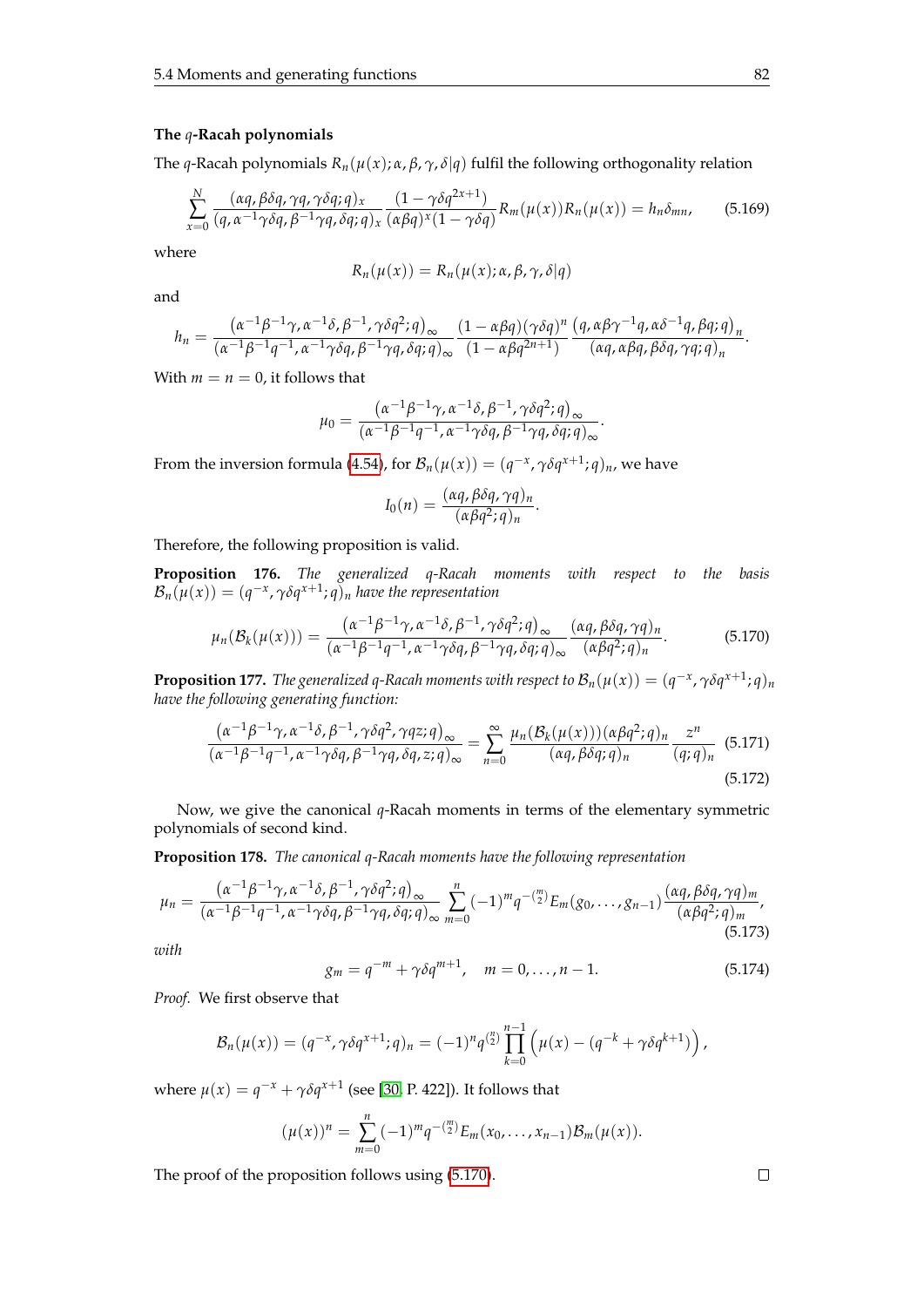#### **The Continuous Dual** *q***-Hahn polynomials**

If *a*, *b*, *c* are real or one is real and the other two are complex conjugates, and max(|a|, |b|, |c|) < 1, the Continuous Dual Hahn polynomials  $p_n(x; a, b, c|q)$  fulfil the following orthogonality relation [\[30,](#page-104-0) P. 429]

$$
\frac{1}{2\pi} \int_{-1}^{1} \frac{w(x)}{\sqrt{1 - x^2}} p_n(x; a, b, c | q) p_m(x; a, b, c | q) dx = h_n \delta_{mn}, \ \ x = \cos \theta,
$$
 (5.175)

where

$$
w(x) = w(x;a,b,c|q) = \left| \frac{(e^{2i\theta};q)_{\infty}}{(ae^{i\theta},be^{i\theta},ce^{i\theta};q)_{\infty}} \right|^2 = \frac{h(x,1)h(x,q^{1/2})h(x,-1)h(x,-q^{1/2})}{h(x,a)h(x,b)h(x,c)}.
$$

with

$$
h(x,a) = \prod_{k=0}^{\infty} \left(1 - 2axq^{k} + a^{2}q^{2k}\right) = \left(a e^{i\theta}, a e^{-i\theta}; q\right)_{\infty};
$$

and

$$
h_n=\frac{1}{(q^{n+1}, abq^n, acq^n, bcq^n;q)_\infty}.
$$

With  $m = n = 0$ , it follows that

$$
\mu_0 = \frac{2\pi}{(q,ab,ac,bc;q)_{\infty}}.
$$

From the inversion formula [\(4.55\)](#page-50-0), for  $\mathcal{B}_n(x) = (ae^{i\theta}, ae^{-i\theta}; q)_n$ , we have

$$
I_0(n)=(ab,ac;q)_n.
$$

Therefore, the following proposition is valid.

**Proposition 179.** *The generalized Continuous Dual q-Hahn moments with respect to the basis*  $\mathcal{B}_n(x) = (ae^{i\theta}, ae^{-i\theta}; q)_n$  is given by

<span id="page-90-0"></span>
$$
\mu_n(\mathcal{B}_k(x)) = \frac{2\pi (ab, ac; q)_n}{(q, ab, ac, bc; q)_\infty}.
$$
\n(5.176)

**Proposition 180.** *The generalized Continuous Dual q-Hahn moments with respect to*  $B_n(x)$  = (*aei<sup>θ</sup>* , *ae*−*i<sup>θ</sup>* ; *q*)*<sup>n</sup> have the following generating functions*

$$
\frac{2\pi(abz;q)_\infty}{(z,q,ab,ac,bc;q)_\infty} = \sum_{n=0}^\infty \mu_n(\mathcal{B}_k(x)) \frac{z^n}{(ac,q;q)_n}
$$
(5.177)

$$
\frac{2\pi (acz;q)_{\infty}}{(z,q,ab,ac,bc;q)_{\infty}} = \sum_{n=0}^{\infty} \mu_n(\mathcal{B}_k(x)) \frac{z^n}{(ab,q;q)_n}.
$$
\n(5.178)

*Proof.* The results are obtained using the *q*-binomial theorem [\(2.6\)](#page-14-0).

**Proposition 181.** *The canonical Continuous Dual q-Hahn moments have the following representation*

$$
\mu_n = \frac{2\pi}{(q, ab, ac, bc; q)_{\infty}} \sum_{m=0}^n (-1)^m q^{-(\frac{m}{2})} E_m(x_0, \dots, x_{n-1}) (ab, ac; q)_m,
$$
(5.179)

*where the numbers*  $x_k$  *are defined by [\(5.39\)](#page-61-0).* 

*Proof.* The proof is similar to the proof of [\(5.167\)](#page-88-2).

**Proposition 182.** *The canonical Continuous Dual q-Hahn moments have the following representation*

$$
\mu_n = \frac{2\pi}{(q, ab, ac, bc; q)_{\infty}} \sum_{k=0}^n \sum_{j=0}^k \frac{q^k q^{-j^2} a^{-2j} (aq^j + a^{-1} q^{-j})^k}{(q, q^{1+2j} a^2; q)_{k-j} (q, q^{-1-2j} a^{-2}; q)_j} (ab, ac; q)_k.
$$
(5.180)

*Proof.* The result is obtained using relations [\(2.21\)](#page-20-0), [\(2.23\)](#page-20-1), [\(5.43\)](#page-62-0) and [\(5.176\)](#page-90-0).

 $\Box$ 

$$
\overline{a}
$$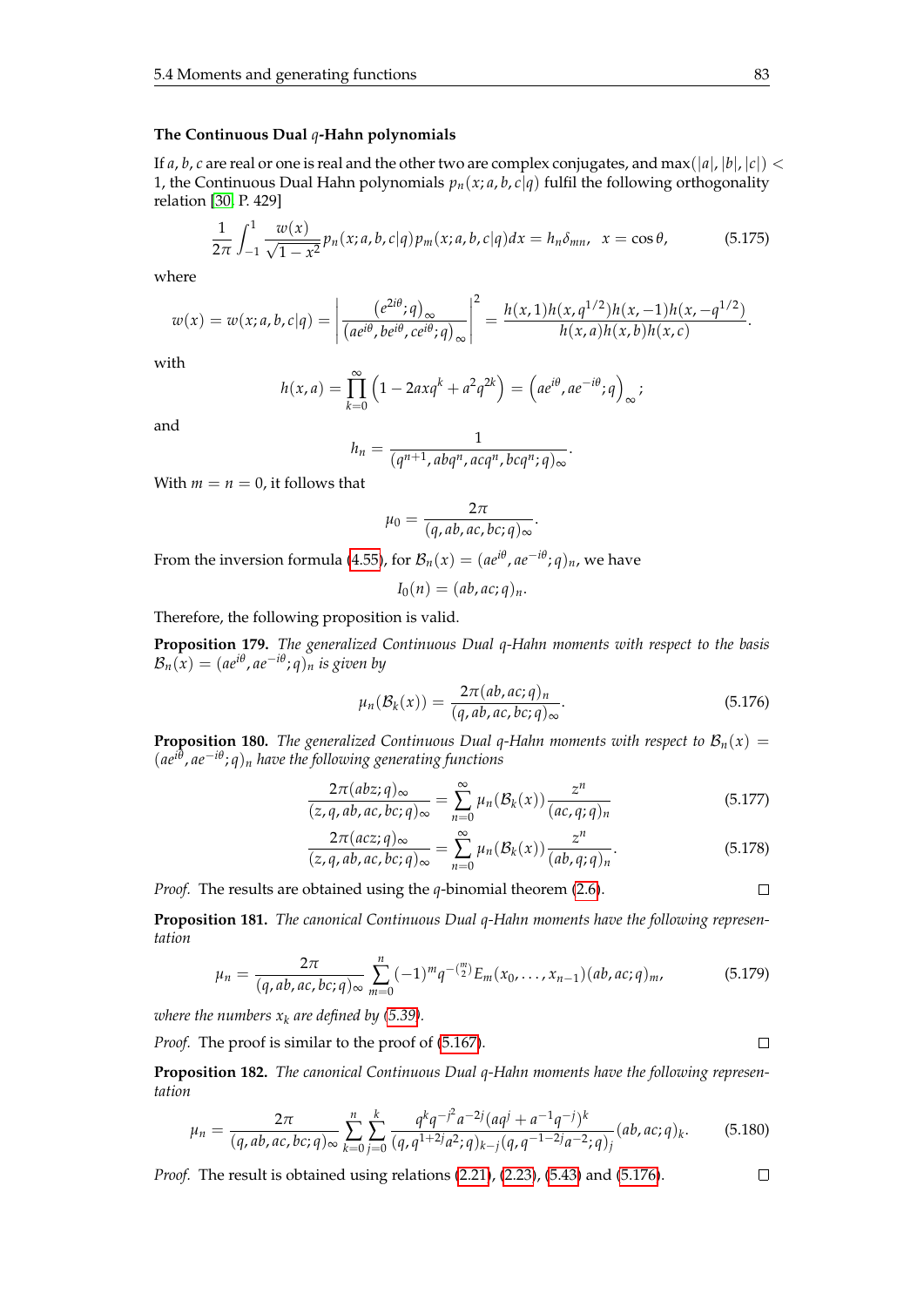## **The Continuous** *q***-Hahn polynomials**

If  $c = a$  and  $d = b$ , if a and b are real and max(|a|, |b|) < 1, or if  $b = \bar{a}$  and  $|a|$  < 1, then the Continuous *q*-Hahn polynomials  $p_n(\cos(\theta + \phi); a, b, c, d|q)$  fulfil the following orthogonality relation

$$
\frac{1}{4\pi} \int_{-\pi}^{\pi} w(\cos(\theta + \phi)) p_n(\cos(\theta + \phi); a, b, c, d | q) p_m(\cos(\theta + \phi); a, b, c, d | q) dx = h_n \delta_{mn},
$$
\n(5.181)

where

$$
w(x) = w(x; a, b, c, d | q) = \left| \frac{\left(e^{2i(\theta + \phi)}; q\right)_{\infty}}{\left(a e^{i(\theta + 2\phi)}, be^{i(\theta + 2\phi)}, ce^{i\theta}, de^{i\theta}; q\right)_{\infty}}\right|^2
$$

$$
= \frac{h(x, 1)h(x, q^{1/2})h(x, -1)h(x, -q^{1/2})}{h(x, ae^{i\phi})h(x, be^{i\phi})h(x, ce^{-i\phi})h(x, de^{-i\phi})}.
$$

with  $x = \cos(\theta + \phi)$ ,

$$
h(x,a) = \prod_{k=0}^{\infty} \left(1 - 2axq^{k} + a^{2}q^{2k}\right) = \left(a e^{i(\theta + \phi)}, a e^{-i(\theta + \phi)}; q\right)_{\infty};
$$

and

$$
h_n = \frac{(abcdq^{2n};q)_{\infty}(abcdq^{n-1};q)_n}{(q^{n+1}, abq^ne^{2i\phi}, acq^n, adq^n, bcq^n, bdq^n, cdq^ne^{-2i\phi};q)_{\infty}}.
$$

With  $m = n = 0$ , It follows that

$$
\mu_0 = \frac{4\pi (abcd;q)_{\infty}}{(q,abe^{2i\phi},ac,ad,bc,bd,cde^{-2i\phi};q)_{\infty}}
$$

.

.

From the inversion formula [\(4.56\)](#page-50-1), with  $\mathcal{B}_n(x)=(ae^{i(\theta+2\phi)},ae^{-i\theta};q)_n$ , we have

<span id="page-91-1"></span>
$$
I_0(n) = \frac{(abe^{2i\phi}, ac, ad; q)_n}{(abcd; q)_n}.
$$

Therefore, the following proposition is valid.

**Proposition 183.** *The generalized Continuous q-Hahn moments with respect to the basis*  $\mathcal{B}_n(x) = (ae^{i(\theta+2\phi)}, ae^{-i\theta};q)_n$  have the representation

$$
\mu_n(\mathcal{B}_k(x)) = \frac{4\pi(\text{abcd};q)_{\infty}}{(q,\text{abe}^{2i\phi},\text{ac},\text{ad},\text{bc},\text{bd},\text{cde}^{-2i\phi};q)_{\infty}} \frac{(\text{abe}^{2i\phi},\text{ac},\text{ad};q)_n}{(\text{abcd};q)_n}.
$$
(5.182)

**Proposition 184.** *The canonical Continuous q-Hahn moments have the representation*

<span id="page-91-0"></span>
$$
\mu_n = \mu_0 \sum_{k=0}^n \sum_{j=0}^k \frac{(abe^{2i\phi}, ac, ad; q)_k}{(abcd; q)_k} \frac{q^k q^{-j^2} a^{-2j} e^{2i\phi} (ae^{-i\phi} q^j + a^{-1} e^{i\phi} q^{-j})^k}{(q, q^{1+2j} a^2 e^{-2i\phi}; q)_{k-j} (q, q^{-1-2j} a^{-2} e^{2i\phi}; q)_j},
$$
(5.183)

*where*

$$
\mu_0 = \frac{4\pi(\text{abcd};q)_{\infty}}{(q,\text{abe}^{2i\phi},\text{ac},\text{ad},\text{bc},\text{bd},\text{cde}^{-2i\phi};q)_{\infty}}
$$

*Proof.* From [\(5.43\)](#page-62-0), we have

$$
x^n = \sum_{k=0}^n q^k \sum_{j=0}^k \frac{q^{-j^2} a^{-2j} (aq^j + a^{-1}q^{-j})^k}{(q, q^{1+2j}a^2; q)_{k-j} (q, q^{-1-2j}a^{-2}; q)_j} (ae^{i\theta}, ae^{-i\theta}; q)_k.
$$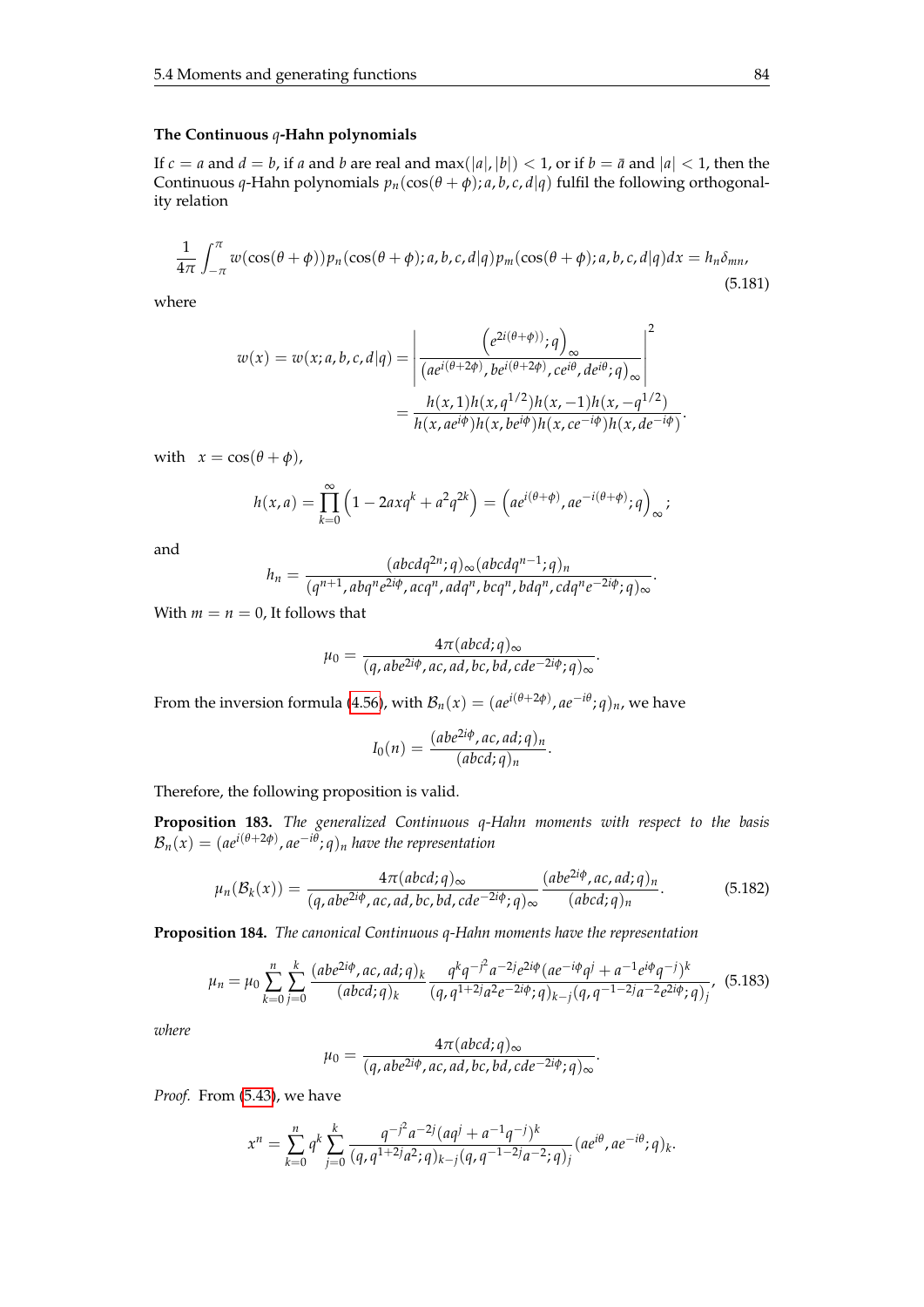Replacing  $\theta$  by  $\theta + \phi$ , it follows that

<span id="page-92-0"></span>
$$
x^n = \sum_{k=0}^n q^k \sum_{j=0}^k \frac{q^{-j^2} a^{-2j} (aq^j + a^{-1}q^{-j})^k}{(q, q^{1+2j}a^2; q)_{k-j} (q, q^{-1-2j}a^{-2}; q)_j} (ae^{i(\theta+\phi)}, ae^{-i(\theta+\phi)}; q)_k.
$$

Next taking  $a = ae^{-i\phi}$  we get

$$
x^{n} = \sum_{k=0}^{n} q^{k} \sum_{j=0}^{k} \frac{q^{-j^{2}} a^{-2j} e^{2i\phi} (a e^{-i\phi} q^{j} + a^{-1} e^{i\phi} q^{-j})^{k}}{(q, q^{1+2j} a^{2} e^{-2i\phi}; q)_{k-j} (q, q^{-1-2j} a^{-2} e^{2i\phi}; q)_{j}} (a e^{i(\theta+2\phi)}, a e^{-i\theta}; q)_{k}.
$$
 (5.184)

[\(5.183\)](#page-91-0) is obtained using relations [\(2.21\)](#page-20-0), [\(2.23\)](#page-20-1), [\(5.182\)](#page-91-1) and [\(5.184\)](#page-92-0).

#### **The Dual** *q***-Hahn polynomials**

For  $0 < \gamma q < 1$  and  $0 < \delta q < 1$ , or for  $\gamma > q - N$  and  $\delta > q - N$ , the Dual q-Hahn polynomials  $R_n(\mu(x); \gamma, \delta, N|q)$  fulfil the following orthogonality relation [\[30,](#page-104-0) P. 451]

$$
\sum_{x=0}^{N} \frac{(\gamma q, \gamma \delta q, q^{-N}; q)_x}{(q, \gamma \delta q^{N+2}, \delta q; q)_x} \frac{(1 - \gamma \delta q^{2x+1})}{(1 - \gamma \delta q)(-\gamma q)^x} q^{Nx - (\frac{x}{2})} R_n(\mu(x); \gamma, \delta, N|q) R_m(\mu(x); \gamma, \delta, N|q) = h_n \delta_{mn},
$$
\n(5.185)

with

$$
h_n = \frac{(\gamma \delta q^2; q)_N}{(\gamma q; q)_N} (\gamma q)^{-N} \frac{(q, \delta^{-1} q^{-N}; q)_n}{(\gamma q, q^{-N}; q)_n} (\gamma \delta q)^n.
$$

For  $m = n = 0$ , it follows that

$$
\mu_0 = \frac{(\gamma \delta q^2; q)_N}{(\gamma q; q)_N} (\gamma q)^{-N}.
$$

From the inversion formula [\(4.57\)](#page-50-2), for  $\mathcal{B}_n(\mu(x)) = (q^{-x}, \gamma \delta q^{x+1}; q)_n$ , we have

$$
I_0(n)=(\gamma q,q^{-N};q)_n.
$$

Therefore, the following proposition is valid

**Proposition 185.** *The generalized Dual q-Hahn moments with respect to the basis*  $\mathcal{B}_n(\mu(x)) = (q^{-x}, \gamma \delta q^{\bar{x}+1}; q)_n$  *have the representation* 

$$
\mu_n(\mathcal{B}_k(\mu(x))) = (\gamma q)^{-N} \frac{(\gamma \delta q^2; q)_N}{(\gamma q; q)_N} (\gamma q, q^{-N}; q)_n.
$$
\n(5.186)

**Proposition 186.** The generalized Dual q-Hahn moments with respect to  $\mathcal{B}_n(\mu(x)) = (q^{-x}, \gamma \delta q^{x+1}; q)_n$ *have the following generating function:*

$$
(\gamma q)^{-N} \frac{(\gamma \delta q^2; q)_N}{(\gamma q; q)_N} \frac{(zq^{-N}; q)_{\infty}}{(z; q)_{\infty}} = \sum_{n=0}^{\infty} \mu_n(\mathcal{B}_k(\mu(x))) \frac{z^n}{(\gamma q, q; q)_n}.
$$
 (5.187)

*Proof.* Using the *q*-binomial theorem [\(2.6\)](#page-14-0) we get the result.

**Proposition 187.** *The canonical Dual q-Hahn moments have the following representation*

$$
\mu_n = (\gamma q)^{-N} \frac{(\gamma \delta q^2; q)_N}{(\gamma q; q)_N} \sum_{m=0}^n (-1)^m q^{-\binom{m}{2}} E_m(g_0, \dots, g_{n-1}) (\gamma q, q^{-N}; q)_m, \tag{5.188}
$$

*with the numbers*  $g_k$  *defined by [\(5.174\)](#page-89-1).* 

*Proof.* The proof is similar to the proof of  $(5.173)$ .

 $\Box$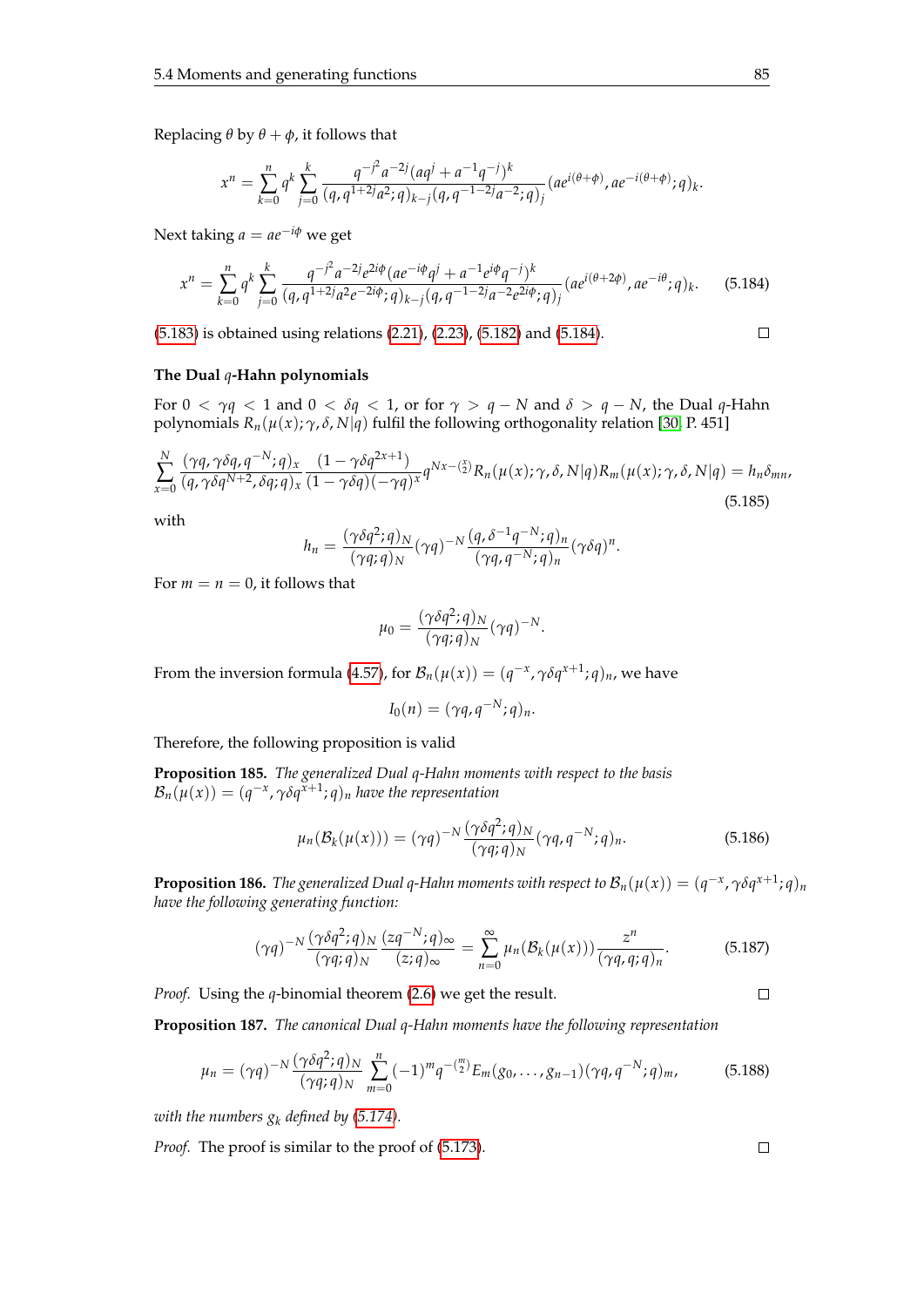#### **The Al-Salam-Chihara polynomials**

If *a* and *b* are real or complex conjugates and  $max(|a|, |b|) < 1$ , then the Al-Salam-Chihara polynomials fulfil the following orthogonality relation [\[30,](#page-104-0) P. 455]

$$
\frac{1}{2\pi} \int_{-1}^{1} \frac{w(x)}{\sqrt{1 - x^2}} Q_n(x; a, b | q) Q_m(x; a, b | q) dx = \frac{\delta_{mn}}{(q^{n+1}, abq^n; q)_n}, \ \ x = \cos \theta,
$$
 (5.189)

where

$$
w(x) := w(x; a, b | q) = \left| \frac{(e^{2i\theta}; q)_{\infty}}{(ae^{i\theta}, ae^{-i\theta}; q)_{\infty}} \right|^2 = \frac{h(x, 1)h(x, q^{1/2})h(x, -1)h(x, -q^{1/2})}{h(x, a)h(x, b)},
$$

with

$$
h(x,a) = \prod_{k=0}^{\infty} \left(1 - 2axq^{k} + a^{2}q^{2k}\right) = \left(a e^{i\theta}, a e^{-i\theta}; q\right)_{\infty}.
$$

For  $m = n = 0$ , it follows that

$$
\mu_0=\frac{2\pi}{(q,ab;q)_{\infty}}.
$$

From the inversion formula [\(4.58\)](#page-50-3), for  $\mathcal{B}_n(x) = (ae^{i\theta}, ae^{-i\theta}; q)_n$ , we have

$$
I_0(n)=(ab;q)_n.
$$

Therefore, the following proposition is valid.

**Proposition 188.** *The generalized Al-Salam-Chihara moments with respect to the basis*  $\mathcal{B}_n(x) = (ae^{i\theta}, ae^{-i\theta}; q)_n$  are given by

<span id="page-93-0"></span>
$$
\mu_n(\mathcal{B}_k(x)) = \frac{2\pi (ab;q)_n}{(q,ab;q)_\infty}.
$$
\n(5.190)

**Proposition 189.** *The generalized Al-Salam-Chihara moments with respect to*  $\mathcal{B}_n(x) = (ae^{i\theta}, ae^{-i\theta}; q)_n$  have the following q-exponential generating function:

$$
\frac{2\pi(abz;q)_{\infty}}{(z,ab,q;q)_{\infty}} = \sum_{n=0}^{\infty} \mu_n(\mathcal{B}_k(x)) \frac{z^n}{(q;q)_n}.
$$
\n(5.191)

*Proof.* Using the relation [\(5.190\)](#page-93-0), we have

$$
\sum_{n=0}^{\infty} \mu_n \frac{z^n}{(q;q)_n} = \frac{2\pi}{(q,qb;q)_{\infty}} \sum_{n=0}^{\infty} \frac{(ab;q)_n}{(q;q)_n} z^n.
$$

By the *q*-binomial theorem [\(2.6\)](#page-14-0), we get the result.

**Proposition 190.** *The canonical Al-Salam-Chihara moments have the following representation*

$$
\mu_n = \frac{2\pi}{(q, ab; q)_{\infty}} \sum_{m=0}^{n} (-2a)^{-m} q^{-\binom{m}{2}} E_m(x_0, \dots, x_{n-1})(ab; q)_m,
$$
(5.192)

*with x<sup>k</sup> defined by*

*.*

$$
x_k = \frac{1 + a^2 q^{2k}}{2aq^k}, \quad k = 0, 1, \dots, n-1.
$$

*Proof.* The proof is similar to the proof of [\(5.167\)](#page-88-2).

**Proposition 191.** *The canonical Al-Salam-Chihara moments have the following representation*

$$
\mu_n = \frac{2\pi}{(q, ab; q)_{\infty}} \sum_{k=0}^n \sum_{j=0}^k \frac{q^k q^{-j^2} a^{-2j} (aq^j + a^{-1} q^{-j})^k}{(q, q^{1+2j} a^2; q)_{k-j} (q, q^{-1-2j} a^{-2}; q)_j} (ab; q)_k.
$$
(5.193)

*Proof.* The result is obtained using relations [\(2.21\)](#page-20-0), [\(2.23\)](#page-20-1), [\(5.43\)](#page-62-0) and [\(5.190\)](#page-93-0).

 $\Box$ 

 $\Box$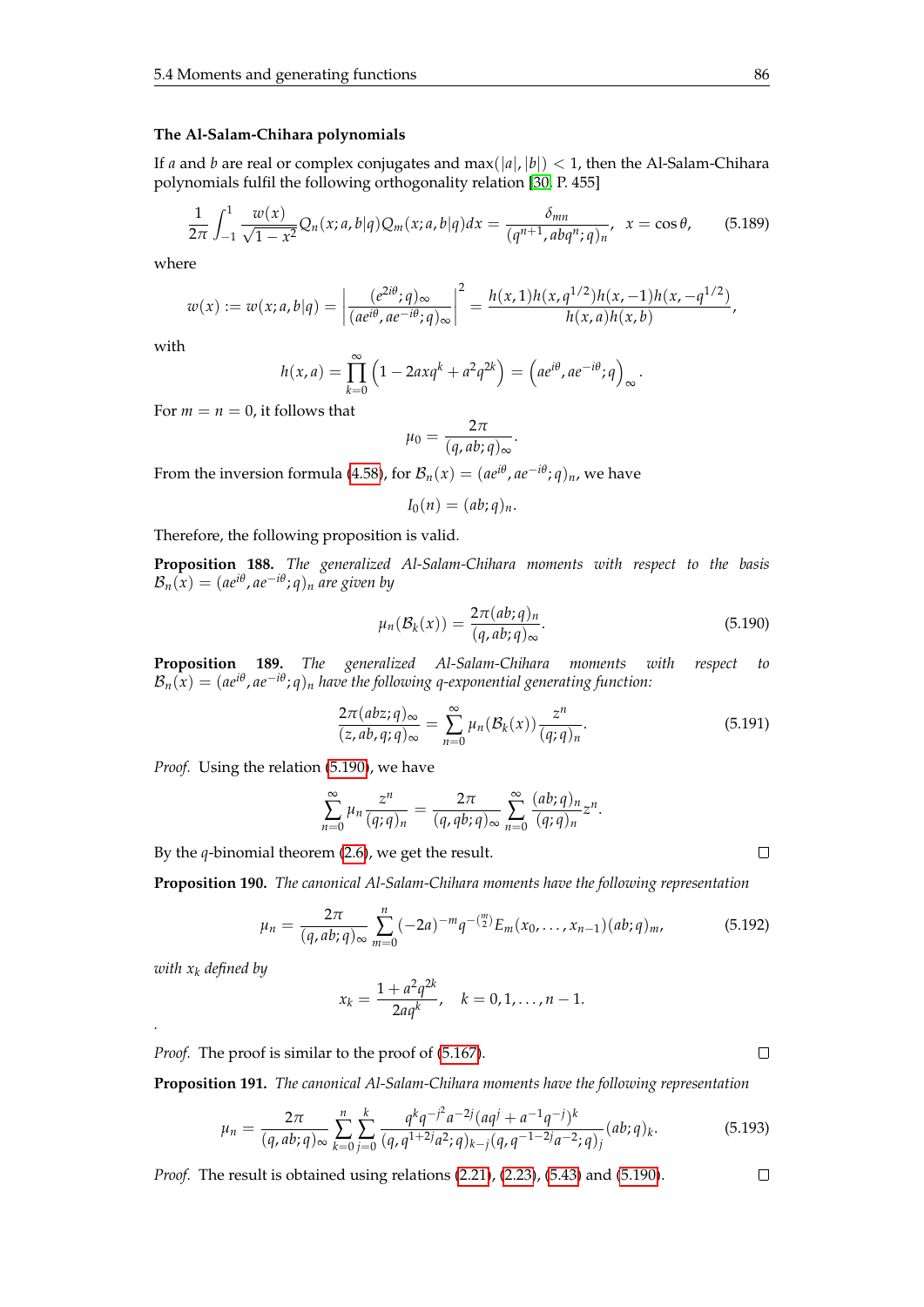#### **The** *q***-Meixner-Pollaczek polynomials**

The *q*-Meixner-Pollaczek polynomials  $P_n(\cos(\theta + \phi); a|q)$  fulfil the following orthogonality relation [\[30,](#page-104-0) P. 460]

$$
\frac{1}{2\pi}\int_{-\pi}^{\pi}w(\cos(\theta+\phi))P_n(\cos(\theta+\phi);a|q)P_m(\cos(\theta+\phi);a|q)dx = \frac{\delta_{mn}}{(q;q)_n(q,a^2q^n;q)_{\infty}}, \quad 0 < a < 1,
$$
\n(5.194)

where

$$
w(x;a|q) = \left|\frac{(e^{2i(\theta+\phi)}; q)_{\infty}}{(ae^{i(\theta+2\phi)}, ae^{i\theta}; q)_{\infty}}\right|^2 = \frac{h(x, 1)h(x, q^{1/2})h(x, -1)h(x, -q^{1/2})}{h(x, ae^{i\phi})h(x, ae^{-i\phi})},
$$

with

$$
h(x,a) = \prod_{k=0}^{\infty} \left(1 - 2axq^k + a^2q^{2k}\right) = \left(a e^{i(\theta + \phi)}, a e^{-i(\theta + \phi)}; q\right)_{\infty}, \quad x = \cos(\theta + \phi).
$$

With  $m = n = 0$ , it follows that

$$
\mu_0 = \frac{2\pi}{(a^2, q; q)_{\infty}}.
$$

From the inversion formula [\(4.59\)](#page-50-4), for  $\mathcal{B}_n(x)=(ae^{i(\theta+2\phi)},ae^{-i\theta};q)_n$  we have

<span id="page-94-1"></span>
$$
I_0(n) = (a^2, q; q)_n.
$$

Therefore, the following proposition is valid.

**Proposition 192.** *The generalized q-Meixner-Pollaczek moments with respect to the basis*  $\mathcal{B}_n(x) = (ae^{i(\theta+2\phi)}, ae^{-i\theta};q)_n$  have the representation

$$
\mu_n(\mathcal{B}_k(x)) = 2\pi \frac{(a^2, q; q)_n}{(a^2, q; q)_\infty}.
$$
\n(5.195)

**Proposition 193.** *The generalized q-Meixner-Pollaczek moments with respect to* (*aei*(*θ*+2*φ*) , *ae*−*i<sup>θ</sup>* ; *q*)*<sup>n</sup> have the following generating function*

<span id="page-94-0"></span>
$$
\frac{2\pi(a^2z;q)_\infty}{(z,a^2,q;q)_\infty} = \sum_{n=0}^\infty \mu_n(\mathcal{B}_k(x)) \frac{z^n}{(q,q;q)_n}
$$
(5.196)

*Proof.* The proof of [\(5.196\)](#page-94-0) uses the *q*-binomial theorem [\(2.6\)](#page-14-0).

**Proposition 194.** *The canonical q-Meixner-Pollaczek moments have the following representation*

$$
\mu_n = \frac{2\pi}{(a^2, q; q)_{\infty}} \sum_{k=0}^n \sum_{j=0}^k \frac{q^k q^{-j^2} a^{-2j} e^{2i\phi} (a e^{-i\phi} q^j + a^{-1} e^{i\phi} q^{-j})^k}{(q, q^{1+2j} a^2 e^{-2i\phi}; q)_{k-j} (q, q^{-1-2j} a^{-2} e^{2i\phi}; q)_j} (a^2, q; q)_k. \tag{5.197}
$$

*Proof.* The result is obtained using relations [\(2.21\)](#page-20-0), [\(2.23\)](#page-20-1), [\(5.184\)](#page-92-0) and [\(5.195\)](#page-94-1).

 $\Box$ 

 $\Box$ 

#### **The Continuous** *q***-Jacobi polynomials**

For  $\alpha > -\frac{1}{2}$  and  $\beta > -\frac{1}{2}$  the Continuous *q*-Jacobi polynomials  $P_n^{(\alpha,\beta)}(x|q)$  fulfil the orthogonality relation [\[30,](#page-104-0) P. 464]

$$
\frac{1}{2\pi}\int_{-1}^1\frac{w(x)}{\sqrt{1-x^2}}P_n^{(\alpha,\beta)}(x|q)P_m^{(\alpha,\beta)}(x|q)dx=h_n\delta_{mn},
$$

where

$$
h_n = \frac{(q^{\frac{1}{2}(\alpha+\beta+2)}, q^{\frac{1}{2}(\alpha+\beta+3)}; q)_{\infty}}{(q, q^{\alpha+1}, q^{\beta+1}, -q^{\frac{1}{2}(\alpha+\beta+1)}, -q^{\frac{1}{2}(\alpha+\beta+2)}; q)_{\infty}} \frac{1 - q^{\alpha+\beta+1}}{1 - q^{2n+\alpha+\beta+1}} \frac{(q^{\alpha+1}, q^{\beta+1}, -q^{\frac{1}{2}(\alpha+\beta+3)}; q)_{n}}{(q, q^{\alpha+\beta+1}, -q^{\frac{1}{2}(\alpha+\beta+1)}; q)_{n}} q^{(\alpha+\frac{1}{2})n}
$$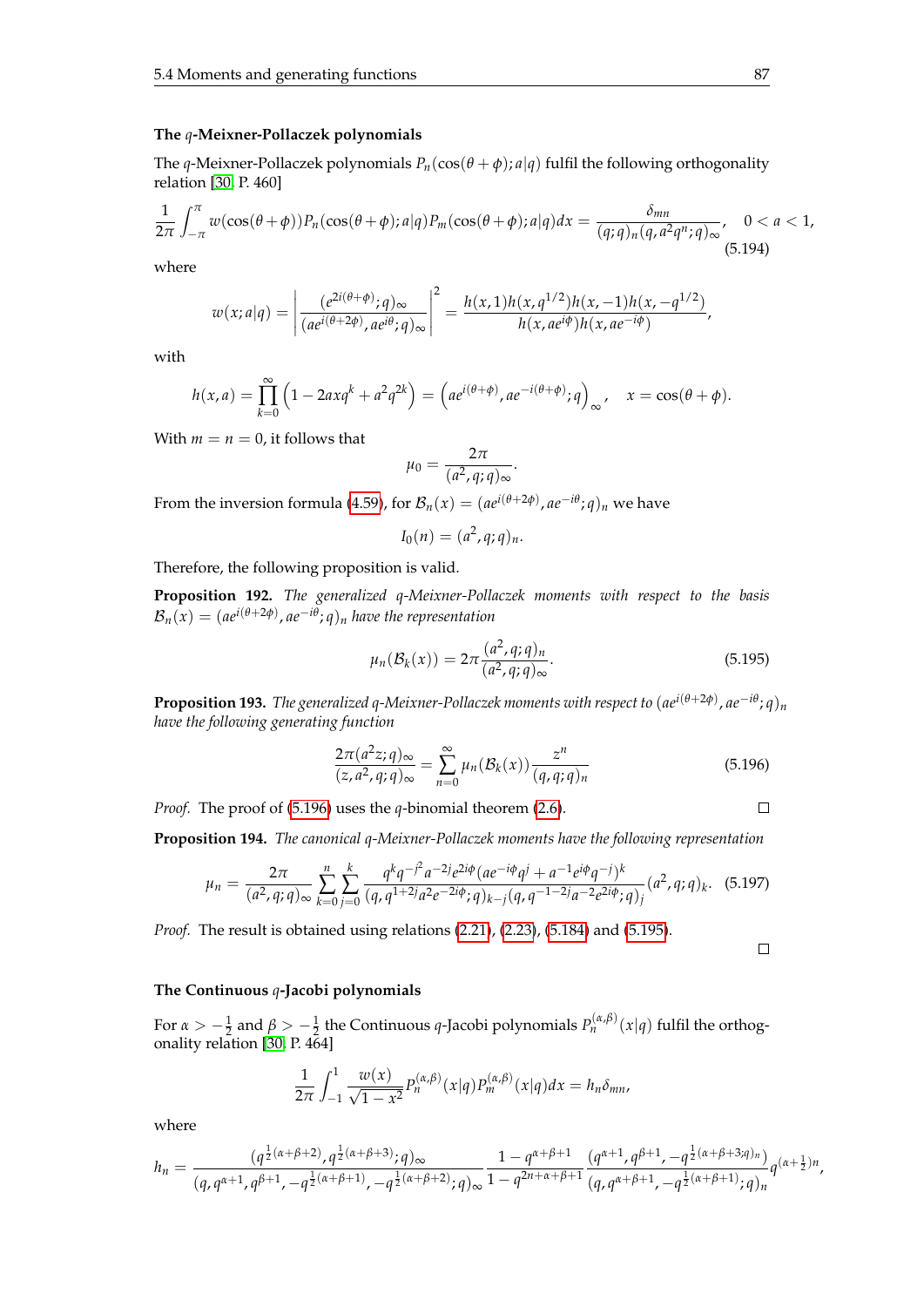$$
w(x) = w(x;q^{\alpha},q^{\beta} | q) = \frac{h(x,1)h(x,q^{1/2})h(x,-1)h(x,-q^{1/2})}{h(x,q^{\frac{1}{2}\alpha+\frac{1}{4}})h(x,q^{\frac{1}{2}\alpha+\frac{3}{4}})h(x,-q^{\frac{1}{2}\beta+\frac{1}{4}})h(x,-q^{\frac{1}{2}\beta+\frac{3}{4}})}.
$$

with

$$
h(x,a) = \prod_{k=0}^{\infty} \left(1 - 2axq^k + a^2q^{2k}\right) = \left(a e^{i\theta}, a e^{-i\theta}; q\right)_{\infty}, \quad x = \cos \theta.
$$

With  $m = n = 0$ , it follows that

$$
\mu_0 = 2\pi \frac{(q^{\frac{1}{2}(\alpha+\beta+2)}, q^{\frac{1}{2}(\alpha+\beta+3)}; q)_{\infty}}{(q, q^{\alpha+1}, q^{\beta+1}, -q^{\frac{1}{2}(\alpha+\beta+1)}, -q^{\frac{1}{2}(\alpha+\beta+2)}; q)_{\infty}}
$$

From the inversion formula [\(4.60\)](#page-50-5), for  $\mathcal{B}_n(x)=(q^{\frac{1}{2}\alpha+\frac{1}{4}}e^{i\theta},q^{\frac{1}{2}\alpha+\frac{1}{4}}e^{-i\theta};q)_n$ , we have

$$
I_0(n) = \frac{(q^{\alpha+1}, -q^{\frac{1}{2}(\alpha+\beta+1)}, -q^{\frac{1}{2}(\alpha+\beta+2)}; q)_n}{(q^{\alpha+\beta+2}; q)_n}.
$$

Therefore, the following proposition is valid.

**Proposition 195.** *The generalized Continuous q-Jacobi moments with respect to the basis*  $\mathcal{B}_n(x)=(q^{\frac{1}{2}\alpha+\frac{1}{4}}e^{i\theta},q^{\frac{1}{2}\alpha+\frac{1}{4}}e^{-i\theta};q)_n$  have the representation

$$
\mu_n(\mathcal{B}_k(x)) = \frac{2\pi (q^{\frac{1}{2}(\alpha+\beta+2)}, q^{\frac{1}{2}(\alpha+\beta+3)}; q)_{\infty}}{(q, q^{\alpha+1}, q^{\beta+1}, -q^{\frac{1}{2}(\alpha+\beta+1)}, -q^{\frac{1}{2}(\alpha+\beta+2)}; q)_{\infty}} \frac{(q^{\alpha+1}, -q^{\frac{1}{2}(\alpha+\beta+1)}, -q^{\frac{1}{2}(\alpha+\beta+2)}; q)_n}{(q^{\alpha+\beta+2}; q)_n}.
$$
\n(5.198)

**Proposition 196.** *The canonical Continuous q-Jacobi moments have the following representation*

$$
\mu_n = \frac{2\pi (q^{\frac{1}{2}(\alpha+\beta+2)}, q^{\frac{1}{2}(\alpha+\beta+3)}; q)_{\infty}}{(q, q^{\alpha+1}, q^{\beta+1}, -q^{\frac{1}{2}(\alpha+\beta+1)}, -q^{\frac{1}{2}(\alpha+\beta+2)}; q)_{\infty}}
$$

$$
\sum_{m=0}^n \left(-2q^{\frac{1}{2}\alpha+\frac{1}{4}}\right)^{-m} E_m(x_0, \dots, x_{n-1}) \frac{(q^{\alpha+1}, -q^{\frac{1}{2}(\alpha+\beta+1)}, -q^{\frac{1}{2}(\alpha+\beta+2)}; q)_{m}}{(q^{\alpha+\beta+2}; q)_{m}} (5.199)
$$

*where the numbers*  $x_k$  *are given by [\(5.39\)](#page-61-0).* 

*Proof.* The proof is similar to the proof of [\(5.167\)](#page-88-2) where we take  $a = q^{\frac{1}{2}\alpha + \frac{1}{4}}$ .  $\Box$ 

**Proposition 197.** *The canonical Continuous q-Jacobi moments have the following representation*

$$
\mu_n = \frac{2\pi (q^{\frac{1}{2}(\alpha+\beta+2)}, q^{\frac{1}{2}(\alpha+\beta+3)}; q)_{\infty}}{(q, q^{\alpha+1}, q^{\beta+1}, -q^{\frac{1}{2}(\alpha+\beta+1)}, -q^{\frac{1}{2}(\alpha+\beta+2)}; q)_{\infty}}
$$

$$
\sum_{k=0}^{n} \sum_{j=0}^{k} \frac{q^{k-j^2 - (\alpha+\frac{1}{2})j} (q^{j+\frac{\alpha}{2}+\frac{1}{4}} + q^{-j-\frac{\alpha}{2}-\frac{1}{4}})^k}{(q, q^{2j+\alpha+\frac{3}{2}}; q)_{k-j} (q, q^{-2j-\alpha-\frac{3}{2}}; q)_j} \frac{(q^{\alpha+1}, -q^{\frac{1}{2}(\alpha+\beta+1)}, -q^{\frac{1}{2}(\alpha+\beta+2)}; q)_k}{(q^{\alpha+\beta+2}; q)_k}.
$$
(5.200)

*Proof.* The result is obtained using relations [\(2.21\)](#page-20-0), [\(2.23\)](#page-20-1), [\(5.43\)](#page-62-0) with  $a = q^{\frac{1}{2}\alpha + \frac{1}{4}}$  and [\(5.198\)](#page-95-0).  $\Box$ 

#### **The Continuous** *q***-Ultraspherical (Rogers) polynomials**

The generalized Continuous *q*-Ultraspherical polynomials *Cn*(*x*; *β*|*q*) fulfil the following orthogonality relation [\[30,](#page-104-0) P. 469]

$$
\frac{1}{2\pi}\int_{-1}^1\frac{w(x)}{\sqrt{1-x^2}}C_n(x;\beta|q)C_m(x;\beta|q)dx=\frac{(\beta,\beta q,q)_{\infty}}{(\beta^2,q;q)_{\infty}}\frac{(\beta^2;q)_n}{(q;q)_n}\frac{1-\beta}{1-\beta q^n}\delta_{mn},\quad |\beta|<1,
$$

where

$$
w(x) = \left| \frac{(e^{2i\theta}; q)_{\infty}}{(\beta e^{2i\theta} q)_{\infty}} \right|^2 = \frac{h(x, 1)h(x, q^{1/2})h(x, -1)h(x, -q^{1/2})}{h(x, \beta^{\frac{1}{2}})h(x, \beta^{\frac{1}{2}}q^{\frac{1}{2}})h(x, -\beta^{\frac{1}{2}})h(x, -\beta^{\frac{1}{2}}q^{\frac{1}{2}})}
$$

<span id="page-95-0"></span>.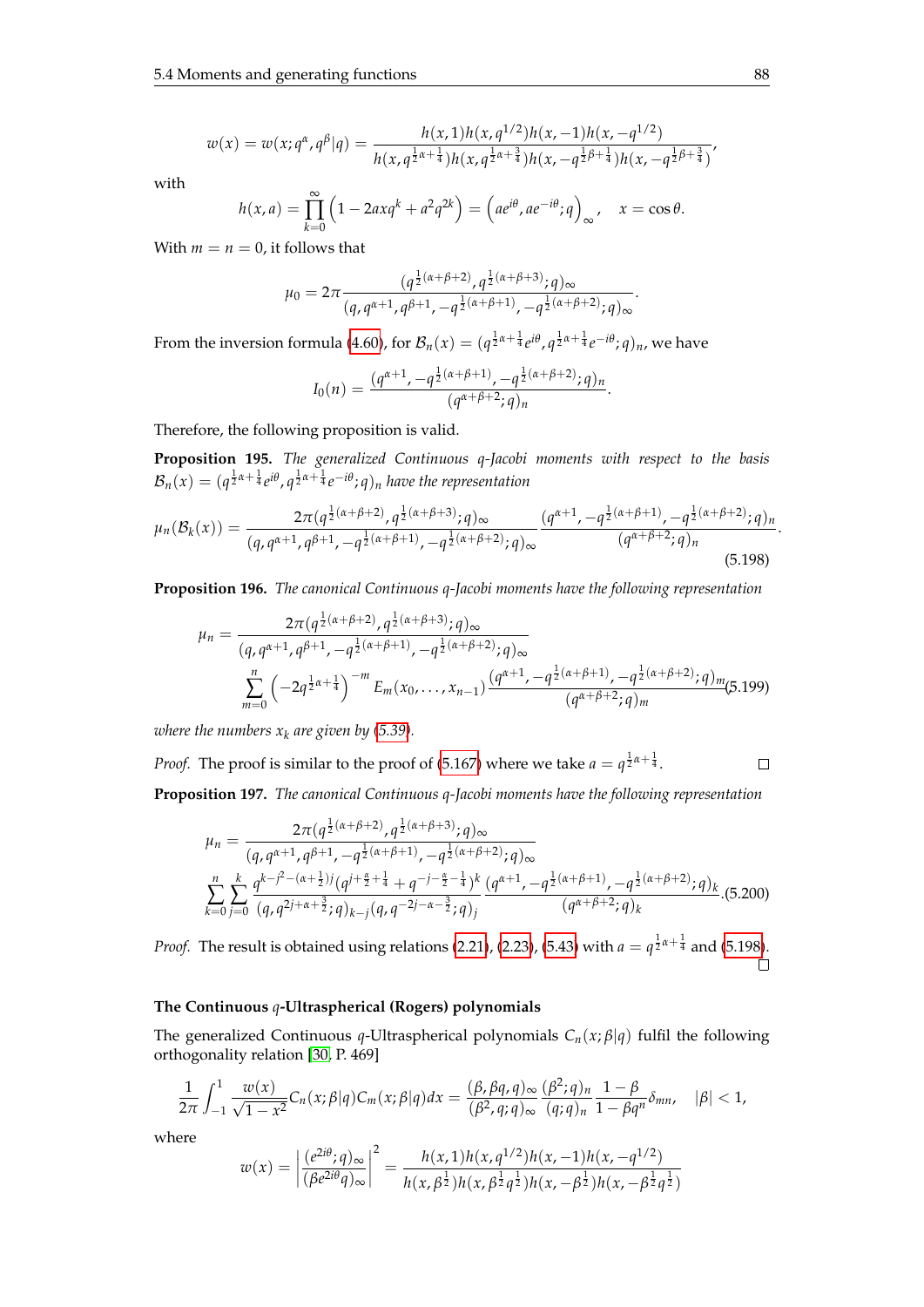∞

with

$$
h(x,a) = \prod_{k=0}^{\infty} \left(1 - 2axq^{k} + a^{2}q^{2k}\right) = \left(a e^{i\theta}, a e^{-i\theta}; q\right)_{\infty}, \quad x = \cos \theta.
$$

For  $m = n = 0$ , it follows that

$$
\mu_0=2\pi\frac{(\beta,\beta q;q)_\infty}{(\beta^2,q;q)_\infty}.
$$

From the inversion formula [\(4.61\)](#page-50-6), for  $\mathcal{B}_n(x)=(\beta^{\frac{1}{2}}e^{i\theta},\beta^{\frac{1}{2}}e^{-i\theta};q)_n$ , we have

<span id="page-96-0"></span>
$$
I_0(n) = \frac{(\beta q^{\frac{1}{2}}, -\beta, -\beta q^{\frac{1}{2}}; q)_n}{(\beta^2 q; q)_n}.
$$

Therefore, the following proposition is valid.

**Proposition 198.** *The generalized Continuous q-Ultraspherical moments with respect to the basis*  $\mathcal{B}_n(x) = (\beta^{\frac{1}{2}}e^{i\theta}, \beta^{\frac{1}{2}}e^{-i\theta};q)_n$  have the representation

$$
\mu_n(\mathcal{B}_k(x)) = 2\pi \frac{(\beta, \beta q; q)_{\infty}}{(\beta^2, q; q)_{\infty}} \frac{(\beta q^{\frac{1}{2}}, -\beta, -\beta q^{\frac{1}{2}}; q)_n}{(\beta^2 q; q)_n}.
$$
\n(5.201)

**Proposition 199.** *The canonical Continuous q-Ultraspherical moments have the representation*

$$
\mu_n = 2\pi \frac{(\beta, \beta q; q)_{\infty}}{(\beta^2, q; q)_{\infty}} \sum_{m=0}^n \left(-2q^{\frac{1}{2}}\right)^{-m} q^{-\binom{m}{2}} E_m(x_0, \dots, x_{n-1}) \frac{(\beta q^{\frac{1}{2}}, -\beta, -\beta q^{\frac{1}{2}}; q)_m}{(\beta^2 q; q)_m}, \quad (5.202)
$$

*where the numbers*  $x_k$  *are given by [\(5.39\)](#page-61-0).* 

*Proof.* The proof is similar to the proof of [\(5.167\)](#page-88-2) where we take  $a = \beta q^{\frac{1}{2}}$ .

$$
\Box
$$

**Proposition 200.** *The canonical Continuous q-Ultraspherical moments have the representation*  $\mathbf{r}$ 

$$
\mu_n = 2\pi \frac{(\beta, \beta q; q)_{\infty}}{(\beta^2, q; q)_{\infty}} \sum_{k=0}^n \sum_{j=0}^k \frac{(\beta q^{\frac{1}{2}}, -\beta, -\beta q^{\frac{1}{2}}; q)_k}{(\beta^2 q; q)_k} \frac{q^k \beta^{-j} q^{-j^2} (\beta^{\frac{1}{2}} q^j + \beta^{-\frac{1}{2}} q^{-j})^k}{(q, \beta q^{1+2j}; q)_{k-j} (q, \beta^{-1} q^{-1-2j}; q)_j}
$$
(5.203)

*Proof.* The result is obtained using relations [\(2.21\)](#page-20-0), [\(2.23\)](#page-20-1), [\(5.43\)](#page-62-0) with  $a = \beta q^{\frac{1}{2}}$  and [\(5.201\)](#page-96-0).  $\Box$ 

#### **The Continuous** *q***-Legendre polynomials**

The continuous *q*-Legendre polynomials  $P_n(x|q)$  fulfil the following orthogonality relation [\[30,](#page-104-0) P. 475]

$$
\frac{1}{2\pi}\int_{-1}^{1} \frac{w(x;1|q)}{\sqrt{1-x^2}} P_n(x|q) P_m(x|q) dx = \frac{(q^{\frac{1}{2}}; q)_{\infty}}{(q, q, -q^{\frac{1}{2}}, -q; q)_{\infty}} \frac{q^{\frac{1}{2}n}}{1-q^{n+\frac{1}{2}}} \delta_{mn}
$$

where

$$
w(x;a|q) = \left| \frac{(e^{2i\theta};q)_{\infty}}{(a^2q^{\frac{1}{2}}e^{2i\theta};q)_{\infty}} \right|^2 = \frac{h(x,1)h(x,q^{1/2})h(x,-1)h(x,-q^{1/2})}{h(x,a^q_{\frac{1}{4}})h(x,aq^{\frac{3}{4}}q^{\frac{1}{2}})h(x,-\beta^{\frac{1}{2}})h(x,-\beta^{\frac{1}{2}}q^{\frac{1}{2}})}
$$

with

$$
h(x,a) = \prod_{k=0}^{\infty} \left(1 - 2axq^{k} + a^{2}q^{2k}\right) = \left(a e^{i\theta}, a e^{-i\theta}; q\right)_{\infty}, \quad x = \cos \theta.
$$

With  $m = n = 0$ , it follows that

$$
\mu_0 = \frac{2\pi}{1 - q^{\frac{1}{2}}} \frac{(q^{\frac{1}{2}}; q)_{\infty}}{(q, q, -q^{\frac{1}{2}}, -q; q)_{\infty}}
$$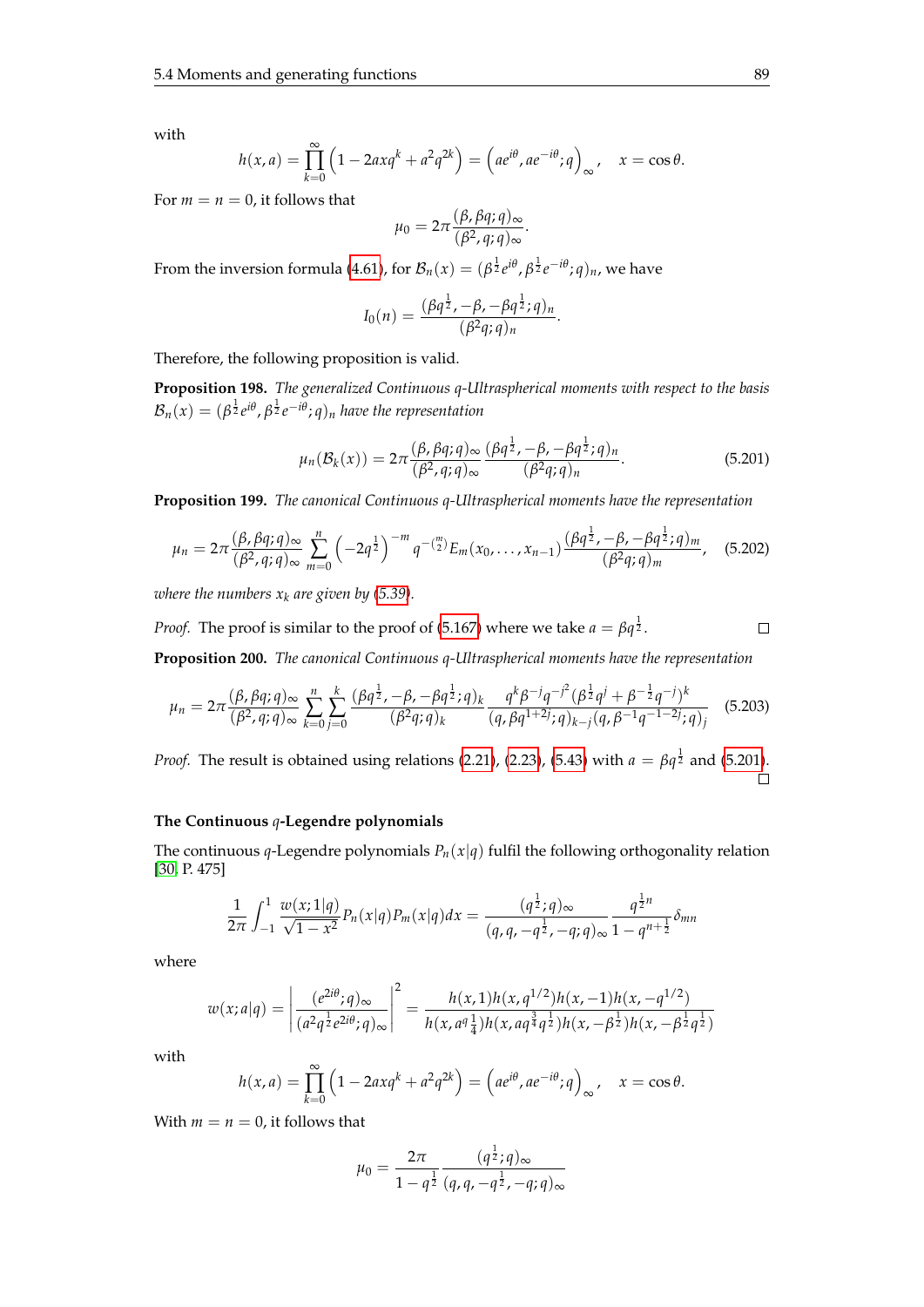From the inversion formula [\(4.62\)](#page-51-0), for  $\mathcal{B}_n(x)=(q^{\frac{1}{4}}e^{i\theta},q^{\frac{1}{4}}e^{-i\theta};q)_n$ , we have

<span id="page-97-0"></span>
$$
I_0(n) = \frac{(-q^{\frac{1}{2}}, -q; q)_n}{(q^2; q)_n}.
$$

Therefore, the following proposition is valid.

**Proposition 201.** *The generalized Continuous q-Legendre moments with respect to the basis*  $\mathcal{B}_n(x) = (q^{\frac{1}{4}}e^{i\theta}, q^{\frac{1}{4}}e^{-i\theta}; q)_n$  have the representation

$$
\mu_n(\mathcal{B}_k(x)) = \frac{2\pi}{1 - q^{\frac{1}{2}}} \frac{(q^{\frac{1}{2}}; q)_{\infty}}{(q, q, -q^{\frac{1}{2}}, -q; q)_{\infty}} \frac{(-q^{\frac{1}{2}}, -q; q)_n}{(q^2; q)_n}.
$$
(5.204)

**Proposition 202.** *The canonical Continuous q-Legendre moments have the representation*

$$
\mu_n = \frac{2\pi}{1 - q^{\frac{1}{2}}} \frac{(q^{\frac{1}{2}}; q)_{\infty}}{(q, q, -q^{\frac{1}{2}}, -q; q)_{\infty}} \sum_{m=0}^n \left(-2q^{\frac{1}{4}}\right)^{-m} q^{-(\frac{m}{2})} E_m(x_0, \dots, x_{n-1}) \frac{(-q^{\frac{1}{2}}, -q; q)_m}{(q^2; q)_m},
$$
\n(5.205)

*where the numbers*  $x_k$  *are given by [\(5.39\)](#page-61-0).* 

*Proof.* The proof is similar to the proof of [\(5.167\)](#page-88-2) where we take  $a = q^{\frac{1}{4}}$ .

**Proposition 203.** *The canonical Continuous q-Legendre moments have the representation*

$$
\mu_n = \frac{2\pi}{1 - q^{\frac{1}{2}}} \frac{(q^{\frac{1}{2}}; q)_{\infty}}{(q, q, -q^{\frac{1}{2}}, -q; q)_{\infty}} \sum_{k=0}^n \sum_{j=0}^k \frac{(-q^{\frac{1}{2}}, -q; q)_k}{(q^2; q)_k} \frac{q^k q^{-j^2} q^{-\frac{j}{2}} (q^{j+\frac{1}{4}} + q^{-j-\frac{1}{4}})^k}{(q, q^{2j+\frac{3}{2}}; q)_{k-j} (q, q^{-2j-\frac{3}{2}}; q)_j}.
$$
(5.206)

*Proof.* The result is obtained using relations [\(2.21\)](#page-20-0), [\(2.23\)](#page-20-1), [\(5.43\)](#page-62-0) with  $a = q^{\frac{1}{2}}$  and [\(5.204\)](#page-97-0).

#### **The Dual** *q***-Krawtchouk polynomials**

The Dual *q*-Krawtchouk polynomials  $K_m(\lambda(x); c, N|q)$  fulfil the following orthogonality relation [\[30,](#page-104-0) P. 505]

$$
\sum_{x=0}^{N} \frac{(cq^{-N}, q^{-N}; q)_x}{(q, cq; q)_x} \frac{(1 - cq^{2x - N})}{(1 - cq^{-N})} c^{-x} q^{x(2N - x)} K_m(\lambda(x)) K_n(\lambda(x))
$$
  
=  $(c^{-1}; q)_N \frac{(q; q)_n}{(q^{-N}; q)_n} (cq^{-N})^n \delta_{mn}, \quad c < 0,$  (5.207)

where

$$
K_m(\lambda(x)) := K_m(\lambda(x); c, N|q), \quad \lambda(x) = q^{-x} + cq^{x-N}.
$$

For  $m = n = 0$ , it follows that

$$
\mu_0=(c^{-1};q)_N.
$$

From the inversion formula [\(4.63\)](#page-51-1), with  $\mathcal{B}_n(\lambda(x)) = (q^{-x}, cq^{x-N}; q)_n$ , we have

$$
I_0(n)=(q^{-N};q)_n.
$$

Therefore, the following proposition is valid.

**Proposition 204.** *The generalized Dual q-Krawtchouk moments with respect to the basis*  $\mathcal{B}_n(\lambda(x)) = (q^{-x}, cq^{x-N}; q)_n$  have the representation

$$
\mu_n(\mathcal{B}_k(\lambda(x))) = (c^{-1};q)_N(q^{-N};q)_n.
$$
\n(5.208)

**Proposition 205.** *The generalized Dual q-Krawtchouk moments with respect to*  $\mathcal{B}_n(\lambda(x)) = (q^{-x}, cq^{x-N}; q)_n$  have the following q-exponential generating function.

$$
(c^{-1};q)_N \frac{(zq^{-N};q)_{\infty}}{(z;q)_{\infty}} = \sum_{n=0}^{\infty} \mu_n(\mathcal{B}_k(\lambda(x))) \frac{z^n}{(q;q)_n}.
$$
 (5.209)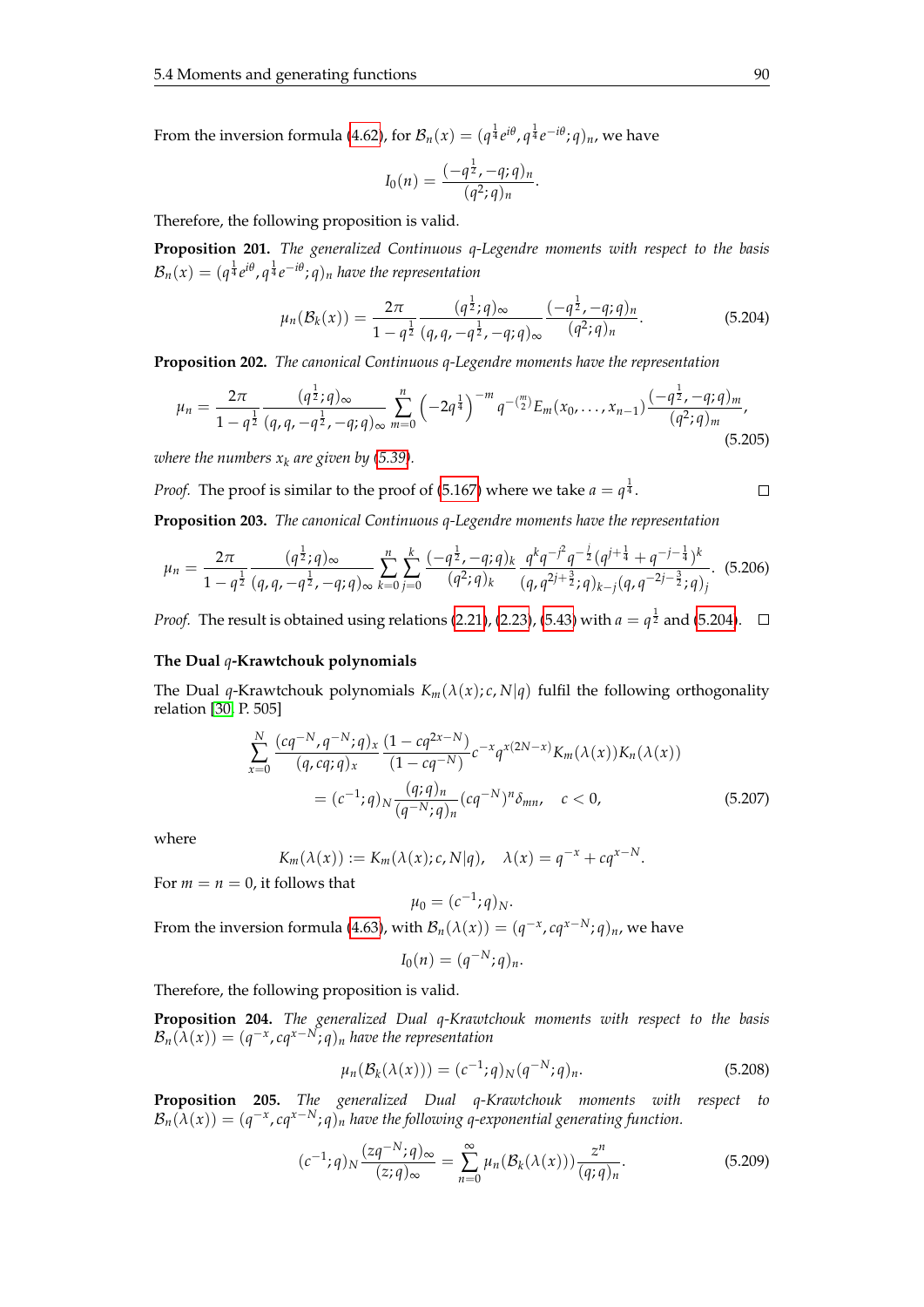*Proof.* We have, by the *q*-binomial theorem [\(2.6\)](#page-14-0):

$$
\sum_{n=0}^{\infty} \mu_n \frac{z^n}{(q;q)_n} = (c^{-1};q)_N \sum_{n=0}^{\infty} \frac{(q^{-N};q)_n}{(q;q)_n} z^n = (c^{-1};q)_N \frac{(zq^{-N};q)_{\infty}}{(z;q)_{\infty}}.
$$

**Proposition 206.** *The canonical Dual q-Krawtchouk moments have the representation*

$$
\mu_n = (c^{-1}; q)_N \sum_{m=0}^n (-1)^m q^{-(\frac{m}{2})} E_m(\ell_0, \dots, \ell_{n-1}) (q^{-N}; q)_m,
$$
\n(5.210)

*where*

$$
\ell_k = q^{-k} + cq^{-N}q^k, \quad k = 0, ..., n - 1.
$$
 (5.211)

*Proof.* First, we remark that

$$
\mathcal{B}_n(\lambda(x)) = (q^{-x}, cq^{x-N}; q)_n = (-1)^n q^{\binom{n}{2}} \prod_{k=0}^{n-1} (\lambda(x) - (q^{-k} + cq^{-N}q^k)).
$$

This implies

$$
\lambda(x)^n = \sum_{m=0}^n (-1)^m q^{-\binom{m}{2}} E_m(\ell_0, \ldots, \ell_{n-1}) \mathcal{B}_m(\lambda(x)).
$$

Therefore, the proposition follows.

## $\Box$

### **The Continuous Big** *q***-Hermite polynomials**

The Continuous big *q*-Hermite polynomials  $H_n(x; a|q)$  fulfil the following orthogonality relation [\[30,](#page-104-0) P. 510]

$$
\frac{1}{2\pi} \int_{-1}^{1} \frac{w(x)}{\sqrt{1 - x^2}} H_m(x; a|q) H_n(x; a|q) dx = \frac{\delta_{mn}}{(q^{n+1}; q)_{\infty}},
$$
(5.212)

where

$$
w(x) := w(x; a|q) = \left|\frac{(e^{2i\theta}; q)_{\infty}}{(ae^{i\theta}; q)_{\infty}}\right|^2 = \frac{h(x, 1)h(x, -1)h(x, q^{\frac{1}{2}})h(x, -q^{\frac{1}{2}})}{h(x, a)},
$$

with

$$
h(x,\alpha) := \prod_{k=0}^{\infty} \left(1 - 2\alpha x q^k + \alpha^2 q^{2k}\right) = \left(\alpha e^{i\theta}, \alpha e^{-i\theta}; q\right)_{\infty}, \quad x = \cos \theta.
$$

With  $m = n = 0$ , it follows that

$$
\mu_0 = \frac{2\pi}{(q;q)_{\infty}}.
$$

From the inversion formula [\(4.64\)](#page-51-2), for  $\mathcal{B}_n(x) = (ae^{i\theta}, ae^{-i\theta}; q)_n$ , we have

<span id="page-98-0"></span>
$$
I_0(n)=1.
$$

Therefore, the following proposition is valid.

**Proposition 207.** *The generalized Continuous Big q-Hermite moments with respect to the basis*  $\mathcal{B}_n(x) = (ae^{i\theta}, ae^{-i\theta}; q)_n$  have the representation

$$
\mu_n(\mathcal{B}_k(x)) = \frac{2\pi}{(q;q)_{\infty}}.\tag{5.213}
$$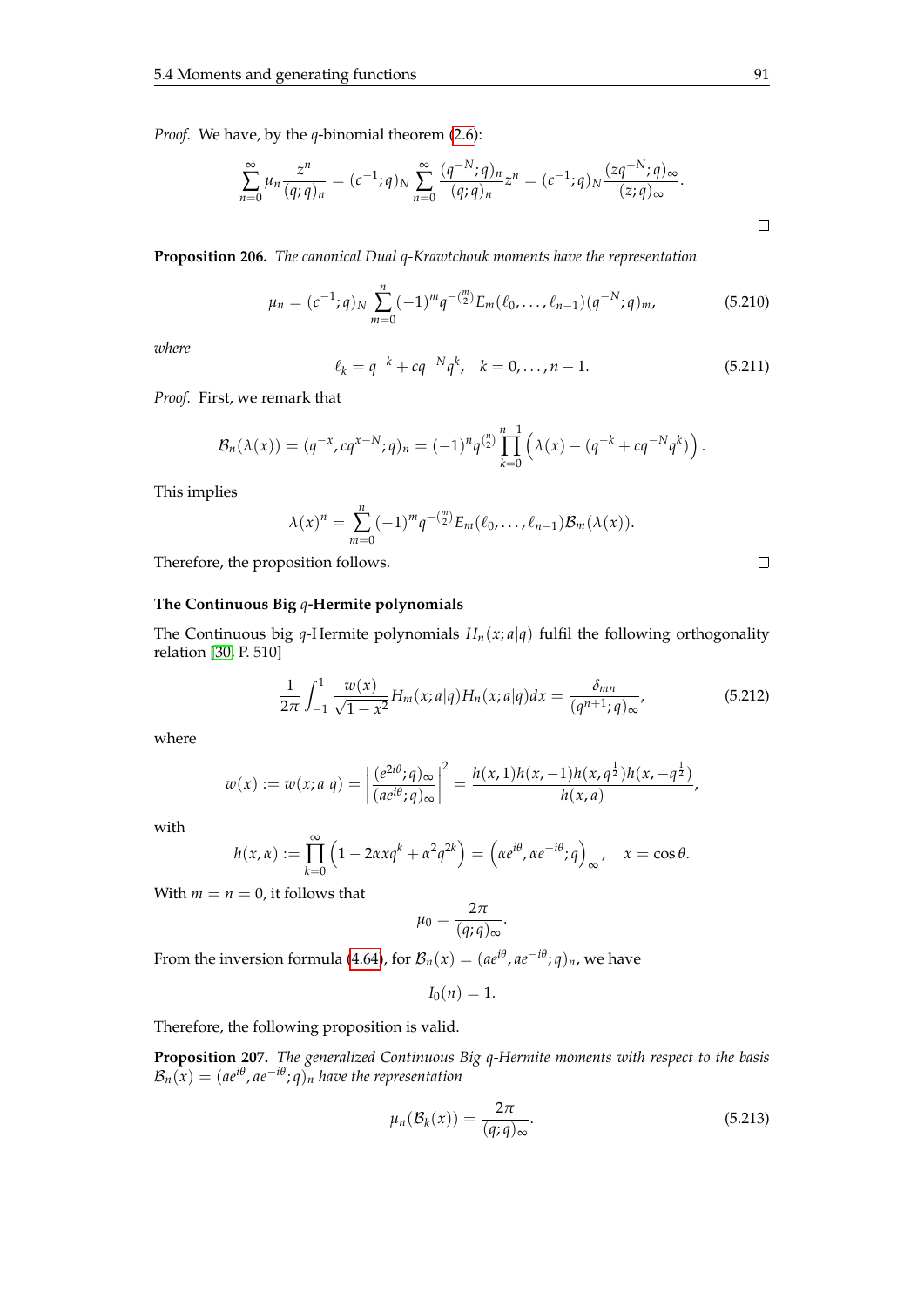**Proposition 208.** *The generalized Continuous Big q-Hermite moments have the following generating function:*

<span id="page-99-0"></span>
$$
\frac{2\pi}{(q;q)_{\infty}}\frac{1}{1-z} = \sum_{n=0}^{\infty} \mu_n(\mathcal{B}_k(x))z^n, \quad |z| < 1,\tag{5.214}
$$

$$
\frac{2\pi}{(z,q;q)_{\infty}} = \sum_{n=0}^{\infty} \mu_n(\mathcal{B}_k(x)) \frac{z^n}{(q;q)_n}.
$$
\n(5.215)

*Proof.* The proof of [\(5.214\)](#page-99-0) follows from the binomial theorem [\(2.3\)](#page-14-1) and the proof of [\(5.215\)](#page-99-0) follows from the *q*-binomial theorem [\(2.6\)](#page-14-0).  $\Box$ 

**Proposition 209.** *The canonical Continuous q-Hermite moments have the representation*

$$
\mu_n = \frac{2\pi}{(q;q)_{\infty}} \sum_{m=0}^n (-2a)^{-m} q^{-\binom{m}{2}} E_m(x_0, \dots, x_{n-1}), \tag{5.216}
$$

*where the numbers*  $x_k$  *are given by [\(5.39\)](#page-61-0).* 

*Proof.* The proof is similar to the proof of [\(5.167\)](#page-88-2).

**Proposition 210.** *The canonical Continuous q-Hermite moments have the representation*

$$
\mu_n = \frac{2\pi}{(q;q)_{\infty}} \sum_{k=0}^n \sum_{j=0}^k \frac{q^k q^{-j^2} a^{-2j} (aq^j + a^{-1}q^{-j})^k}{(q,q^{1+2j}a^2;q)_{k-j} (q,q^{-1-2j}a^{-2};q)_j}.
$$
(5.217)

*Proof.* The result is obtained using relations [\(2.21\)](#page-20-0), [\(2.23\)](#page-20-1), [\(5.43\)](#page-62-0) and [\(5.213\)](#page-98-0).

#### **The Continuous** *q***-Laguerre polynomials**

The Continuous *q*-Laguerre polynomials  $P_n^{(\alpha)}(x|q)$  fulfil the following orthogonality relation [\[30,](#page-104-0) P. 514]

$$
\frac{1}{2\pi} \int_{-1}^{1} \frac{w(x)}{\sqrt{1 - x^2}} P_m^{(\alpha)}(x|q) P_n^{(\alpha)}(x|q) dx \n= \frac{1}{(q, q^{\alpha+1}; q)_{\infty}} \frac{(q^{(\alpha+1)}; q)_n}{(q; q)_n} q^{(\alpha + \frac{1}{2})n} \delta_{mn}.
$$
\n(5.218)

where

$$
w(x) := w(x; q^{\alpha} | q) = \left| \frac{(e^{2i\theta}; q)_{\infty}}{(q^{\frac{1}{2}\alpha + \frac{1}{4}} e^{i\theta}, q^{\frac{1}{2}\alpha + \frac{3}{4}} e^{i\theta}; q)_{\infty}} \right|^2 = \left| \frac{(e^{i\theta}, -e^{i\theta}; q^{\frac{1}{2}})_{\infty}}{(q^{\frac{1}{2}\alpha + \frac{1}{4}} e^{i\theta}; q^{\frac{1}{2}})_{\infty}} \right|^2
$$

$$
= \frac{h(x, 1)h(x, -1)h(x, q^{\frac{1}{2}})h(x, -q^{\frac{1}{2}})}{h(x, q^{\frac{1}{2}\alpha + \frac{1}{4}})h(x, q^{\frac{1}{2}\alpha + \frac{4}{4}})},
$$

where

$$
h(x,\alpha) := \prod_{k=0}^{\infty} \left(1 - 2\alpha x q^k + \alpha^2 q^{2k}\right) = \left(\alpha e^{i\theta}, \alpha e^{-i\theta}; q\right)_{\infty}, \quad x = \cos \theta.
$$

With  $m = n = 0$ , it follows that

$$
\mu_0 = \frac{2\pi}{(q, q^{\alpha+1}; q)_{\infty}}.
$$

From the inversion formula [\(4.65\)](#page-51-3), for  $\mathcal{B}_n(x)=(q^{\frac{1}{2}\alpha+\frac{1}{4}}e^{i\theta},q^{\frac{1}{2}\alpha+\frac{1}{4}}e^{-i\theta};q)_n$ , we have

$$
I_0(n)=(q^{\alpha+1};q)_n.
$$

Therefore, the following proposition is valid.

$$
\qquad \qquad \Box
$$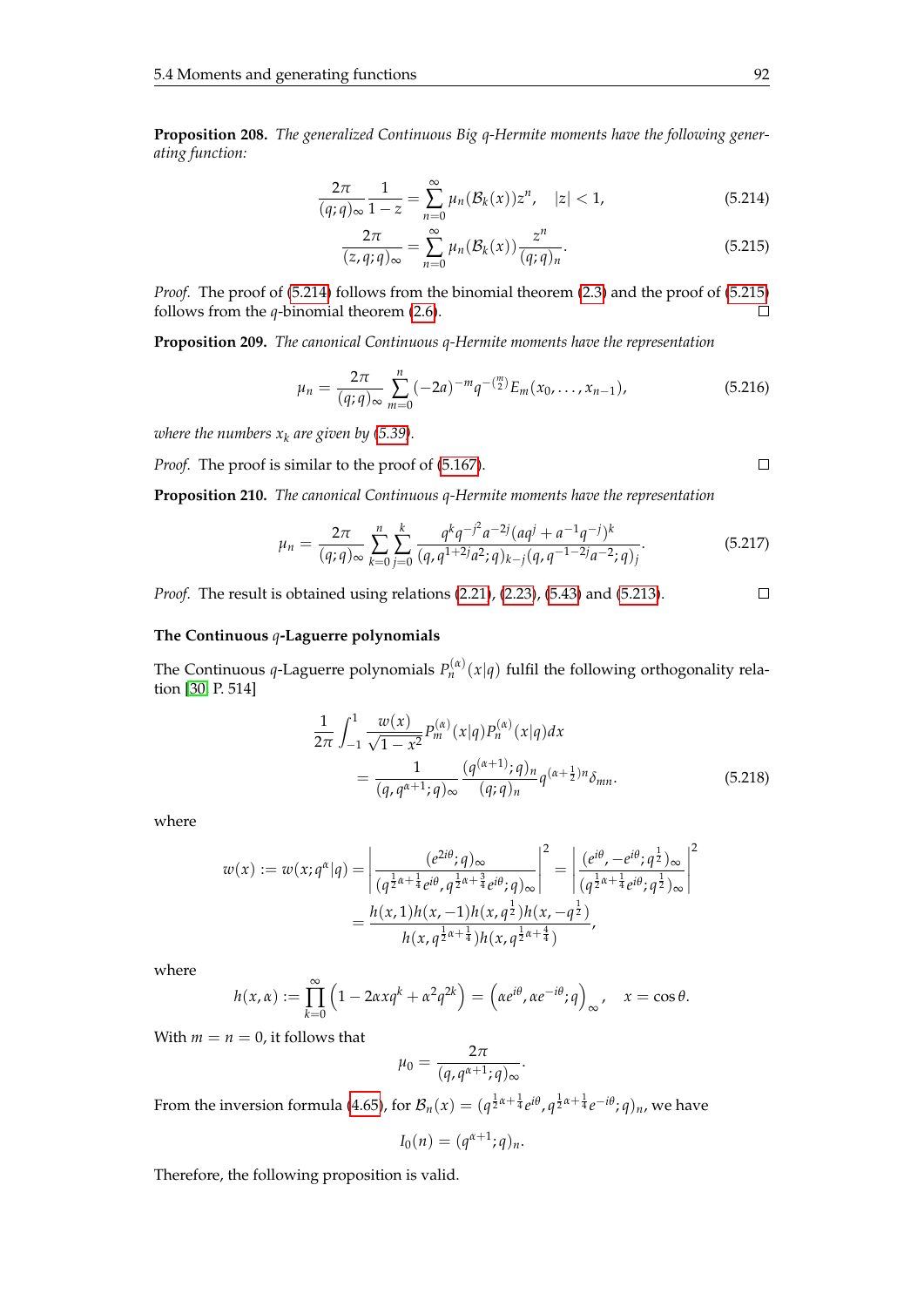**Proposition 211.** *The generalized Continuous q-Laguerre moments with respect to the basis*  $\mathcal{B}_n(x)=(q^{\frac{1}{2}\alpha+\frac{1}{4}}e^{i\theta},q^{\frac{1}{2}\alpha+\frac{1}{4}}e^{-i\theta};q)_n$  have the representation

<span id="page-100-0"></span>
$$
\mu_n(\mathcal{B}_k(x)) = \frac{2\pi (q^{\alpha+1};q)_n}{(q, q^{\alpha+1};q)_{\infty}}.
$$
\n(5.219)

**Proposition 212.** *The generalized Continuous q-Laguerre moments with respect to*  $\mathcal{B}_n(x)=(q^{\frac{1}{2}\alpha+\frac{1}{4}}e^{i\theta},q^{\frac{1}{2}\alpha+\frac{1}{4}}e^{-i\theta};q)_n$  have the following q-exponential generating function:

$$
\frac{2\pi(q^{\alpha+1}z;q)_{\infty}}{(z,q,q^{\alpha+1};q)_{\infty}} = \sum_{n=0}^{\infty} \mu_n(\mathcal{B}_k(x)) \frac{z^n}{(q;q)_n}.
$$
\n(5.220)

*Proof.* The proof follows from the *q*-binomial theorem [\(2.6\)](#page-14-0).

**Proposition 213.** *The canonical Continuous q-Laguerre moments have the representation*

$$
\mu_n = \frac{2\pi}{(q, q^{\alpha+1}; q)_{\infty}} \sum_{m=0}^n \left( -2q^{\frac{1}{2}\alpha + \frac{1}{4}} \right)^{-m} q^{-\binom{m}{2}} E_m(x_0, \dots, x_{n-1}) \left( q^{\alpha+1}; q \right)_m, \tag{5.221}
$$

*where the numbers*  $x_k$  *are given by [\(5.39\)](#page-61-0).* 

*Proof.* The proof is similar to the proof of [\(5.167\)](#page-88-2) where we take  $a = q^{\frac{1}{2}\alpha + \frac{1}{4}}$ .  $\Box$ 

**Proposition 214.** *The canonical Continuous q-Laguerre moments have the representation*

$$
\mu_n = \frac{2\pi}{(q, q^{\alpha+1}; q)_{\infty}} \sum_{k=0}^n \sum_{j=0}^k \frac{q^k q^{-j^2} q^{-(\alpha+\frac{1}{2})j} (q^{j+\frac{\alpha}{2}+\frac{1}{4}} + q^{-j-\frac{\alpha}{2}-\frac{1}{4}})^k (q^{\alpha+1}; q)_k}{(q, q^{2j+\alpha+\frac{3}{2}}; q)_{k-j} (q, q^{-2j-\alpha-\frac{3}{2}}; q)_j}.
$$
(5.222)

*Proof.* The result is obtained using relations [\(2.21\)](#page-20-0), [\(2.23\)](#page-20-1), [\(5.43\)](#page-62-0) with  $a = q^{\frac{1}{2}\alpha + \frac{1}{2}}$  and [\(5.219\)](#page-100-0).  $\Box$ 

## **The Continuous** *q***-Hermite polynomials**

The continuous *q*-Hermite polynomials  $H_n(x|q)$  fulfil the following orthogonality relation [\[30,](#page-104-0) P. 541]

$$
\frac{1}{2\pi} \int_{-1}^{1} \frac{w(x|q)}{\sqrt{1-x^2}} H_m(x|q) H_n(x|q) dx = \frac{\delta_{mn}}{(q^{n+1};q)_{\infty}},
$$
\n(5.223)

where

$$
w(x|q) = \left| \left( e^{2i\theta}; q \right)_{\infty} \right|^2 = h(x, 1)h(x, -1)h(x, q^{\frac{1}{2}})h(x, -q^{\frac{1}{2}}),
$$

with

$$
h(x,a) = \prod_{k=0}^{\infty} \left(1 - 2axq^k + a^2q^{2k}\right) = \left(a e^{i\theta}, a e^{-i\theta}; q\right)_{\infty}, \quad x = \cos \theta.
$$

The canonical moments of the Continuous *q*-Hermite polynomials are given for every nonnegative integer *n* by

$$
\mu_n = \int_{-1}^1 \frac{x^n w(x|q)}{\sqrt{1 - x^2}} dx = \int_0^\pi (\cos \theta)^n (e^{2i\theta}, e^{-2i\theta}; q)_{\infty} d\theta.
$$
 (5.224)

**Proposition 215** (See Lemma 13.1.4 in [\[25\]](#page-104-2))**.** *The following relation is valid*

<span id="page-100-1"></span>
$$
\int_0^\pi e^{2ij\theta} (e^{2i\theta}, e^{-2i\theta}; q)_{\infty} d\theta = \frac{\pi (-1)^j}{(q; q)_{\infty}} (1+q^j) q^{j(j-1)/2}.
$$
 (5.225)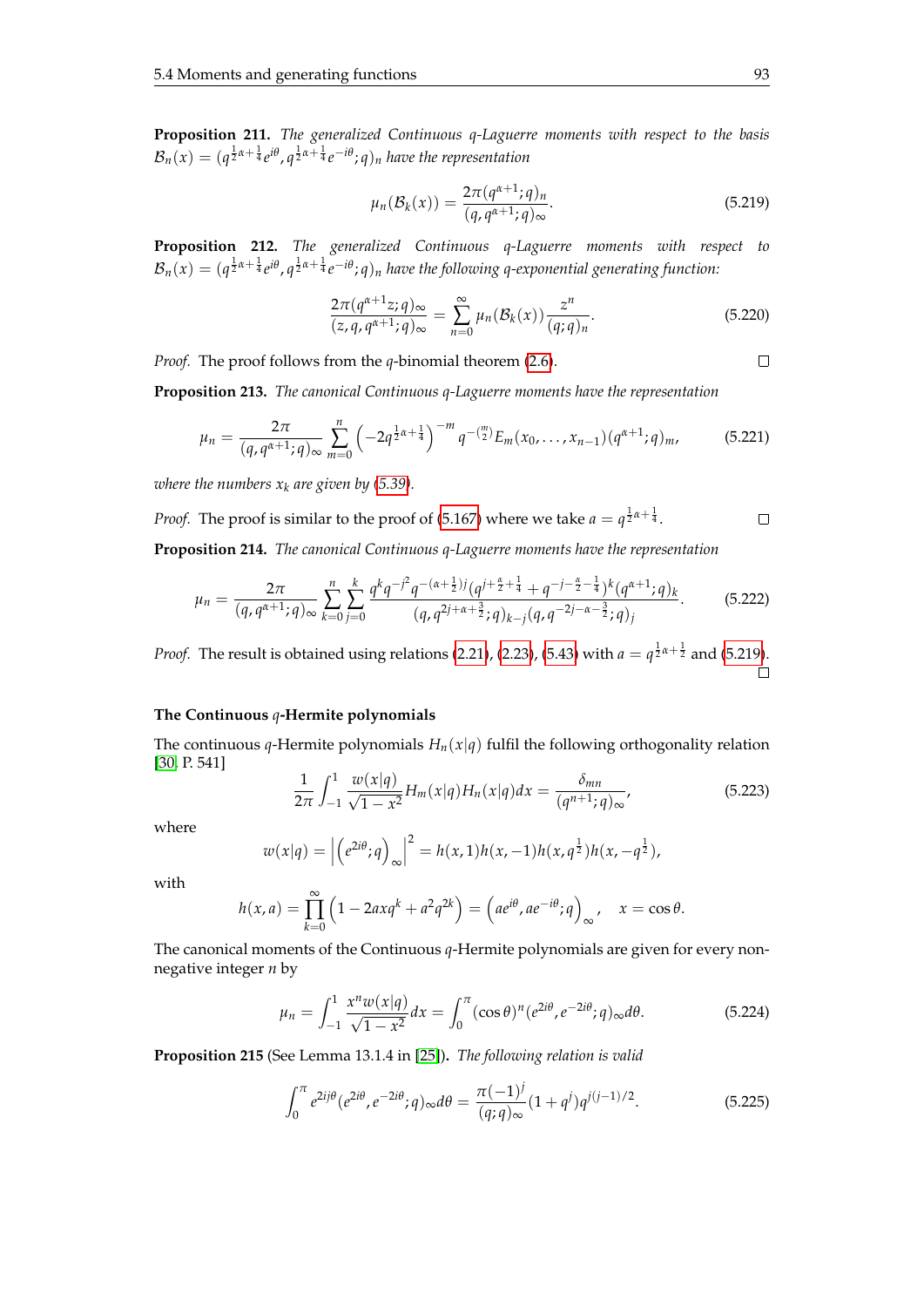*Proof.* Let

$$
I_j = \int_0^{\pi} e^{2ij\theta} (e^{2i\theta}, e^{-2i\theta}; q)_{\infty} d\theta.
$$

The Jacobi triple product identity [\(2.10\)](#page-15-1) gives

$$
I_j = \int_0^{\pi} e^{2ij\theta} (1 - e^{2i\theta}) (qe^{2i\theta}, e^{-2i\theta}; q) \infty d\theta
$$
  
= 
$$
\int_0^{\pi} \frac{e^{2ij\theta} (1 - e^{2i\theta})}{(q; q) \infty} \sum_{n = -\infty}^{\infty} (-1)^n q^{n(n+1)/2} e^{2in\theta} d\theta
$$
  
= 
$$
\sum_{n = -\infty}^{\infty} \frac{(-1)^n q^{n(n+1)/2}}{2(q; q) \infty} \int_{-\pi}^{\pi} (1 - e^{i\theta}) e^{i(j+n)\theta} d\theta.
$$

The result follows from the orthogonality of the trigonometric functions on  $[-\pi; \pi]$ .  $\Box$ **Proposition 216.** *The canonical Continuous q-Hermite moments have the following representation*

$$
\mu_{2n+1} = 0, \quad \mu_{2n} = \frac{\pi (-1)^n}{(q;q)_{\infty}} \sum_{k=0}^n (-1)^k {2n \choose k} (1+q^{n-k}) q^{\frac{(n-k)(n-k-1)}{2}}, \quad n = 0, 1, 2, \cdots \quad (5.226)
$$

*Proof.* Note that  $\mu_n = 0$  when *n* is odd. We start by writing

$$
\cos^n \theta = \left(\frac{e^{i\theta} + e^{-i\theta}}{2}\right)^n
$$
  
=  $\frac{1}{2^n} \sum_{k=0}^n {n \choose k} e^{ik\theta} e^{-i(n-k)\theta}$   
=  $\frac{1}{2^n} \sum_{k=0}^n {n \choose k} e^{i(2k-n)}$   
=  $\frac{1}{2^n} \sum_{k=0}^n {n \choose k} e^{i(n-2k)}$ .

Next, we use the the relation [\(5.225\)](#page-100-1) to get:

$$
\mu_{2n} = \int_0^{\pi} (\cos \theta)^{2n} (e^{2i\theta}, e^{-2i\theta}; q) \omega d\theta
$$
  
= 
$$
\frac{1}{2^{2n}} \sum_{k=0}^{2n} {2n \choose k} \int_0^{\pi} e^{2i(n-k)} (e^{2i\theta}, e^{-2i\theta}; q) \omega d\theta
$$
  
= 
$$
\frac{\pi (-1)^n}{(q;q)_{\infty}} \sum_{k=0}^n (-1)^k {2n \choose k} (1+q^{n-k}) q^{\frac{(n-k)(n-k-1)}{2}}.
$$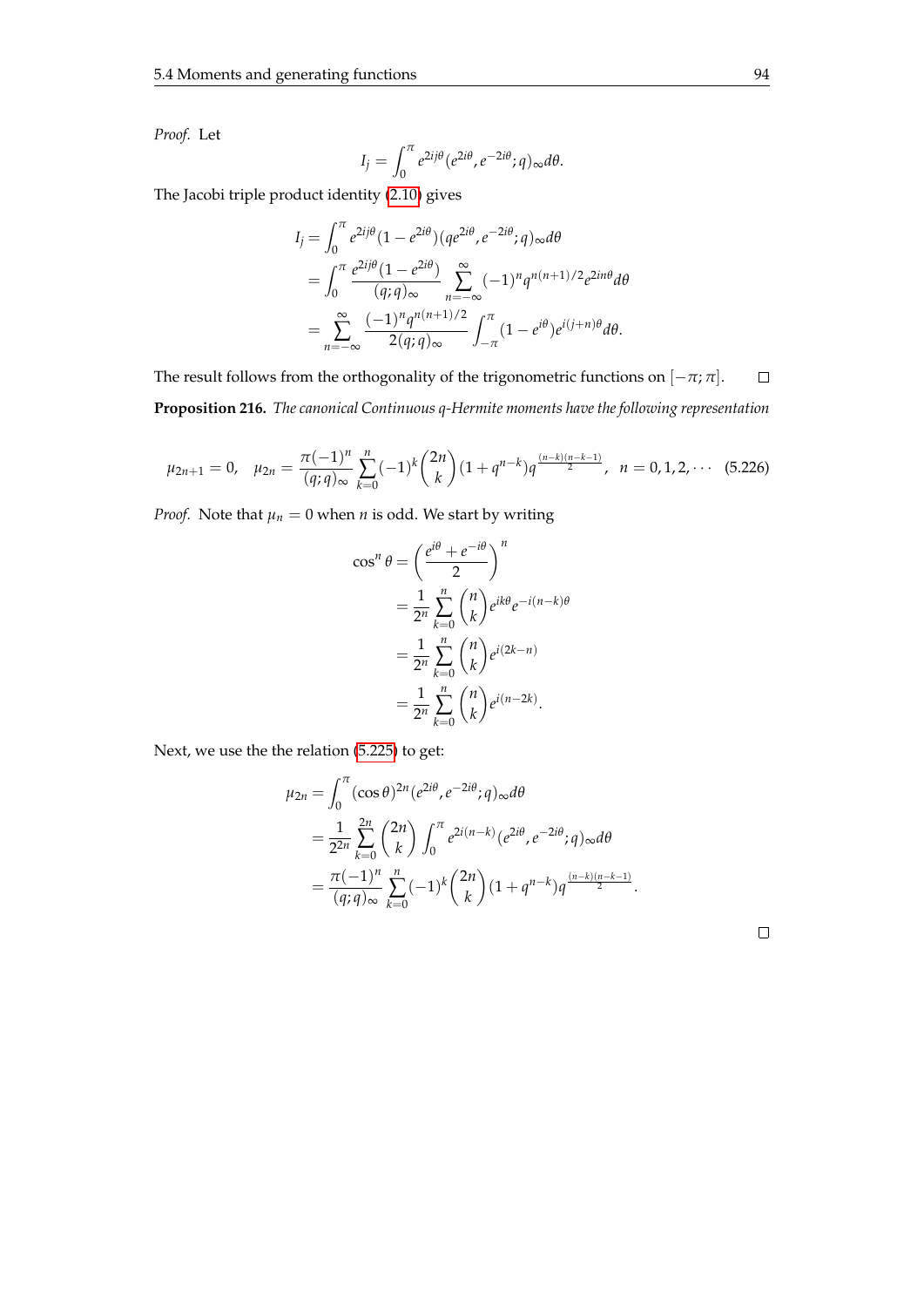## **Conclusion and Perspectives**

We have provided in this thesis representations for the moments (canonical and generalized) of all classical orthogonal polynomials listed in [\[30\]](#page-104-0). Next, interesting generating functions for those moments are given. In order to obtain those moments, we have stated the inversion formulas (see Chapter 4) for all those families, also, we have developed many connection formulas between specific polynomial bases.

Some of those moments (canonical and generalized) were already known, however as mentioned in the introduction, many of them appear for the first time.

Note that only the classical orthogonal polynomials listed in [\[30\]](#page-104-0) have been studied. There are other classes of orthogonal polynomials that are obtained by a modification of the three term recurrence relations of the classical orthogonal polynomials listed in [\[30\]](#page-104-0), we have for example [\[16\]](#page-103-4): the associated orthogonal polynomials, the co-recursive and the generalized co-recursive orthogonal polynomials, the co-recursive associated and the generalized corecursive associated orthogonal polynomials, the co-dilated and the generalized co-dilated orthogonal polynomials, the generalized co-modified orthogonal polynomials. The next step of this work could consist to find the corresponding moments for these orthogonal polynomials.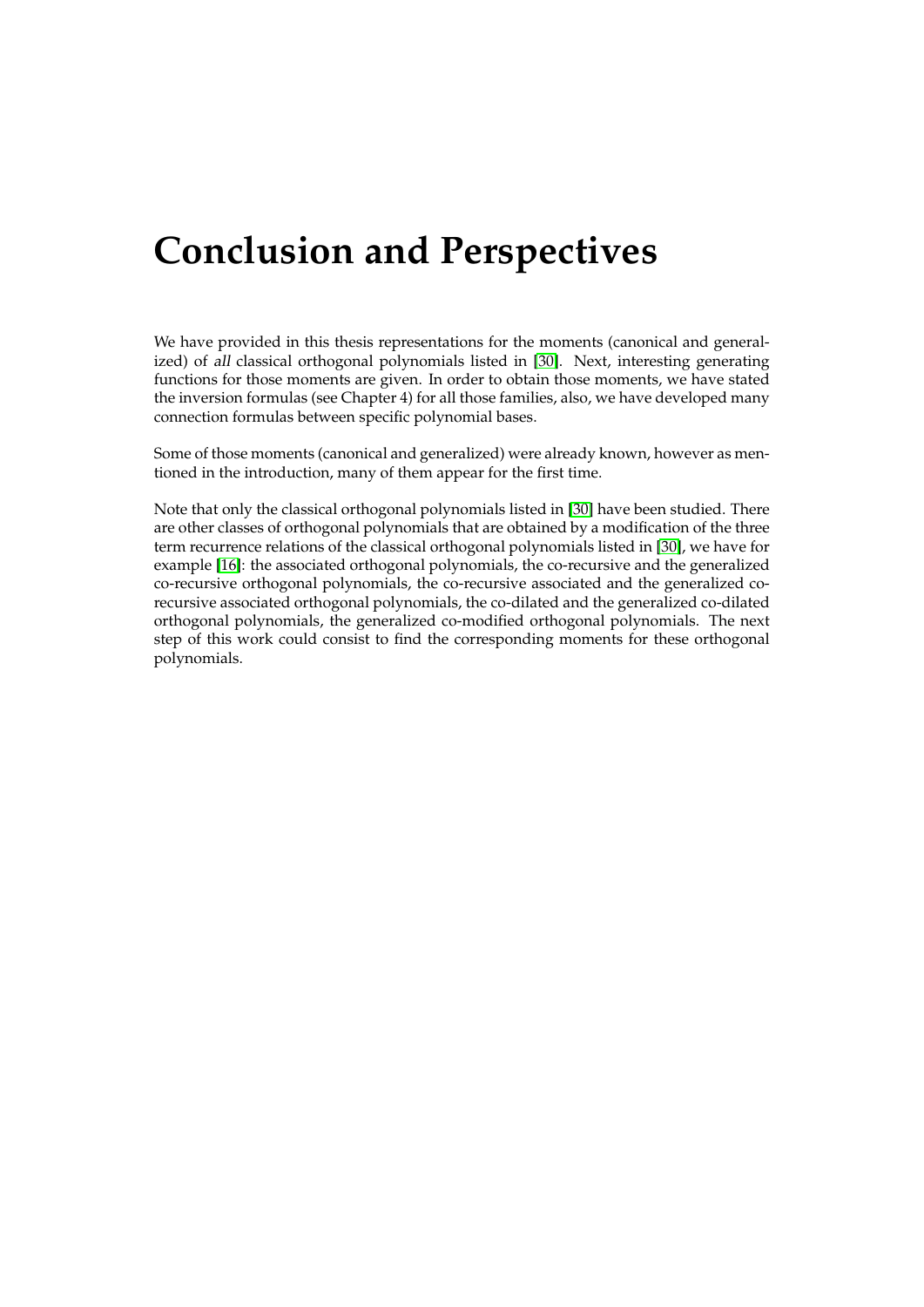# **Bibliography**

- [1] M. Abramowitz, I. Stegun: *Handbook of Mathematical Functions*, Dover, New York, 1965.
- [2] W. A. Al-Salam: *Characterization theorems for orthogonal polynomials*, In: Paul Nevai: Orthogonal Polynomials; Theory and Practice, Nato ASI Series, Kluwer, Dordrecht, 1990, 1-24
- [3] G.E. Andrews, R. Askey, R. Roy: *Special Functions*, Encyclopedia Math. Appl. **71**, Cambridge University Press, Cambridge, 2000.
- <span id="page-103-0"></span>[4] I. Area: *Polinomios ortogonales de variable discreta: pares coherentes problemes de conexión*, Tesis Doctoral, Vigo, Spain, 1999.
- [5] I. Area, E. Godoy, A. Ronveaux, A. Zarzo: *Inversion problems in the q-Hahn tableau*, J. Symbolic Comput. **136**, 1-10, 1998.
- [6] I. Area, E. Godoy, A. Ronveaux, A. Zarzo: *Solving connection and linearization problems within the Askey scheme and its q-analogue via inversion formulas*, J. Comput. Appl. Math. **136**, 152-162, 2001.
- [7] R. Askey, J. Wilson: *Some basic hypergeometric orthogonal polynomials that generalize Jacobi polynomials*, Mem. Amer. Math. Soc. Vol 54, 1985.
- [8] N. M. Atakishiyev, M. Rahman, S. K. Suslov: *On classical orthogonal polynomials*, Constr. Approx. **11** , 181-226, 1995.
- <span id="page-103-1"></span>[9] T. S. Chihara: *An Introduction to Orthogonal Polynomials*, Gordon and Breach Publ., New York, 1978.
- <span id="page-103-2"></span>[10] J. S. Christiansen: *Indeterminate moment problems within the Askey-scheme*, Ph.D. Thesis, University of Copenhagen, Denmark, 2004.
- [11] S. Cooper: *The Askey-Wilson operator and the* <sup>6</sup>*φ*<sup>5</sup> *summation formula*, preprint, December 2012.
- <span id="page-103-3"></span>[12] S. Corteel, R. Stanley, D. Stanton, L. Williams: *Formulae for Askey-Wilson moments and enumeration of staircase tableaux*. http://arxiv.org/abs/1007.5174.
- [13] A. J. Duran: *Functions with given moments and weight functions for orthogonal polynomials*, Rocky Mountain J. Math. **23**, 87-103, 1993.
- [14] J. L. Fields, J. Wimp: *Expansions of the hypergeometric functions in hypergeometric functions*, Math. Comp. **15**, 390-395, 1961.
- [15] M. Foupouagnigni: *Laguerre-Hahn orthogonal polynomials with respect to the Hahn operator, fourth-order difference equation for the rth associated and the Laguerre-Freud equations for the recurrence coefficients*, Ph.D. Thesis, Université Nationale du Bénin, Bénin, 1998.
- <span id="page-103-4"></span>[16] M. Foupouagnigni: *On difference and differential equations for modifications of classical orthogonal polynomials*, Habilitation Thesis, Fachbereich Mathematik der Universität Kassel, 2006 119.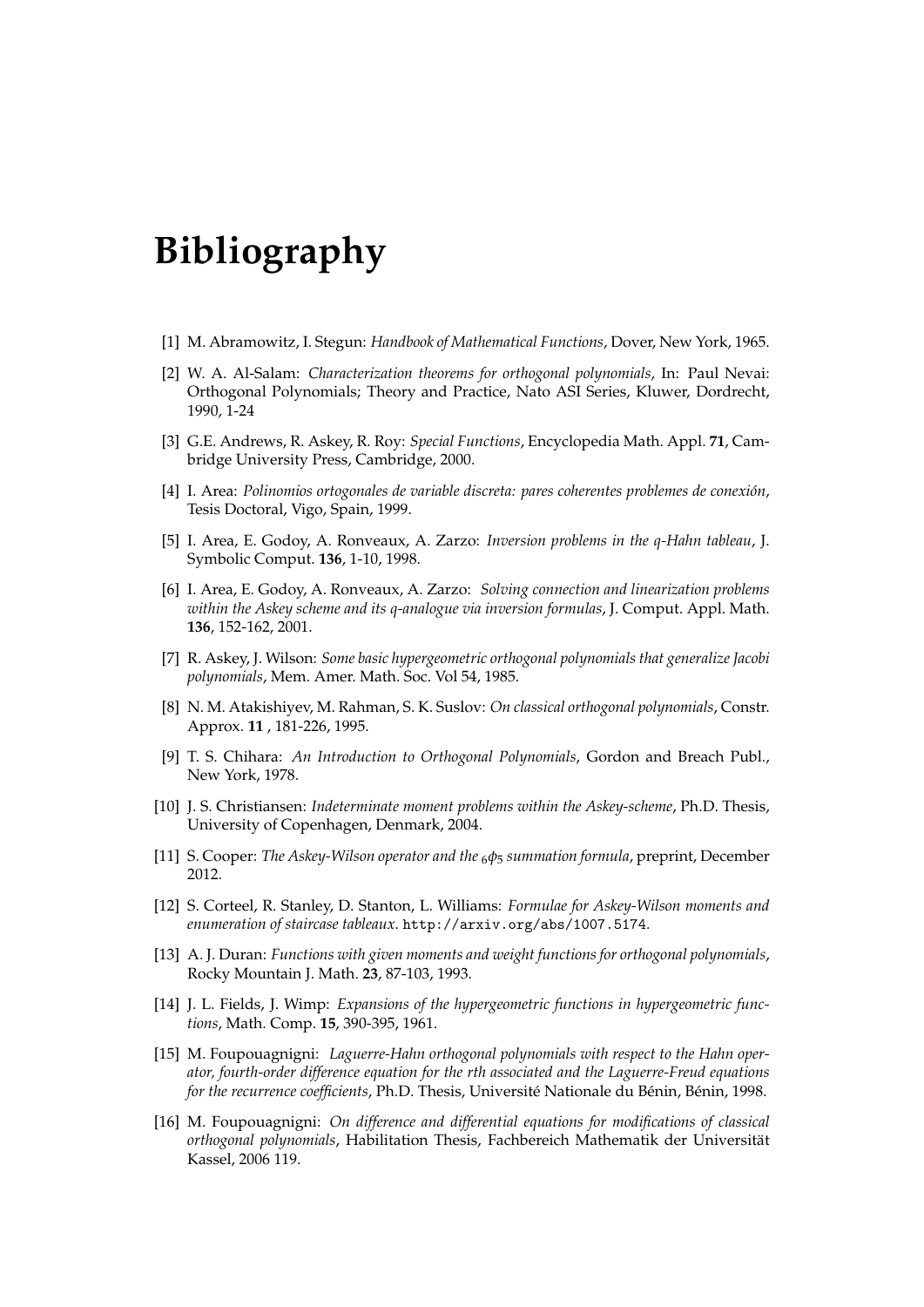- [17] M. Foupouagnigni: *On difference equations for orthogonal polynomials on non-uniform lattices*, J. Difference Equ. Appl. **14**, 127-174, 2008.
- [18] M. Foupouagnigni, W. Koepf, D. D. Tcheutia, P. Njionou Sadjang: *Representations of q-orthogonal polynomials*, J. Symbolic Comput. **47**, 1347-1371, 2012.
- [19] G. Gasper, M. Rahman: *Basic Hypergeometric Series*, Encyclopedia Math. Appl. **35**, Cambridge Univ. Press, Cambridge, 1990.
- [20] W. Hahn: *Über Orthogonalpolynome, die q-Differenzengleichungen genügen*, Math. Nach. **2**, 4-34, 1949.
- [21] I. Hongshun Ruan: *An interchangeable theorem of q-integral*, J. Inequal. Appl. 2009.
- [22] M. E. H. Ismail, J. Letessier, D. R. Masson, G. Valent: *Birth and death processes and orthogonal polynomials*, In: Paul Nevai: Orthogonal Polynomials; Theory and Practice, Nato ASI Series, Kluwer, Dordrecht, 1990, 229-255.
- [23] M. E. H. Ismail, D. Stanton: *Application of q*−*Taylor theorems*, J. Comput. Appl. Math., **153**, 259-272, 2003.
- [24] M. E. H. Ismail, D. Stanton: *q-Taylor theorems, polynomial expansions, and interpolation of entire functions*, J. Approximation Theory **123**, 125-146, 2003.
- <span id="page-104-2"></span>[25] M. E. H. Ismail: *Classical and quantum orthogonal polynomials in one variable*, Encyclopedia Math. Appl. **98**, Cambridge Univ. Press, Cambridge, 2009.
- [26] M. E. H. Ismail, A. Kasraoui, J. Zeng: *Separation of variables and combinatorics of linearization coefficients of orthogonal polynomials*. http://arxiv.org/abs/1112.0970v2.
- [27] F. H. Jackson: *On q-definite integrals*, Quart. J. Pure. Appl. Math, **41**, 1910.
- [28] V. Kac, P. Cheung: *Quantum Calculus*, Springer, Berlin, 2001.
- [29] R. Koekoek, R. Swarttouw: *The Askey-Scheme of Hypergeometric Orthogonal Polynomials and its q-Analogue*, Report no. 98-17, (1998), Faculty of Information Technology and Systems, Delft University of Technology.
- <span id="page-104-0"></span>[30] R. Koekoek, P. A. Lesky, R. F. Swarttouw: *Hypergeometric Orthogonal Polynomials and their q-Analogues*, Springer, Berlin, 2010.
- [31] W. Koepf: *Power series in computer algebra*. J. Symbolic Comput. **13**, 581-603, 1992.
- <span id="page-104-1"></span>[32] W. Koepf: *Hypergeometric Summation*, Vieweg, Braunschweig-Wiesbaden, 1998.
- [33] W. Koepf, D. Schmersau: *Representations of orthogonal polynomials*, J. Comput. Appl. Math. **90**, 57-94, 1998.
- [34] W. Koepf, D. Schmersau: *On a structure formula for classical q-orthogonal polynomials*, J. Comput. Appl. Math. **136**, 99-107, 2001.
- [35] W. Koepf, D. Schmersau: *Recurrence equations and their classical orthogonal polynomial solutions*, Appl. Math. Comput. **128**, 57-94, 2002.
- [36] W. Koepf, M. Foupouagnigni, P. Njionou Sadjang: *On structure formulas for Wilson polynomials*, In progress.
- [37] S. Lang: *Undergraduate Algebra*, Springer-Verlag, Berlin, 1990.
- [38] P. Lesky: *Endliche und unendliche Systeme von kontinuierlichen klassischen Orthogonalpolynomen*, ZAMM. Z. angew. Math. Mech. **76**, 181-184, 1996.
- [39] P. Lesky: *Endliche und unendliche Systeme von diskreten klassischen Orthogonalpolynomen als Lösungen von Differenzengleichungen mit reellen Koeffizienten*, ZAMM. Z. angew. Math. Mech. **82**, 255-268, 2002.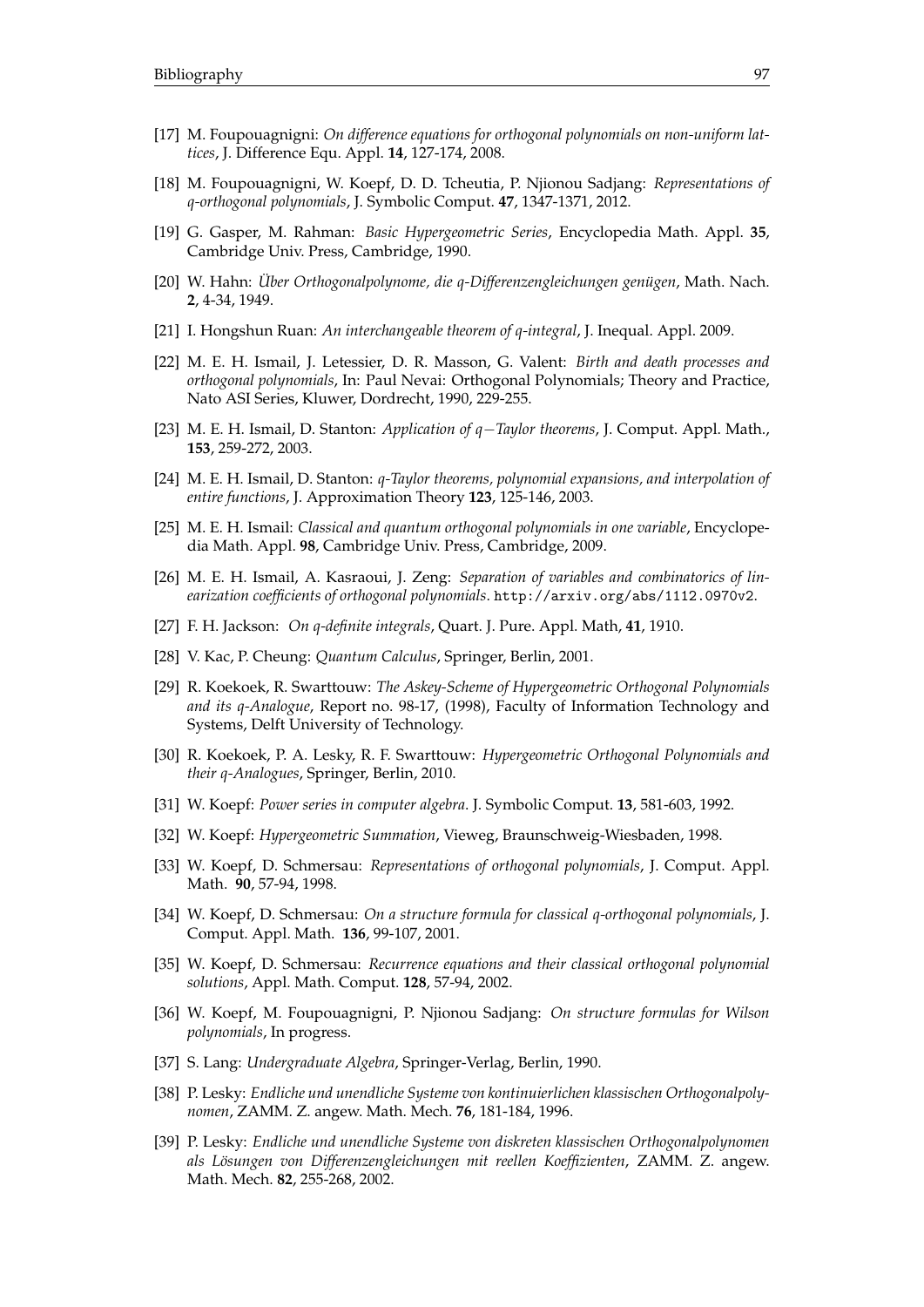- [40] P. Lesky: *Eine Charakterisierung der klassischen kontinuierlichen-, diskreten- und q-Orthogonalpolynome*, Shaker Verlag, Aachen, 2005.
- [41] M. Masjed-Jamei: *Three finite classes of hypergeometric orthogonal polynomials and their application in functions approximation*, Integral Transforms Spec. Funct. **13**, 169-190, 2002.
- [42] M. Masjed-Jamei: *Classical Orthogonal Polynomials with weight function*  $((ax + b)^2 +$  $(cx + d)^2$ <sup>-*p*</sup> exp(*qArctg*((*ax* + *b*) $/(cx + d)$ )),  $x \in (-\infty, \infty)$  *and a generalization of T and F distributions*, Integral Transforms Spec. Funct. **15**, 137-154, 2004.
- [43] J.C. Medem: *Polinomios ortogonales q-semi-clásicos*, Ph.D. Dissertation, Universidad Politécnica de Madrid, Spain, 1996.
- [44] A. Médicis, D. Stanton, D. White: *The combinatorics of q-Charlier Polynomials*, arXiv:math/9307208v1 [math.CA], 1993.
- [45] A. F. Nikiforov, V. B. Uvarov: *Special Functions of Mathematical Physics*, Birkhäuser, Basel, Boston, 1988.
- [46] E. D. Rainville: *Special Functions*, The Macmillan Company, New York, 1960.
- [47] T. Sprenger: *Algorithmen für q-holonome Funktionen und q-hypergeometrische Reihen*, PhD thesis. Universität Kassel, 2009. Available at: urn:nbn:de:hebis:34-2009072129130.
- [48] T. J. Stieltjes: *Recherches sur les fractions continues*, Anal. Fac. Sci. Toulouse Math. **8**, 1894, J1-122; 9, 1895, A1-47; Oeuvres, **2**, 398-566.
- [49] G. Szegö: *Orthogonal Polynomials*, 4th edition, *Amer. Math. Soc. Colloq. Publi.* **23**, Providence, R.I., 1975.
- [50] N. M. Temme: *Special Functions, an Introduction to Classical Functions of Mathematical Physics*, John Wiley & Sons, New York, 1996.
- [51] A. Verma: *Certain expansions of the basic hypergeometric functions.* Math. Comp. **20**, 151-157, 1966.
- [52] H. S. Wilf: *generatingfunctionology*, Academic Press, Boston, 1990.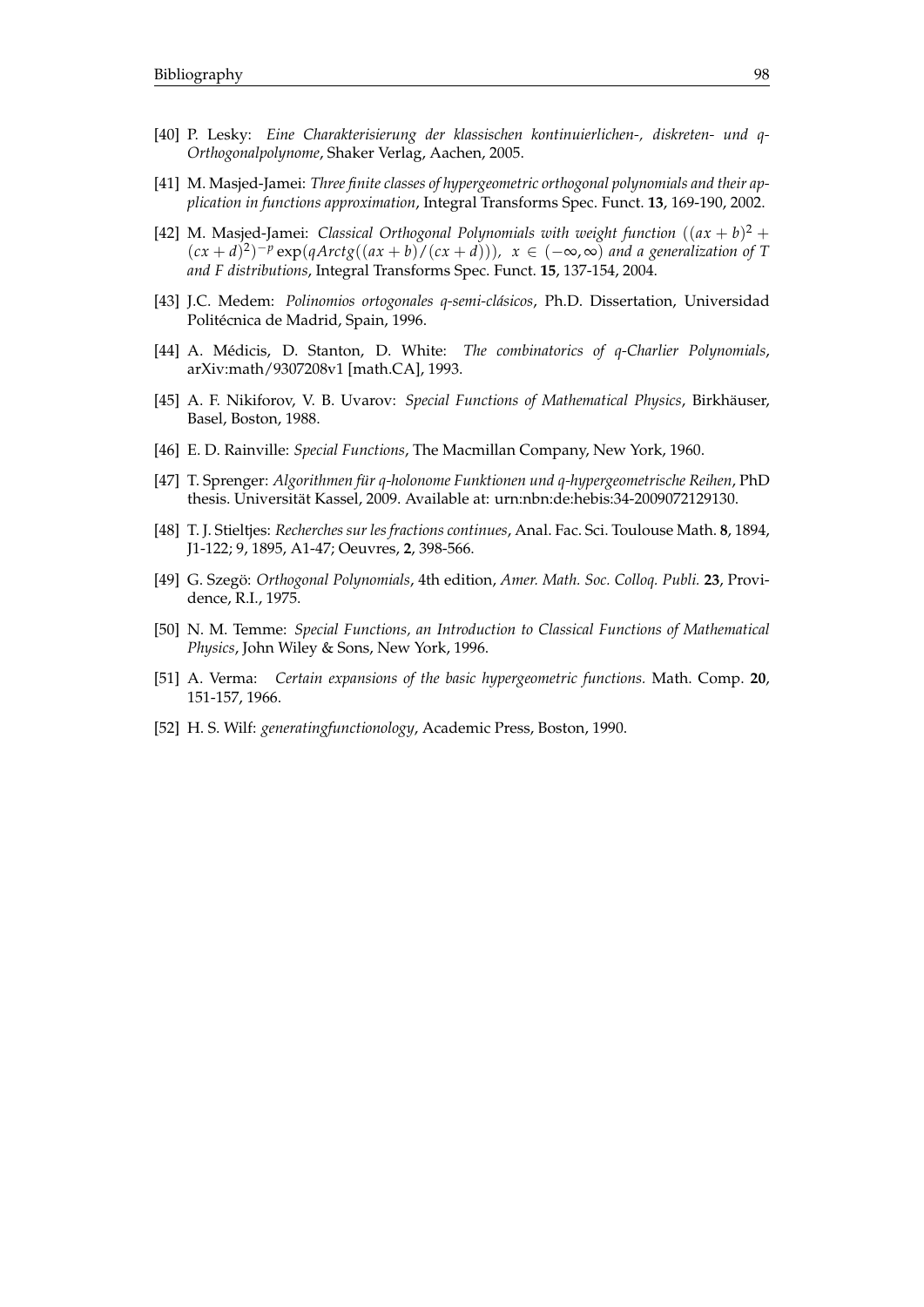## **Index**

*q*-binomial, [7](#page-14-2) *q*-binomial theorem, [7](#page-14-2) Euler formulas, [8](#page-15-2) *q*-brackets, [7](#page-14-2) *q*-exponential function, [8](#page-15-2) *q*-hypergeometric function, [7](#page-14-2) *q*-pochhammer symbol, [7](#page-14-2) *q*-power basis, [8](#page-15-2) Beta function, [6](#page-13-0) Binomial theorem, [7](#page-14-2) Connection, [46](#page-53-0) *q*-power and *q*-pochhammer, [50](#page-57-0) canonical and generalized moments, [55](#page-62-1) power and *q*-pochhammer, [48](#page-55-1) power and *q*-power, [49](#page-56-0) power and Pochhammer, [47](#page-54-0) power and the Askey-Wilson basis, [54](#page-61-1) power and the Wilson basis, [50](#page-57-0) Falling factorial, [6](#page-13-0) Gamma function, [6](#page-13-0) Generating functions, [21](#page-28-0) *q*-exponential, [21](#page-28-0) exponential, [21](#page-28-0) Hypergeometric functions, [6](#page-13-0) hypergeometric series, [7](#page-14-2) Integration, [10](#page-17-0) *q*-integration, [10](#page-17-0) *q*-partition, [11](#page-18-0) Inversion, [35](#page-42-0) algorithmic method, [35](#page-42-0) explicit, [37](#page-44-0) formulas, [35](#page-42-0) moment, [45](#page-52-1) problem, [35](#page-42-0) Verma's bibasic formula, [36](#page-43-0) Linearization problem, [35](#page-42-0) Moments, [12](#page-19-0) generalized, [13](#page-20-2) canonical, [13](#page-20-2) Operators, [8](#page-15-2) *Dq*, [9](#page-16-0)

D*ε* , [10](#page-17-0) ∇, [8](#page-15-2) ∆, [8](#page-15-2) **D** and **S**, [10](#page-17-0)  $D$  and  $S$ , [9](#page-16-0)  $D_x$  and  $S_x$ , [10](#page-17-0) Pochhammer symbol, [6](#page-13-0) Polynomials, [12](#page-19-0) orthogonal, [13](#page-20-2) Ramanujan summation formula, [8](#page-15-2) Jacobi triple product, [8](#page-15-2) Special functions, [6](#page-13-0) Stirling numbers, [47](#page-54-0) elementary symmetric polynomials, [47](#page-54-0) first kind, [47](#page-54-0) recurrence, [47](#page-54-0) representation, [47](#page-54-0)

second kind, [47](#page-54-0)